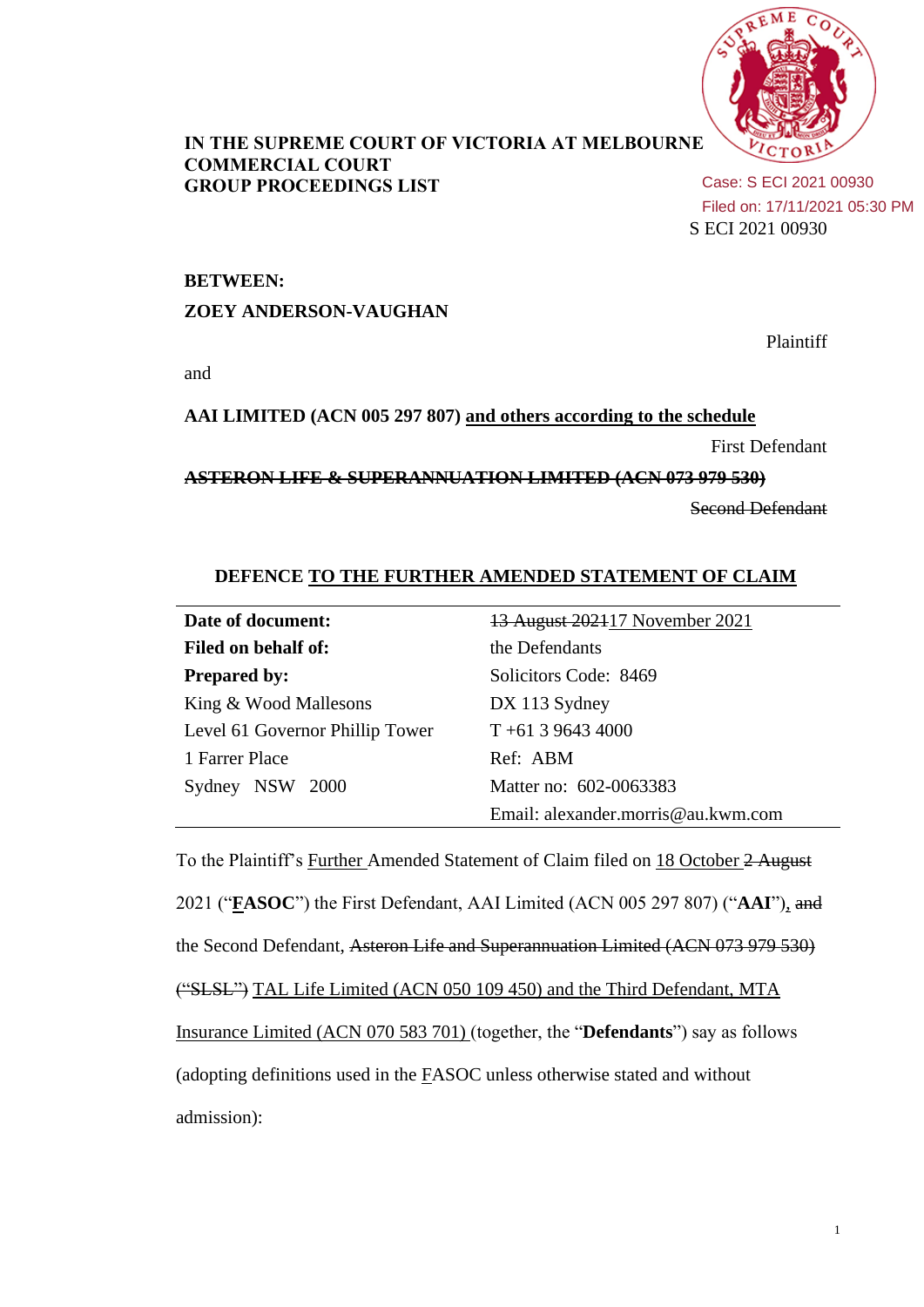## **A. PARTIES AND GROUP MEMBERS**

## **A.1. The Plaintiff**

- 1 As to paragraph 1, they:
	- (a) admit subparagraph 1(a);
	- (b) do not admit subparagraphs  $1(b)$  to  $1(d)$ ;
	- (c) as togethermit subparagraph 1(e)., they:
		- (i) say that section 12BC of the ASIC Act:

(A) deems a person to be a 'consumer' only in relation to the

acquisition of particular financial services, in

circumstances where the given acquisition of financial

services satisfies the criteria stipulated by the section; and

(B) does not provide for a person being a 'consumer' at large

# and for all purposes; and

(ii) are accordingly unable to plead to the allegation in its current state and, under cover of that objection, deny the allegations therein.

## **A.2. Representative proceeding**

- 2 As to paragraph 2, they:
	- (a) say that, given it is not alleged in the  $EASOC$  that the Plaintiff:
		- (i) is part of the Preconditions Subgroup; or
		- (ii) purchased any of the Add-On Insurance products other than CCI and GAP Insurance,

it is the case that that: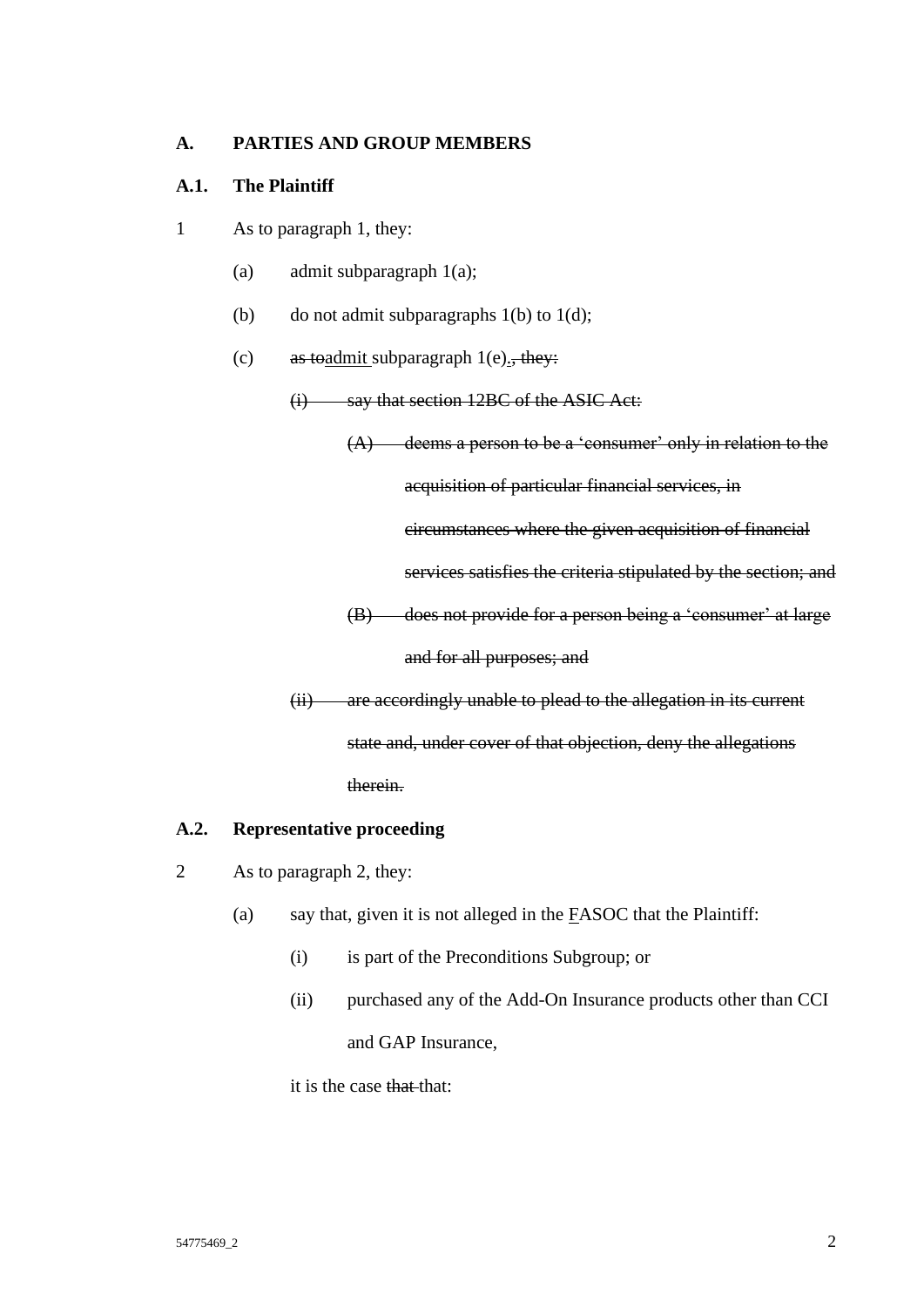- (iii) the claims of the Plaintiff and all Group Members are not in respect of, and do not arise out of, the same, similar or related circumstances;
- (iv) the claims of the Plaintiff and all Group Members do not give rise to a substantial common question of law or fact; and
- (v) the Plaintiff has not validly commenced this proceeding as a representative proceeding pursuant to Part 4A of the *Supreme Court Act 1986* (Vic) in respect of the claims particular to:
	- (A) the Preconditions Subgroup Group Members; and
	- (B) Group Members who purchased Add-On Insurance products other than CCI and GAP Insurance;
- (b) by reason of the matters alleged in paragraph  $2(a)$  above, deny the allegations contained therein; and
- (c) say further that the balance of this defence is subject to such denial.
- 3 As to paragraph 3, they:
	- (a) refer to and repeat paragraph 2 above; and
	- (b) otherwise deny the allegations therein.
- 4 As to paragraph 4, they:
	- (a) refer to and repeat paragraph 2 above; and
	- (b) otherwise deny the allegations therein.

## **A.3. The Defendants**

- 5 They admit paragraph 5.
- 6 They admit paragraph 6, save that they deny that SLSL was the issuer of CCI from 1 July 2017.
- 6A They admit paragraph 6A.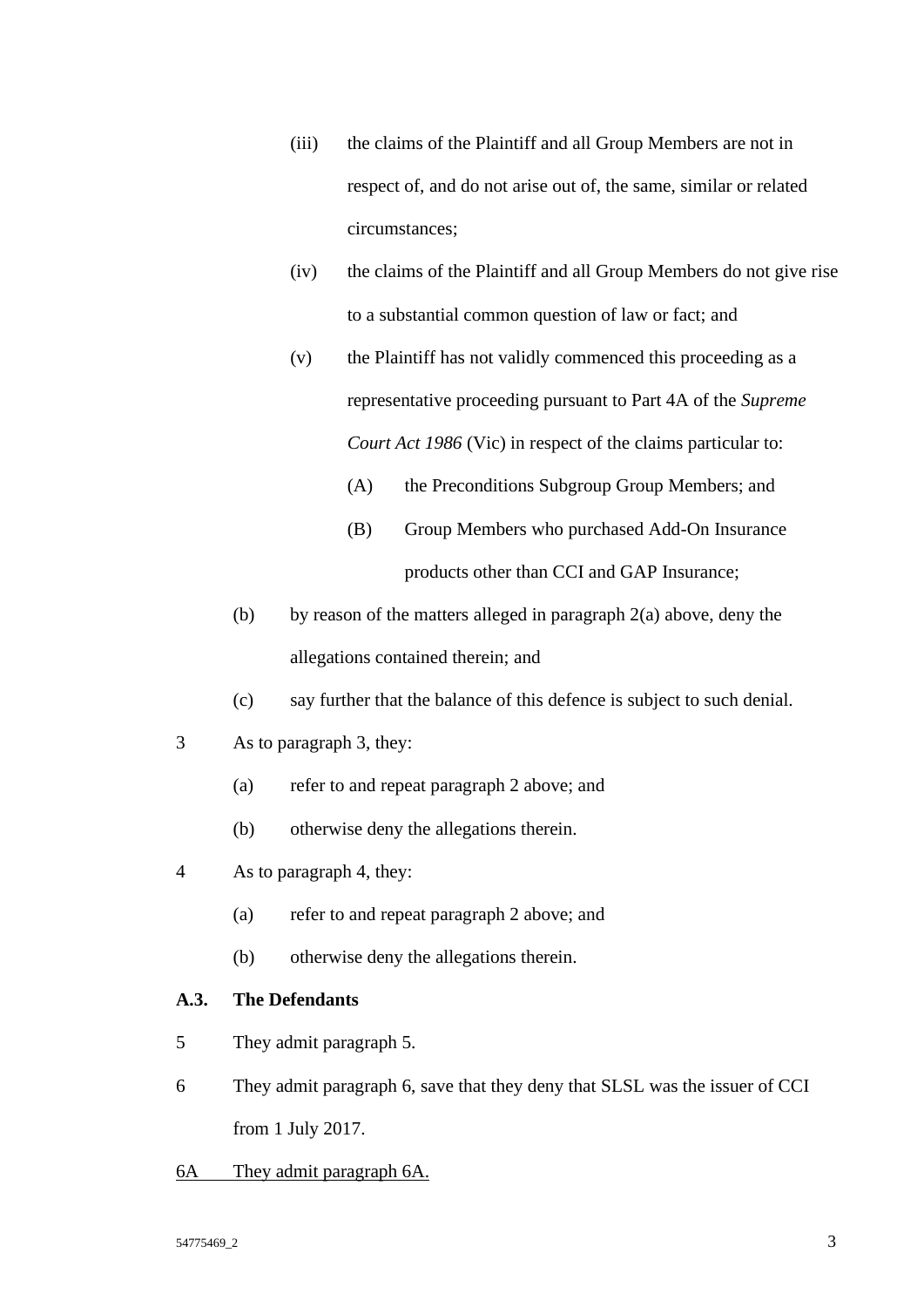## **B. REGULATORY CONTEXT**

#### **B.1. Entity Relationships**

- 7 As to paragraph 7, they:
	- (a) as to subparagraph (a):

 $(i)$  refer to and repeat paragraph  $1(c)$  above;

(ii) admit that MTAI was the product issuer in respect of the general insurance cover on the terms set out in applicable PDSs for the following Add-On Insurance products in the Period prior to 1 July 2015 as follows: (A) Loan Protection Insurance, Cash Benefit Insurance,

Equity Insurance and Equity Plus Insurance throughout

the Period prior to 1 July 2015;

- (B) Extended Warranty Insurance throughout the Period until 15 September 2009; and
- (C) Tyre and Rim Insurance between 1 June 2010 and 31

October 2013; and

- (iii) otherwise deny the subparagraph; and
- (i) as to subparagraph  $7(a)(i)$ :
	- (A) admit that MTAI was the product issuer in respect of the general insurance cover on the terms set out in applicable PDSs for the following Add-On Insurance products in the Period prior to 1 July 2015 as follows: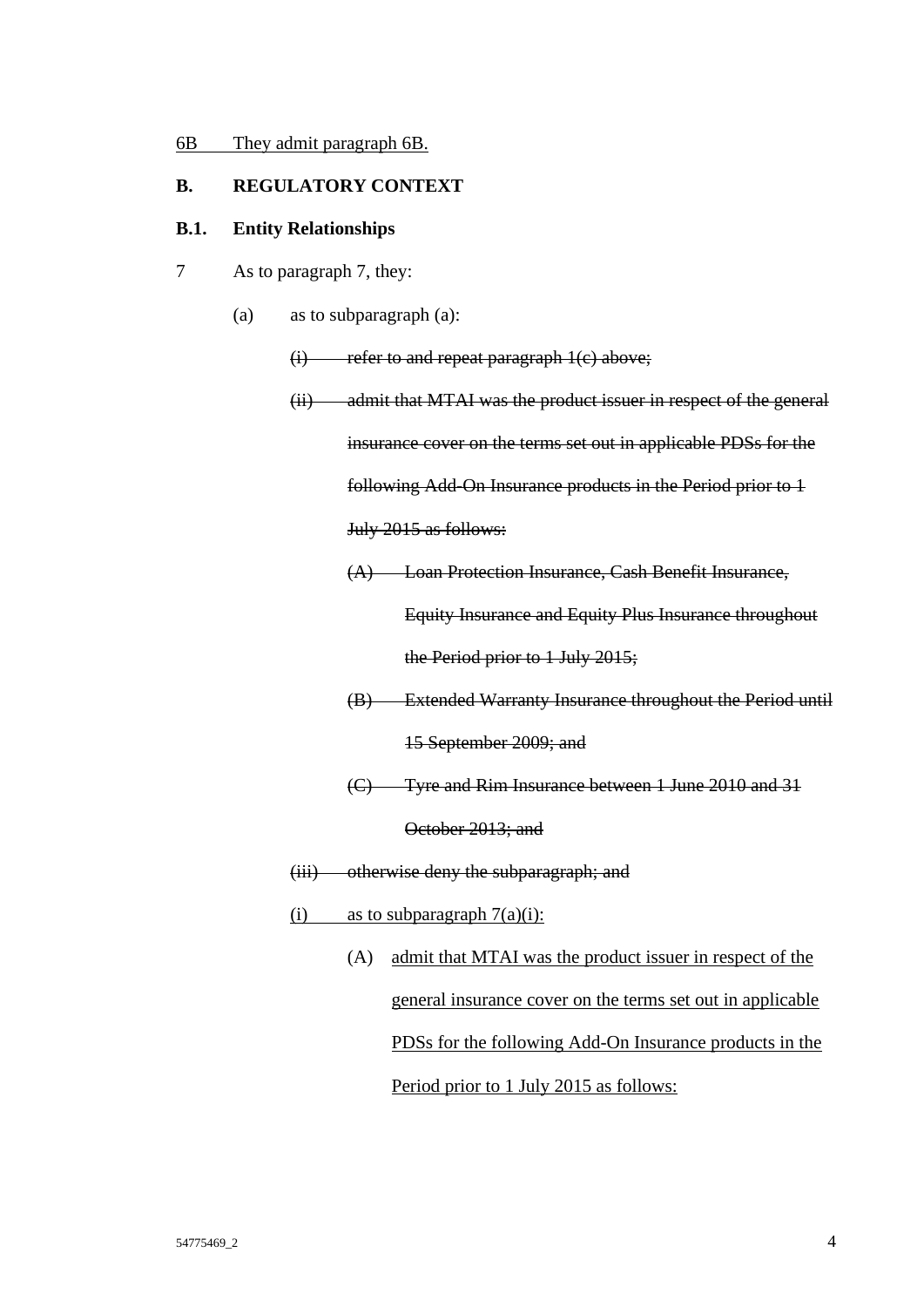- 1. Loan Protection Insurance, Cash Benefit Insurance, Equity Insurance and Equity Plus Insurance throughout the Period prior to 1 July 2015;
- 2. Extended Warranty Insurance throughout the Period until 15 September 2009; and
- 3. Tyre and Rim Insurance between 1 June 2010 and 31

## October 2013; and

- (B) otherwise deny the subparagraph;
- (ii) admit subparagraph  $7(a)(ii)$ ; and

(iii) admit subparagraph  $7(a)$ (iii); and

- (b) admit as to subparagraph (b).  $\frac{1}{2}$ say that MTAI has since 1 February 2004 and continues to hold an AFSL (No. 239912).
- 8 As to paragraph 8, they:
	- (a) as to sub-paragraph  $(a)$ ,:

## (i) refer to and repeat paragraph 1(c) above;

- $(ii)$  admit that AAI was the product issuer in respect of the general insurance cover on the terms set out in applicable PDSs for the Add-On Insurance products in the Period after 1 July 2015, save that AAI did not issue the following products in the Period after 1 July 2015:
	- $(A)$  (i) Extended Warranty Insurance; and

 $(B)$  (ii) Tyre & Rim Insurance; and

(b) as to sub-paragraph (b), say that, after 30 June 2015, AAI authorised MTAI to enter into Add-On Insurance contracts on behalf of AAI as insurer;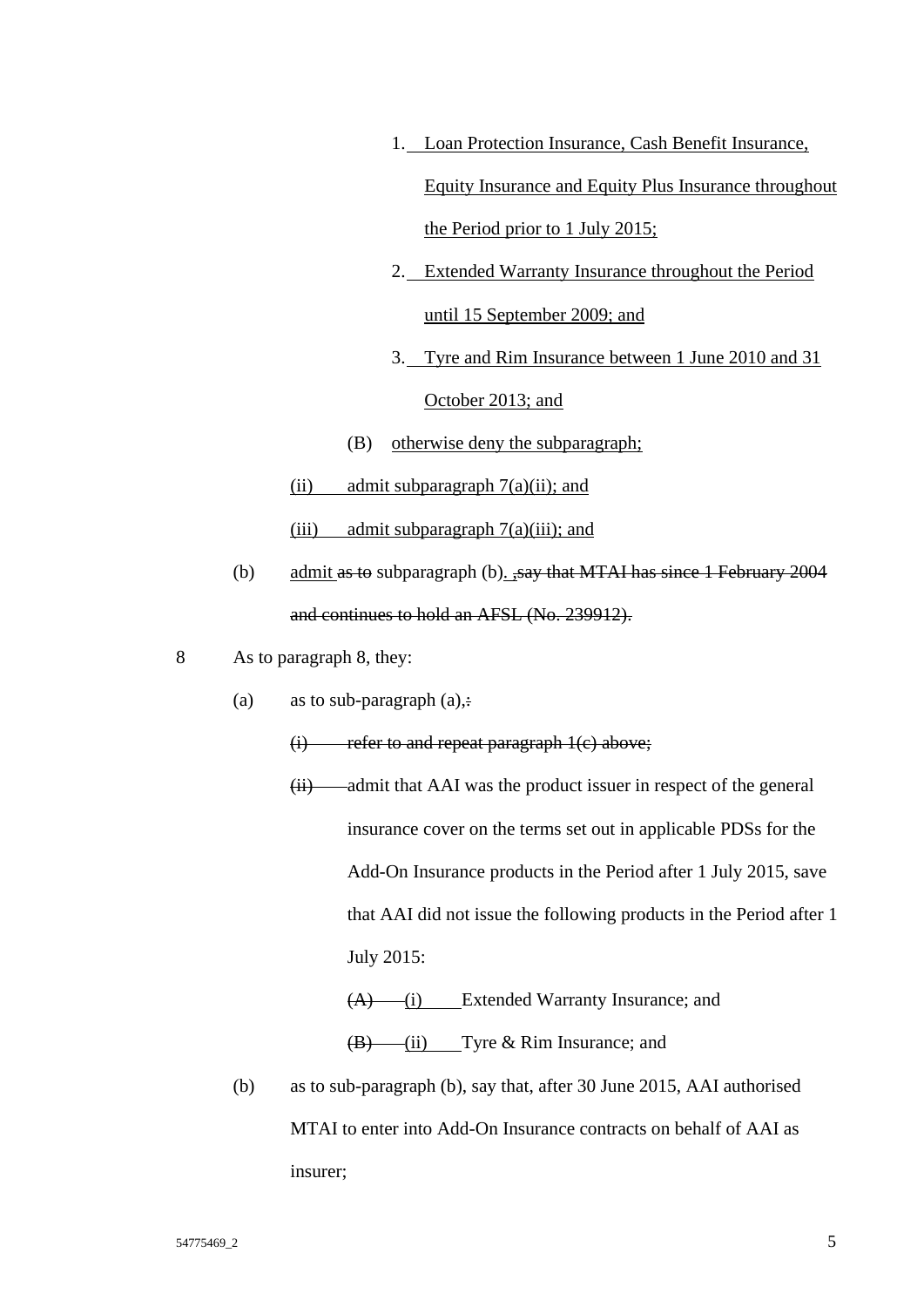#### (ba) as to subparagraph (ba):

- (i) say that, in the period after 1 July 2015, MTAI entered into certain Add-On Insurance contracts on behalf of AAI as insurer;
- (ii) say further that the nature of the binding authority provided to MTAI by AAI was to authorise MTAI to issue insurance policies on behalf of AAI;
- (iii) say further that MTAI was not an authorised representative of AAI or SLSL and so was not an "authorised licensee" for the purposes of s 916E of the Corporations Act; and

(iv) otherwise deny the subparagraph; and

- (c) as to sub-paragraph (c):
	- (i) say that the pleading is vague and embarrassing in that it does not specify the scope and nature of the agency or sub-agency alleged to have been authorisedrefer to and repeat subparagraph 8(b) above; and
	- (ii) under cover of that objection, say further that:
		- (A) MTAI distributed the Add-On Insurance products by entering into distribution agreements with counterparties, which authorised those counterparties to provide authorised financial services on MTAI's behalf as MTAI's authorised representatives in accordance with the terms of those distribution agreements;
		- (B) some of those distribution agreements permitted MTAI's authorised representatives to arrange for MTAI to enter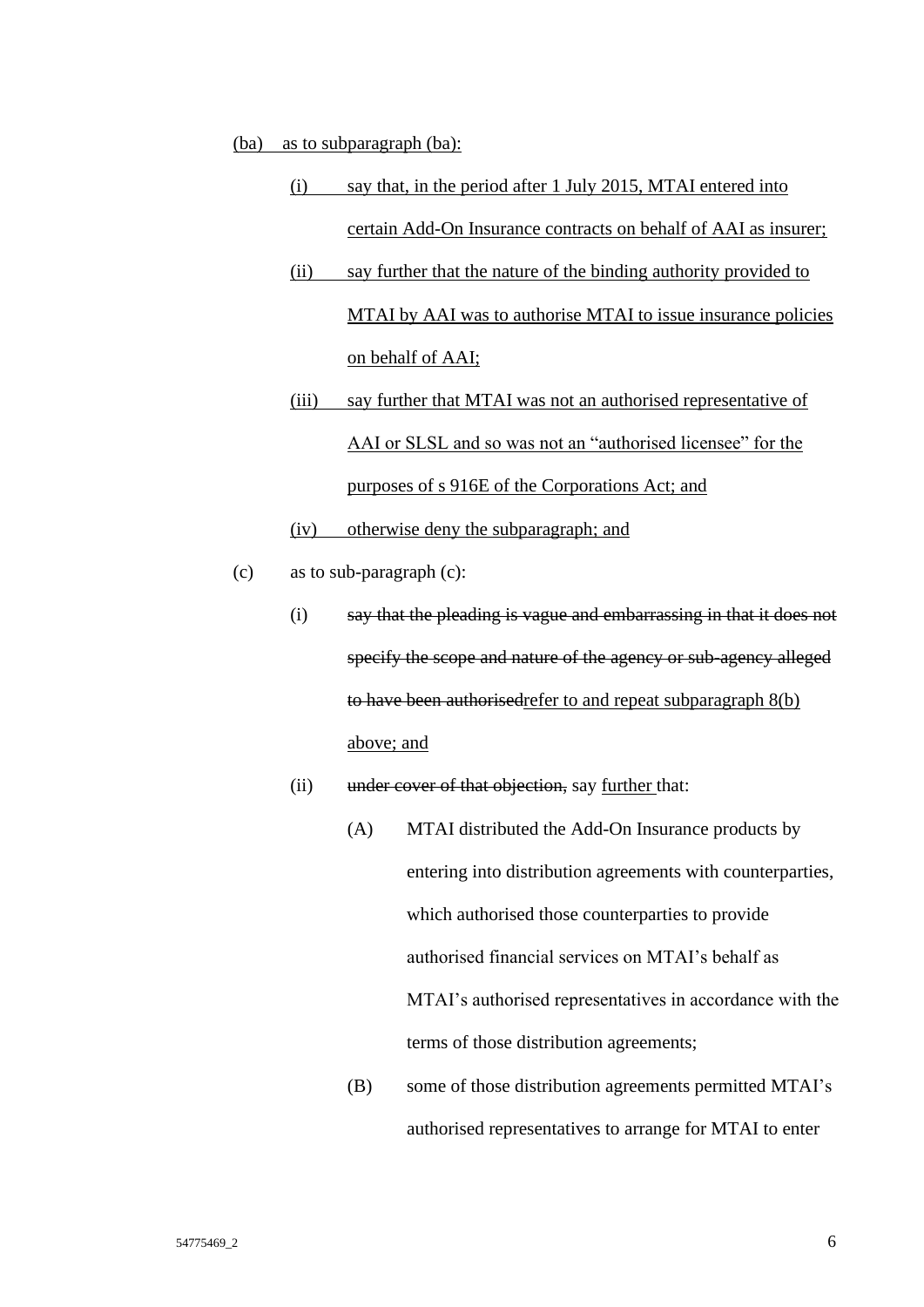into Add-On Insurance contracts on behalf of AAI as insurer;

- (C) when providing financial services as authorised representatives of MTAI, MTAI's authorised representatives were not acting on AAI's behalf; and
- (D) AAI was aware of and consented to MTAI distributing the Add-On Insurance products in the manner described in sub-paragraphs (A) and (B) above; and
- (d) otherwise deny paragraph 8.
- 9 As to paragraph 9, they:
- (a) as to subparagraph  $(a)$ ,:

(i) refer to and repeat paragraph 1(c) above;

(ii) admit that SLSL was the product issuer in respect of the trauma and death cover on the terms set out in applicable CCI PDSs;

- (b) as to sub-paragraph (b), say that SLSL authorised MTAI to enter into insurance contracts on behalf of SLSL as insurer;
	- (ba) as to subparagraph (ba);
		- (i) say that MTAI entered into certain Add-On Insurance contracts on behalf of SLSL as insurer;
		- (ii) say further that the nature of the binding authority provided to MTAI by SLSL was to authorise MTAI to issue insurance policies on behalf of SLSL;
		- (iii) say further that MTAI was not an authorised representative of AAI or SLSL and so was not an "authorised licensee" for the purposes of s 916E of the Corporations Act; and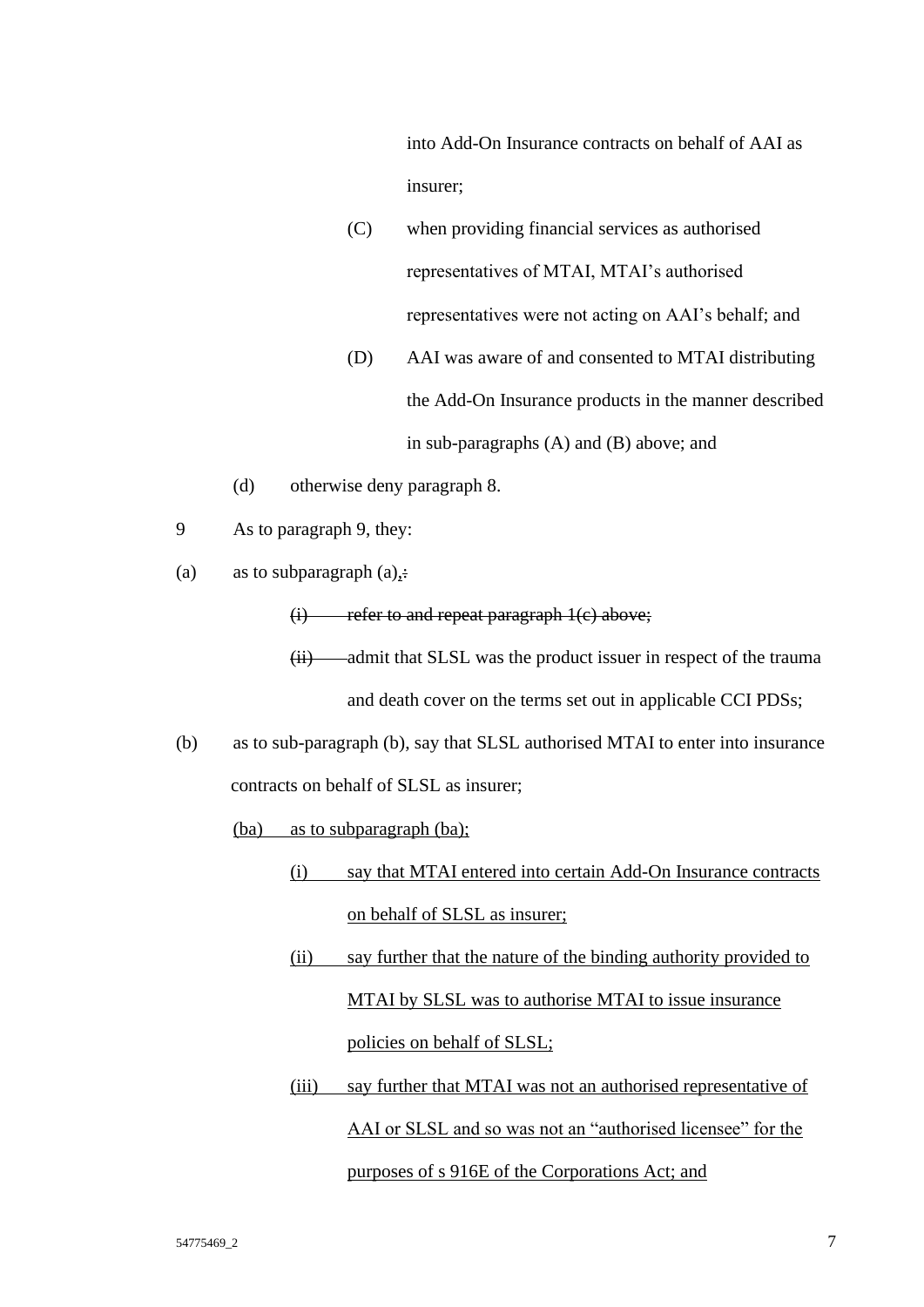- (c) as to sub-paragraph (c):
	- (i) say that the pleading is vague and embarrassing in that it does not specify the scope and nature of the agency or sub-agency alleged to have been authorisedrefer to and repeat subparagraph 9(b) above; and
	- (ii) under cover of that objection, say further that:
		- (A) MTAI distributed the Add-On Insurance products by entering into distribution agreements with counterparties, which authorised those counterparties to provide authorised financial services on MTAI's behalf as MTAI's authorised representatives in accordance with the terms of those distribution agreements;
		- (B) some of those distribution agreements permitted MTAI's authorised representatives to arrange for MTAI to enter into Add-On Insurance contracts on behalf of SLSL as insurer;
		- (C) when providing financial services as authorised representatives of MTAI, MTAI's authorised representatives were not acting on SLSL's behalf; and
		- (D) SLSL was aware of and consented to MTAI distributing the Add-On Insurance products in the manner described in sub-paragraphs (A) and (B) above; and
	- (d) otherwise deny paragraph 9.
- 10 As to paragraph 10, they: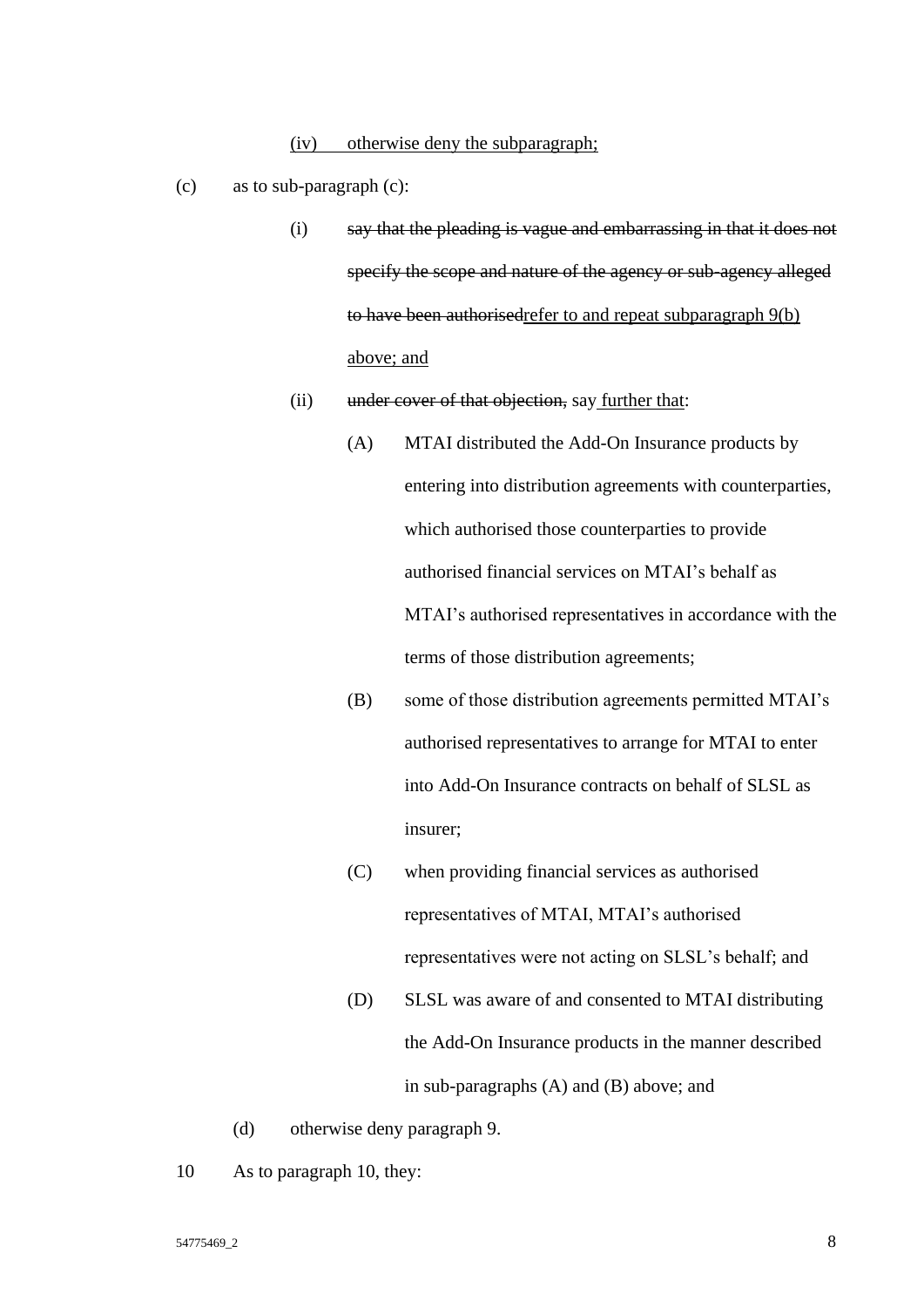- (a) refer to and repeat paragraphs  $\frac{8}{3}$  and  $\frac{7}{3}$  to 9 above and 19 to 26 below;
- (b) admit that a purpose or effect of the distribution systems employed by MTAI was the generation of issuances of the Add-On Insurance;
- (c) otherwise admit subparagraph 10(a); and
- (d) otherwise deny paragraph 10.
- 10A As to paragraph 10A, they:
	- (a) refer to and repeat paragraphs 7 to 10 above;
	- (b) say that paragraph 10A of the FASOC misstates the effect of section 917C of the Corporations Act; and
	- (c) deny the paragraph.
- 11 As to paragraph 11, they:
	- (a) admit that MTAI was at certain times and as disclosed in the applicable PDS the issuer of certain of the Add-On Insurance products, and thereby and in relation to the products of which MTAI was the issuer:
		- (i) was, in trade or commerce, engaged in the provision of the financial service described by section 12BAB(1)(b) of the ASIC Act to the Plaintiff and the Group Members; and
		- (ii) provided a financial services within the meanings of sections 766A(1)(b) and 766C of the Corporations Act;

(b) admit that MTAI was, under its AFSL, authorised to and did from time to time (through Dealers as its authorised representatives) provide general advice within the meaning of s 766B in relation to Add-On Insurance products and thereby and to the extent that such general advice was provided: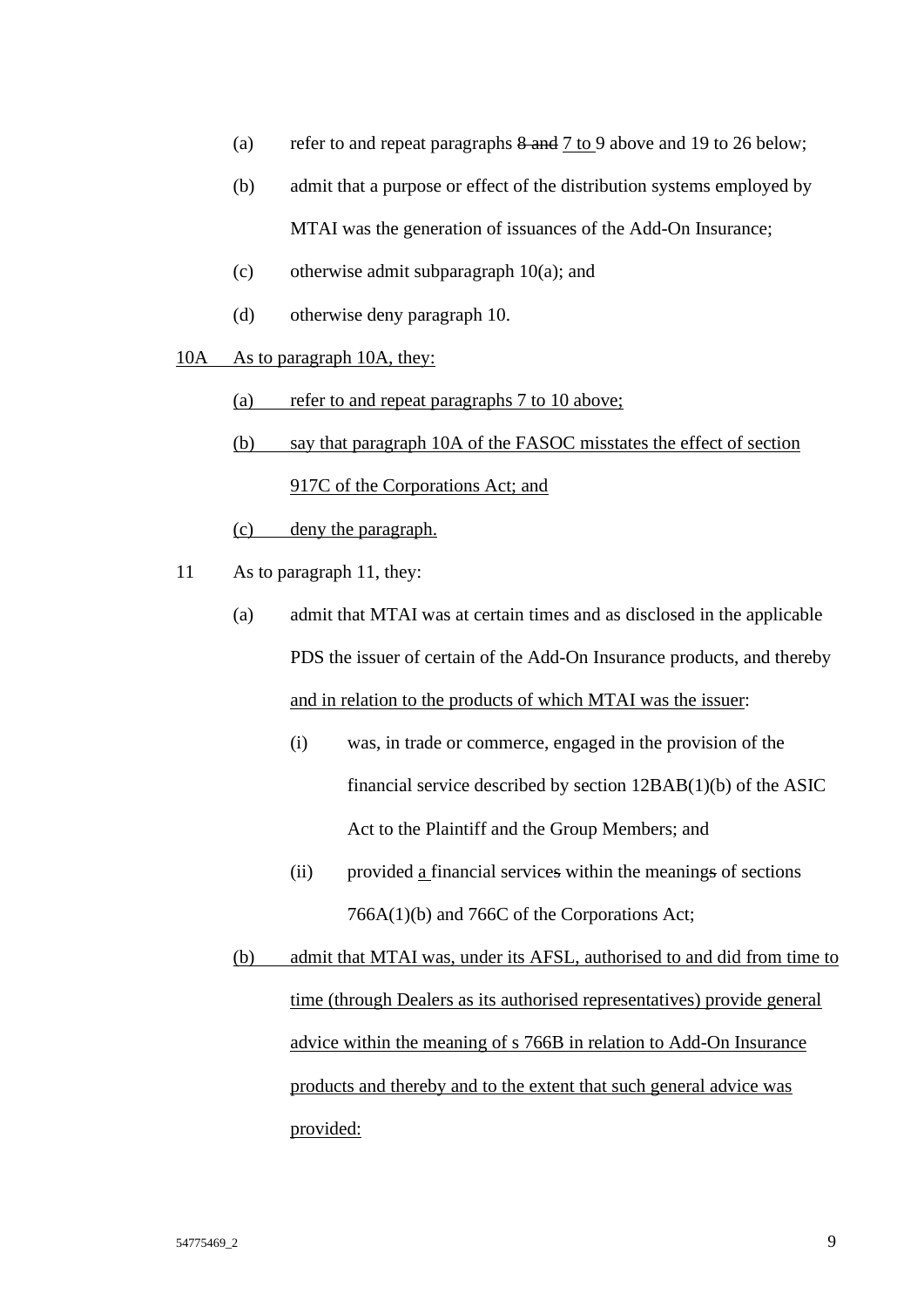- (i) was, in trade or commerce, engaged in the provision of the financial service described by s 12BAB(1)(a) of the ASIC Act to the Plaintiff and the Group Members; and
- (ii) provided a financial service within the meaning of sections 766A(1)(a) and 766B of the Corporations Act;
- (c) refer to and repeat paragraphs  $7(a)(ii)$  and  $7(b)$  above and admit that to the extent MTAI at certain times distributed certain of the Add-On Insurance products, MTAI:
	- (i) was, in trade or commerce, engaged in the provision of the financial service described by s 12BAB(1)(b) of the ASIC Act to the Plaintiff and the Group Members; and
	- (ii) provided a financial service within the meaning of sections 766A(1)(b) and 766C of the Corporations Act;
- $(b)(d)$  refer to and repeat paragraphs 8-10 above; and
- $\left(\frac{e}{e}\right)(e)$  otherwise deny the allegations contained therein.
- 12 As to paragraph 12, they:
	- (a) admit that AAI was at certain times and as disclosed in the applicable PDS the issuer of certain of the Add-On Insurance products, and thereby:
		- (i) was, in trade or commerce, engaged in the provision of the financial service described by section 12BAB(1)(b) of the ASIC Act to the Plaintiff and the Group Members; and
		- (ii) provided financial services within the meanings of sections 766A(1)(b) and 766C of the Corporations Act;
	- (b) refer to and repeat paragraphs 8-10 above; and
	- (c) otherwise deny the allegations contained therein.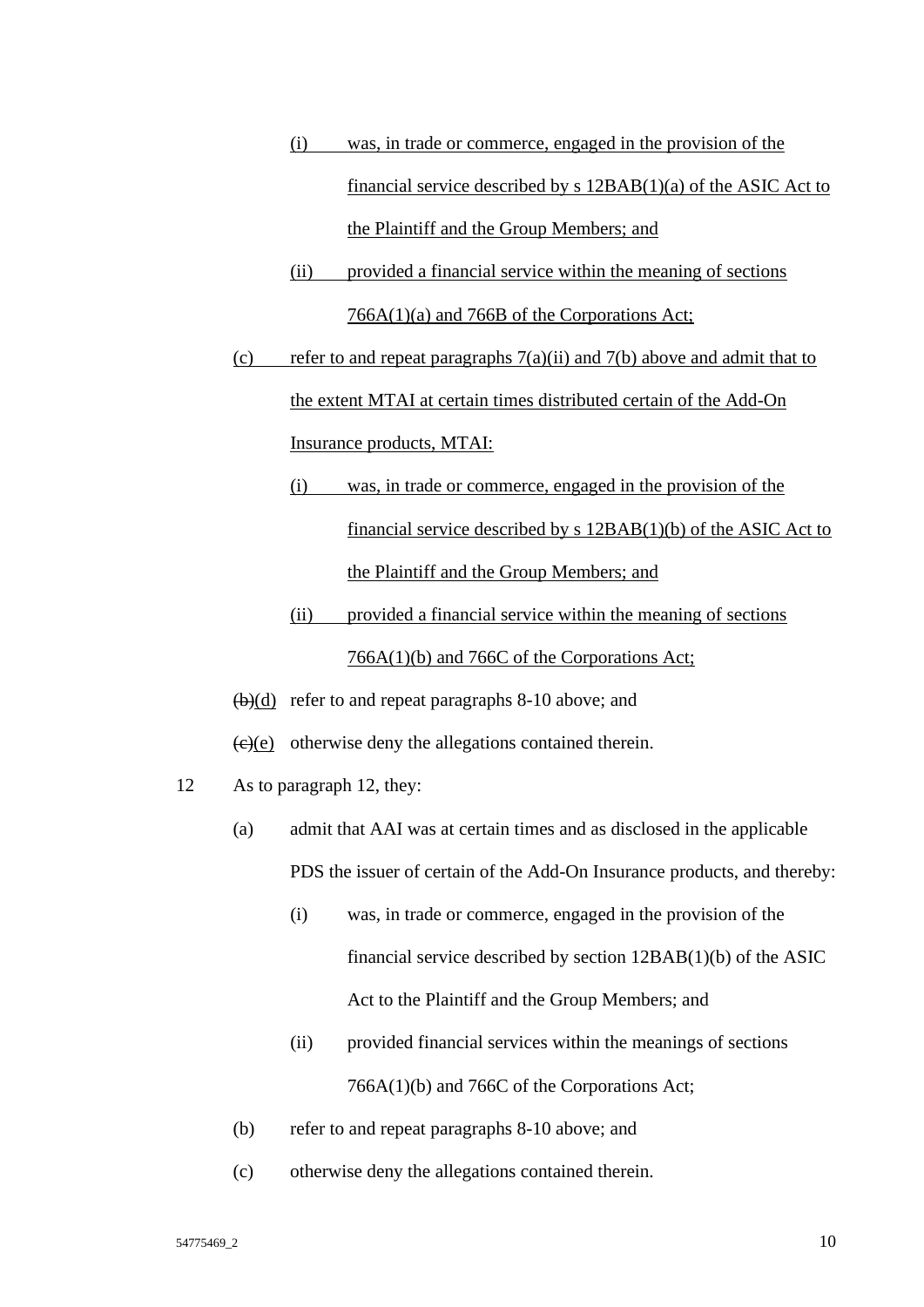- 13 As to paragraph  $\frac{1213}{121}$ , they:
	- (a) admit that SLSL was at certain times and as disclosed in the applicable PDS the issuer of certain of the Add-On Insurance products, and thereby:
		- (i) was, in trade or commerce, engaged in the provision of the financial service described by section 12BAB(1)(b) of the ASIC Act to the Plaintiff and the Group Members; and
		- (i) provided financial services within the meanings of sections 766A(1)(b) and 766C of the Corporations Act;
	- (b) refer to and repeat paragraphs 87-10 above; and
	- (c) otherwise deny the allegations contained therein.

## **B.2. Add-On Insurance — Key Characteristics**

- 14 They admit As to paragraph 14, they:-
	- (a) admit subparagraph 14(a); and
	- (b) deny subparagraph 14(b).

## **Particulars**

During the Period, for the purposes of sections 12BAB(1)(b) of the ASIC Act and 766A(1)(b) of the Corporations Act, a person provided a financial service if their conduct constituted dealing in a financial product. Financial products, including the Add-On Insurance products, were not themselves capable of being a 'financial service' within the meaning of those sections.

- 15 As to paragraph 15, they:
	- (a) as to subparagraph  $15(a)$ :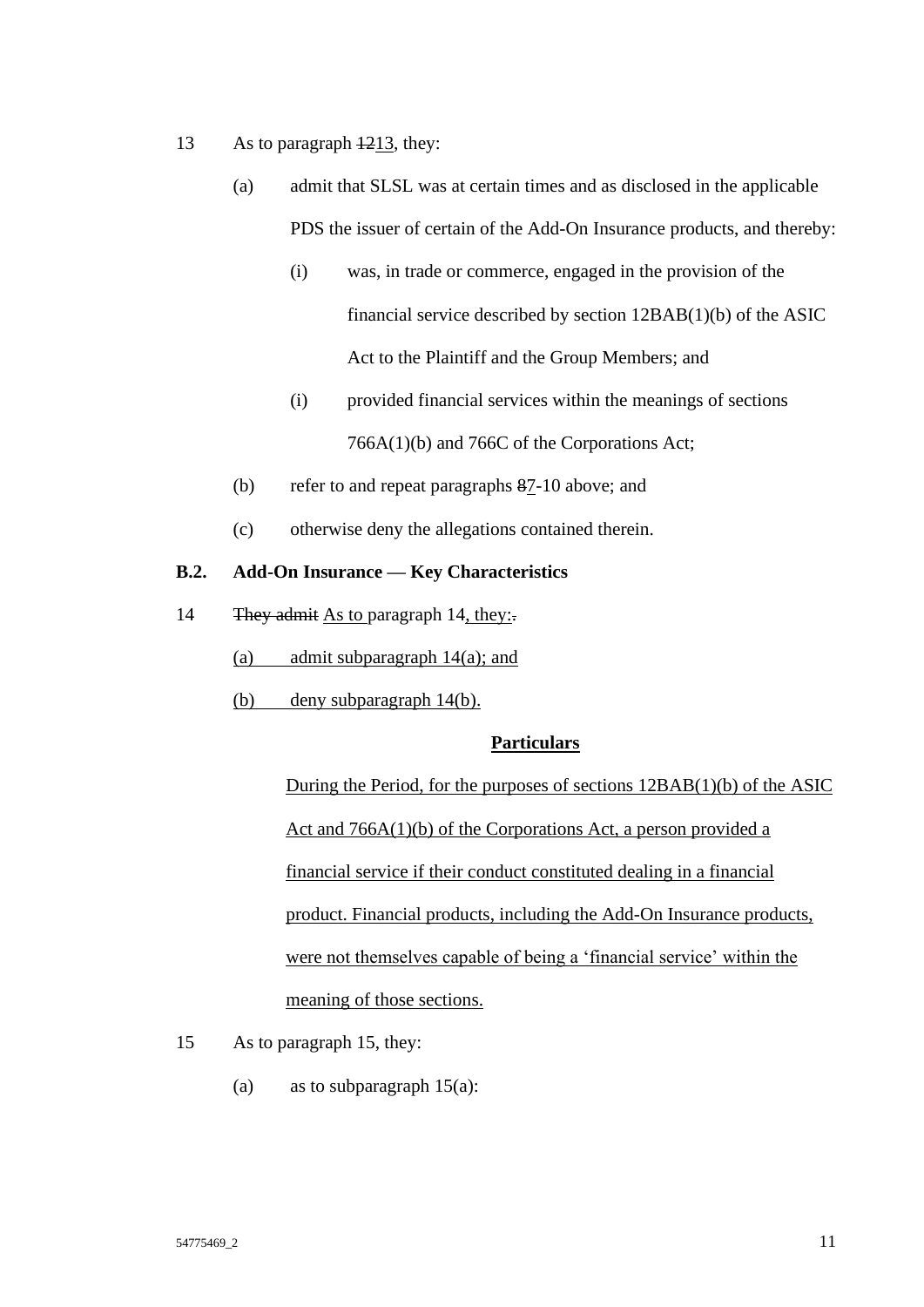- (i) say that the Add-On Insurance products protected against the risks identified in the policy terms for each product on the terms disclosed in the applicable PDS and policy documents;
- (ii) rely on the terms of the applicable PDS and policy documents for their full force and effect; and
- (iii) otherwise deny the allegations therein;

# **Particulars**

- 1. Annexure A to this defence is a schedule of the PDSs for CCI;
- 2. Annexure B to this defence is a schedule of the PDSs for GAP Insurance;
- 3. Annexure C to this defence is a schedule of the PDSs for Cash Benefit Insurance;
- 4. Annexure D to this defence is a schedule of the PDSs for Extended Warranty Insurance; and
- 5. Annexure E to this defence is a schedule of the PDSs for Tyre and Rim Insurance.

Further particulars may be provided following discovery.

- (b) as to subparagraph (b):
	- (i) refer to and repeat subparagraph 15(a) above; and
	- (ii) otherwise deny the allegations therein; and
- (c) as to subparagraph  $15(c)$ :
	- (i) in response to subparagraph  $15(c)(i)$  say that the reference in the subparagraph to a "relatively low proportion of claims" is vague and embarrassing in that it does not stipulate in relation to what measure or comparator the "proportion" of claims payments to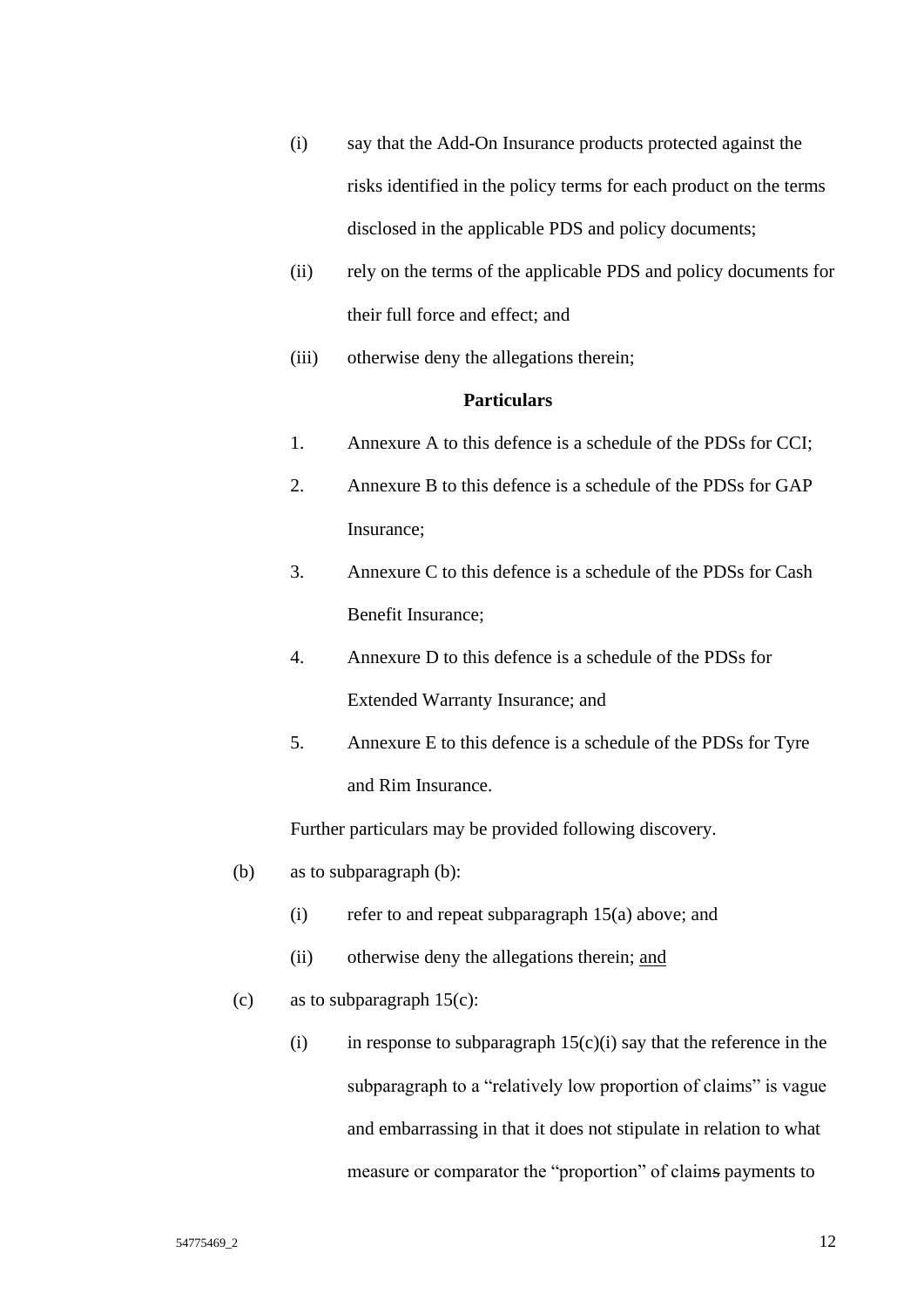premiums received is alleged to be low, and, under cover of that objection:

- (A) admit that the ratio of claim payments to premiums received was lower than for some other insurance products which insured against different risks and were distributed in different manners;
- (B) deny that the ratio of claims payments to premiums received was lower than for other similar insurance products issued by other insurers distributed in a similar manner; and
- (C) otherwise deny the allegation therein; and
- (ii) deny subparagraph  $15(c)(ii)$  and say further that subparagraph 15(c)(ii) of the FASOC incorrectly assumes that the Claims Loss Ratio is an accurate and appropriate proxy for determining the value to the insureds of the Add-On Insurance products. In this regard, the Defendants:
	- (A) say that, to have any meaning, the Claims Loss Ratio must be measured in a particular period and for a particular policy type;
	- (B) say that the Claims Loss Ratio does not recognise the costs, including of design, administration, issue and distribution, of the Add-On Insurance products;
	- (C) say that the Claims Loss Ratio does not indicate the value, or potential value, of an insurance product to a particular insured either prospectively or retrospectively;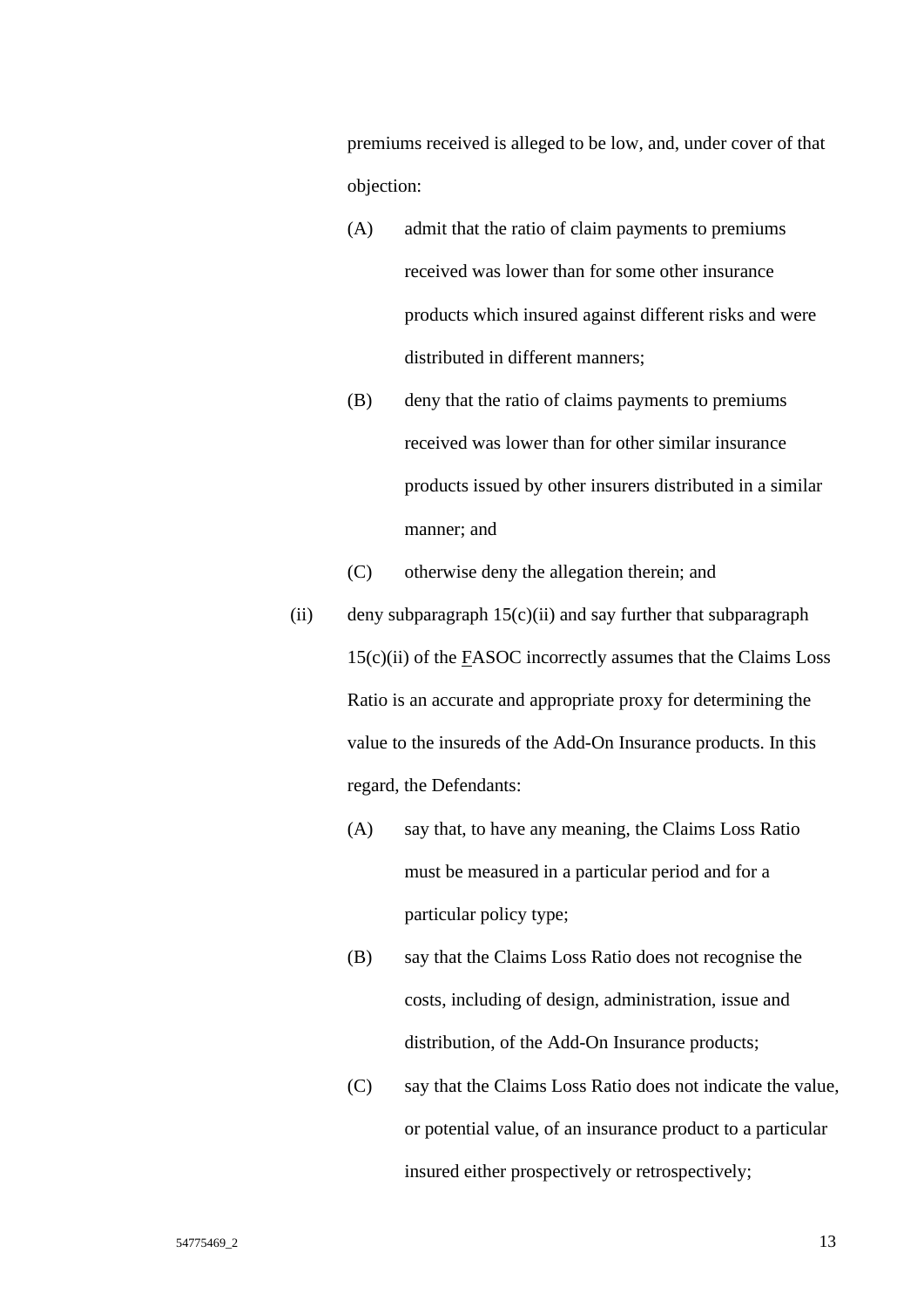- (D) say that the Claims Loss Ratio does not account for the fundamental importance and value of the peace of mind afforded to insureds by the Add-On Insurance products; and
- (E) say that, even discounting the inherent value of peace of mind, a Claims Loss Ratio which is greater than zero is not capable of supporting a conclusion that an Add-On Insurance policy was of "*no value*".

### **B.3. Key Statutory Obligations**

*AFSL obligations*

- 15A As to paragraph 15A, they:
	- (a) rely on the terms of the AAI AFSL, SLSL AFSL and MTAI AFSL for their full force and effect;
	- (b) say that the AAI AFSL at all material times authorised AAI to carry on a financial services business to do things including, in relation to retail and wholesale clients:
		- (i) provide financial product advice for financial products which were general insurance products; and
		- (ii) deal in a financial product by issuing, applying for, acquiring, varying or disposing of financial products which were general insurance products;
	- (c) say that the SLSL AFSL at all material times authorised SLSL to carry on a financial services business to do things including, in relation to retail and wholesale clients: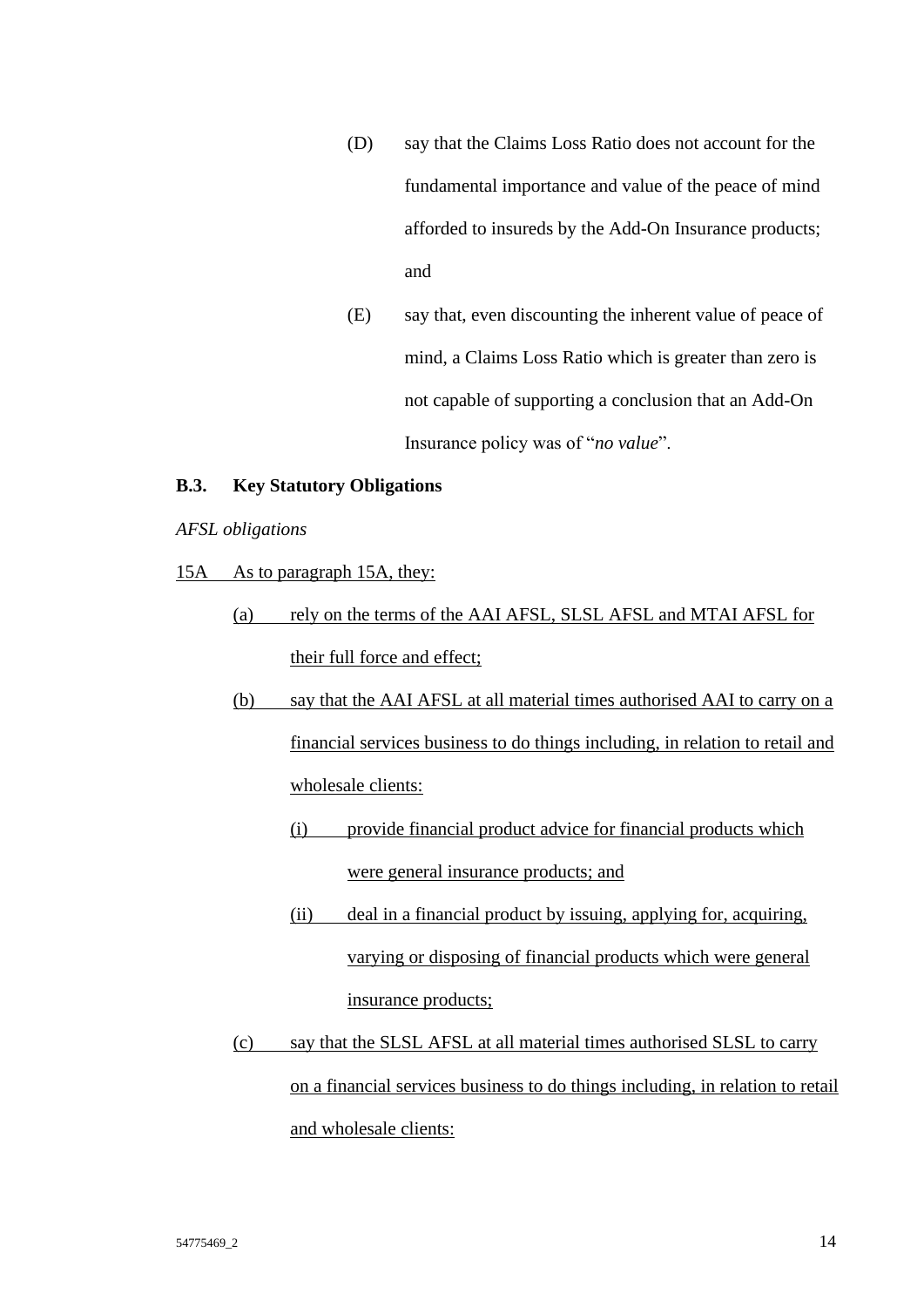- (i) provide financial product advice in relation to financial products which were, relevantly, life products; and
- (ii) deal in a financial product by issuing, applying for, acquiring, varying or disposing of financial products which were, relevantly, life products;
- (d) say that the MTAI AFSL at all material times to 26 April 2018 authorised MTAI to carry on a financial services business to do things including, in relation to retail clients:
	- (i) provide general financial product advice for financial products which were either general insurance products or particular life products; and
	- (ii) deal in a financial product by issuing, applying for, acquiring, varying or disposing of financial products which were general insurance products or particular life products;
- (e) say that the MTAI AFSL at all material times from 26 April 2018 authorised MTAI to carry on a financial services business to do things including, in relation to retail clients:
	- (i) provide general financial product advice for financial products which were general insurance products; and
	- (ii) deal in a financial product by arranging for another person to issue, apply for, acquire, vary or dispose of financial products which were general insurance products;
- (f) say that the MTAI AFSL at all material times did not authorise MTAI to provide financial product advice other than general financial product advice;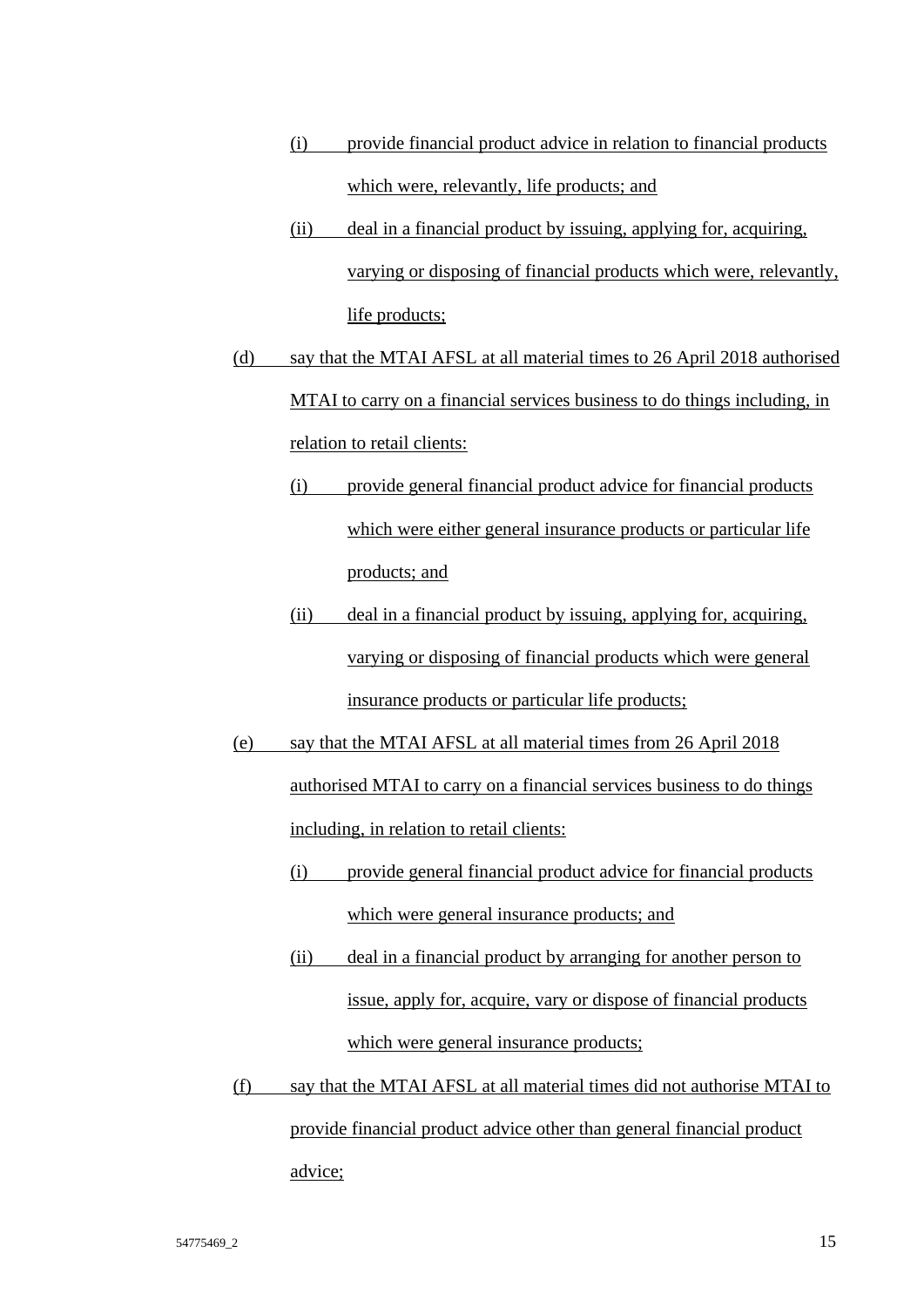(g) refer to and repeat paragraphs 11 to 13 above; and

#### (h) otherwise deny the paragraph.

- 16 As to paragraph 16, they:
	- (a) as to subparagraph  $16(a)$ :
		- (i) admit that section 912A of the Corporations Act required the Defendants and MTAI, as the holders of financial services licences, to comply with the requirements thereof in relation to the provision of financial services covered by their respective licences in respect of the Add-On Insurance products;
		- (ii) refer to and repeat paragraphs 78-10 above; and
		- (iii) otherwise deny the allegations therein; and
	- (b) deny subparagraph 16(b).
- 17 As to paragraph 17, they:
	- (a) deny subparagraph 17(a);
	- (b) say that AAI and MTAI agreed to adopt each of:
		- (i) the 2006 General Insurance Code of Practice effective June 2006 to April 2010 (**"2006 GICOP"**);
		- (ii) the 2010 General Insurance Code of Practice effective 1 May 2010 to 30 June 2012 (**"2010 GICOP"**);
		- (iii) the 2012 General Insurance Code of Practice effective 1 July 2012 to 30 June 2014 (**"2012 GICOP"**); and
		- (iv) the 2014 General Insurance Code of Practice effective 1 July 2014 to 31 December 2019 (**"2014 GICOP"**);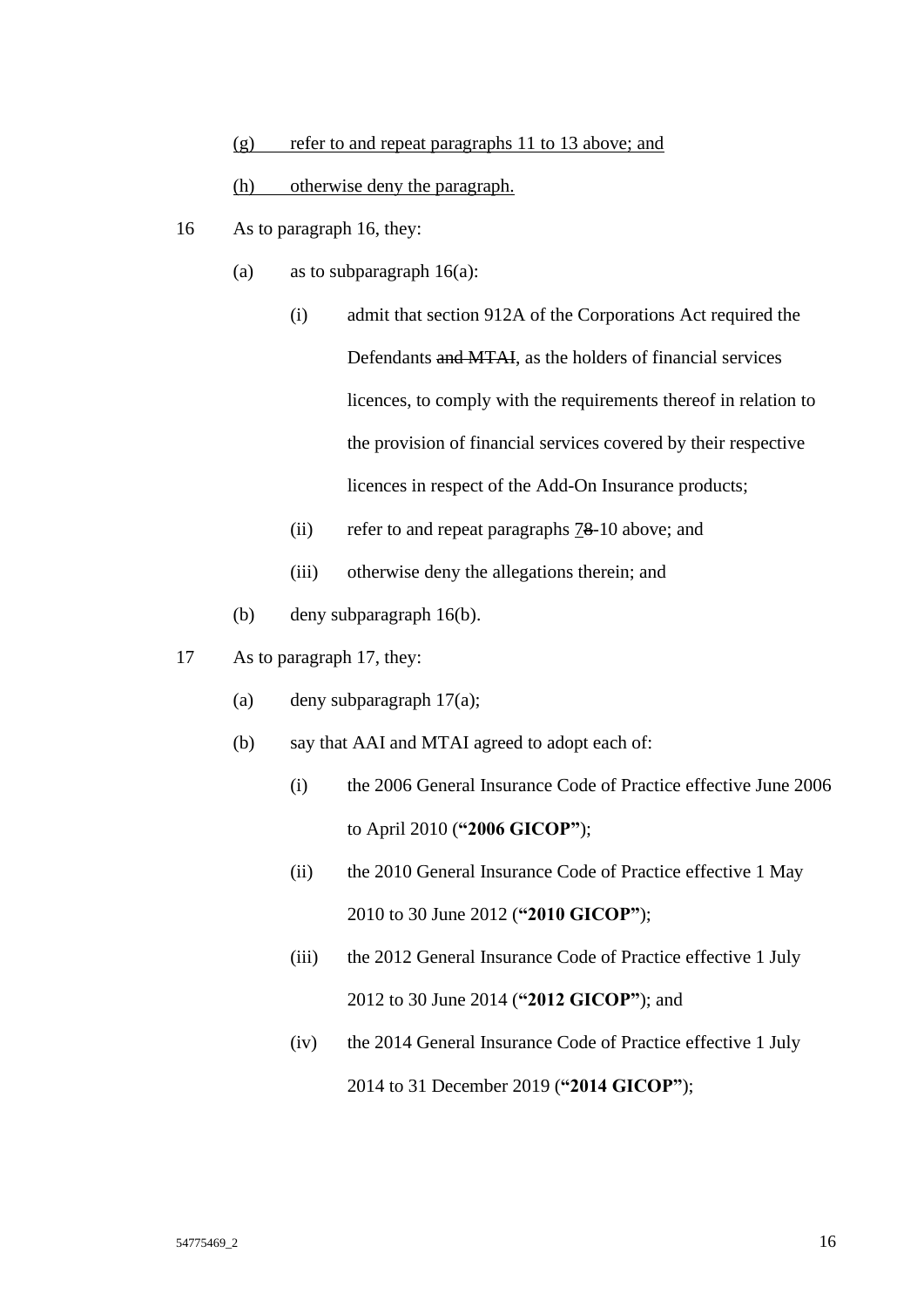- (c) say that from June 2006 to 30 June 2014, the General Insurance Code of Practice (as in force at the time) did not provide a customer, or anyone else, with any legal entitlement or right of action against AAI or MTAI;
- (d) say that from 1 July 2014 to 31 December 2019:
	- (i) by agreeing to the 2014 GICOP, AAI and MTAI entered into a contract with the Insurance Council of Australia (**"ICA"**) to abide by the 2014 GICOP; and
	- (ii) the 2014 GICOP did not create legal or other rights between either AAI or MTAI and any other person or entity other than the ICA;
- (e) say that from June 2006 to 30 June 2014, decisions of the Code Compliance Committee made pursuant to section 7 of the General Insurance Code of Practice (as in force at the time) were binding on AAI and MTAI;
- (f) say that from 1 July 2014 to 31 December 2019, decisions of the Code Governance Committee made pursuant to section 13 of the 2014 GICOP were binding on AAI and MTAI; and
- (g) otherwise deny the allegations therein.
- 18 As to paragraph 18, they:
	- (a) refer to and repeat paragraphs 87-10, 16 and 17 above;
	- (b) as to subparagraph  $18(a)(i)$ , say that:
		- (i) clause 2.3, 1 of the 2006 GICOP, 2010 GICOP and 2012 GICOP stated that: *"Our Employees and our Authorised Representatives will conduct their services in an honest, efficient, fair and transparent manner"*; and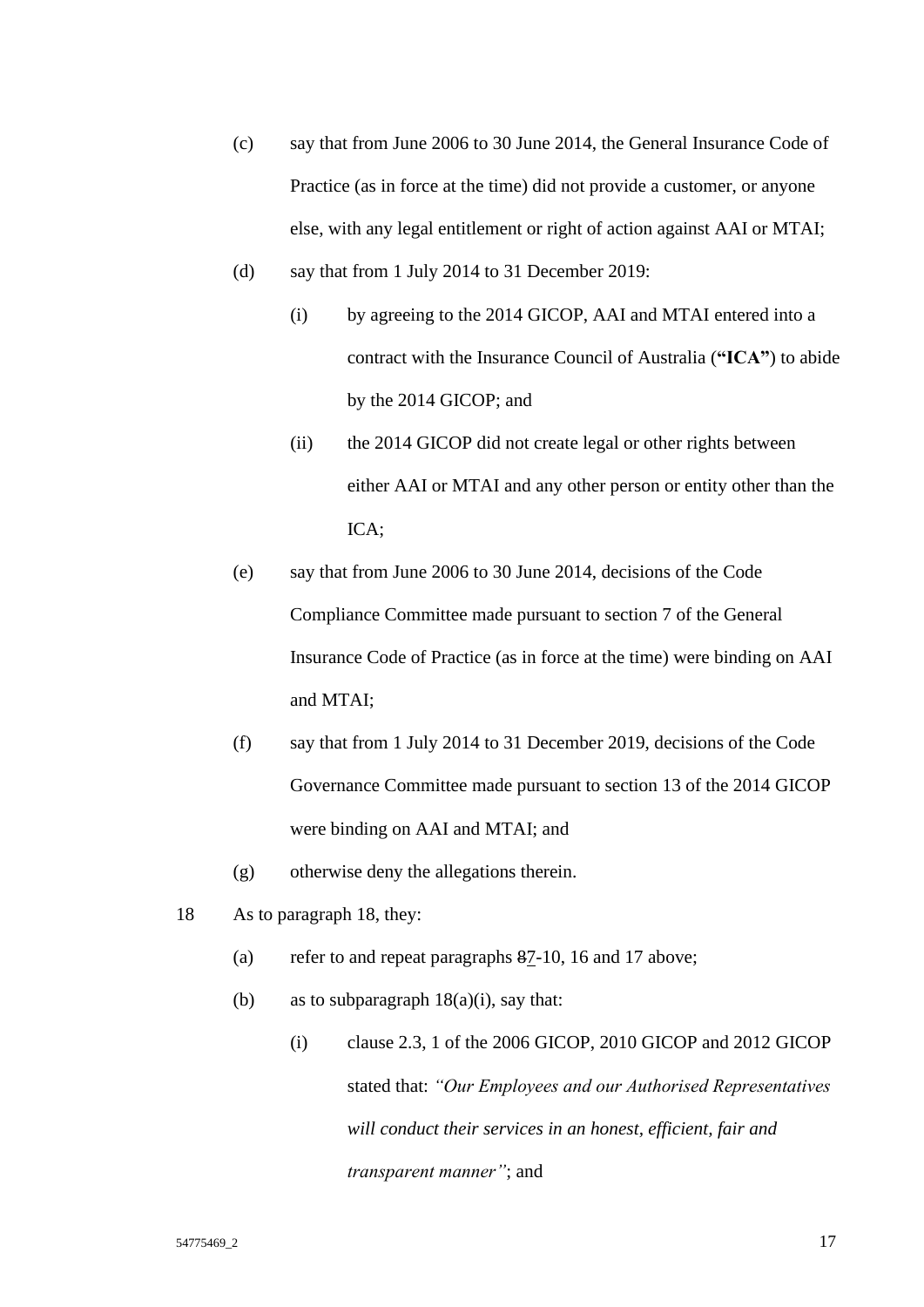- (ii) clause 4.4 of the 2014 GICOP stated that: *"Our sales process and the services of our Employees and our Authorised Representatives will be conducted in an efficient, honest, fair and transparent manner, in accordance with this section"*;
- (c) as to subparagraph  $18(a)(ii)$ , say that:
	- (i) clause 2.4, 4 of the 2006 GICOP, 2010 GICOP and 2012 GICOP stated that: *"Our Employees and our Authorised Representatives will not perform functions which do not match their expertise"*; and
	- (ii) clause 5.1(b) of the 2014 GICOP stated that: *"When our Employees or Authorised Representatives are acting on our behalf, we will: only allow our Employees and our Authorised Representatives to provide services that match their expertise"*;
- (d) as to subparagraph  $18(a)(iii)$ , say that:
	- (i) clause 2.4, 5 of the 2006 GICOP, 2010 GICOP and 2012 GICOP stated that: *"Our Employees and our Authorised Representatives will receive adequate training to carry out their sales tasks and functions competent"*; and
	- (ii) clause 5.1(a) of the 2014 GICOP stated that: *"When our Employees or Authorised Representatives are acting on our behalf, we will: provide them with, or require them to receive, appropriate education and training to provide their services competently and to deal with you professionally, including training on this Code"*;
- (e) as to subparagraph  $18(a)(iv)$ , say that: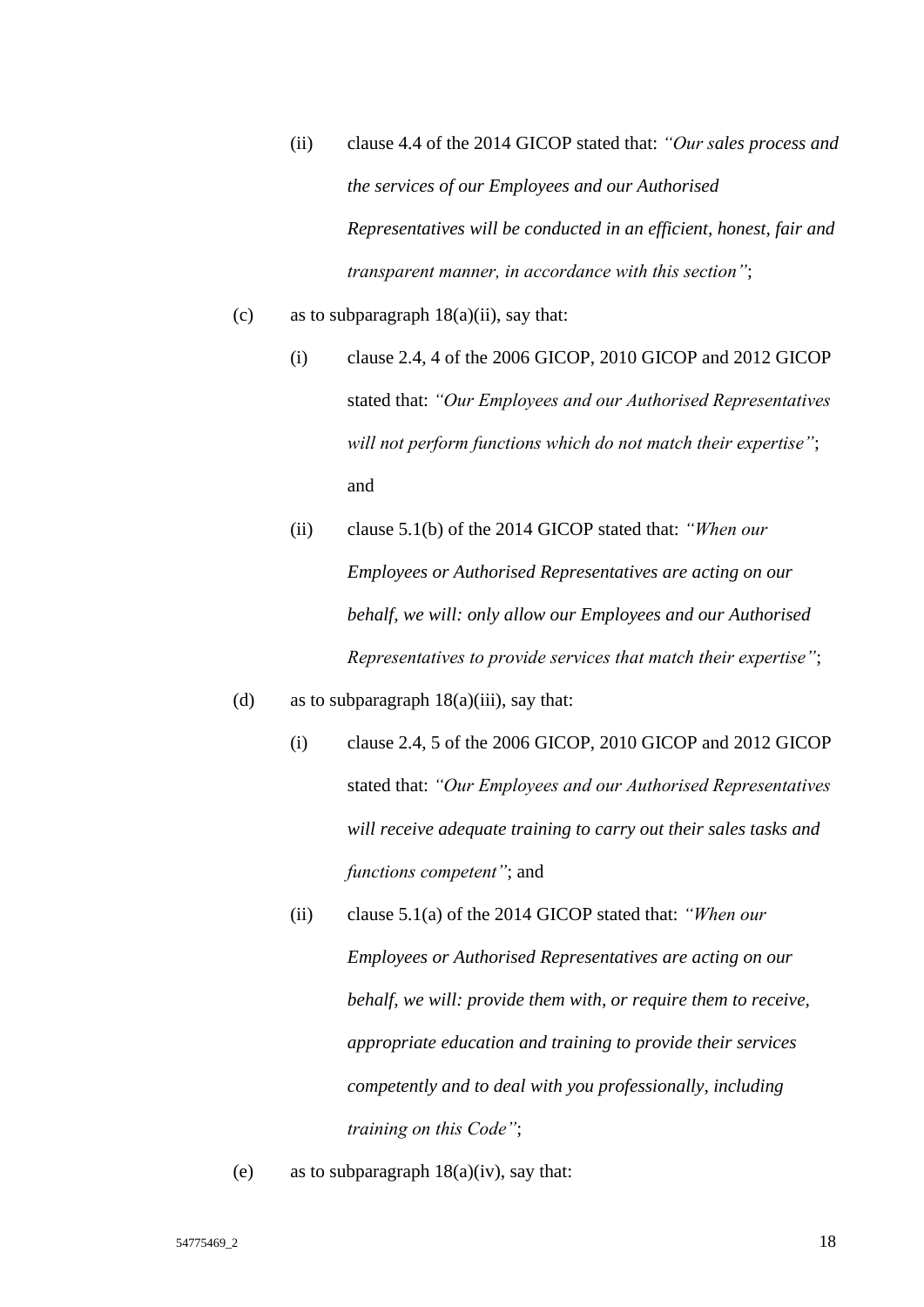- (i) clause 2.4, 3 of the 2006 GICOP, 2010 GICOP and 2012 GICOP stated that: *"Our Authorised Representatives will inform you of the service they have been asked to provide and the identity of the insurer for whom they are acting"*; and
- (ii) clause 5.3 of the 2014 GICOP stated that: *"When providing a service to you, our Authorised Representatives will inform you of the service they have been authorised to provide on our behalf, and our identity"*;
- (f) as to subparagraph 18(b), say that the 2006 GICOP, 2010 GICOP and 2012 GICOP stated:

(i) in clause 2.4, 6 that: *"Training of our Employees and Authorised Representative will include: a) principles of general insurance and any relevant consumer protection law; b) product knowledge; and c) the requirements of this Code"*; and

- (ii) in clause 2.4, 8 that: *"We will: a) measure the effectiveness of training by monitoring the performance of our Authorised Representatives and our Employees; and b) require additional or remedial training to address any identified deficiencies"*;
- (g) as to subparagraph 18(c), say that clause 5.1 of the 2014 GICOP stated that: *"When our Employees or Authorised Representatives are acting on our behalf, we will:*
	- *(a) provide them with, or require them to receive, appropriate education and training to provide their services competently and to deal with you professionally, including training on this Code;*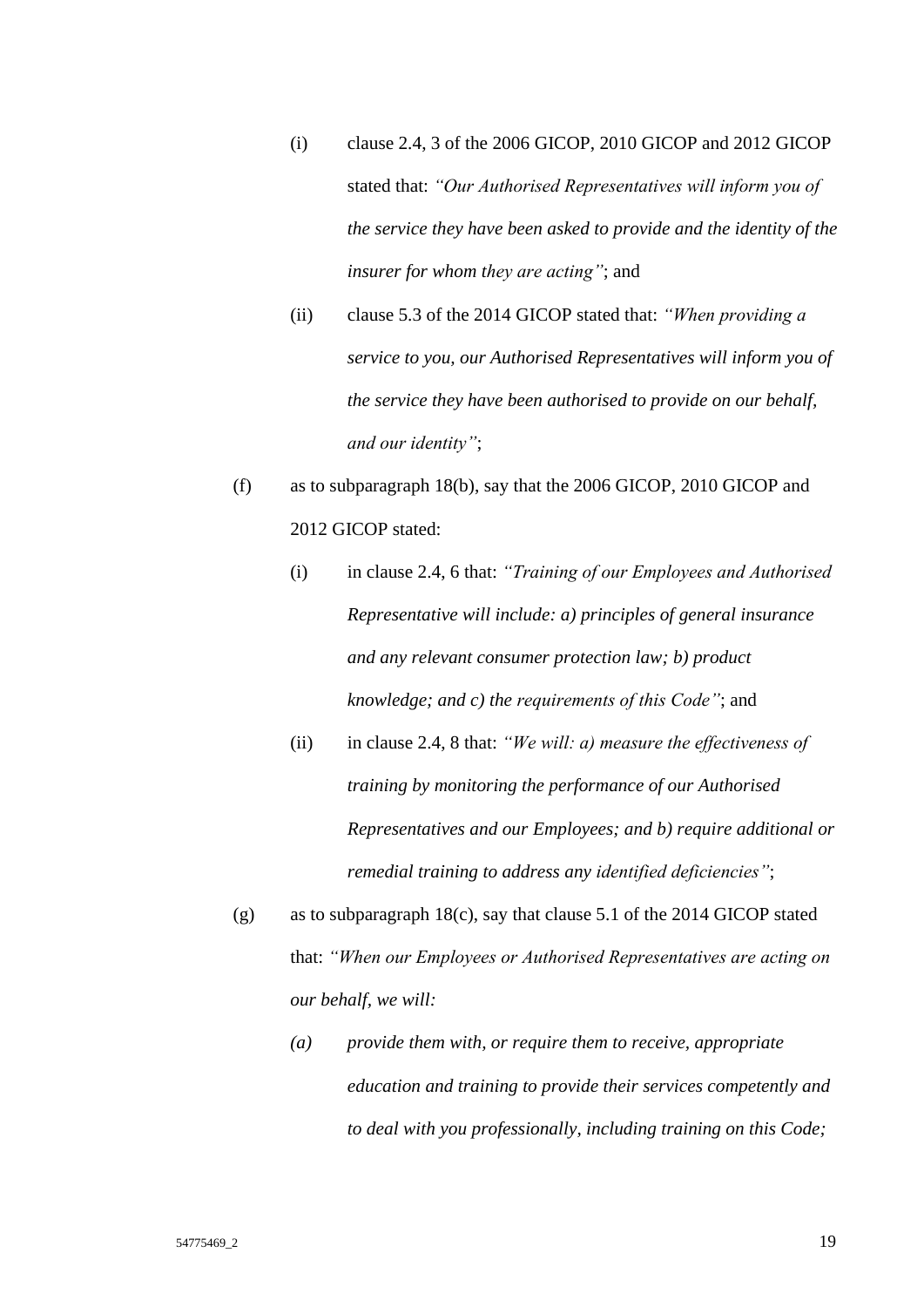- *(b) only allow our Employees and our Authorised Representatives to provide services that match their expertise;*
- *(c) measure the effectiveness of training by monitoring the performance of our Employees' and our Authorised Representatives' services;*
- *(d) provide or require appropriate education and training to correct any identified performance shortcomings in our Employees' or Authorised Representatives' services…"*
- (h) rely on the full terms and effect of the 2006 GICOP, 2010 GICOP, 2021 GICOP and 2014 GICOP; and
- (i) otherwise deny the allegations therein.

## **C. SALES OF ADD-ON INSURANCE**

## **C.1. The Sales Systems**

- 19 As to paragraph 19, they:
	- (a) refer to and repeat paragraphs 87-10 above;
	- (b) as to subparagraph 19(a), admit that MTAI provided training and instruction to Dealers in relation to the distribution of the Add-On Insurance products;
	- (c) as to subparagraph (b), admit that Dealers were paid commissions by MTAI calculated by reference to:
		- (i) the issuance of the Add-On Insurance products; and
		- (ii) in some instances, the issuance of specified volumes of some Add-On Insurance products.
	- (d) as to subparagraph (c):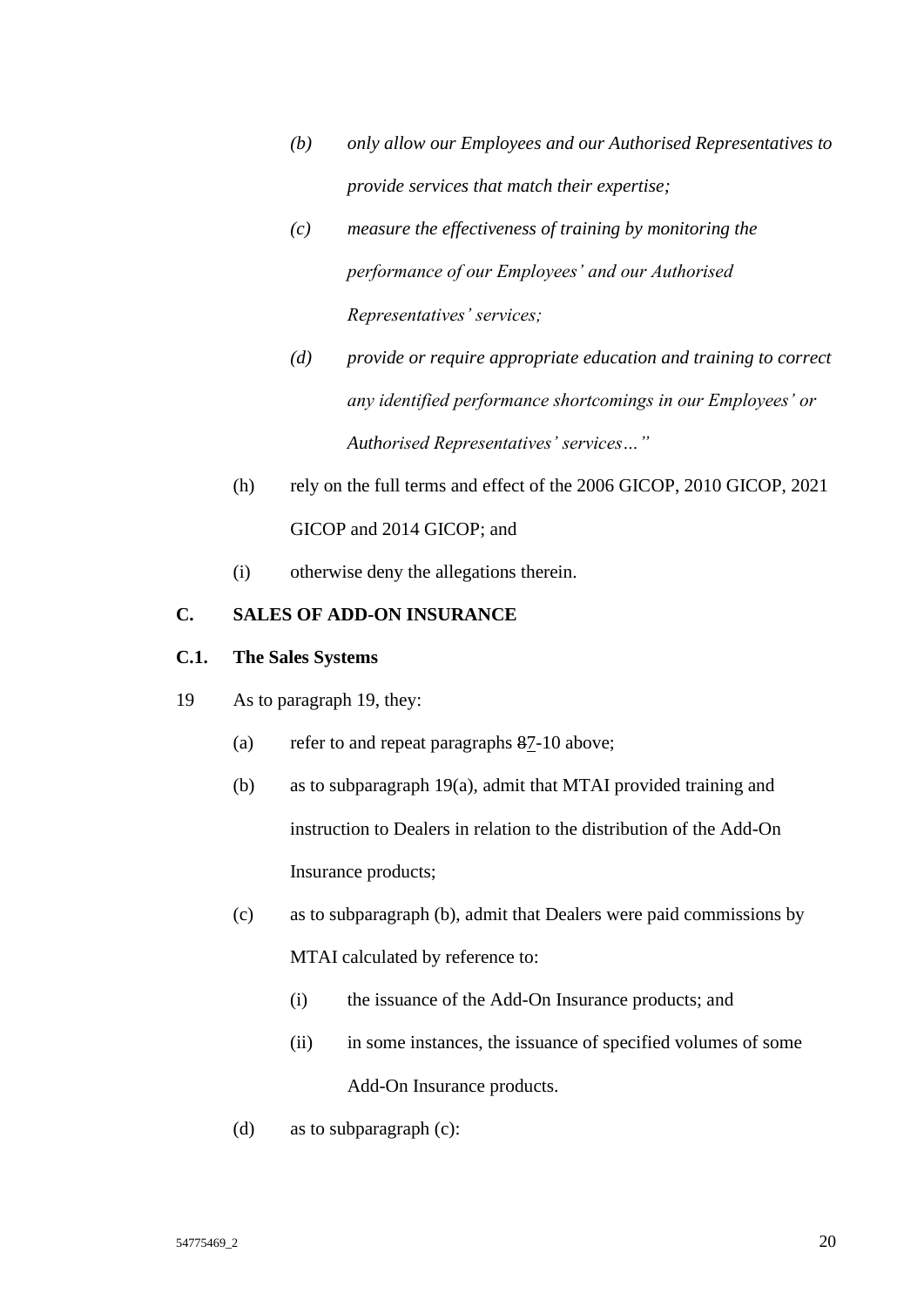- (i) admit that MTAI operated an electronic distribution systems which Dealers were able to access to arrange or obtain Add-On Insurance for customers;
- (ii) admit that MTAI operated an electronic sales systems through which Dealers could calculate their potential commission on each saleissuance of Add-On Insurance; and
- (iii) admit that MTAI could monitor the volumes of salesissuances of Add-On Insurance arranged by each Dealer;
- (e) admit subparagraph (d); and
- (f) as to subparagraph (e), refer to and repeat paragraph 7 above;
- (g) say that the sales systems employed by MTAI developed from time to time and varied across particular Add-On Insurance products and Dealers; and
- $(f)(h)$  otherwise deny the allegations therein.
- 20 As to paragraph 20, they:
	- (a) refer to and repeat paragraphs  $10$  and  $11(b)$  above;
	- (b) say that the allegation is confusing and embarrassing as s 766B refers only to a *"*recommendation or a statement of opinion or, a report of either of those things*"* and does not refer to other forms of "conduct";
	- (c) under cover of that objection, admits that MTAI was, under its AFSL, authorised to and did from time to time (through Dealers as its authorised representatives) provide general advice within the meaning of s 766B in relation to Add-On Insurance productsrefer to and repeat subparagraph 11(b) above; and
	- (d) otherwise deny the allegations therein.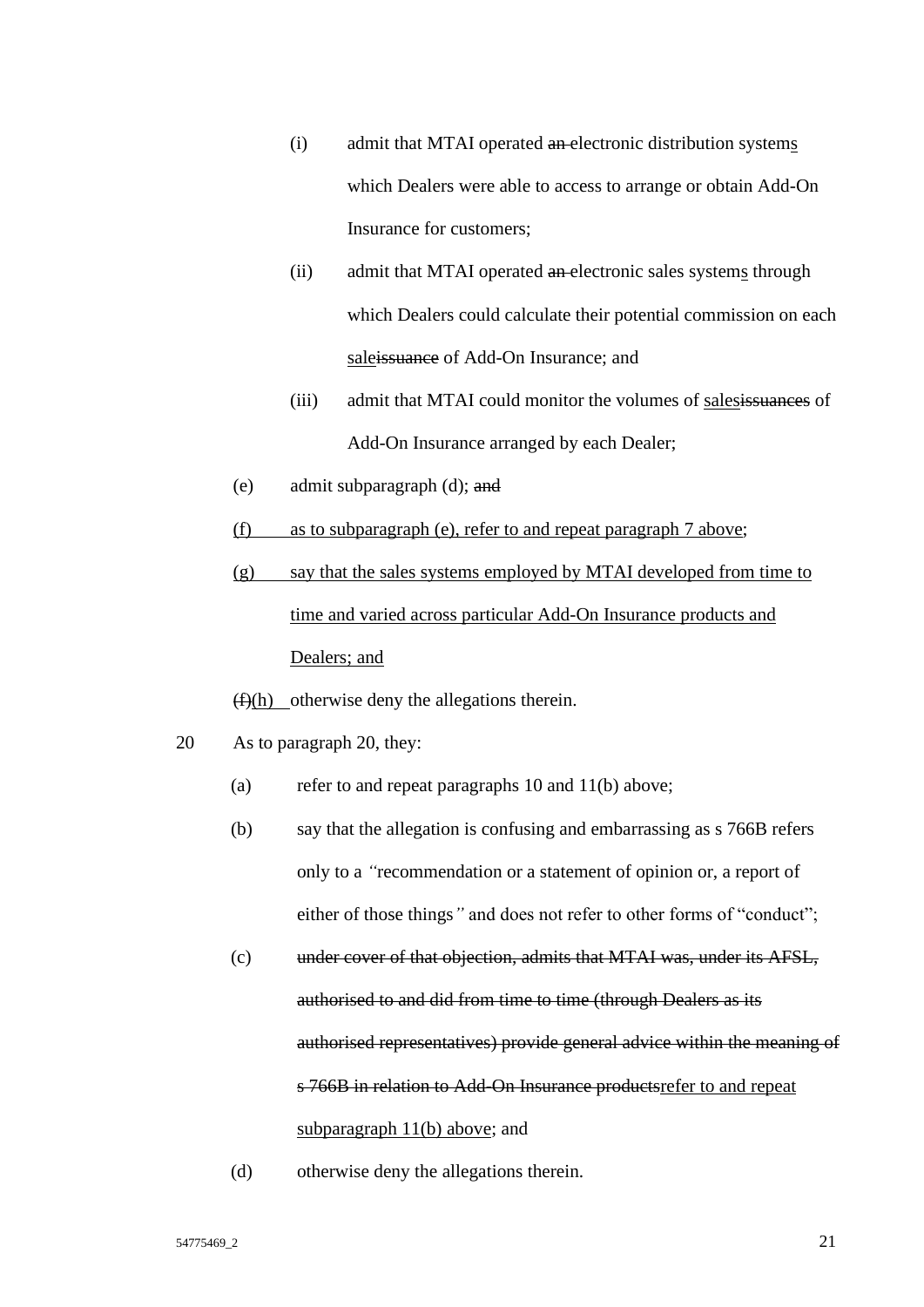- 21 As to paragraph 21, they:
	- (a) as to paragraph 21 generally, say that the officers of MTAI (within the meaning of the Corporations Act), and each of them, did not have direct responsibility for the matters listed in subparagraphs 21(a) to (c);
	- (b) as to subparagraphs  $21(i)$ -(iii):
		- (i) admit that all officers of MTAI were aware of those matters except for the matter set out in  $21(iii)(C)(2)$ ; and
		- (ii) admit that all officers of MTAI were aware that some customers, as employees, might have had income protection, total and permanent disability insurance and/or trauma and death insurance through membership of their superannuation funds; and
	- (c) otherwise deny the allegations therein.
- 22 They deny paragraph 22.
- 23 As to paragraph 23, they:
	- (a) refer to and repeat paragraph 19 above; and
	- (b) otherwise deny the allegations therein.

## **C.2. Sales System deficiencies**

- 24 As to paragraph 24, they:
	- (a) admit subparagraph 24(a);
	- (b) as to subparagraph 24(b), say that the amount of commission payable to the Dealer in respect of the Add-On Insurance products could be negotiated by the Plaintiff and Group Members and otherwise admit the subparagraph;
	- (c) deny subparagraph 24(c);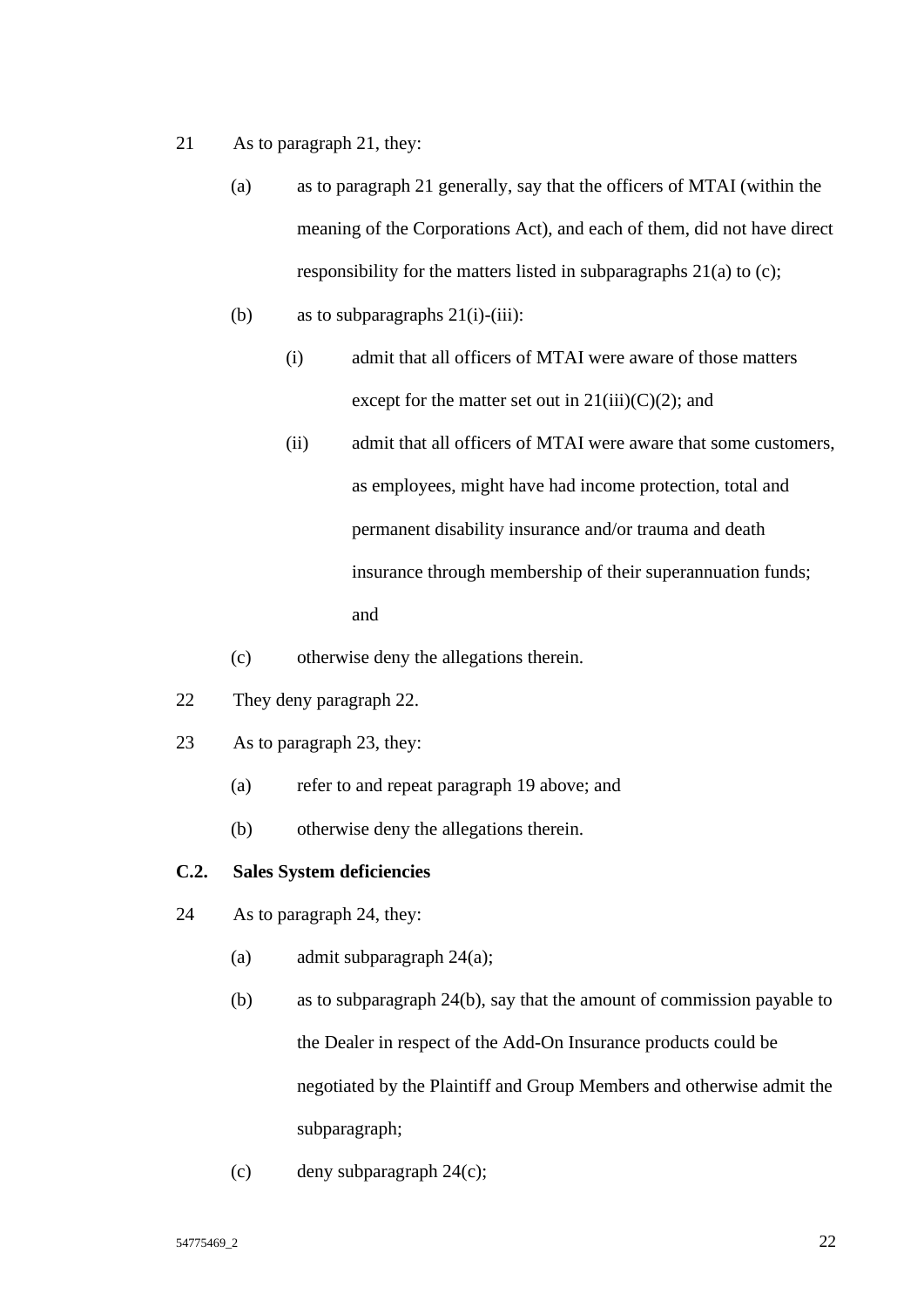- (d) as to subparagraph 24(d), say:
	- (i) that the allegations therein are embarrassing as the allegations are not accompanied by the requisite particulars pursuant to rule 13.10(3)(a) of the *Supreme Court (General Civil Procedure) Rules 2015* (Vic); and
	- (ii) under cover of that objection, deny the allegations therein;
- (e) deny subparagraph 24(e);

#### **Particulars**

Any interest and other charges which were paid by customers as a consequence of paying premiums for the Add-On Insurance through Finance are costs of Finance, and not costs of the Add-On Insurance.

- (f) as to subparagraph  $24(f)(i)$ :
	- (i) deny that CCI offered coverage that overlapped or was likely to overlap with other insurance coverage already held by consumers, the Plaintiff or employed Group Members;

### **Particulars**

Although the Defendants are unaware of what, if any, other insurance was held by applicants for CCI, including the Plaintiff and employed Group Members, a correlation between a claim event (such as disablement, involuntary unemployment, trauma or death) under a CCI policy and a separate policy of insurance does not give rise to an overlap in coverage insofar as claims may be payable under both policies.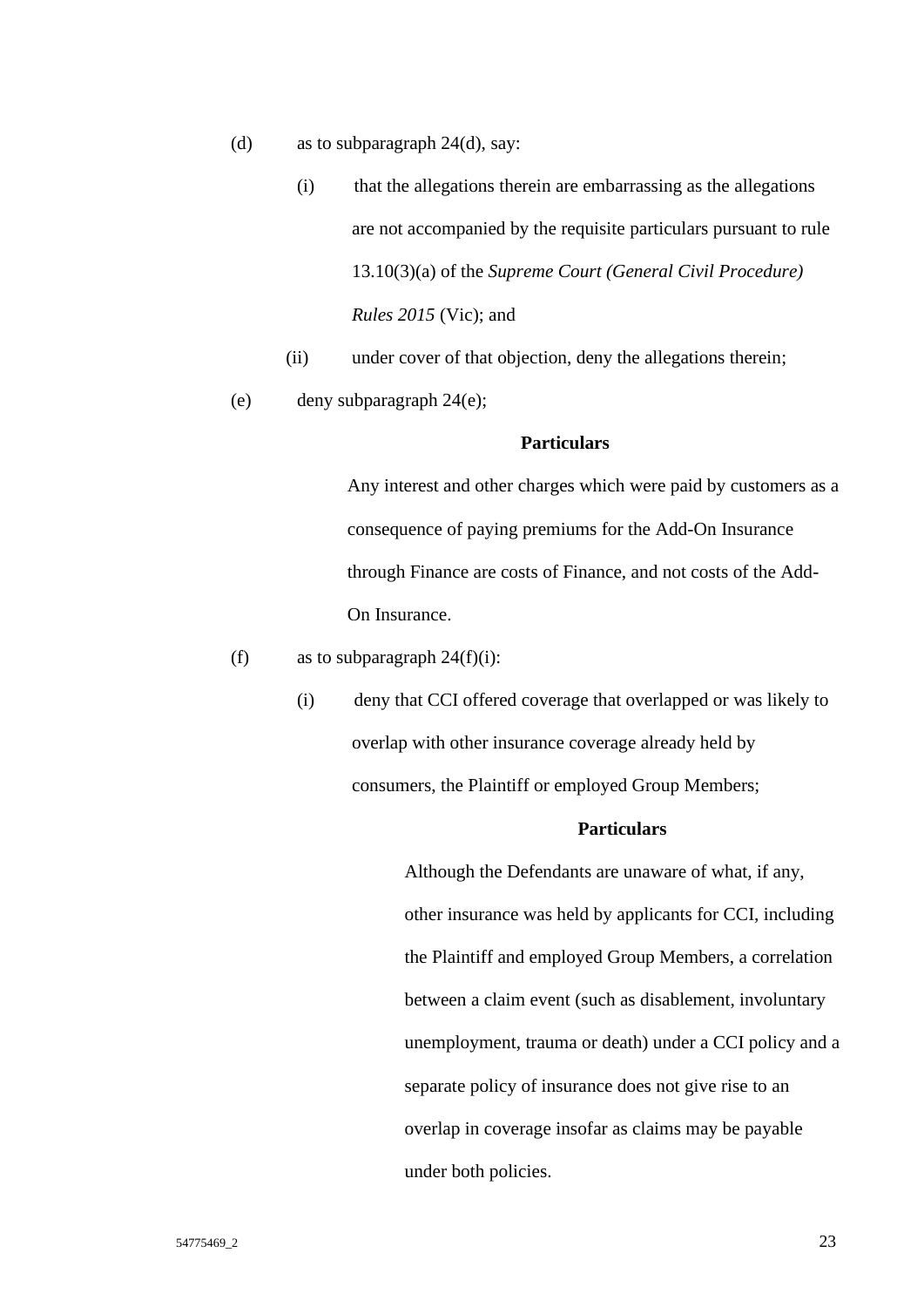(ii) deny that GAP Insurance offered coverage that overlapped or was likely to overlap with other insurance already held by consumers, the Plaintiff or employed Group Members;

#### **Particulars**

GAP Insurance protected policyholders from the risk that, if there was a total loss of their vehicle, they may be left owing money on their car loan. It protected against the risk that any comprehensive policy of insurance would be insufficient to do so, and therefore is insurance additional to, as opposed to overlapping with, comprehensive insurance.

(iii) deny that Cash Benefit Insurance offered coverage that overlapped or was likely to overlap with other insurance already held by consumers, the Plaintiff or employed Group Members; and

#### **Particulars**

Cash Benefit Insurance would pay out a specified sum in the event that a comprehensively insured vehicle became a total loss and the comprehensive insurer paid made a total loss payout. Cash Benefit Insurance therefore operated in addition to, as opposed to overlapping with, comprehensive insurance.

(iv) say that the PDSs for CCI, including the CCI PDS provided to the Plaintiff, GAP Insurance and Cash Benefit Insurance during the Period contained language to the effect that: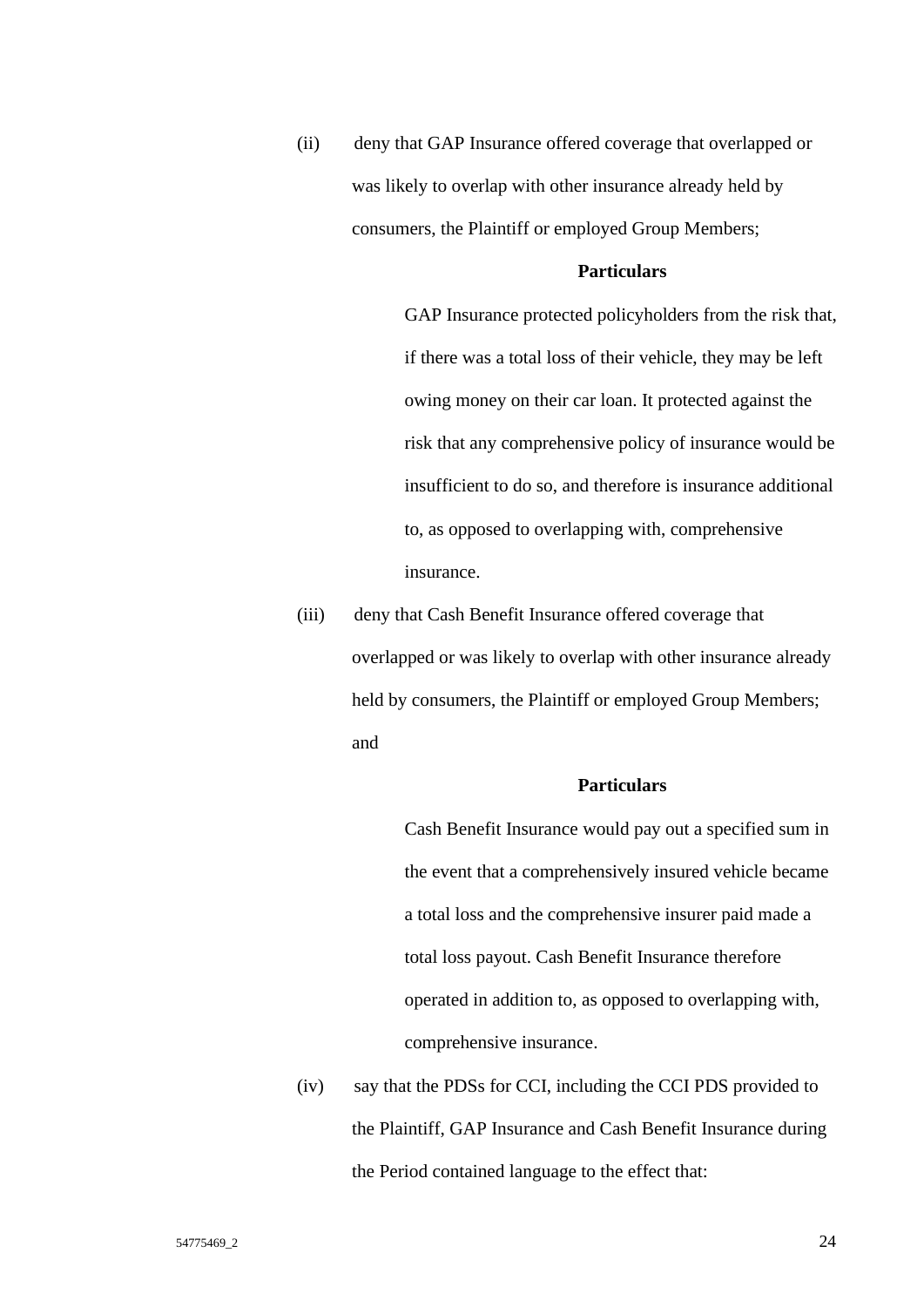- (A) the information in the PDS was prepared without taking into account the customer's objectives, financial situation or needs:
- (B) that the customer should consider the appropriateness of the information in regard to the customer's own circumstances; and
- (C) that the purchase of the insurance was optional, and that the customer may have been able to arrange similar insurance through a different insurer.

### **Particulars**

The Defendants repeat Particulars 1, 2 and 3 subjoined to paragraph 25(i) below.

- (g) as to subparagraph  $24(f)(ii)$ :
	- (i) do not understand what is meant by the phrase "unnecessary or largely unnecessary";
	- (ii) say that the allegation in subparagraph  $24(f)(ii)$  is vague and embarrassing and liable to be struck out;
	- (iii) otherwise refer to and repeat subparagraph  $24(f)(i)$  above; and
	- (iv) under cover of the above objections, deny the allegations therein;
- (h) say that the allegation in subparagraph  $24(f)(iii)$  is insufficiently particularised, embarrassing and liable to be struck out and, under cover of that objection, do not admit the allegations therein;
- (i) as to subparagraph  $24(g)$ :
	- (i) refer to and repeat subparagraph  $24(g)(i)$  above;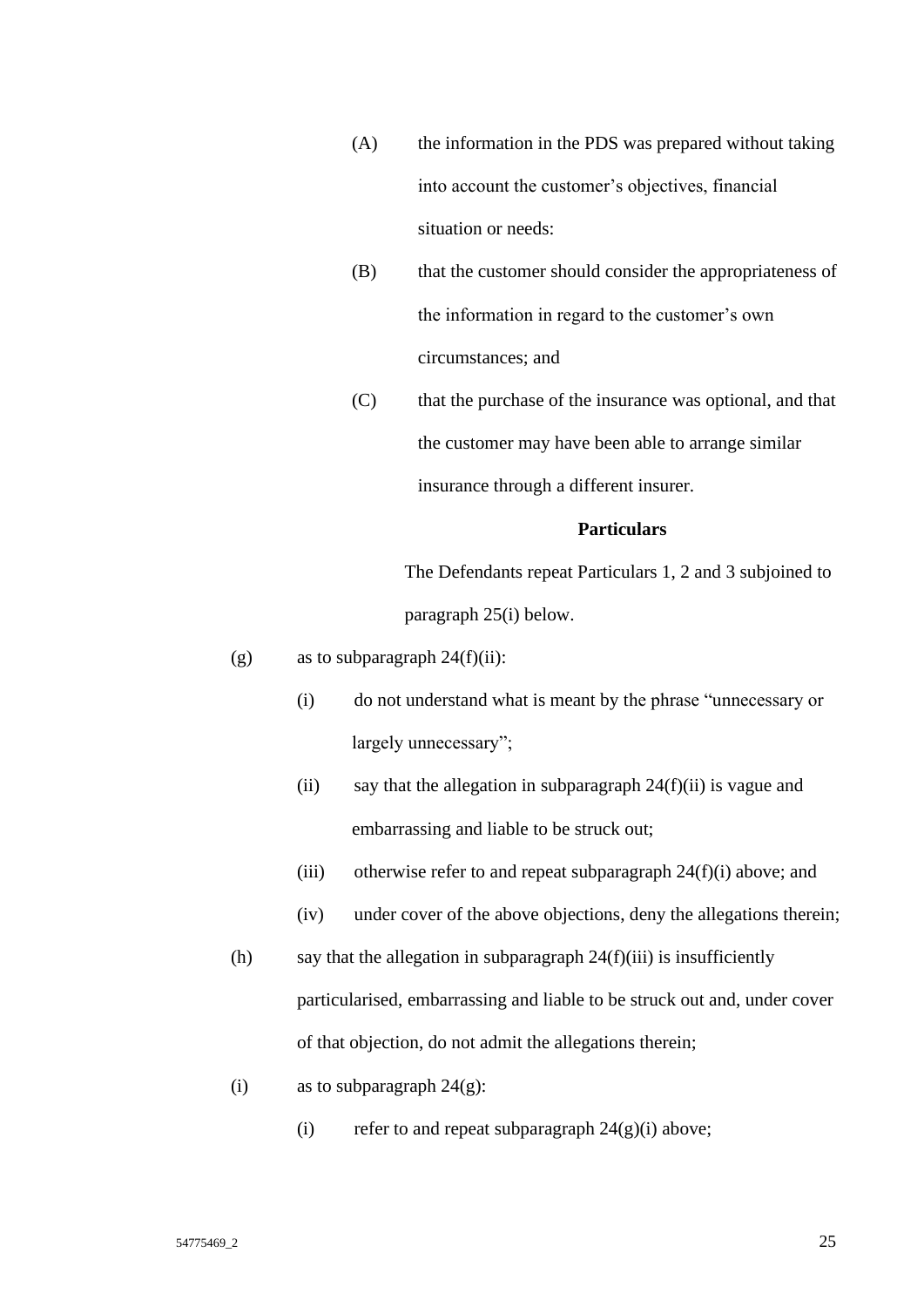(ii) say that the Extended Warranty Insurance protected against an insurable risk, despite the terms of the TPA or ACL; and

#### **Particulars**

The Extended Vehicle Warranty PDS with effective date 1 May 2006 contained the following disclosure at page 2: *This Warranty is issued by MTA, and not the manufacturer of your Vehicle, or the dealer who sold the Vehicle to you. This Warranty only commences when the Vehicle Manufacturer's Warranty or Dealer's Statutory Warranty expires. In most cases, this Warranty will cover the same items as your Vehicle Manufacturer's Warranty or Dealer's Statutory Warranty, but if you need to be sure, we ask you to ascertain this for yourself before you make any decision to purchase this Warranty.*

(iii) otherwise deny the allegations therein;

- (j) deny subparagraph 24(h); and
- (k) otherwise deny the allegations therein.
- 25 They deny paragraph 25, and:
	- (a) say that the allegation that MTAI and the Defendants failed to "adequately disclose" one or more of the matters listed in paragraph 25 of the FASOC is impermissibly vague and embarrassing in that it both fails to identify what was and was not disclosed and also fails to specify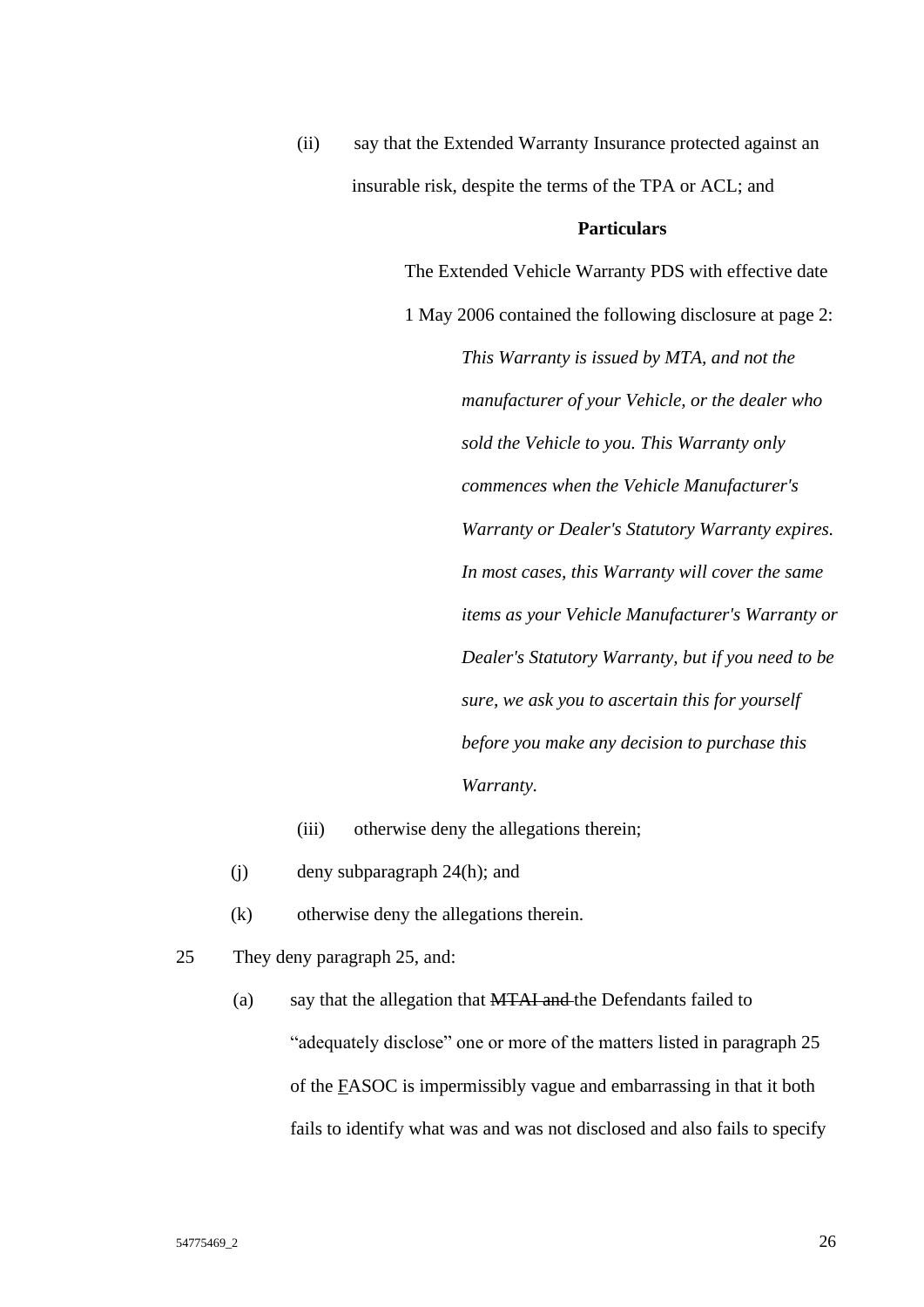the statutory (or other) measure by which the adequacy of any disclosure is said to be measured or such disclosure required;

- (b) refer to and rely upon the terms of the PDS and policy documents for each Add-On Insurance product;
- (c) as to subparagraph 25(a), refer to and repeat subparagraph 15(c) above;
- (d) deny subparagraph 25(b);
- (e) as to subparagraph 25(c) they:
	- (i) refer to and repeat paragraph 23 above;
	- (ii) say that the FSG provided to the Plaintiff by AP Motors disclosed that commissions would be paid to the Dealer;

### **Particulars**

The A.P. Motors (No. 3) Pty Ltd Financial Services Guide dated 1 July 2015 at page 1 under the heading "How we are paid".

(iii) say that the CCI PDS provided to the Plaintiff in respect of her CCI policy disclosed that commissions would be paid to the Dealer;

#### **Particulars**

MTA Loan Protection Insurance PDS with effective date

1 July 2015 at page 7.

(iv) say that a PDS for a consumer credit insurance product was required to include a statement of the commission paid or payable in relation to the provision of the consumer credit insurance product; and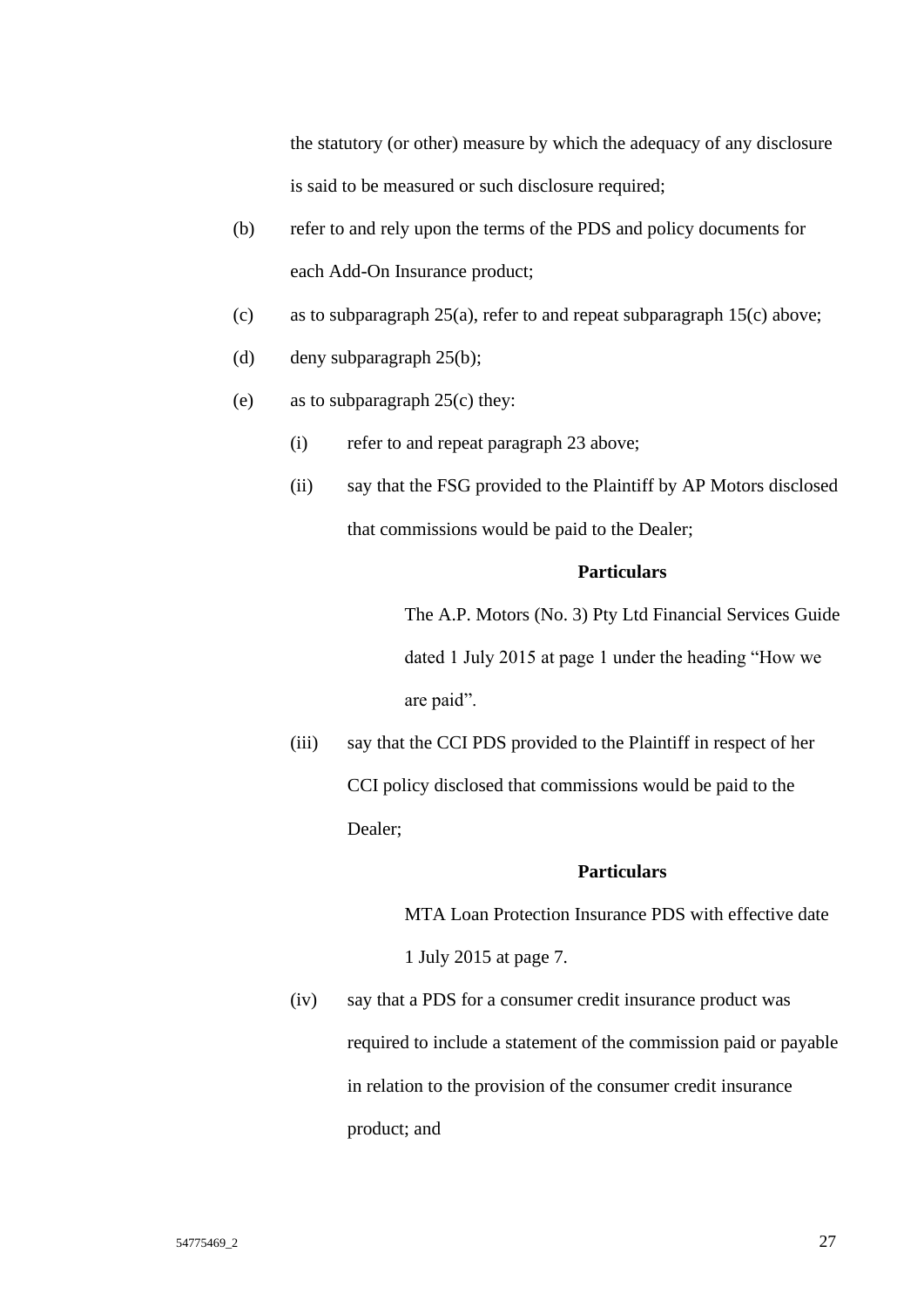#### **Particulars**

- 1. Corporations Act, s 1013D.
- 2. Corporations Regulations, rr 7.9.15D and 7.9.16.
- (v) say that where a credit-related insurance contract was to be financed under a credit contract, credit providers were required to make disclosures to the Financed Group Members including a statement that commission is to be paid and, if ascertainable, the amount of commission expressed either as a monetary amount or a proportion of the premium;

### **Particulars**

- 1. On and after 1 July 2010, credit providers were required to provide these disclosures, pursuant to s 17(15) of the *National Credit Code* (being Schedule 1 to the *National Consumer Credit Protection Act 2009* (Cth)) and reg 73 of the *National Consumer Credit Protection Regulations 2010* (Cth).
- 2. Between 1 June 2006 and 30 June 2010, credit providers were required to provide these disclosures, pursuant to s 15(N) of the *Consumer Credit Code* (being the Appendix to the *Consumer Credit (Queensland) Act 1994* (Qld)). The *Consumer Credit Code* and the *Consumer Credit Regulations 1995* (Qld) applied as law and regulations of: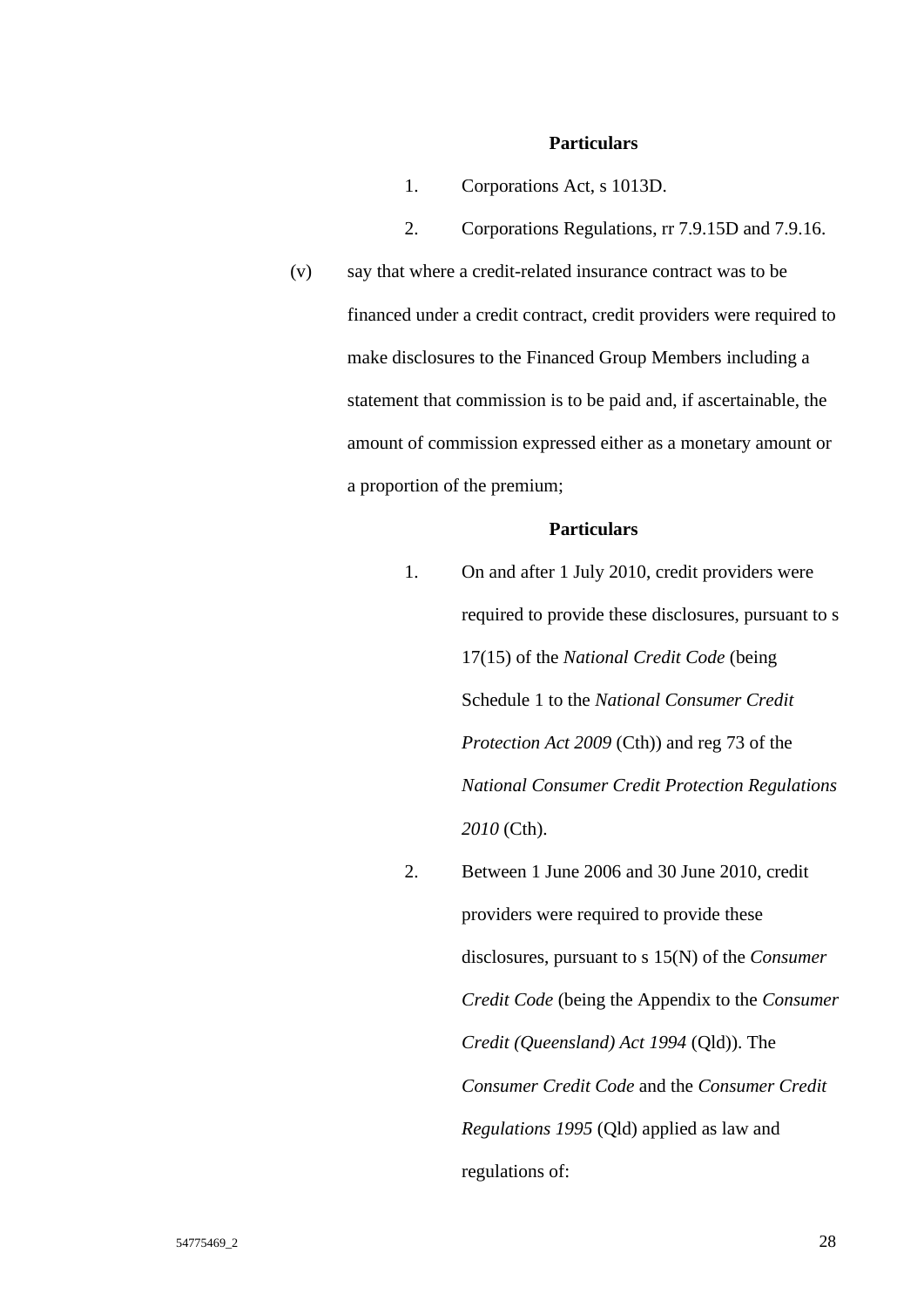- a. New South Wales (pursuant to ss 5(a) and 6(1)(a) of the Cons*umer Credit (New South Wales) Act 1995* (NSW));
- b. Victoria (pursuant to ss  $5(a)$  and  $6(1)(a)$  of the *Consumer Credit (Victoria) Act 1995*  $(Vic)$ ;
- c. South Australia (pursuant to ss 5(a) and 6(1)(a) of the *Consumer Credit (South Australia) Act 1995* (SA));
- d. Western Australia (pursuant to ss 5(1) and 6(1) of the *Consumer Credit (Western Australia) Act 1996* (WA));
- e. Tasmania (pursuant to ss  $5(1)(a)$  and 6(1)(a) of the *Consumer Credit (Tasmania) Act 1996* (Tas));
- f. Northern Territory (pursuant to ss 4(a) and 5(1)(a) of the *Consumer Credit (Northern Territory) Act 1995* (NT)); and
- g. Australian Capital Territory (pursuant to ss 4(a) and 5(1)(a) of the *Consumer Credit Act 1995* (ACT)),
- (f) as to subparagraph 25(d), refer to and repeat subparagraph 24(e) above and the particulars thereto;
- (g) as to subparagraph  $25(e)$ , refer to and repeat subparagraphs  $24(f)$  above and 25(i) below and the particulars thereto;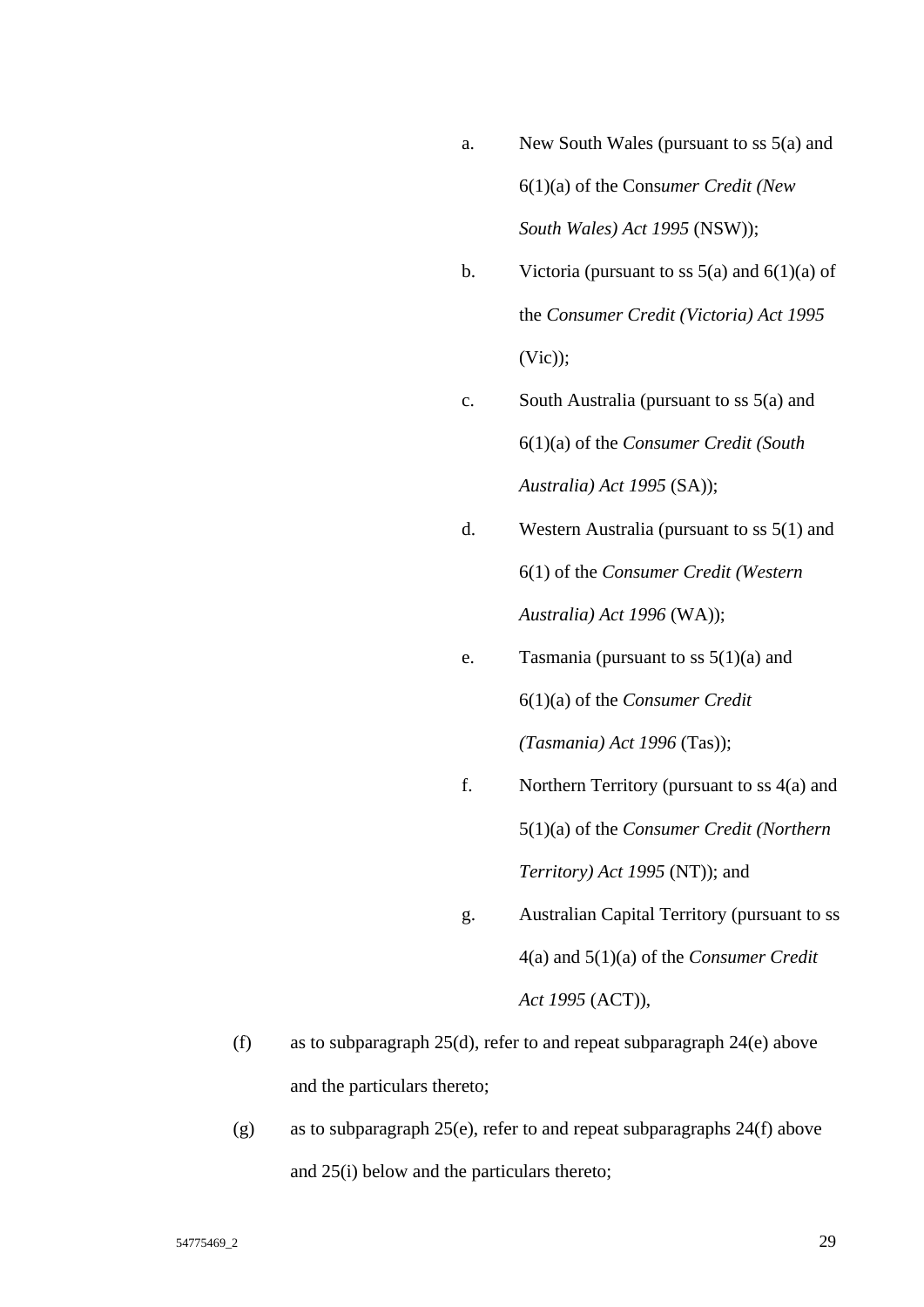- (h) as to subparagraph 25(f), refer to and repeat subparagraph 24(i) above;
- (i) as to subparagraph  $25(g)$ , understand the reference in that subparagraph to "(i) and (iv) to (vi)" as being intended to be references to subparagraphs  $25(a)$  and  $25(d)$  to  $25(f)$  of the ASOC and say that:
	- (i) a contract of insurance provides cover against the occurrence of specified adverse events, the occurrence and timing of which (if at all) is inherently uncertain and, in ordinary circumstances, unwelcomed by the insured;
	- (ii) it is a common feature of all insurance that, in circumstances where the risk insured against does not ultimately eventuate, then, in hindsight, the insured would typically have been better off financially had the insured not purchased insurance against the risk;
	- (iii) the insurance provided by the Add-On Insurance products conferred cover against a number of possible eventualities ("**Protections**");
	- (iv) the Protections provided to the holders of the Add-On Insurance products conferred financial and non-financial benefits, including entitlement to indemnity and peace of mind;
	- (v) by reason of their acceptance of risk under the Add-On Insurance product policies, AAI, SLSL and MTAI were required, consistent with their prudential obligations and sound financial management, to retain capital to ensure they could meet the liabilities they incurred or may have incurred in the future under the Add-On Insurance policies and they did so;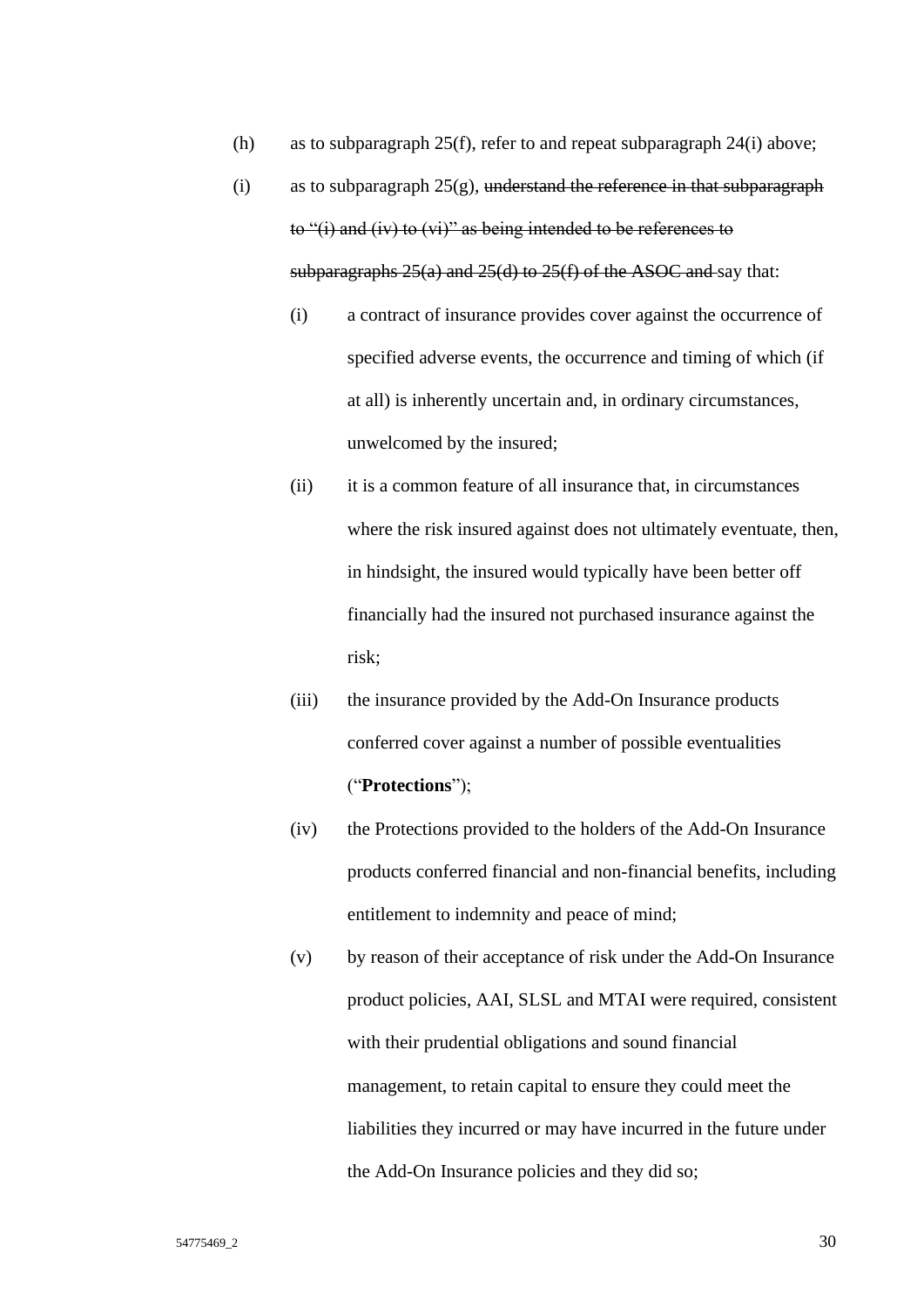- (vi) the terms and conditions of the Protections were set out in the PDS, policy document and policy schedule for each Add-On Insurance product issued;
- (vii) the Plaintiff and Group Members were best placed to determine whether they required, desired or would be likely to benefit from some or all of the Protections;
- (viii) the likelihood of prospective purchasers becoming entitled to claim under an Add-On Insurance policy would depend on their personal circumstances at the time of claim rather than (or in addition to) at the time of application for the policy; and
- (ix) the PDS for each Add-On Insurance product informed of the importance of reading and understanding the terms of the policy; and

### **Particulars**

# **1. CCI**

## *Loan Protection Insurance*

The CCI (Loan Protection Insurance) PDSs effective from 17 October 2005, 1 November 2005, 1 June 2007 and 1 May 2009 included a summary of the cover provided in substantially the following terms:

*The insurance provided under this PDS is to assist with your loan repayments in the event of any of the following circumstances occurring:*

• *if you die;*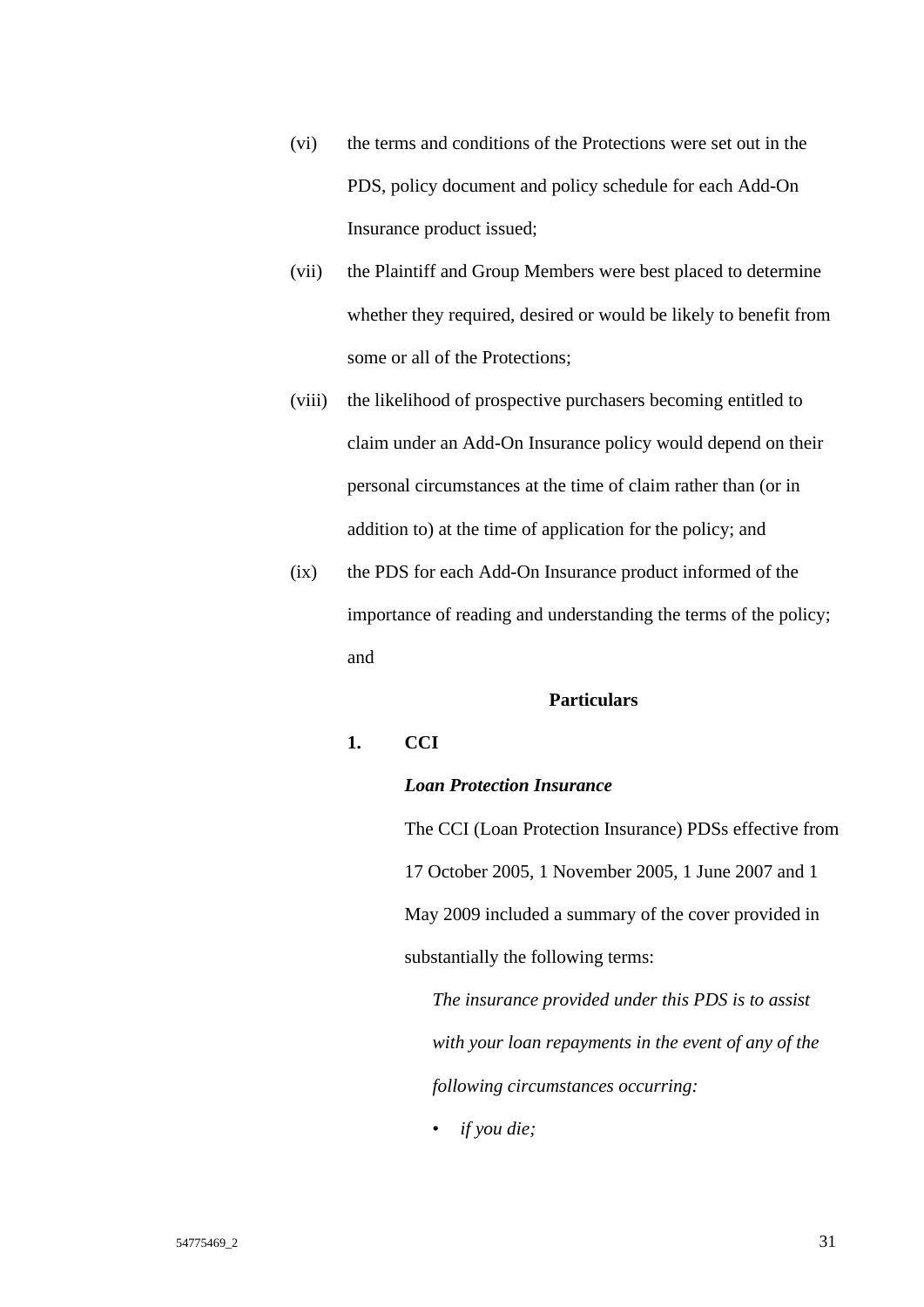- *if you suffer a Traumatic Event and satisfy the definition of that Traumatic Event as contained in this PDS;*
- *if you become involuntarily unemployed; or*
- *if you are unable to work due to accident or sickness.*

*Consumer Credit Insurance is a prescribed contract under the Insurance Contracts Regulations 1985. This means that the Regulation lists standard exclusions and conditions that apply to this type of policy. We have listed the standard exclusions that apply to your policy on page [X] of this PDS.* 

*The exclusions in your policy that are different from the standard exclusions listed in the Insurance Contracts Regulations 1985 are highlighted and listed on pages [X] of this PDS.* 

*Please ensure you read and understand the standard and non-standard exclusions relevant to the cover option(s) you choose.*

Those PDSs contained the following additional information:

*Before you buy Consumer Credit Insurance, you should be aware of the following:* 

• *to find out what the policy covers and does not cover, carefully read this PDS. This will help you*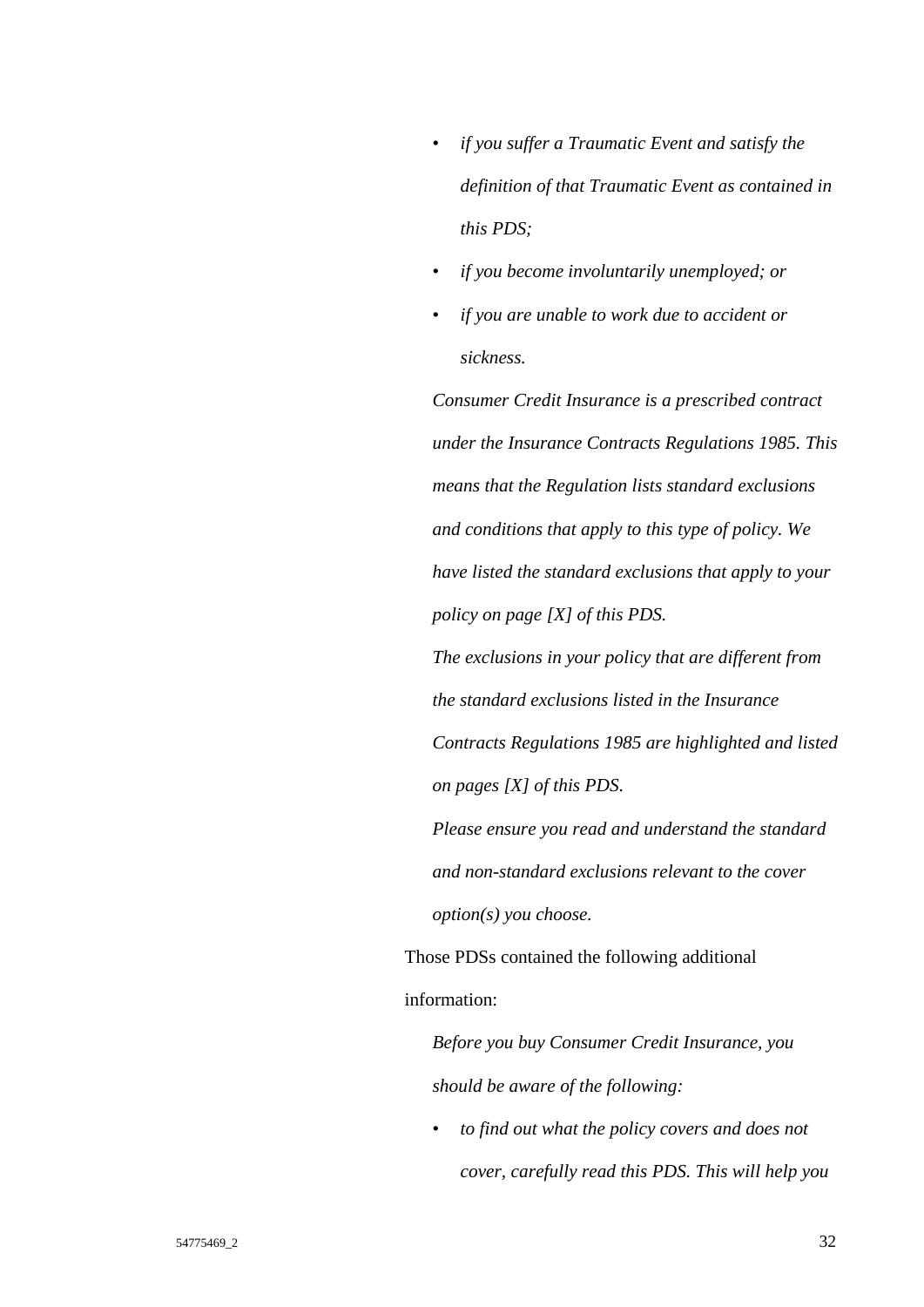*to understand when the policy will cover your loan repayments and when it will not; and* 

• *you are not obliged to purchase the Consumer Credit Insurance and you may be able to arrange Consumer Credit Insurance through a different issuer.*

## And further:

*The insurance product described in this document is not a savings plan. The primary purpose is to provide a benefit. This benefit is measured by reference to your liability under the Finance Contract in the event of specified events or contingencies as detailed in this PDS and selected by you on the MTA Application/Certificate of Insurance occurring.*

The CCI PDSs effective from 1 November 2010, 4 February 2011 and 20 March 2012 included a summary of the cover provided in the following terms:

> *Loan Protection Insurance is designed to assist you in meeting your Finance Contract repayments in the event of changes to your health, employment status or as a result of your death. The insurance under this PDS is to assist with your loan repayments in the event of any of the following circumstances occurring:*

- *you are unable to work due to accident or sickness;*
- *you become involuntarily unemployed;*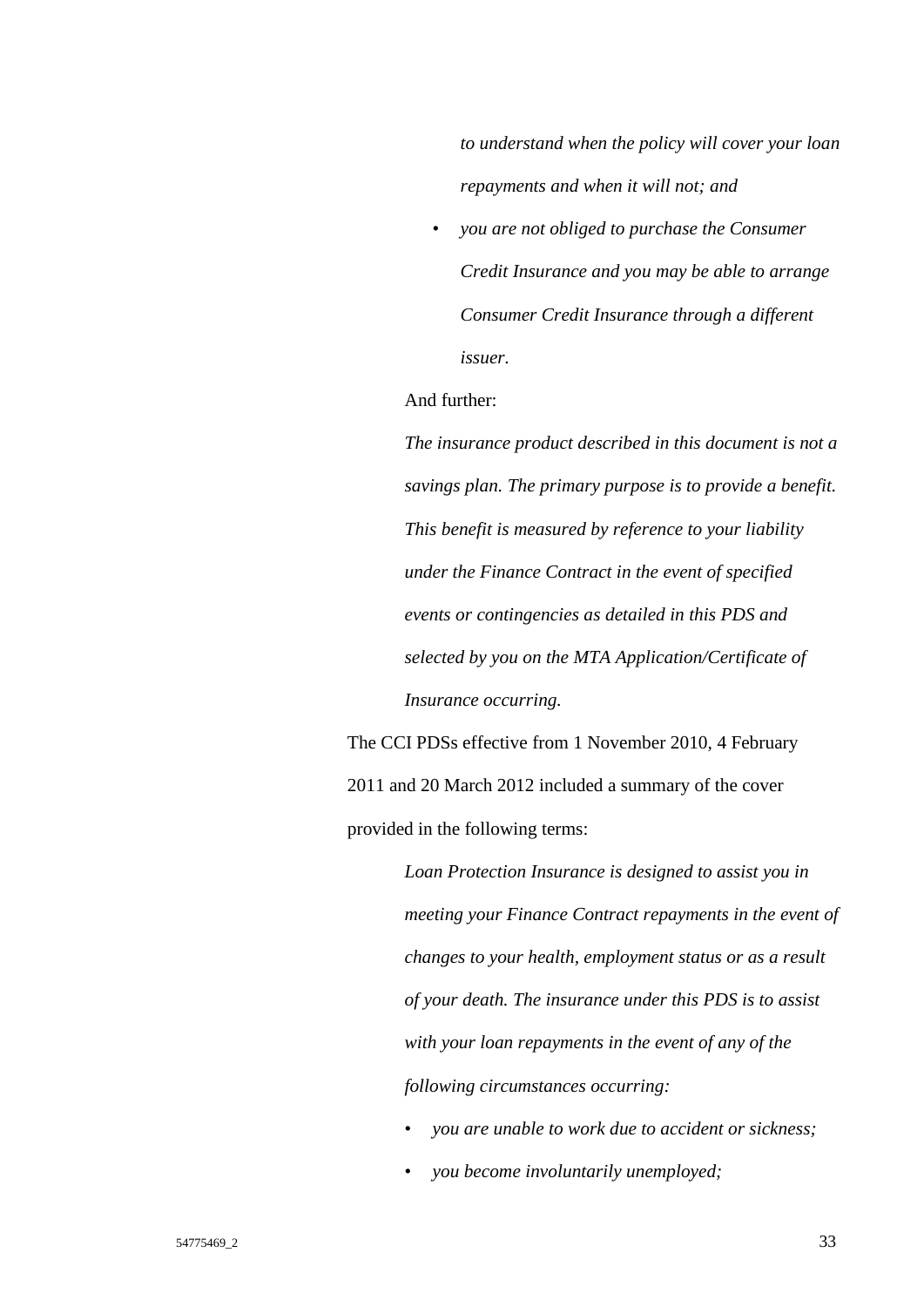- *you suffer a traumatic event and satisfy the definition of that traumatic event as contained in this PDS; or*
- *your death.*

*Please Note: there are circumstances where a benefit may not be paid under your policy. Some circumstances are different from the standard exclusions listed in the Insurance Contracts Regulations 1985. Please ensure you read and understand those circumstances applicable to you. For more details, please refer to When we will not pay on pages [X].*

Those PDSs contained the following additional information: *Before you buy this insurance, please read this PDS carefully. This PDS contains information about what the policy covers as well as what it does not cover (please refer to When we will not pay on pages [X]). Any information contained in this PDS has been prepared without taking into account your particular objectives, financial situation or needs (unless Suncorp, or MTA, its authorised officers, employees or Authorised Representatives have previously advised otherwise). For that reason before acting on the information, you should consider the appropriateness of the information in regards to your own circumstances. You are not obliged to purchase Loan Protection Insurance and you may choose to apply for and arrange*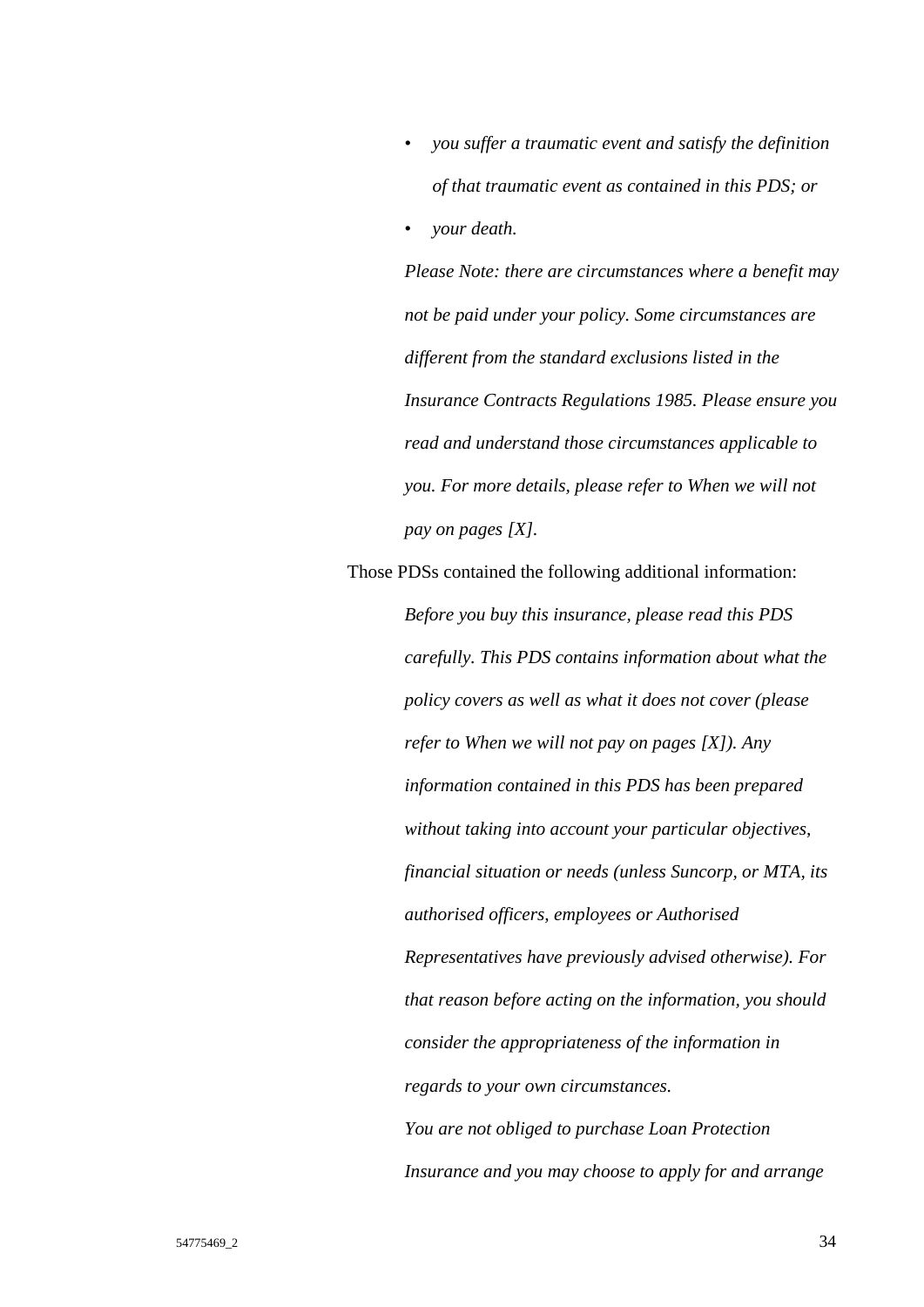*consumer credit insurance through a different insurer. If you decide to buy Loan Protection Insurance, you must answer all questions on the Application/Certificate of Insurance truthfully and accurately.* 

*Loan Protection Insurance is not a savings plan. The primary purpose of this product is to provide a benefit under the terms and conditions of this policy. This benefit is measured by reference to your liability under the Finance Contract in the event of specified events or contingencies as detailed in this PDS and selected by you on the MTA Application/Certificate of Insurance occurring.*

The CCI PDSs effective from 1 July 2013, 3 March 2014, 9 May 2014 and 1 July 2015 included a summary of the cover provided in the following terms:

> *Loan Protection Insurance is designed to assist you in meeting your Finance Contract repayments in the event of changes to your health, employment status or as a result of your death. The insurance under this PDS is to assist with your loan repayments in the event of any of the following circumstances occurring:*

- *you are unable to work due to sickness, illness or injury;*
- *you become involuntarily unemployed;*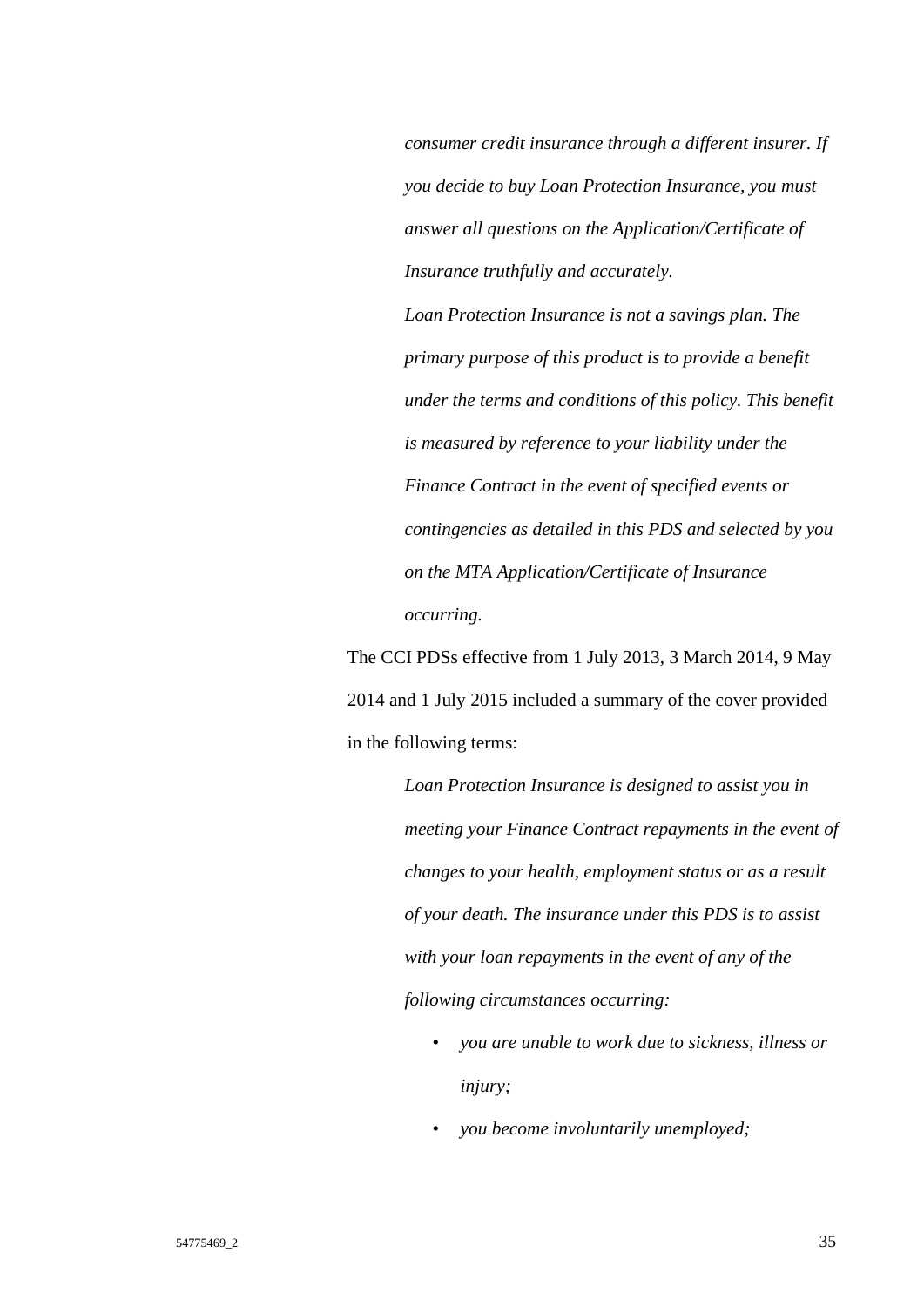- *you suffer a traumatic event and satisfy the definition of that traumatic event as contained in this PDS; or*
- *your death.*

*Please Note: there are circumstances where a benefit may not be paid under your policy. Some circumstances are different from the standard exclusions listed in the Insurance Contracts Regulations 1985. Please ensure you read and understand those circumstances applicable to you. For more details, please refer to When we will not pay on pages [X].*

Those PDSs contained the following additional information: *Before you buy this insurance, please read this PDS carefully. This PDS contains information about what the policy covers as well as what it does not cover (please refer to When we will not pay on pages 5-6). Any information contained in this PDS has been prepared without taking into account your particular objectives, financial situation or needs (unless Suncorp, or MTA, its authorised officers, employees or Authorised Representatives have previously advised otherwise). For that reason before acting on the information, you should consider the appropriateness of the information in regards to your own circumstances.*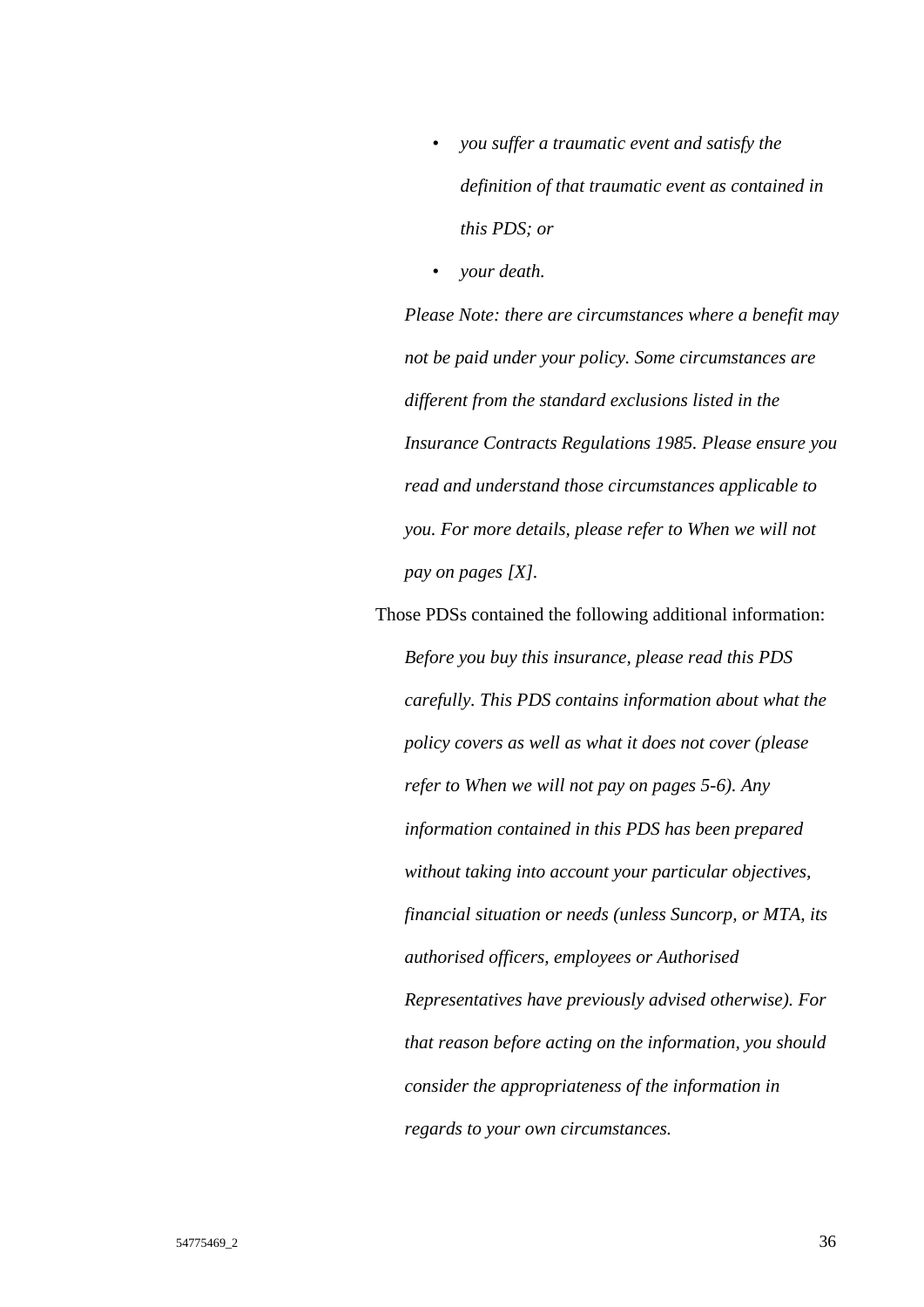*You are not obliged to purchase Loan Protection Insurance and you may choose to apply for and arrange consumer credit insurance through a different insurer. If you decide to buy Loan Protection Insurance, you must answer all questions on the Application/ Certificate of Insurance truthfully and accurately.* 

*Loan Protection Insurance is not a savings plan. The primary purpose of this product is to provide a benefit under the terms and conditions of this policy. This benefit is measured by reference to your liability under the Finance Contract in the event of specified events or contingencies as detailed in this PDS and selected by you on the MTA Application/Certificate of Insurance occurring.*

The CCI PDS effective from 15 December 2015 included a summary of the cover provided in the following terms: *Loan Protection Insurance is designed to assist You in meeting the repayments under Your Loan to Your Credit Provider, in the event of any of the following* 

*circumstances occurring:* 

- *You become Disabled and are unable to work because of Sickness, Injury or a medical condition;*
- *You become Accidentally Injured and are unable to work because of Injury;*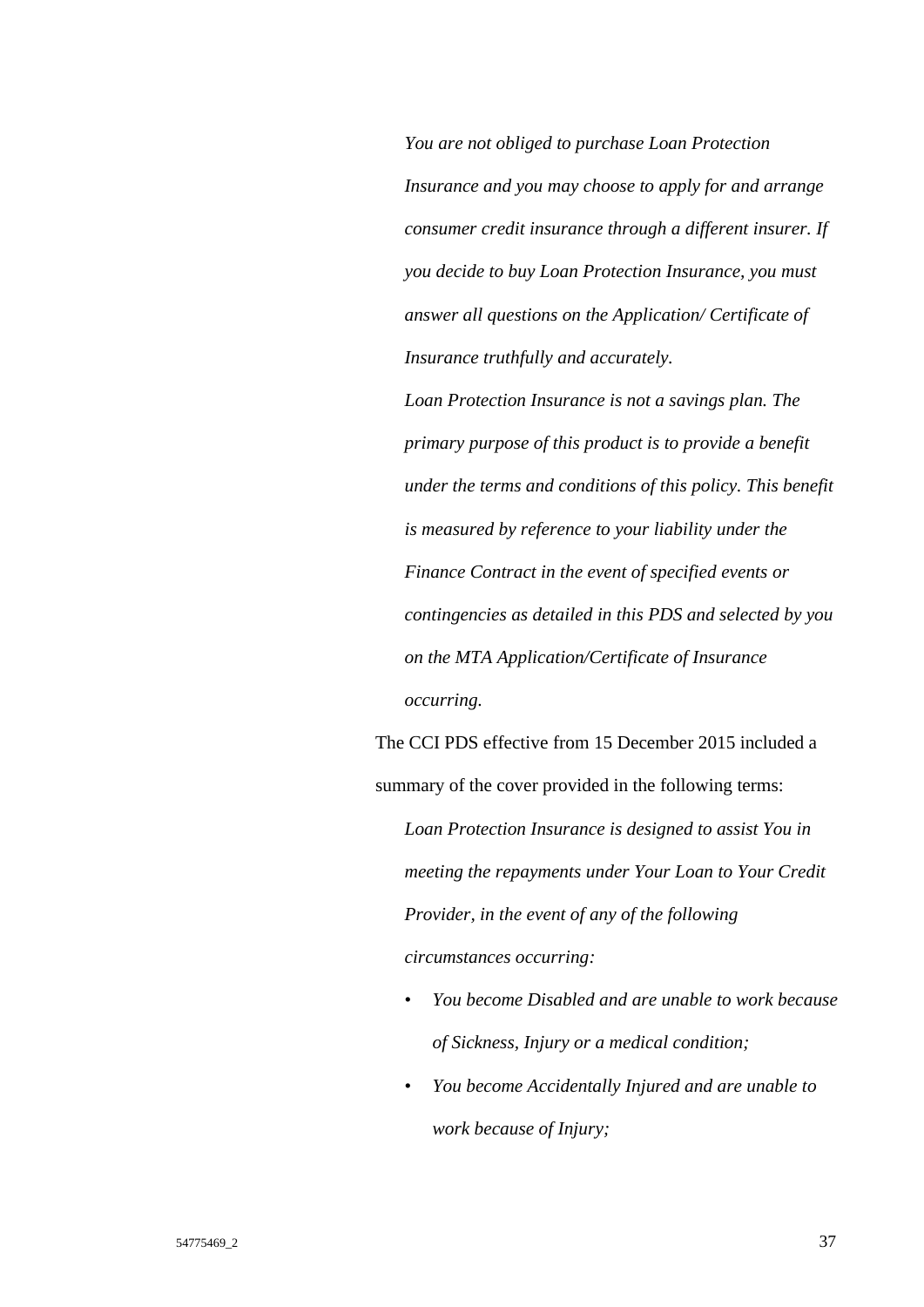- *You become Involuntarily Unemployed or You cease Your Usual Occupation to become a Full-Time Carer;*
- *Your death; or*

*…*

• *You suffer a Traumatic Event.* 

*Payments are made to Your Credit Provider, not You. The Policy ends and all cover ceases before the expiry of the Period of Insurance in certain circumstances, please refer to Section 10.0 'When does cover stop?'.*

That PDS contained the following additional information: *Loan Protection Insurance is not a savings plan. It is commonly referred to as consumer credit insurance. The primary purpose of this insurance is to provide Benefits under the provisions of the Policy. Benefits are measured by reference to Your liability under the Loan in the event of specified events or contingencies as set out in this PDS and selected by You at the time of application (for a summary only, please refer to Section 2.0 'About Loan Protection Insurance'). There are limitations on the Benefits payable (for a summary only, please refer to Section 3.0 'Summary of covers and benefits').*

*Please be aware that this PDS has been prepared without taking into account Your particular objectives, financial situation or needs. For that reason before buying this*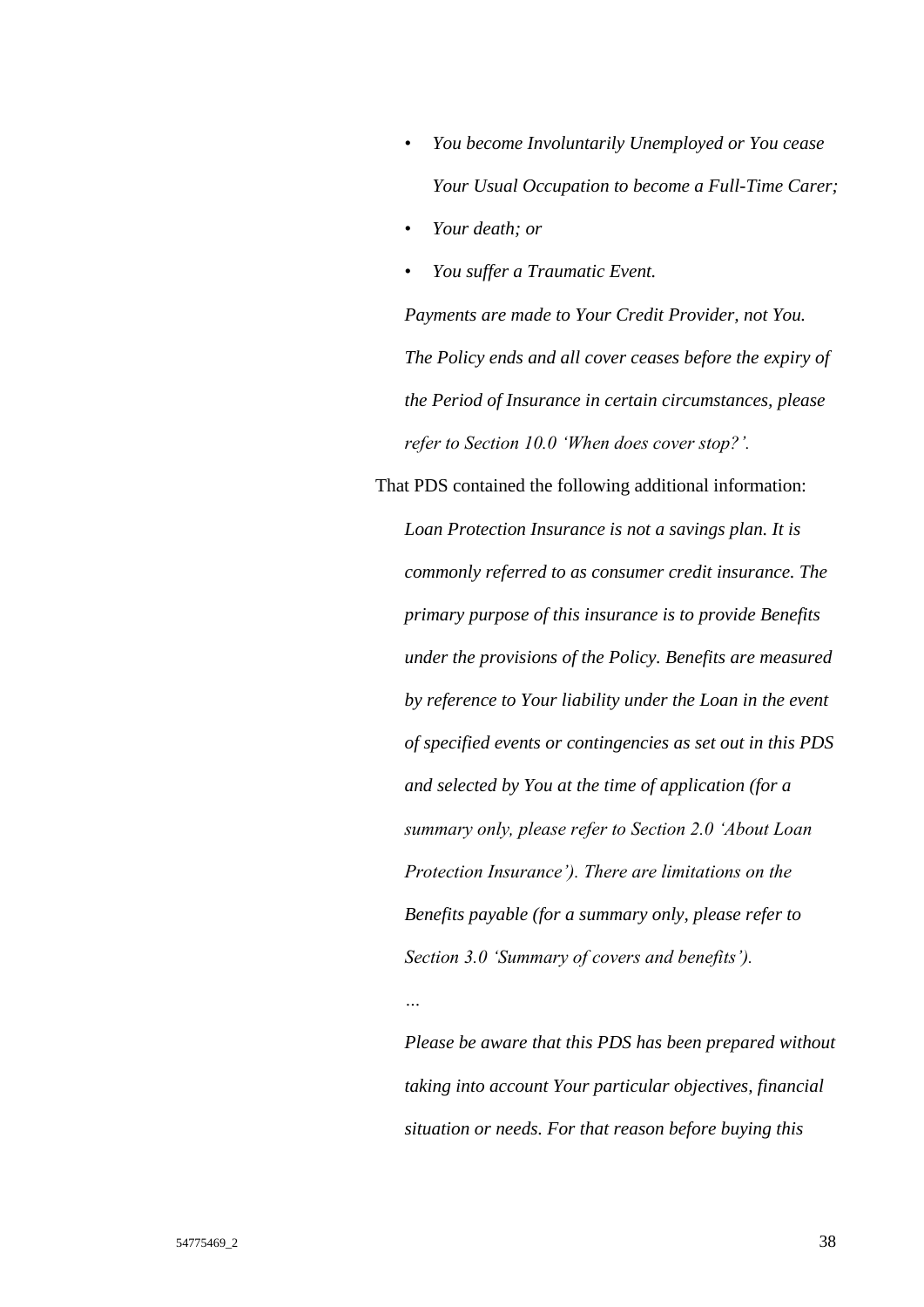*insurance, You should consider the appropriateness of the information in relation to Your own circumstances. You are not obliged to purchase this Loan Protection Insurance and You may choose to apply for and arrange consumer credit insurance through a different insurer.* The CCI PDS effective from 1 July 2017 included a summary of the cover provided in the following terms:

*Depending on the cover You have selected, the purpose of LPI is to pay a Benefit if you are Disabled, Accidentally Injured, Involuntarily Unemployed, or become a Full-Time Carer.*

*Benefits are measured by reference to Your liability under the Loan in the event of specified events or contingencies as set out in this PDS and selected by You at the time of application. There are limitations on the Benefits We pay. For a summary of the covers and Benefits, please refer to Section 4.0 below.* 

*LPI is also referred to as consumer credit insurance. The approval of Your Loan is not dependant on You purchasing LPI. You are not obliged to purchase LPI. You may choose to apply for and arrange consumer credit insurance through a different insurer.*

That PDS contained the following additional information: *This PDS is an important legal document that contains details of Your LPI if You purchase this product. Before*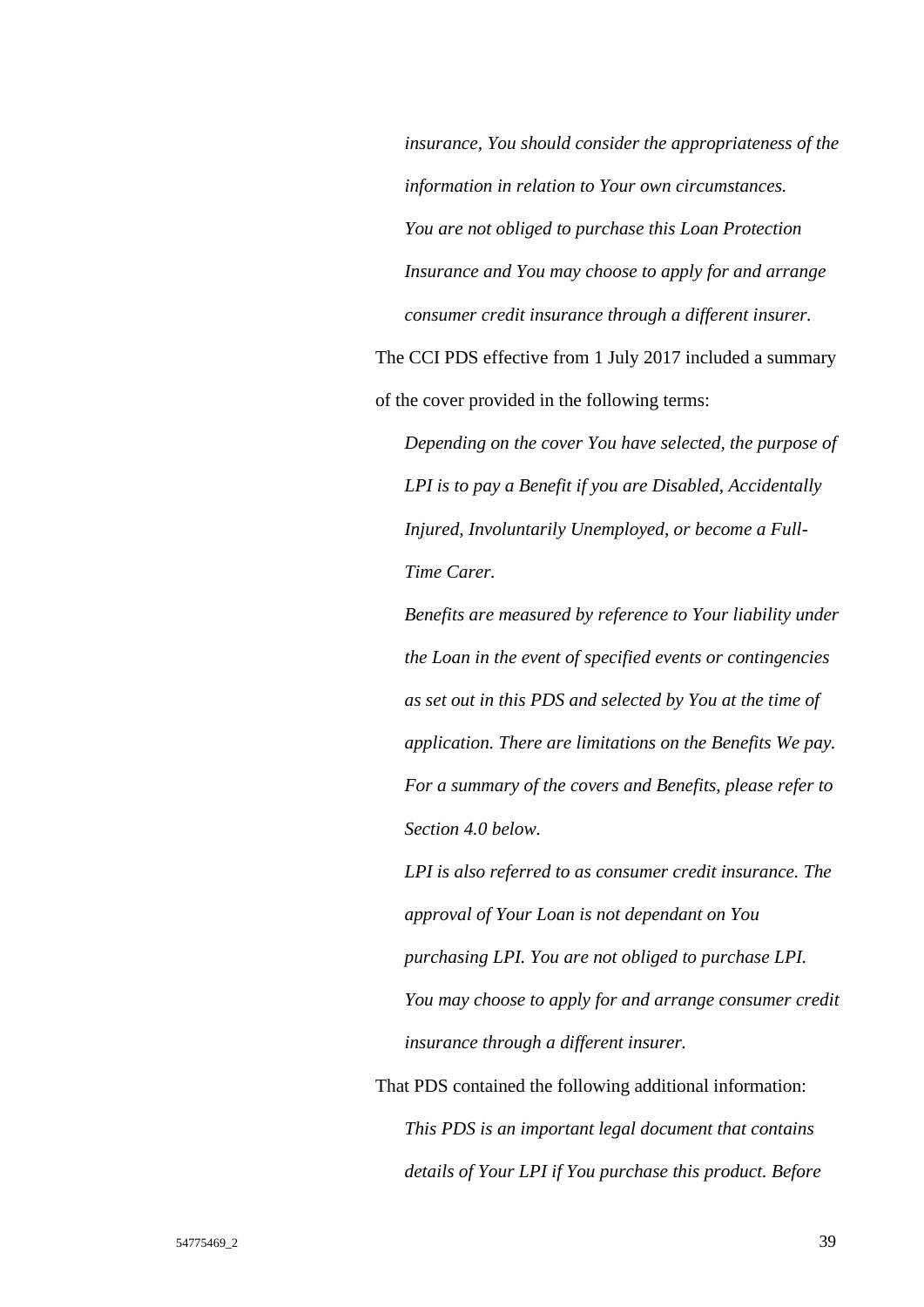*You decide to buy this product, You should read this PDS carefully to make sure You understand the extent of insurance cover provided by this product and any limitations, conditions or exclusions that may apply. This PDS has been prepared without taking into account Your particular objectives, financial situation or needs and there is a risk that LPI may not suit your particular objectives. For that reason, before buying this insurance, You should consider the appropriateness of the information having regard to Your own objectives, financial situation and needs.*

#### *Commercial Loan Protection Insurance*

The CCI (Commercial Loan Protection Insurance) PDSs effective from 1 November 2010 and 4 February 2011 included a summary of the cover provided in the following terms:

> *Commercial Loan Protection Insurance is designed to assist you in meeting your Finance Contract repayments in the event of changes to your health, employment status or as a result of your death. The insurance under this PDS is to assist with your loan repayments in the event of any of the following circumstances occurring:*

- *you are unable to work due to accident or sickness;*
- *you become involuntarily unemployed;*
- *you suffer a traumatic event and satisfy the definition of that traumatic event as contained in this PDS; or*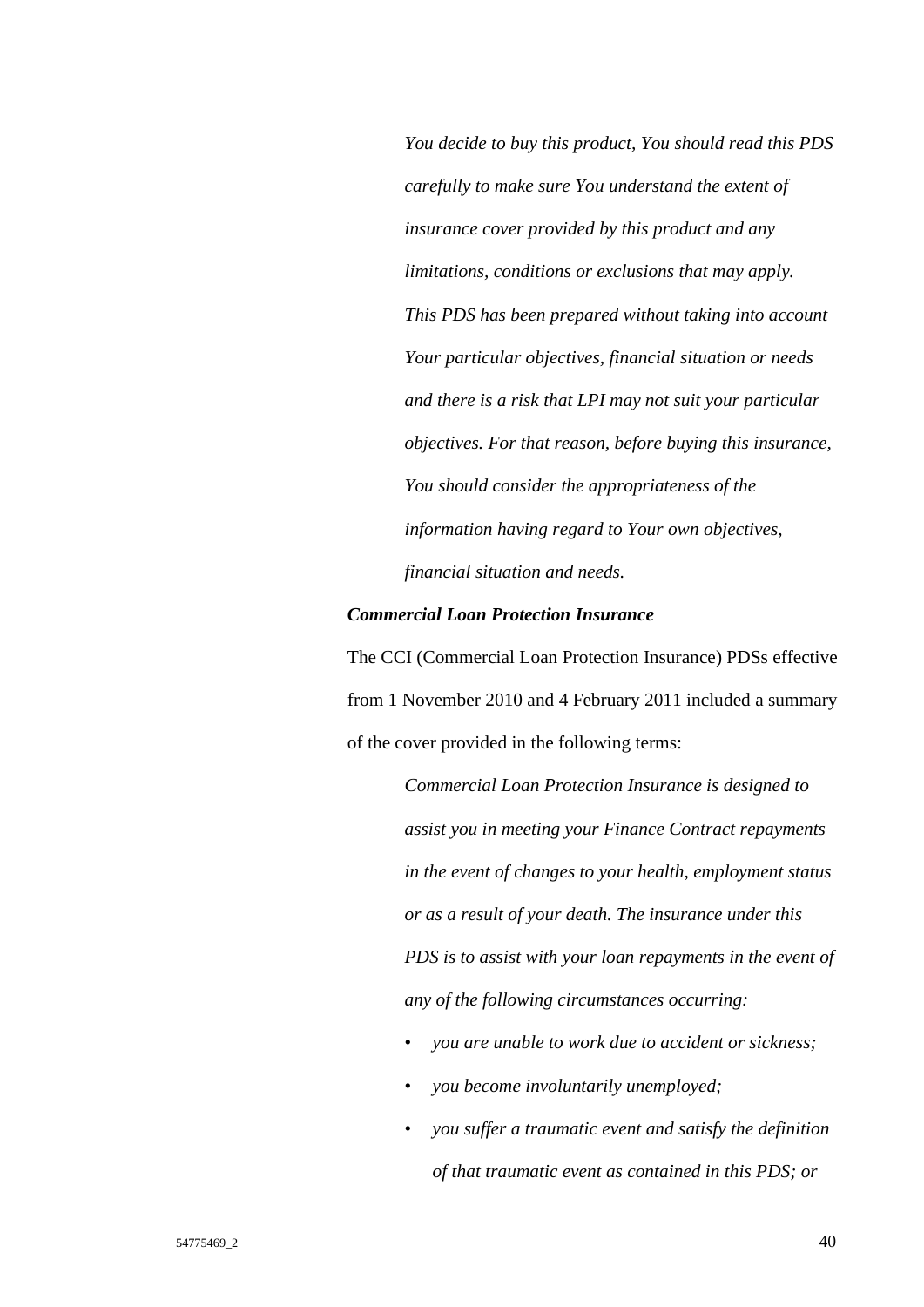• *your death.* 

*Please Note: there are circumstances where a benefit may not be paid under your policy. Some circumstances are different from the standard exclusions listed in the Insurance Contracts Regulations 1985. Please ensure you read and understand those circumstances applicable to you. For more details, please refer to When we will not pay on pages 9 to 11.*

Those PDSs contained the following additional information: *Before you buy this insurance, please read this PDS carefully. This PDS contains information about what the policy covers as well as what it does not cover (please refer to When we will not pay on pages 9 to 11). Any information contained in this PDS has been prepared without taking into account your particular objectives, financial situation or needs (unless Suncorp, or MTA, its authorised officers, employees or Authorised Representatives have previously advised otherwise). For that reason before acting on the information, you should consider the appropriateness of the information in regards to your own circumstances. You are not obliged to purchase Commercial Loan Protection Insurance and you may choose to apply for and arrange consumer credit insurance through a* 

*different issuer. If you decide to buy Commercial Loan*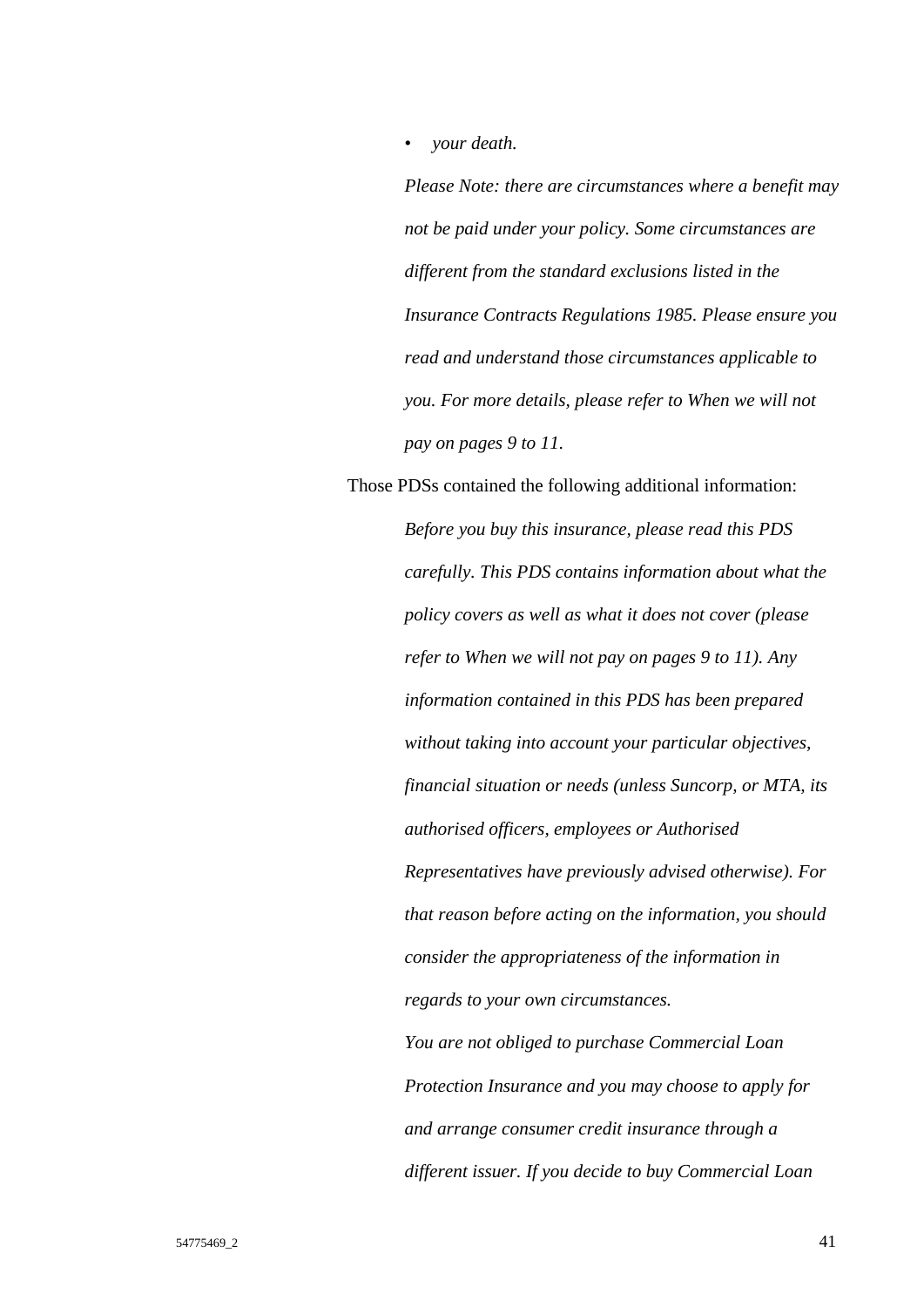*Protection Insurance, you must answer all questions on the Application/Certificate of Insurance truthfully and accurately.* 

*Commercial Loan Protection Insurance is not a savings plan. The primary purpose of this product is to provide a benefit under the terms and conditions of this policy. This benefit is measured by reference to your liability under the Finance Contract in the event of specified events or contingencies as detailed in this PDS and selected by you on the MTA Application/ Certificate of Insurance occurring.*

## **2. GAP Insurance**

#### *Equity Plus Insurance*

The GAP Insurance (Equity Plus Insurance) PDSs effective from 1 February 2004, 1 June 2005, 1 October 2005, 1 December 2006, 1 May 2009 included a summary of the cover provided in substantially the following terms:

> *If your comprehensively insured vehicle is written off (declared a total loss) as a result of accident or theft, you may find that the payout from your comprehensive insurer when your claim is accepted is less than what you owe your credit provider for your vehicle. If your vehicle is declared a total loss by your comprehensive insurer, Equity Plus Insurance (EPI) is a policy that will help you avoid having to pay any shortfall*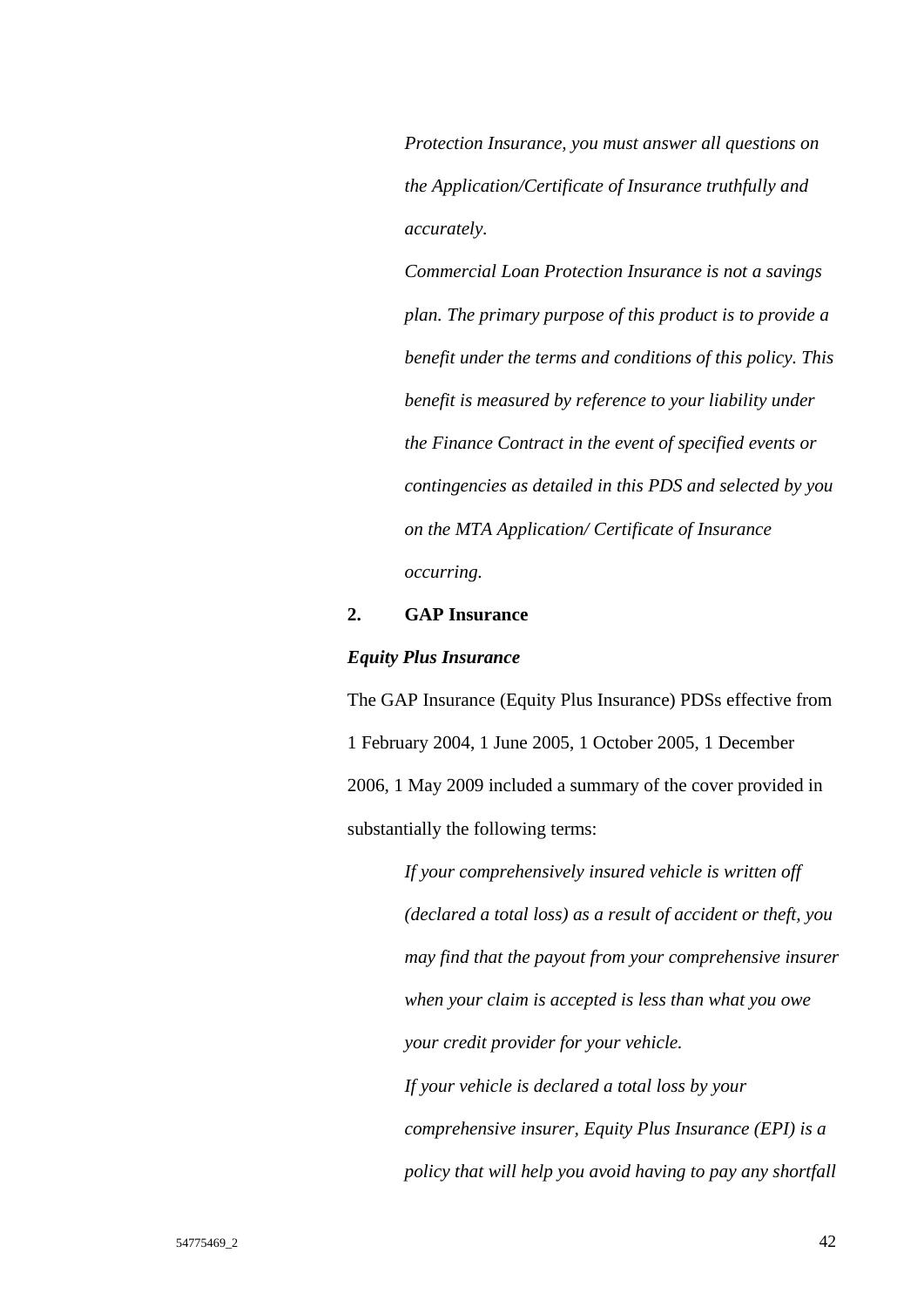*between what your comprehensive insurer pays out and what you still owe your credit provider for your vehicle. Depending on the level of cover selected, this policy may also pay a range of expenses associated with the replacement of your vehicle.*

Those PDSs contained the following additional information:

*This Product Disclosure Statement has been prepared without taking into account any of your objectives, financial situation or needs. You should therefore consider this Product Disclosure Statement and the appropriateness of the product having regard to your own objectives, financial situation and needs before deciding whether to apply for Equity Plus Insurance. If you decide to apply for Equity Plus Insurance, you should carefully read and keep this Product Disclosure Statement and the Application/Certificate of Insurance with your important papers.* 

*You should also be aware that in certain circumstances Standard Cover and Extra Cover may not be payable. For example, if the total loss payout from your comprehensive insurer fully covers your outstanding loan balance, Standard Cover and Extra Cover are not payable. In this circumstance, you may be eligible to receive a No Gap Benefit payment providing you fulfil all other terms and conditions of the policy.*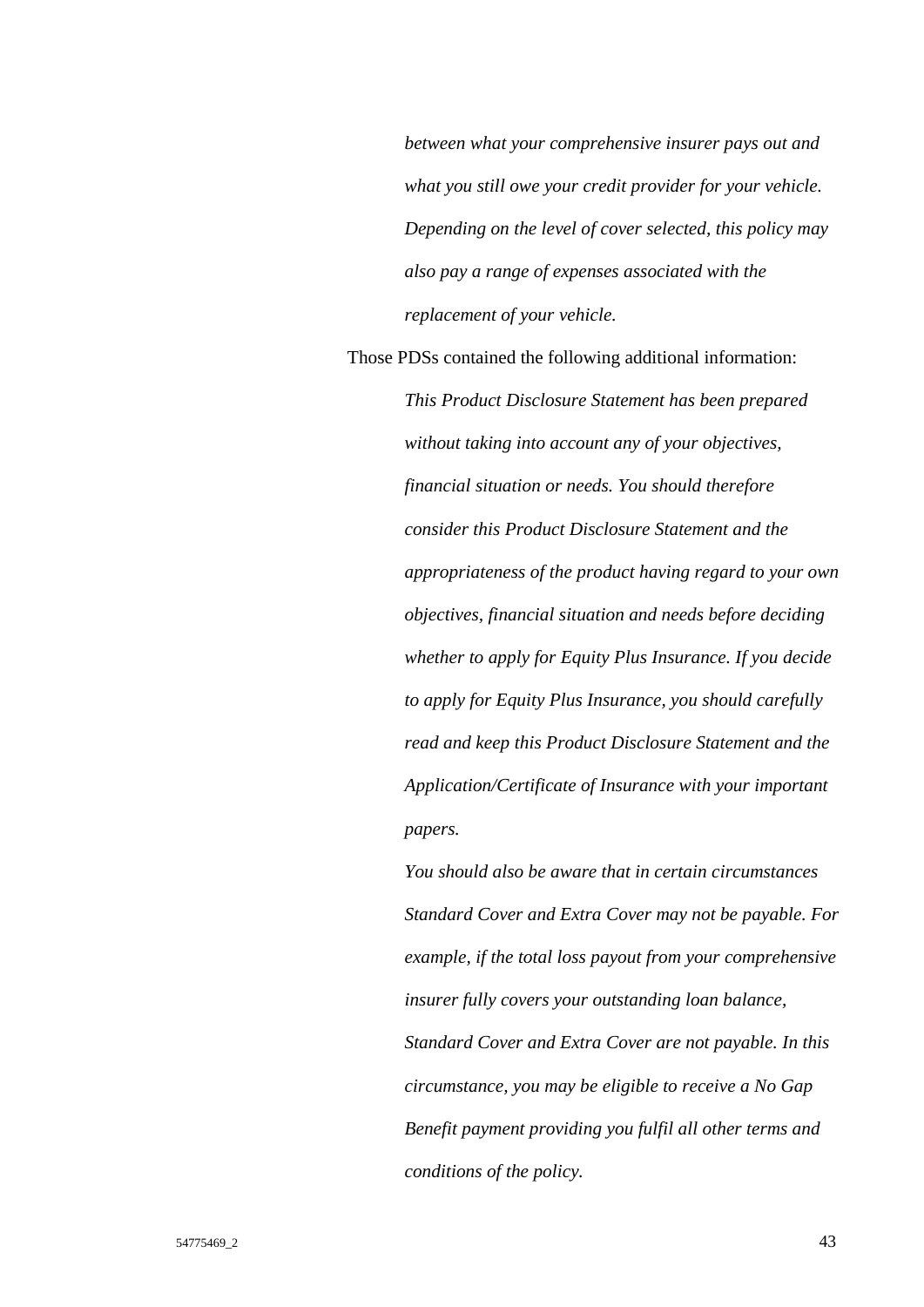The GAP Insurance (Equity Plus Insurance) PDS effective from 20 March 2012 included a summary of the cover provided in the following terms:

> *If your comprehensively insured vehicle is written off (declared a total loss) by your insurer as the result of a claim, you may find the payment from your comprehensive insurer is less than what you owe your credit provider.*

*Equity Plus Insurance (EPI) will assist you in paying any shortfall owing to the credit provider (subject to the conditions and limits in this policy).*

That PDS contained the following additional information:

*This Product Disclosure Statement has been prepared without taking into account any of your objectives, financial situation or needs. You should therefore consider this Product Disclosure Statement and the appropriateness of the product having regard to your own objectives, financial situation and needs before deciding whether to apply for Equity Plus Insurance. If you decide to apply for Equity Plus Insurance, you should carefully read and keep this Product* Disclosure Statement and the Application/Certificate of Insurance with your important papers.

*You should also be aware that in certain circumstances Standard Cover and Extra Cover may not be payable. For*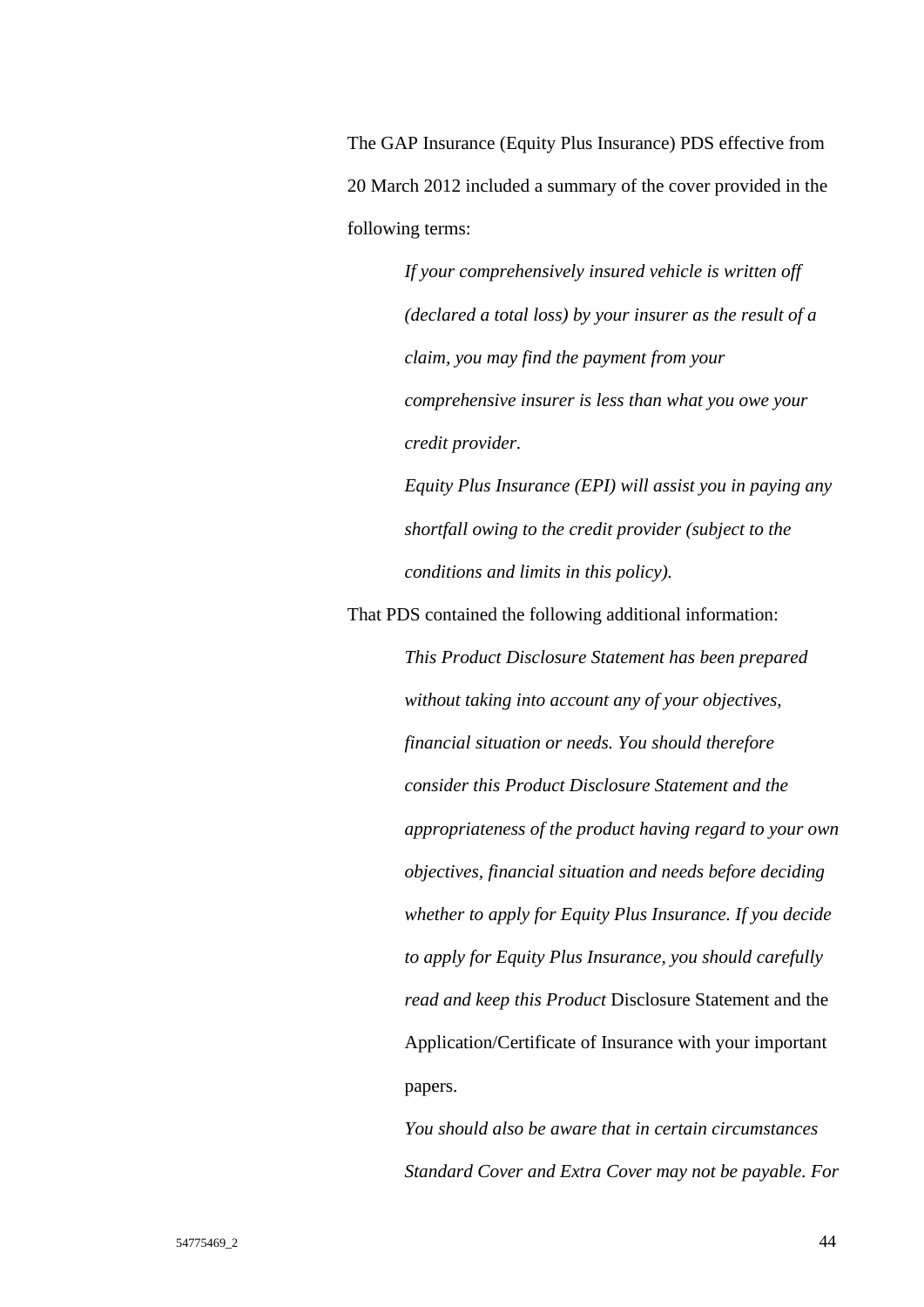*example, if the total loss payout from your comprehensive insurer fully covers your outstanding loan balance, Standard Cover and Extra Cover are not payable. In this circumstance, you may be eligible to receive a No Gap Benefit payment providing you fulfil all other terms and conditions of the policy.*

The GAP Insurance (Equity Plus Insurance) PDSs effective from 3 September 2012, 6 August 2013, 3 March 2014, 9 April 2014, 29 July 2014 and 1 July 2015 included a summary of the cover provided in the following terms:

> *If your comprehensively insured vehicle is written off (declared a total loss) by your insurer as a result of a claim, you may find the payment from your comprehensive insurer is less than what you owe your credit provider.*

> *Equity Plus Insurance (EPI) will assist you to pay any shortfall owing to your credit provider (Subject to the terms and conditions of this policy). This policy also assists you to pay a range of other expenses including on road costs associated with*

*replacing your vehicle and extra benefits such as* 

*additional finance fees and charges, policy excesses etc. These covers are called Replacement Costs and Extra Benefit Cover, for details of these options please refer to pages 3 and 4 of this Product Disclosure Statement.*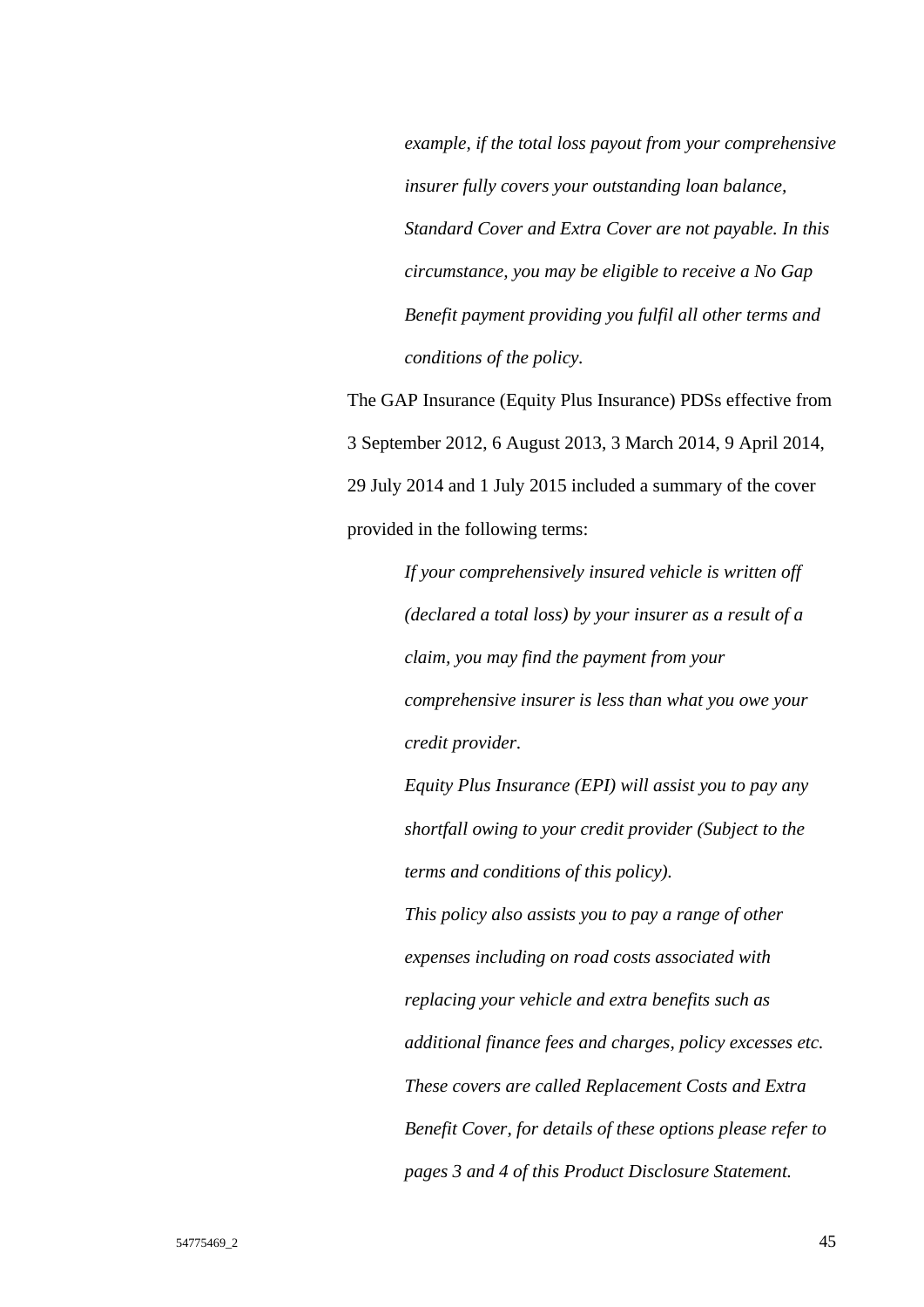*If the total loss payment from the comprehensive insurer exceeds the outstanding balance due as at the date of the loss, this policy provides a No Gap Benefit of \$2,000, for details please refer to page 4 of this Product Disclosure Statement.*

Those PDSs contained the following additional information:

*This Product Disclosure Statement has been prepared without taking into account any of your objectives, financial situation or needs. You should therefore consider this Product Disclosure Statement and the appropriateness of the product having regard to your own objectives, financial situation and needs before deciding whether to apply for Equity Plus Insurance. If you decide to apply for Equity Plus Insurance, you should carefully read and keep this Product Disclosure Statement and the Application/Certificate of Insurance with your important papers.* 

*You should also be aware that in certain circumstances Standard Cover and Replacement Costs may not be payable. For example, if the total loss payout from your comprehensive insurer fully covers your outstanding loan balance. In this circumstance, you may be eligible to receive a No Gap Benefit payment providing you fulfil all other terms and conditions of the policy.*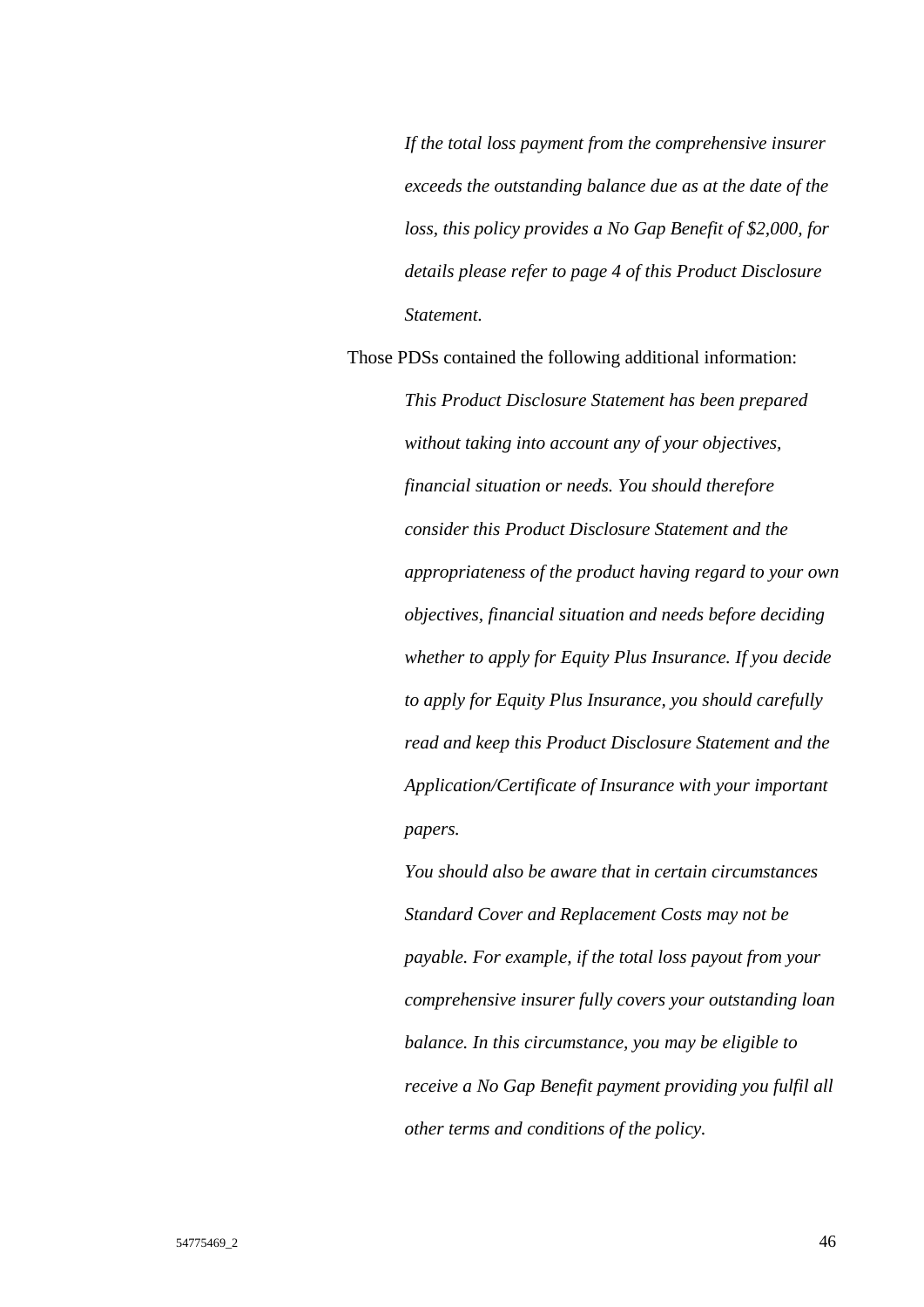The GAP Insurance (Equity Plus Insurance) PDS effective from 1 July 2017 included a summary of the cover provided in the following terms:

> *If Your Vehicle is declared a Total Loss as a result of an event occurring during the Period of Insurance and the comprehensive insurer of Your Vehicle makes a Total Loss Payout which does not fully repay the Loan Balance, We will pay the Gap Benefit to Your Credit Provider to help repay the Outstanding Balance under Your Finance Contract.*

That PDS contained the following additional information:

*This PDS is an important legal document that contains details of Your EPI if You purchase this product. Before You decide to buy this product, You should read this PDS carefully to make sure You understand the extent of insurance cover provided by this product and any limitations, conditions or exclusions that may apply. This PDS has been prepared without taking into account Your particular objectives, financial situation or needs and there is a risk that EPI may not suit your particular objectives. For that reason, before buying this insurance, You should consider the appropriateness of the information having regard to Your own objectives, financial situation and needs.*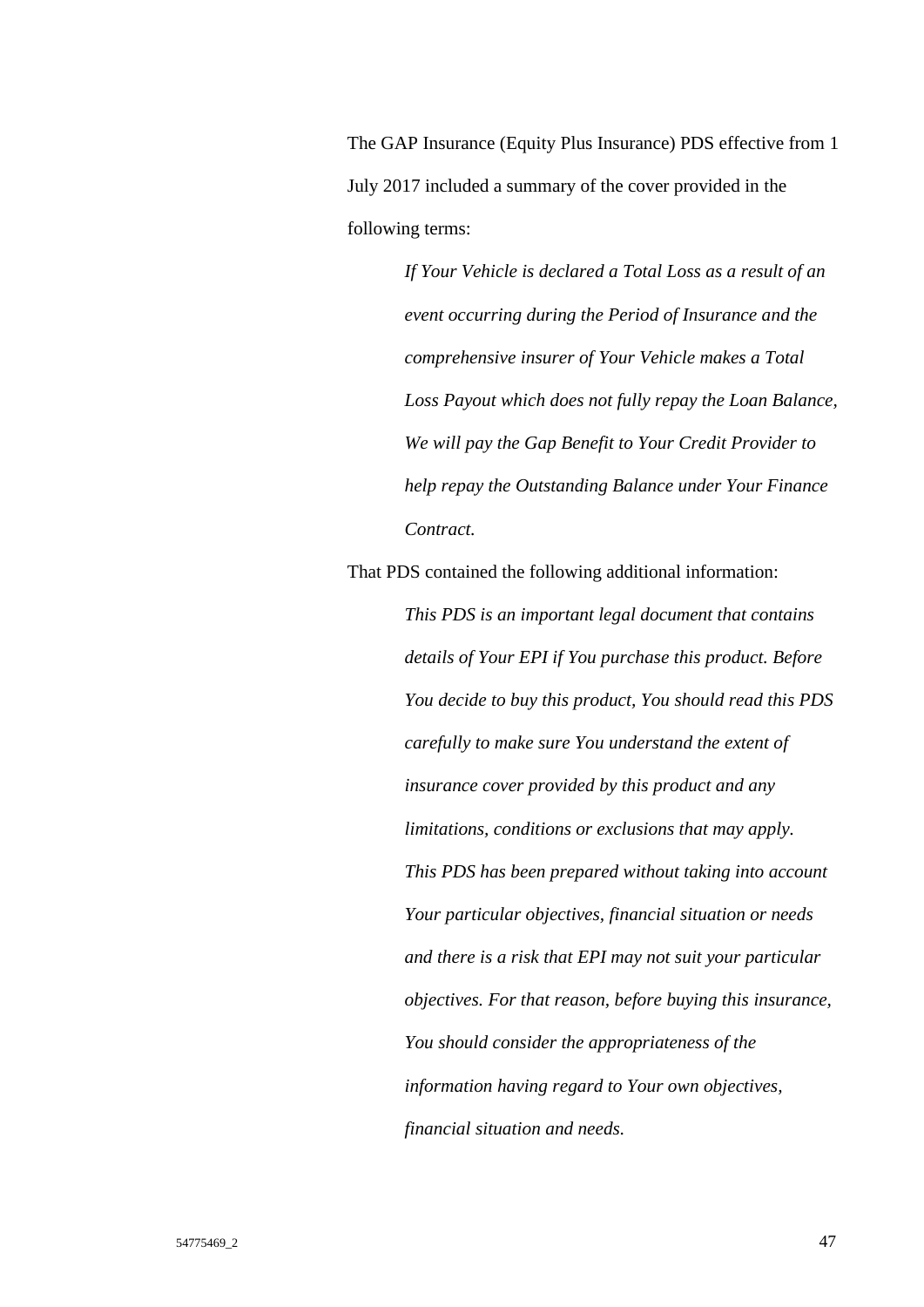*You are not required to purchase EPI and You have the option to apply for and arrange similar insurance with any insurer You choose.*

## *Equity Insurance*

The GAP Insurance (Equity Insurance) PDSs effective from 1 August 2012, 3 September 2012, 3 March 2014, 9 April 2014, 24 April 2014, 29 July 2014 and 1 July 2015 included a summary of the cover provided in the following terms:

> *If your comprehensively insured vehicle is written off (declared a total loss) by your insurer as the result of a claim, you may find the payment from your insurer is less than what you owe your credit provider. Equity Insurance (EI) will assist you in paying any shortfall owing to the credit provider (subject to the terms*

*and conditions in this policy).*

Those PDSs contained the following additional information:

*This Product Disclosure Statement has been prepared without taking into account any of your objectives, financial situation or needs. You should therefore consider this Product Disclosure Statement and the appropriateness of the product having regard to your own objectives, financial situation and needs before deciding whether to apply for Equity Insurance. If you decide to apply for Equity Insurance, you should carefully read and keep this Product Disclosure Statement and the*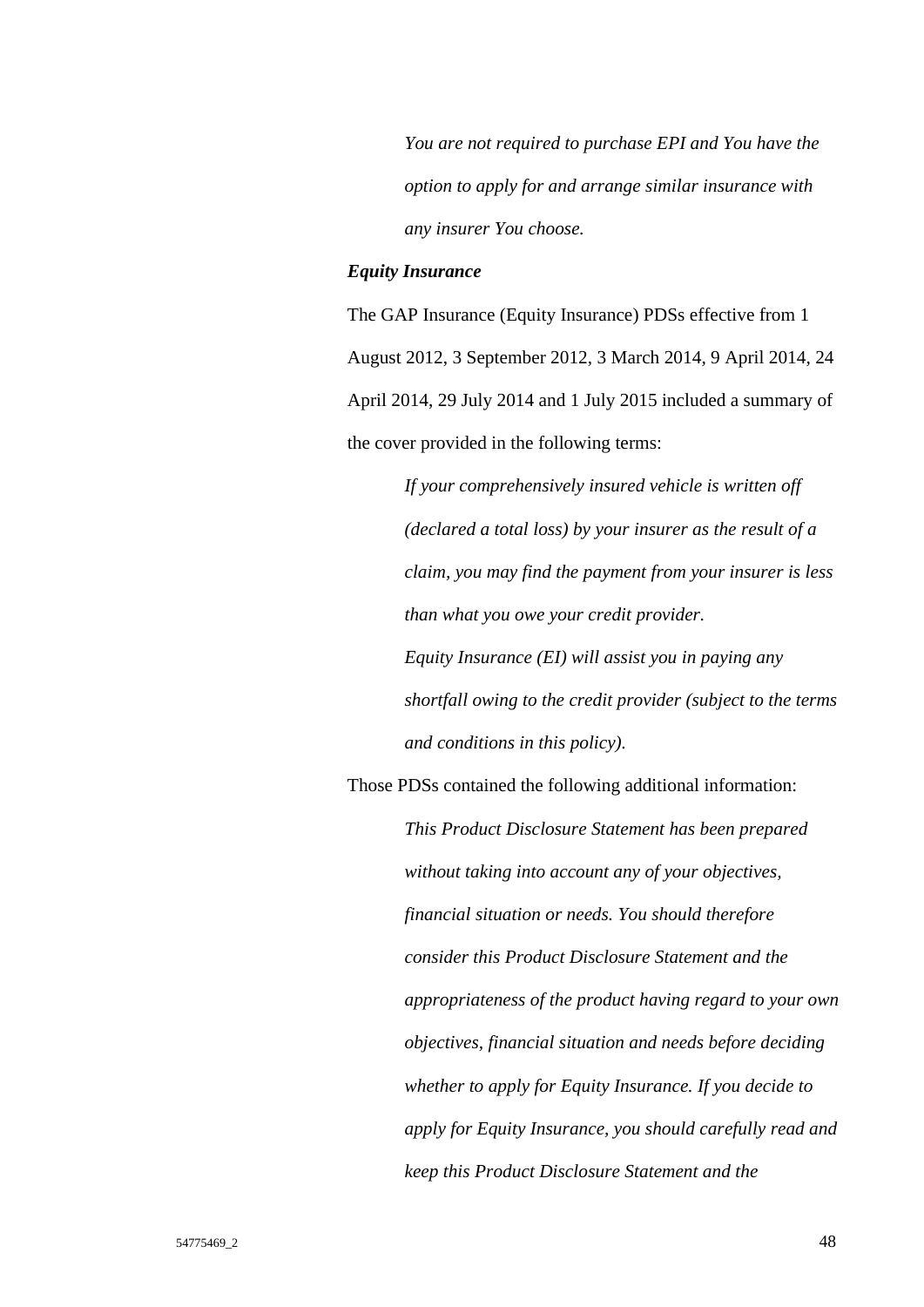*Application/Certificate of Insurance with your important papers.* 

*You should also be aware that in certain circumstances Standard Cover and Replacement Costs may not be payable. For example, if the total loss payout from your comprehensive insurer fully covers your outstanding loan balance, Standard Cover and Replacement Costs are not payable. In this circumstance, you may be eligible to receive a No Gap Benefit payment providing you fulfil all other terms and conditions of the policy.*

## **3. Cash Benefit Insurance**

The Cash Benefit Insurance PDSs effective from 1 August 2005 and 1 December 2006 included a summary of the cover provided in the following terms:

> *If your comprehensively insured vehicle is written off (declared a total loss) as a result of accident or theft, you may find that the payout from your comprehensive insurer will not cover all costs incurred to replace the vehicle. If your vehicle is declared a total loss by your insurer, Cash Benefit Insurance (CBI) is a policy that will help you reduce or eliminate any shortfall between what your comprehensive insurer pays out and what you require to replace your vehicle.*

The Cash Benefit Insurance PDS effective from 1 October 2005 included a summary of the cover provided in the following terms: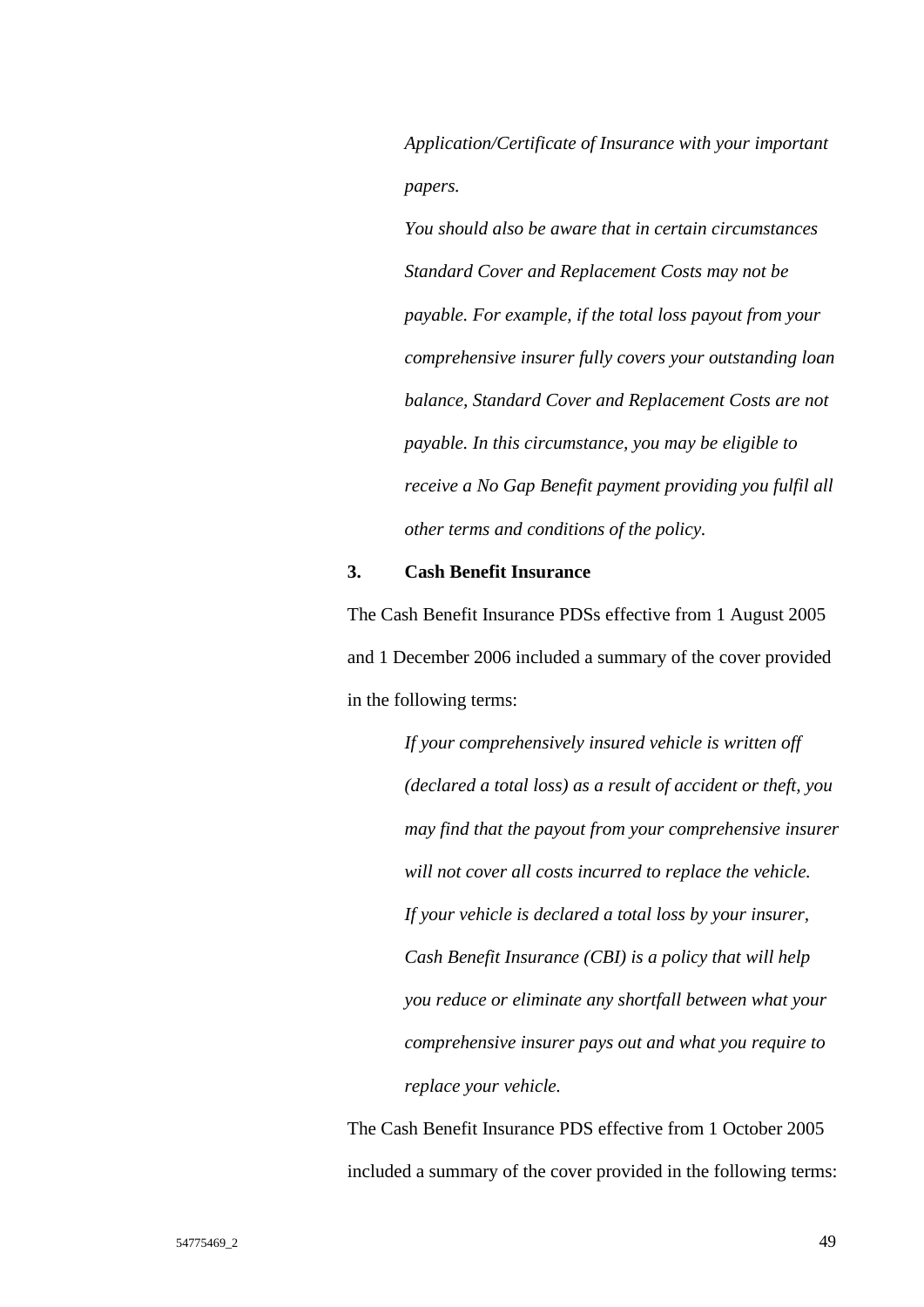*If your comprehensive, TPPDF&T insured vehicle is written off (declared a total loss) as a result of accident or theft, you may find that the payout from your insurer will not cover all costs incurred to replace the vehicle. If your vehicle is declared a total loss by your insurer, Cash Benefit Insurance (CBI) is a policy that will help you avoid having to pay any shortfall between what your comprehensive, TPPDF&T insurer pays out and what you require to replace your vehicle.*

The PDSs effective from 1 August 2005, 1 October 2005 and 1 December 2006 also contained the following additional information:

> *This Product Disclosure Statement has been prepared without taking into account any of your objectives, financial situation or needs. You should therefore consider this Product Disclosure Statement and the appropriateness of the product having regard to your own objectives, financial situation and needs before deciding whether to apply for Cash Benefit Insurance. If you decide to apply for Cash Benefit Insurance, you should carefully read and keep this Product Disclosure Statement and the Application/Certificate of Insurance with your important papers.*

The Cash Benefit Insurance PDSs effective from 31 August 2009, 3 September 2012, 3 March 2014, 9 April 2014, 24 April 2014,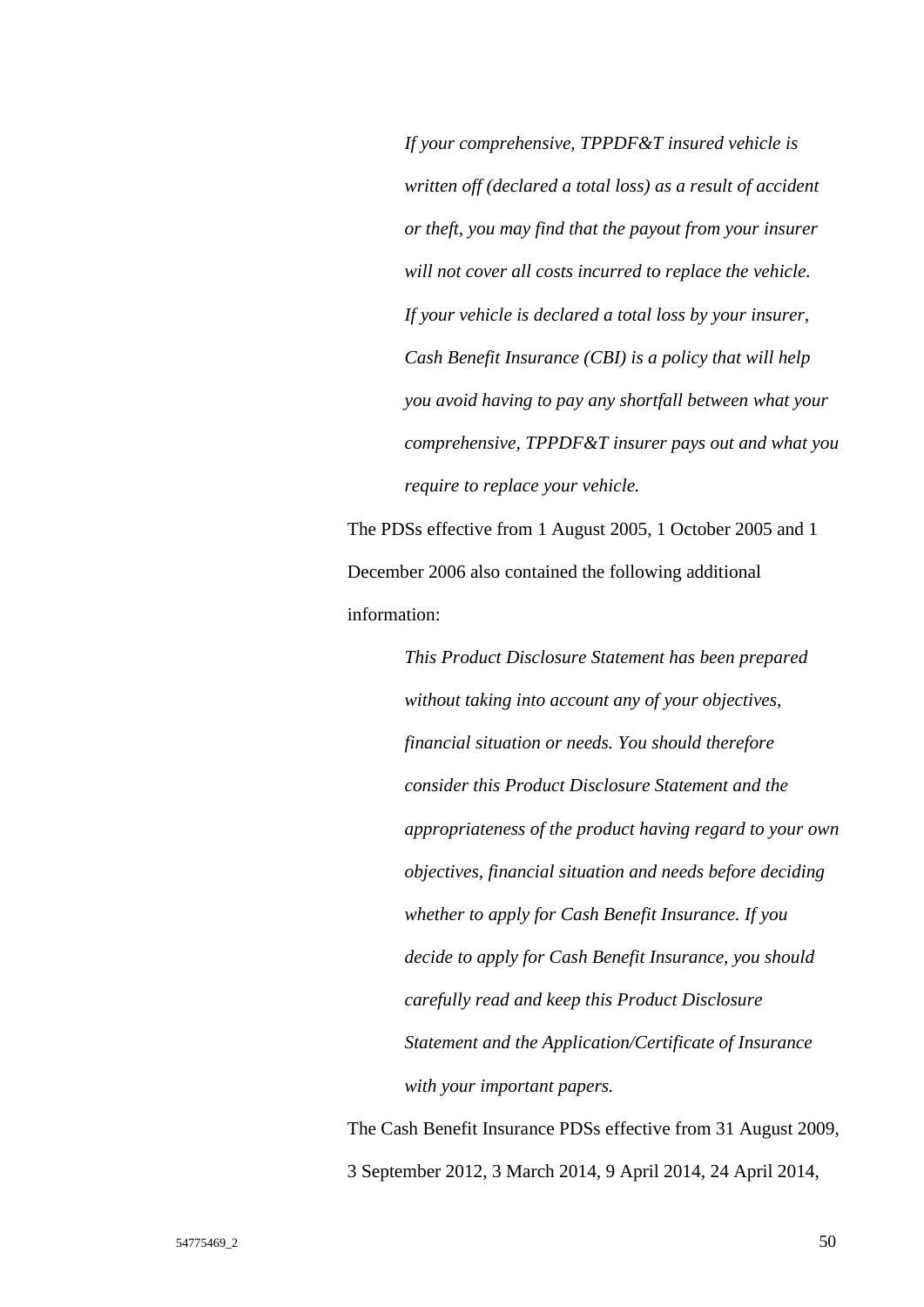29 July 2014 and 1 July 2015 included a summary of the cover provided in the following terms:

> *Cash Benefit Insurance (CBI) is designed to pay the amount nominated on the Application/Certificate of Insurance in the event of your insurer settling a claim on your comprehensively insured vehicle as a total loss. We will pay the nominated insured amount (subject to the conditions and limits in this policy) in one of three ways: 1) Payment to your credit provider to reduce or eliminate the balance owing.*

*2) Payment to your credit provider to settle the outstanding balance, with the remainder up to the sum insured paid to you.* 

*3) Payment of the sum insured to you.*

The PDSs contained the following additional information:

*This Product Disclosure Statement has been prepared without taking into account any of your objectives, financial situation or needs. You should therefore consider this Product Disclosure Statement and the appropriateness of the product having regard to your own objectives, financial situation and needs before deciding whether to apply for Cash Benefit Insurance. If you decide to apply for Cash Benefit Insurance, you should carefully read and keep this Product Disclosure*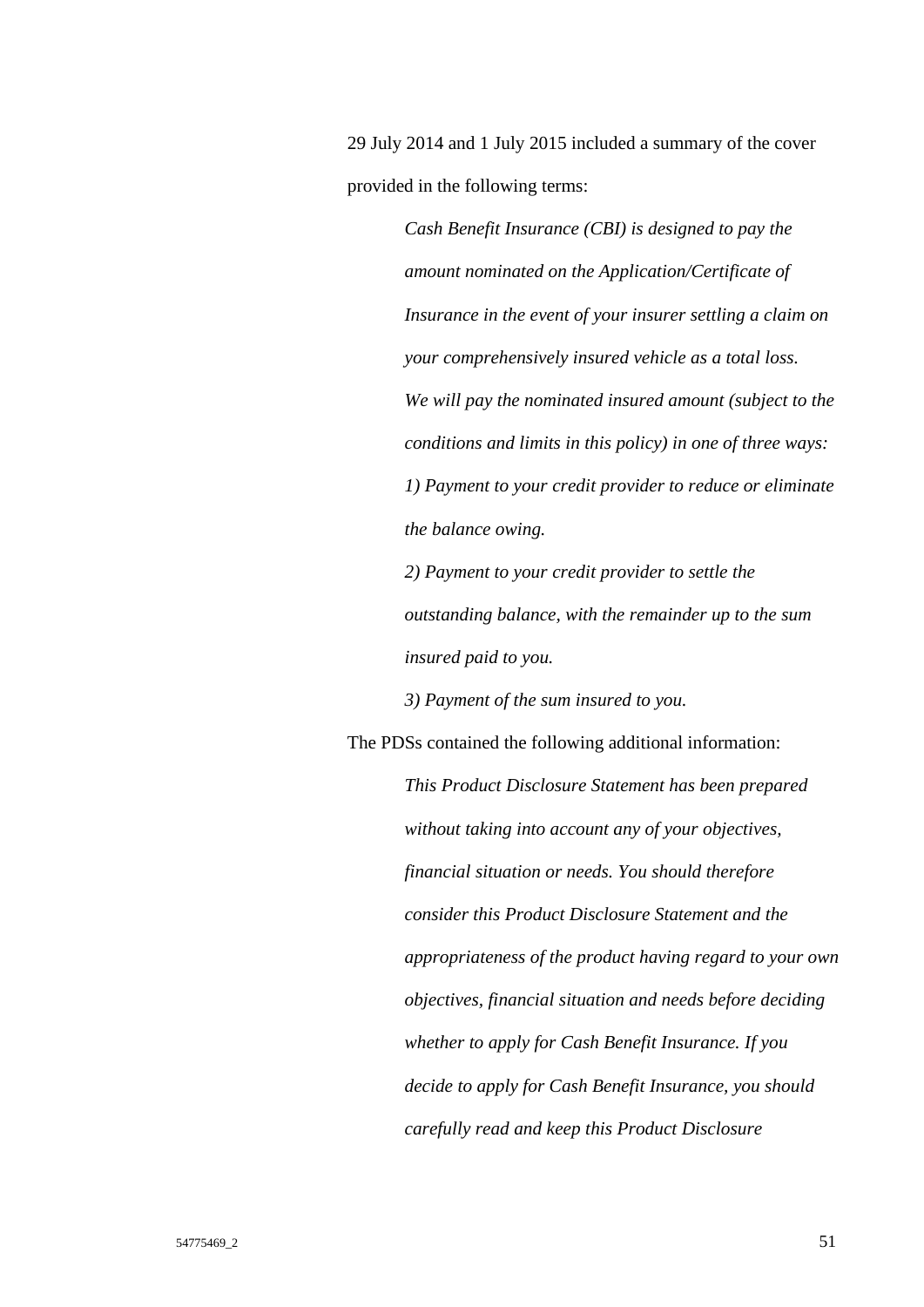*Statement and the Application/Certificate of Insurance with your important papers.*

## **4. Extended Vehicle Warranty Insurance**

The Extended Vehicle Warranty Insurance PDS effective from 1 May 2006 included a summary of the cover provided in the following terms:

> *This Warranty provides Mechanical Breakdown cover, under which we will agree to repair any covered component of your Vehicle which suffers a Mechanical Breakdown due to unforeseen circumstances during the Warranty Period, providing the Premium has been paid. This is not a repair and maintenance plan. This Warranty is issued by MTA, and not the manufacturer of your Vehicle, or the dealer who sold the Vehicle to you. This Warranty only commences when the Vehicle Manufacturer's Warranty or Dealer's Statutory Warranty expires. In most cases, this Warranty will cover the same items as your Vehicle Manufacturer's Warranty or Dealer's Statutory Warranty, but if you need to be sure, we ask you* to ascertain this for *yourself before you make any decision to purchase this Warranty. Further information on the terms and conditions which*

*apply to this Warranty can be found in this PDS.*

The PDS contained the following additional information: *The benefits of this Warranty include:*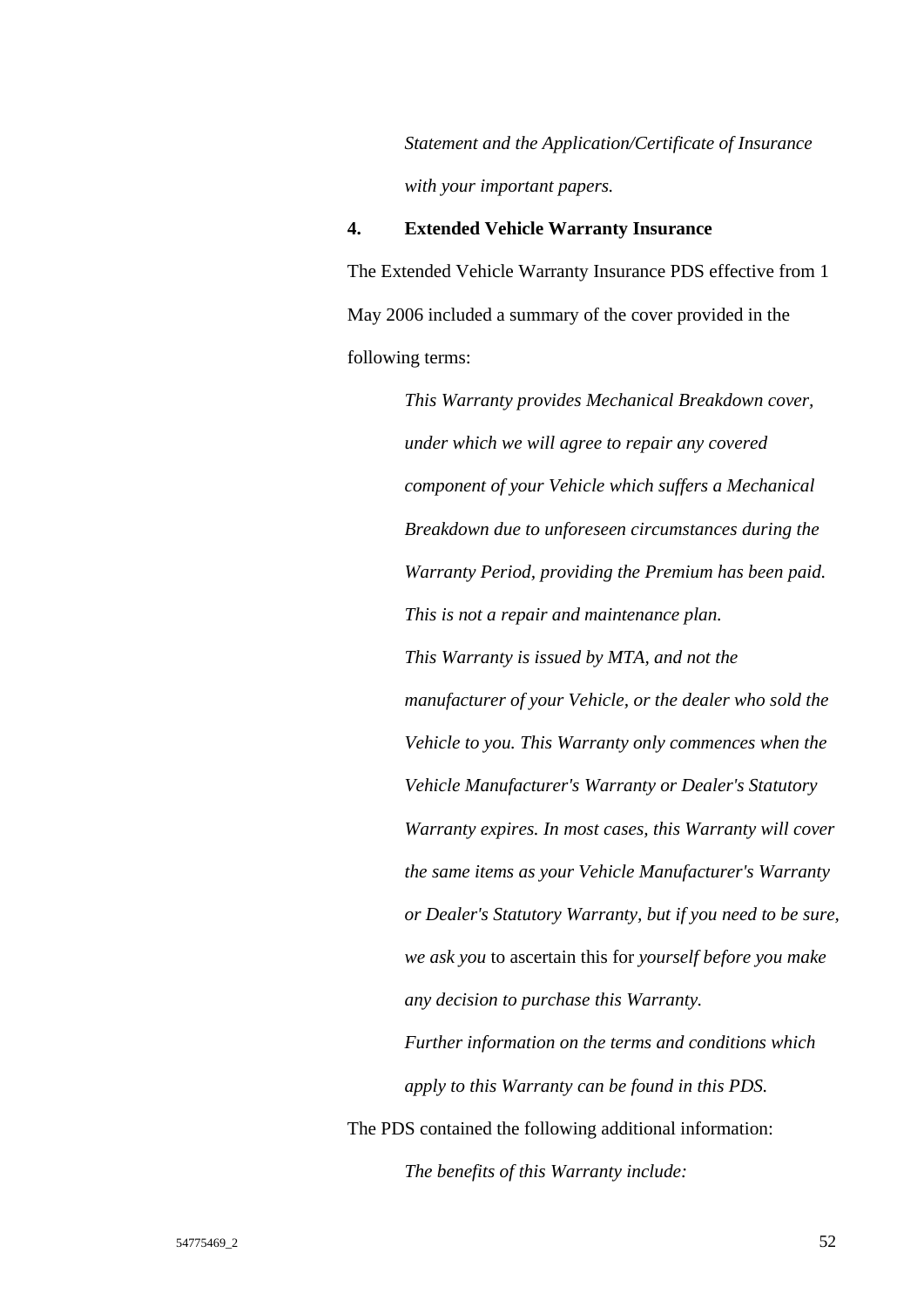• *If your Vehicle suffers a Mechanical Breakdown during the Warranty Period and we authorise the applicable claim, we agree to pay for the repair or replacement of the covered components in accordance with the terms of this PDS.*

# And further:

*Before you purchase this Warranty, you should be aware of the following:* 

- *find out what this Warranty covers and what is excluded by carefully reading this PDS; and*
- *you are not obliged to purchase this Warranty and you may be able to obtain similar cover with a different insurer.*

If you decide to purchase this Warranty, you must answer all questions on the Application / Certificate of Insurance form correctly, truthfully and accurately.

## **5. Tyre and Rim Insurance**

The Tyre and Rim Insurance PDSs effective from 20 March 2012 and 3 September 2012 included a summary of the cover provided in the following terms:

> *Tyre and Rim insurance is a policy designed to assist with the repair or replacement costs if your tyre/s are punctured, suffer a blowout, or are damaged by various road hazards such as potholes, roadside kerbs and road debris. It also provides cover for damage to wheel rims as*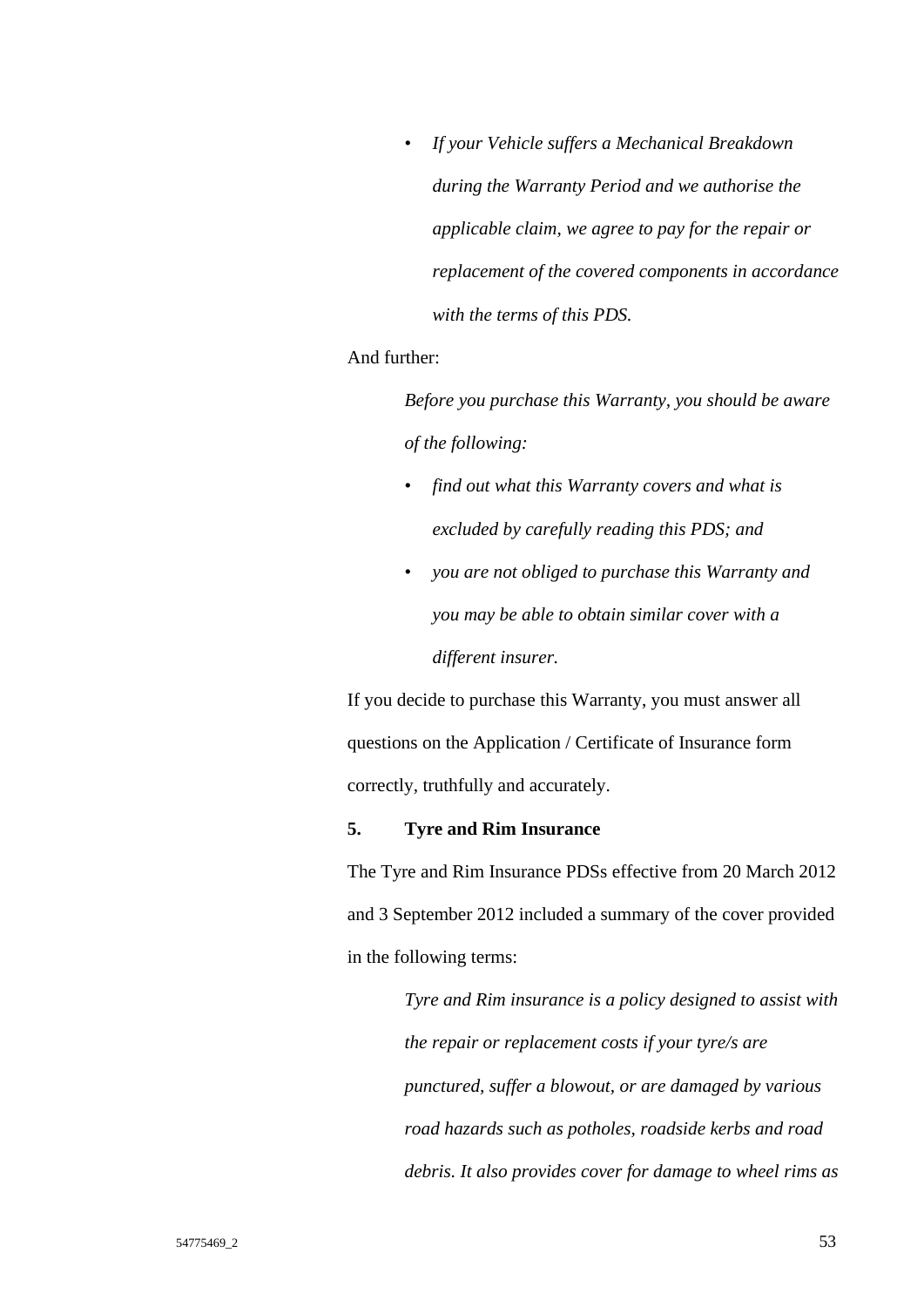*a result of the same hazards subject to policy terms and conditions.*

Those PDSs contained the following additional information: *This Product Disclosure Statement has been prepared without taking into account any of your objectives, financial situation or needs. You should therefore consider this Product Disclosure Statement and the appropriateness of the product having regard to your own objectives, financial situation and needs before deciding whether to apply for Tyre and Rim Insurance. If you decide to apply for tyre and Rim Insurance, you should carefully read and keep this Product Disclosure Statement and the Application/Certificate of Insurance with your important papers.*

- $(i)$  in further answer to paragraph 25, say that:
	- (i) by signing her application for Loan Protection Insurance, the Plaintiff:
		- (A) acknowledged that she had received only general advice in relation to the product, which had not taken into account her personal or financial objectives, situation or needs;
		- (B) acknowledged that she had read the product disclosure statement prior to signing the application and agreed to be bound by its conditions; and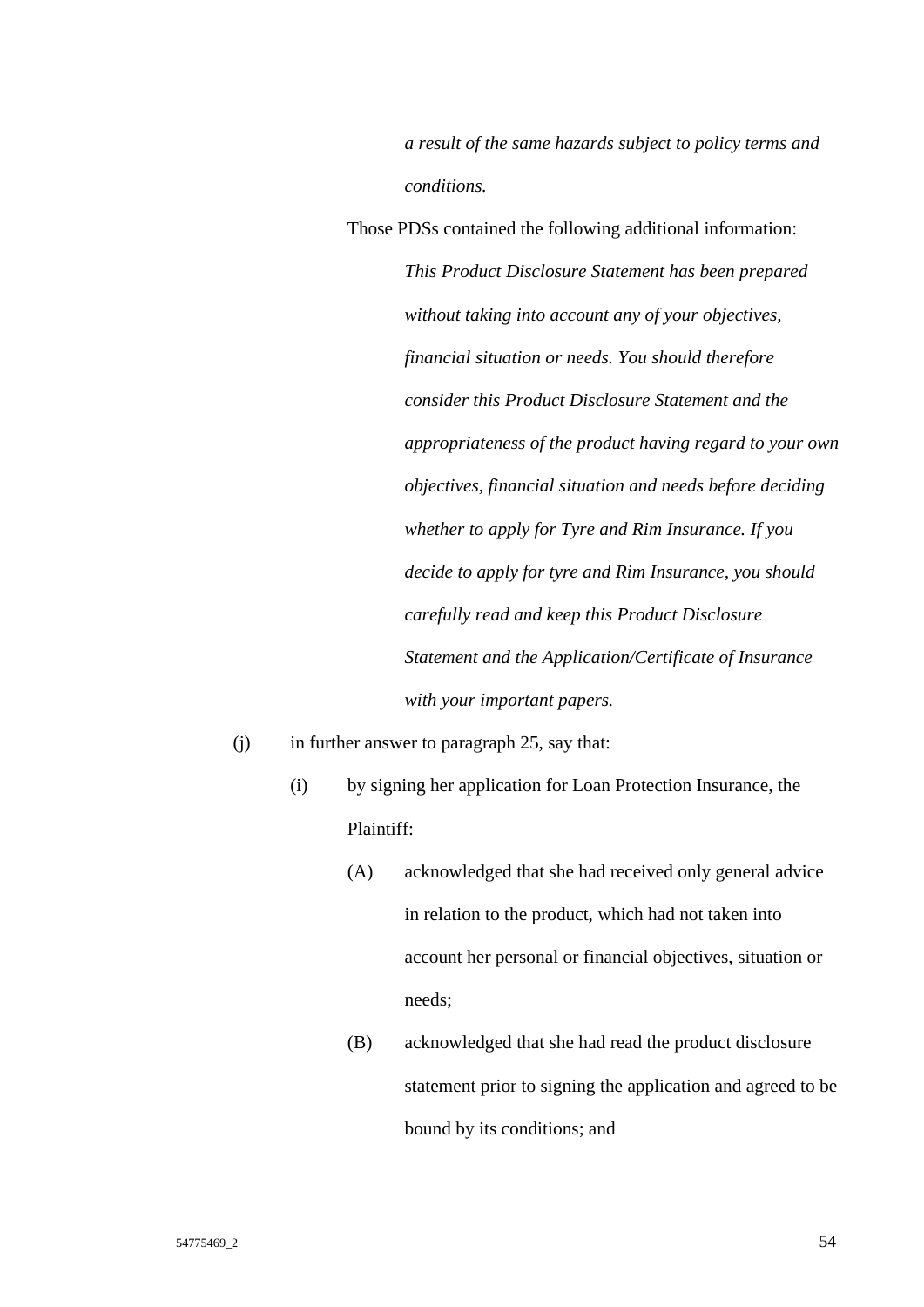(C) agreed that the application / certificate of insurance and the PDS were to be the basis of the contract between her and AAI and/or SLSL;

## **Particulars**

Application / Certificate of Insurance for Loan Protection Insurance signed by the Plaintiff and dated 23 October 2015.

- (ii) by signing her applications for Equity Plus Insurance, the Plaintiff:
	- (A) acknowledged that she had received only general advice in relation to the product, which had not taken into account her personal or financial objectives, situation or needs; and
	- (B) acknowledged that she had read the product disclosure statement prior to signing the application and agreed to be bound by its terms and conditions; and

# **Particulars**

Application / Certificate of Insurance for Equity Plus Insurance signed by the Plaintiff and dated 23 October 2015.

Application / Certificate of Insurance for Equity Plus Insurance signed by the Plaintiff and dated 28 October 2015.

(iii) say that the FSG provided by AP Motors to the Plaintiff stated: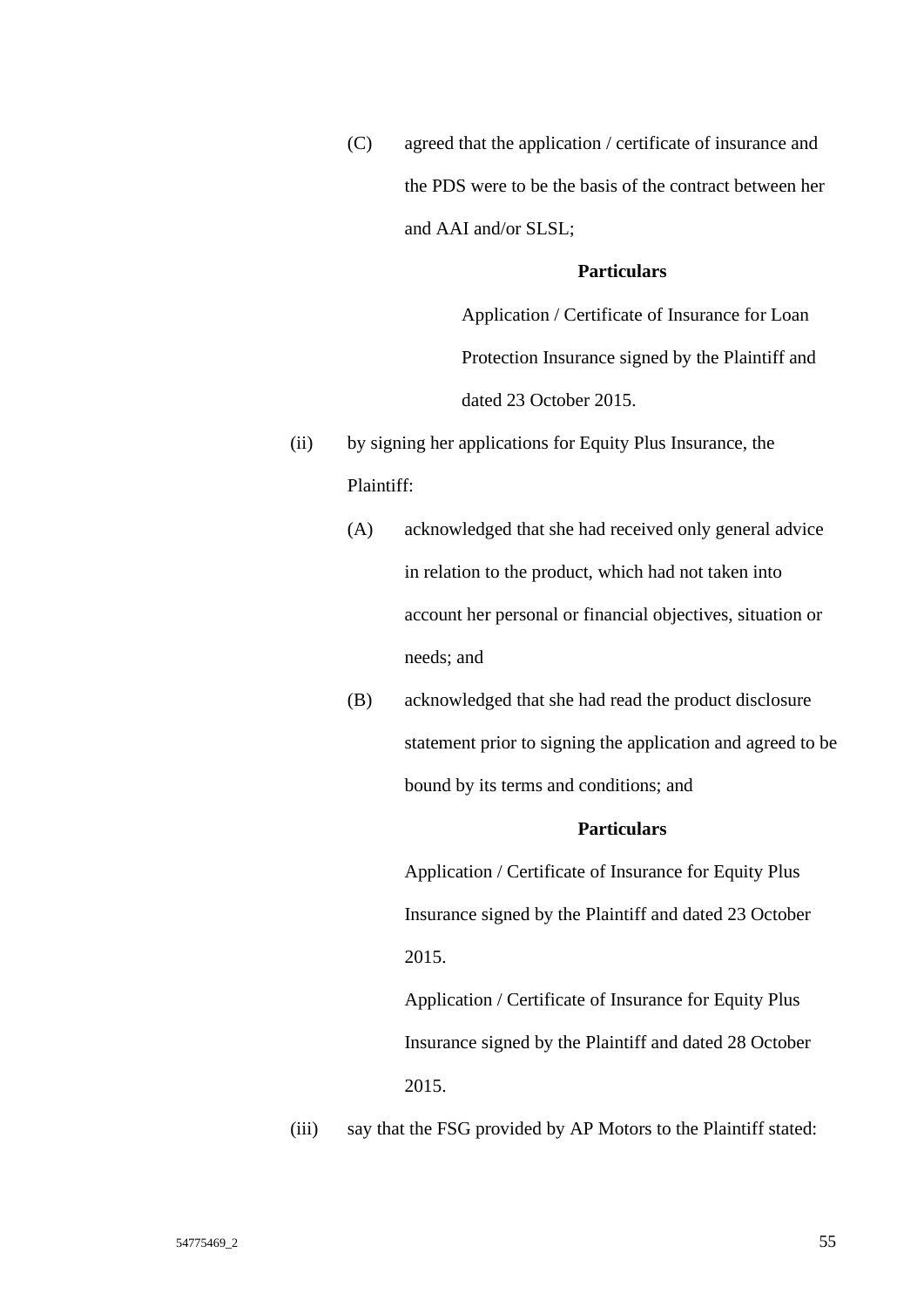- (A) the fact that any financial product advice that AP Motors may have provided would be general only and would not take into consideration the Plaintiff's personal needs, objectives or financial situation; and
- (B) that the Plaintiff should therefore carefully read the relevant PDS and policy documentation provided before making a decision about a financial product.

The A.P. Motors (No. 3) Pty Ltd Financial Services Guide dated 1 July 2015 and provided to the Plaintiff contained the following relevant statements under the heading "General Financial Product Advice" at page 1:

> *Any financial product advice we may provide to you will be general only and does not take into consideration your personal needs, objectives or financial situation. Therefore you should carefully read the relevant PDS and Policy documentation provided before making your decision about a financial product.*

26 As to paragraph 26, they:

- (a) refer to and repeat paragraphs 87-10 and 25 above;
- (b) say that the alternative allegation that MTAI and the Defendants failed to have or implement an "adequate system" is impermissibly vague and embarrassing in that it is not an allegation relevant to any of the causes of action advanced and in that it fails to identify: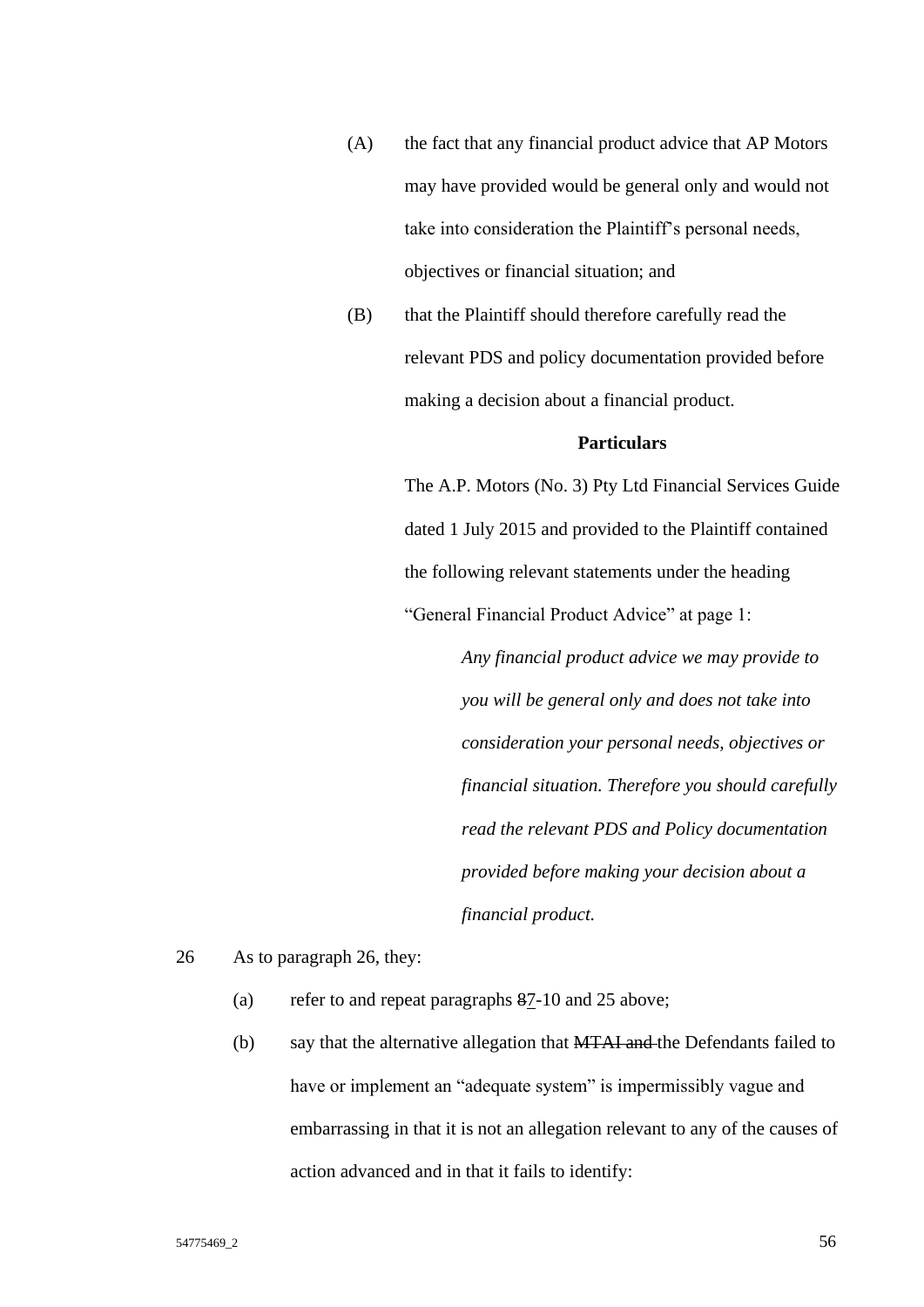- (i) the statutory (or other) measure by which the adequacy of any system is said to be measured or such a system required; and
- (ii) the respects in which the system implemented by <u>any of MTAI or</u> the Defendants is alleged to have been inadequate; and
- (iii) the necessary features of any "adequate system" the Plaintiff alleges ought to have been, but was not, implemented; and
- (c) deny the allegations therein.

In the absence of particulars from the plaintiff identifying the respects in which the system implemented by MTAI or the Defendants is alleged to have been inadequate or specifying what would have constituted an "adequate" system, the Defendants are unable to provide further particulars of their denial.

- 27 As to paragraph 27, they:
	- (a) refer to and repeat paragraphs 22, 23, 25 and 26 above;
	- (b) say that the alternative allegation that MTAI and the Defendants failed to take any "adequate step" is impermissibly vague and embarrassing in that it is not an allegation relevant to any of the causes of action advanced and in that it fails to identify:
		- (i) the statutory (or other) measure by which the adequacy of any step is said to be measured or such a step required; and
		- (ii) the respects in which the steps taken by  $\frac{\text{any of } MTAI \text{ or the}}{\text{any of } MTAI}$ Defendants are alleged to have been inadequate; and
		- (iii) what "adequate step" ought to have been taken, but is alleged not to have been taken; and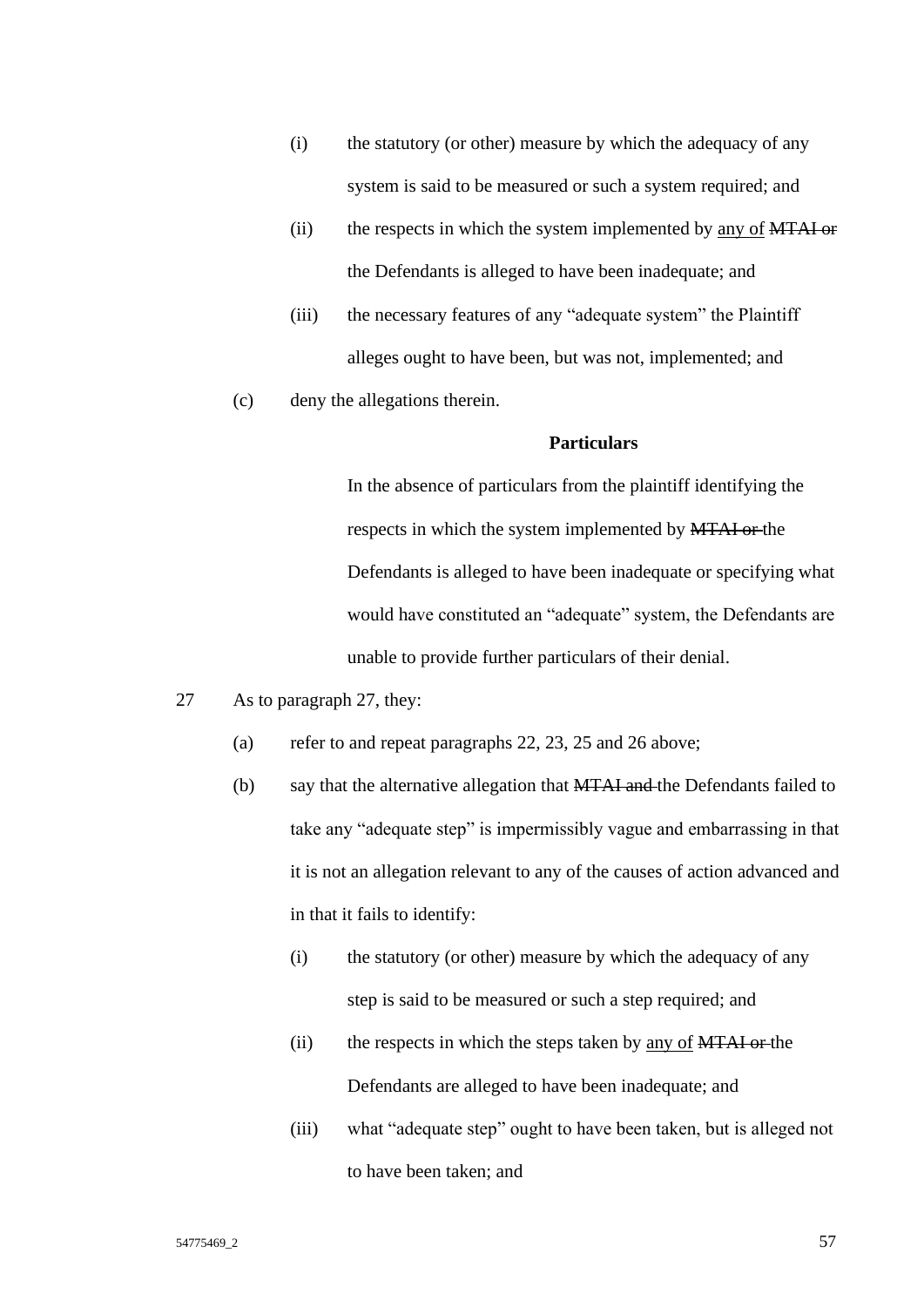(c) deny the paragraph.

## **Particulars**

In the absence of particulars from the plaintiff identifying the "adequate steps" which the plaintiff alleges ought to have been, but were not, taken by **MTAI and** the Defendants, the Defendants are unable to provide further particulars of their denial.

# **D. PLAINTIFF'S PURCHASES ON 23 and 28 OCTOBER 2015**

- 28 As to paragraph 28, they admit the paragraph., they admit that AP Motors and MTAI entered into:
	- (a) a Financial Services Distribution Agreement dated 13 November 2003; and

## **Particulars**

Financial Services Distribution Agreement between MTAI and

AP Motors dated 13 November 2003

(b) a Financial Services Distribution Agreement dated 29 July 2014.

## **Particulars**

Financial Services Distribution Agreements between MTAI and

## AP Motors dated 13 November 2003 and 29 July 2014

- 29 They deny As to paragraph 29, they and:
	- (a) refer to paragraphs 87-10 and 28 above; and
	- (b) admitsay further that at all material times AP Motors while dealing with the Plaintiff was a representative of MTAI within the meaning of section 910A of the Corporations Act and an agent of MTAI on the terms, and to the extent, set out in the AP Motors Agreement; and
	- (c) otherwise deny the paragraph.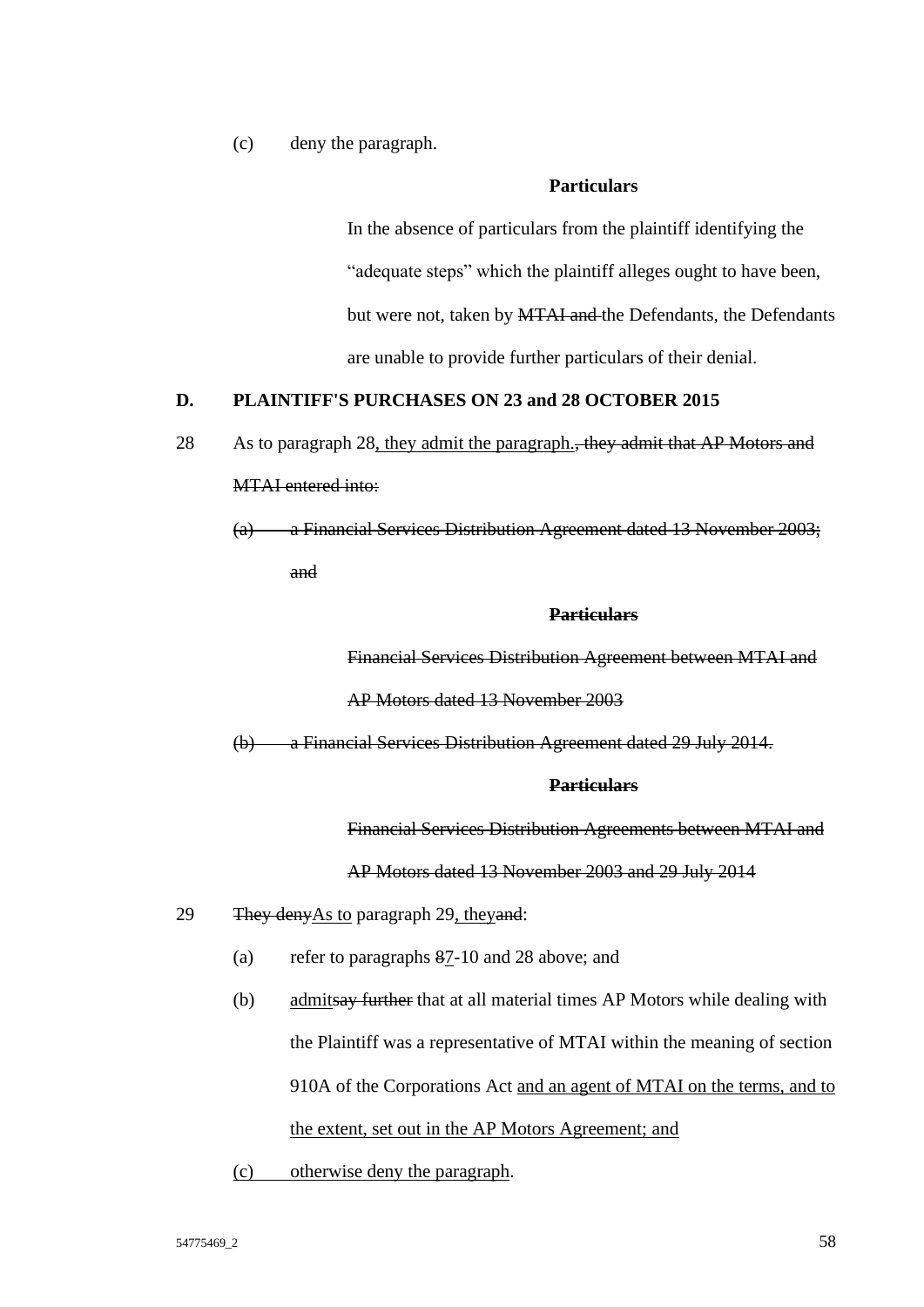- 30 They do not admit paragraph 30.
- 31 As to paragraph 31, they:
	- (a) do not admit subparagraph  $31(a)$ ;
	- (b) as to subparagraph 31(b):
		- (i) admit that the Plaintiff applied for Equity Plus Insurance in relation to:
			- (A) a Toyota Corolla sedan; and
			- (B) a Ford Ranger utility; and
		- (ii) otherwise do not admit the subparagraph; and
	- (c) do not admit subparagraph 31(c).
- 32 They do not admit paragraph 32.
- 33 They do not admit paragraph 33.
- 34 They do not admit paragraph 34 except insofar as, as to sub-paragraphs 34(d) and (e), they refer to and rely upon paragraph 25(j) above.
- 35 They do not admit paragraph 35, except insofar as they:
	- (a) as to subparagraph 38(a), say that a "Net amount financed" of \$16,997 and an "Origination Fee" of \$770 are listed in the First St George Loan as payable to AP Motors;
	- (b) as to subparagraph 35(b), admit that the total cost in respect of:
		- (i) the CCI policy applied for in relation to the First St George Loan was \$3,886.28; and
		- (ii) the GAP Insurance applied for in relation to the Corolla was \$2,135.00;
	- (c) as to subparagraph 35(c), admit that a \$399 establishment fee and a \$6.80 registration of security interest fee are listed in the First St George Loan;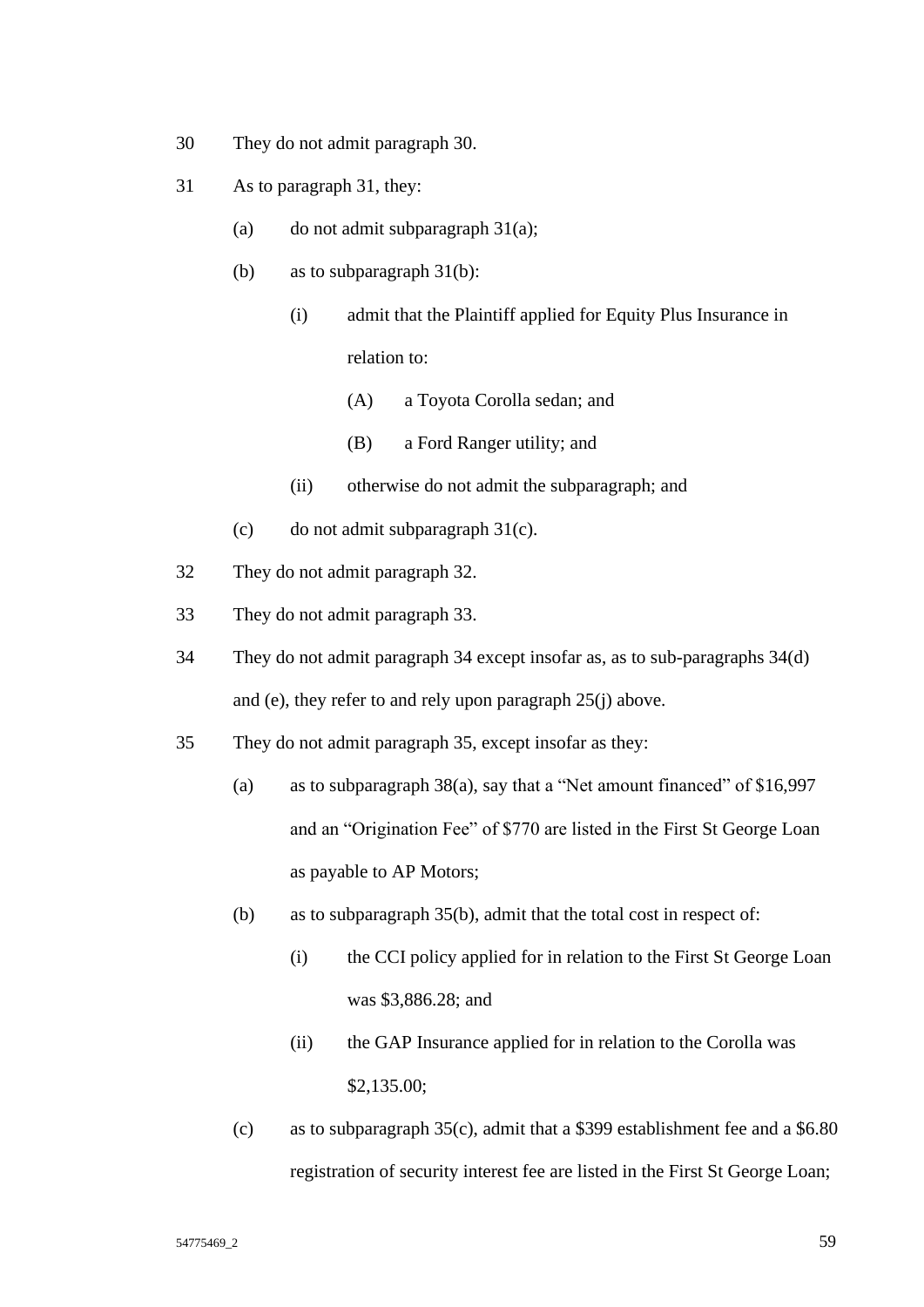- (d) as to subparagraph 35(d):
	- (i) say that the Plaintiff's Application/Certificate of Insurance for CCI in respect of the First St George Loan stated:
		- (A) the repayments in relation to the First St George Loan as being regular monthly payments in the amount of \$439.68 monthly;
		- (B) that the principal amount of the First St George Loan was \$23,867.19; and
		- (C) that the term of the First St George Loan was 84 months; and

CCI Application/Certificate of Insurance for policy number 0003156791

- (ii) say that the First St George Loan stated that:
	- (A) the loan amount was repayable over 182 fortnightly payments of \$214.83;
	- (B) the annual interest rate was 14%; and
	- (C) the total estimated interest charges payable were

## \$14,016.48.;

#### **Particulars**

St George Loan Contract number 96544048 dated by the Plaintiff

on 23 October 2015

- (e) as to subparagraph 35(e):
	- (i) say that the pleading is vague and embarrassing in that it does not

specify the nature of the conduct or reliance to which it relates;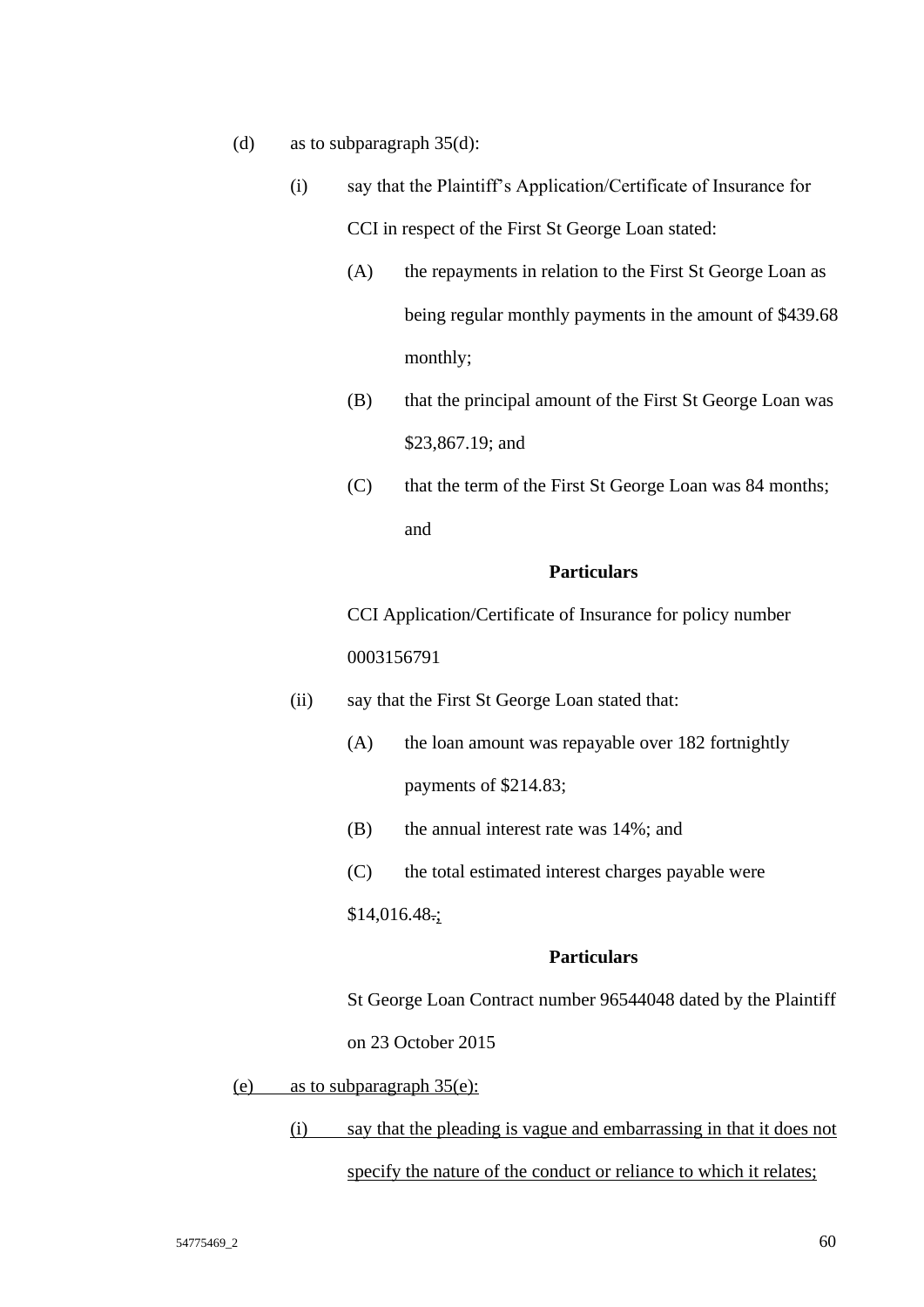- (ii) say further that the allegation that the Plaintiff relied in good faith upon the conduct of MTAI in relation to the purchase of the Plaintiff's First Add-On Insurance Products is inconsistent with the Plaintiff's apparent allegations at paragraphs 34(d) and 37(d) of the FASOC that she purchased those products unknowingly; and
- (iii) under cover of those objections, deny the subparagraph.
- 36 They do not admit paragraph 36.
- 37 They do not admit paragraph 37 except insofar as, as to sub-paragraphs 37(c) and (d), they refer to and rely upon paragraph 25(j) above.
- 38 They do not admit paragraph 38, except insofar as they:
	- (a) as to subparagraph 38(a), admit that a "Net amount financed" of \$28,485 and an "Origination Fee" of \$770 are listed in the Second St George Loan as payable to AP Motors;
	- (b) as to subparagraph 38(b), admit that the total cost in respect of the GAP Insurance applied for in relation to the Ranger was \$2,135.00;
	- (c) as to subparagraph 38(c), admit that a \$399 establishment fee and a \$6.80 registration of security interest fee are listed in the Second St George Loan; and
	- (d) as to subparagraph 38(d), say that the Second St George Loan stated that:
		- (i) the loan amount was repayable over 182 fortnightly payments of \$297.89;
		- (ii) the annual interest rate was 16.1%; and
		- (iii) the total estimated interest charges payable were  $$21,531.68$ .;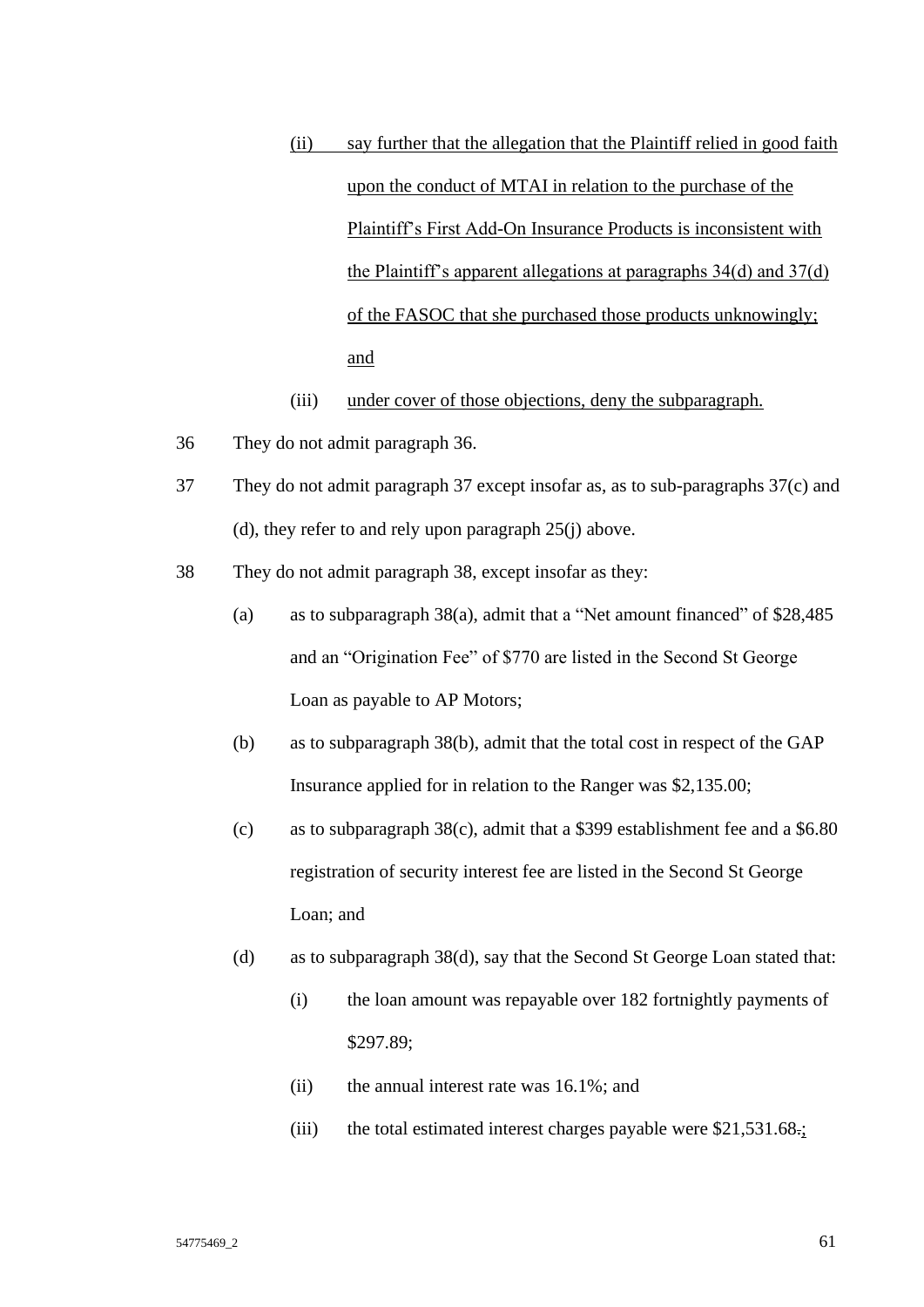St George Loan Contract number 96580254 dated by the Plaintiff on 28 October 2015

(e) as to subparagraph 38(e):

- (i) say that the pleading is vague and embarrassing in that it does not specify the nature of the conduct or reliance to which it relates;
- (ii) say further that the allegation that the Plaintiff relied in good faith upon the conduct of MTAI in relation to the purchase of the Plaintiff's Second Add-On Insurance Products is inconsistent with the Plaintiff's apparent allegations at paragraphs 34(d) and 37(d) of the FASOC that she purchased those products unknowingly; and

(iii) under cover of that objection, deny the subparagraph.

- 39 As to paragraph 39:
	- (a) they deny the paragraph;
	- (b) refer to and repeat paragraph 25(j) above and 47(b) below; and
	- (c) say further that:
		- (i) the allegation that AP Motors made a recommendation or a statement of opinion to the Plaintiff concerning the Plaintiff's First and Second Add-On Insurance Products is inconsistent with the Plaintiff's apparent allegations at paragraphs 34(d) and 37(d) of the FASOC that she purchased those products unknowingly;
		- (ii) the Plaintiff received a PDS for each of the Add-On Insurance products that she purchased; and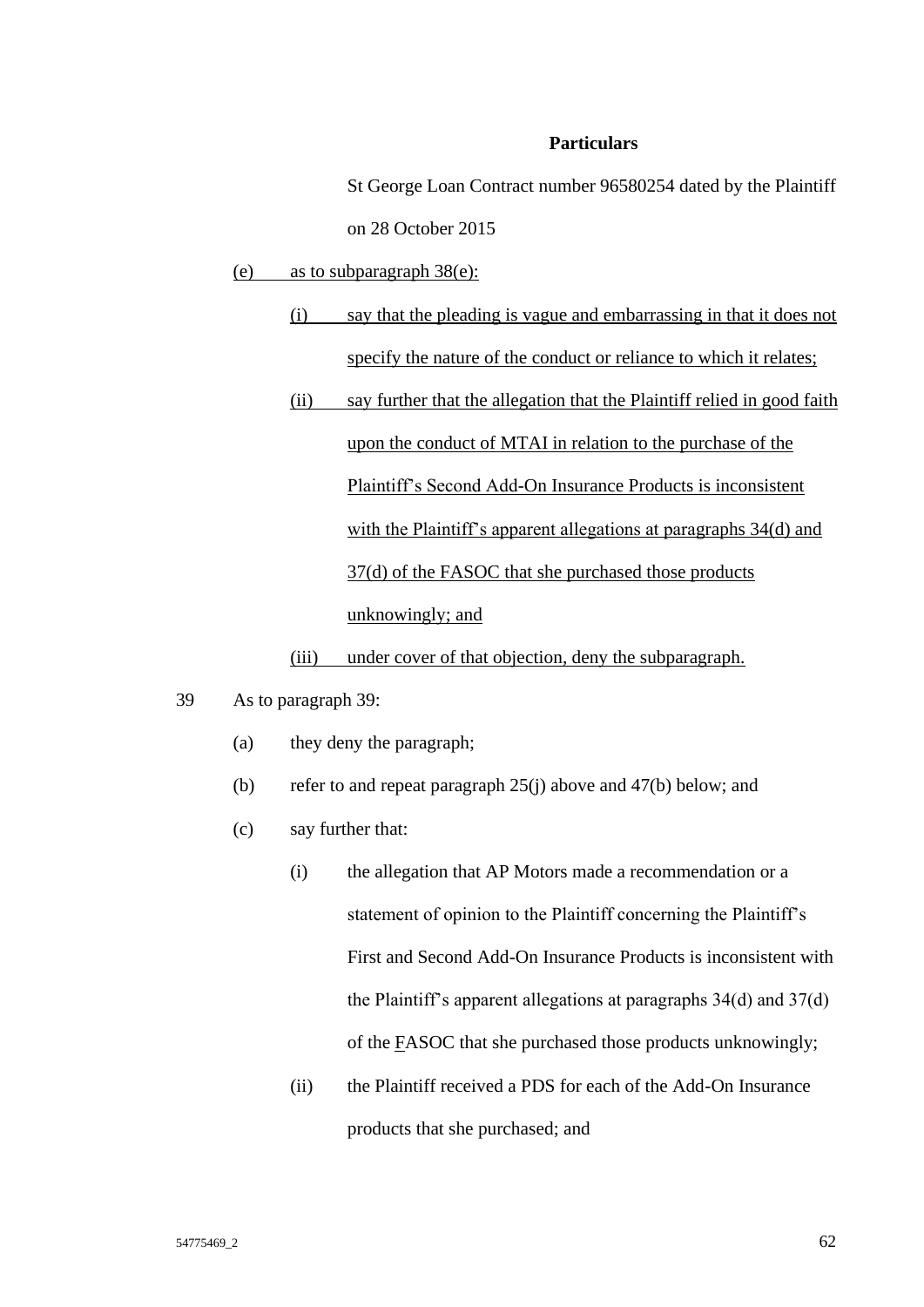1. MTA Loan Protection Insurance PDS with effective date 1 July 2015. The PDS contained relevant statements including the following: a. at page 2: *"Before you buy this insurance, please read this PDS carefully. This PDS contains information about what the policy covers as well as what it does not cover (please refer to When we will not pay on pages 5 to 6. Any information contained in this PDS has been prepared without taking into account your particular objectives, financial situation or needs (unless Suncorp, or MTA, its authorised officers, employees or Authorised Representatives have previously advised otherwise). For that reason before acting on the information, you should consider the appropriateness of the information in regards to your own circumstances. You are not obliged to purchase Loan Protection Insurance and you may choose to apply for and arrange consumer credit insurance through a different insurer."*

b. at page 7: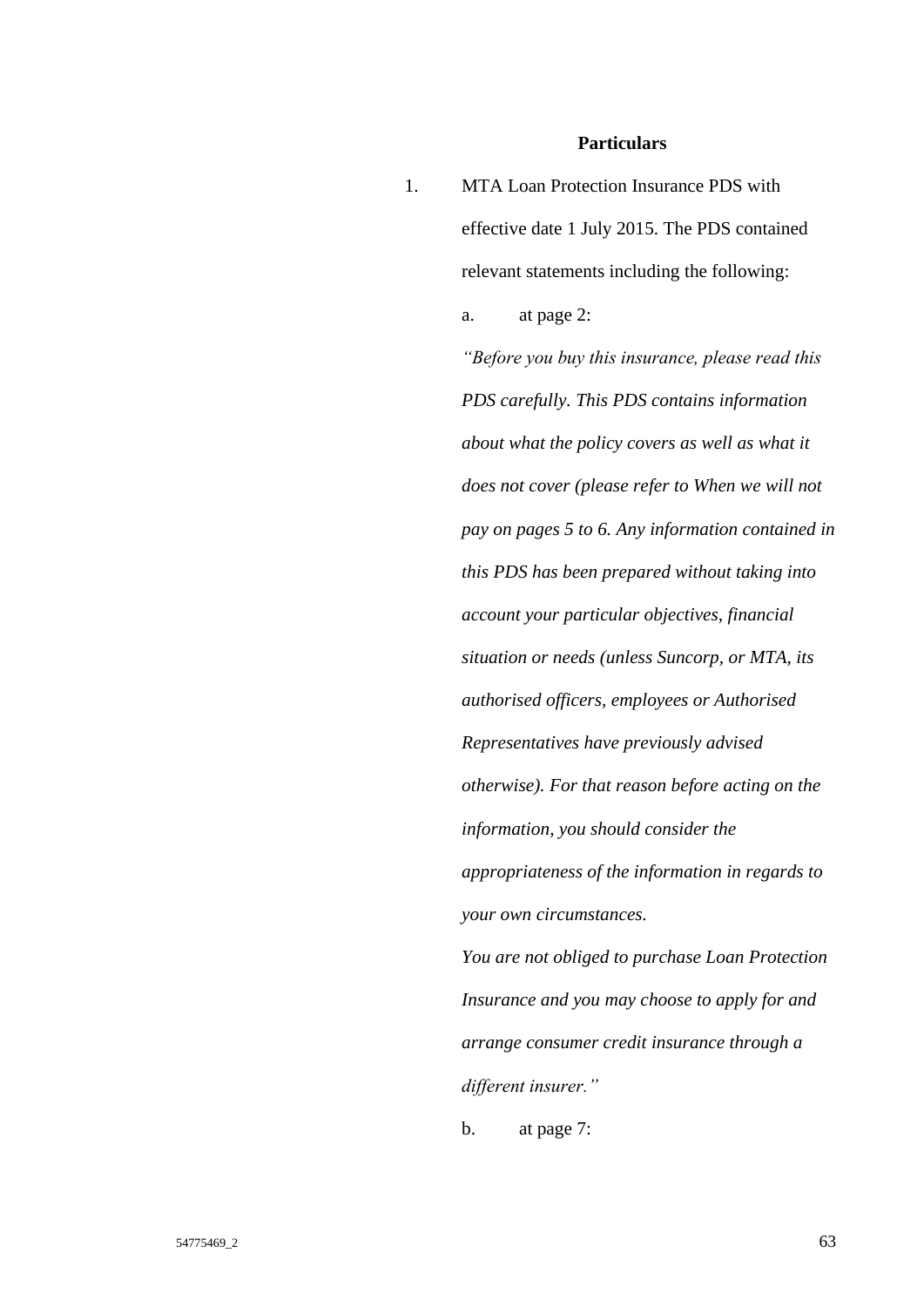*"You should be aware of the following risks in relation to this product:*

- *your policy may not suit your needs;*
- *the cover provided under the contract may not fully cover your Finance Contract amount in the event of a claim; or*
- *you may not be paid a benefit if in the event of a claim you are subject to one of the exclusions (please refer to When we won't pay on page 5 to 6).*

*It is important your policy meets your needs both now and in the future. You may need to seek assistance from an adviser if the terms are not consistent with your needs or they do not suit your personal circumstances."*

2. Equity Plus Insurance PDS with effective date 1 July 2015. The PDS contained relevant statements including the following at pages 2 to 3: *"This Product Disclosure Statement has been prepared without taking into account any of your objectives, financial situation or needs. You should therefore consider this Product Disclosure Statement and the appropriateness of the product having regard to your own objectives, financial situation and needs before deciding whether to*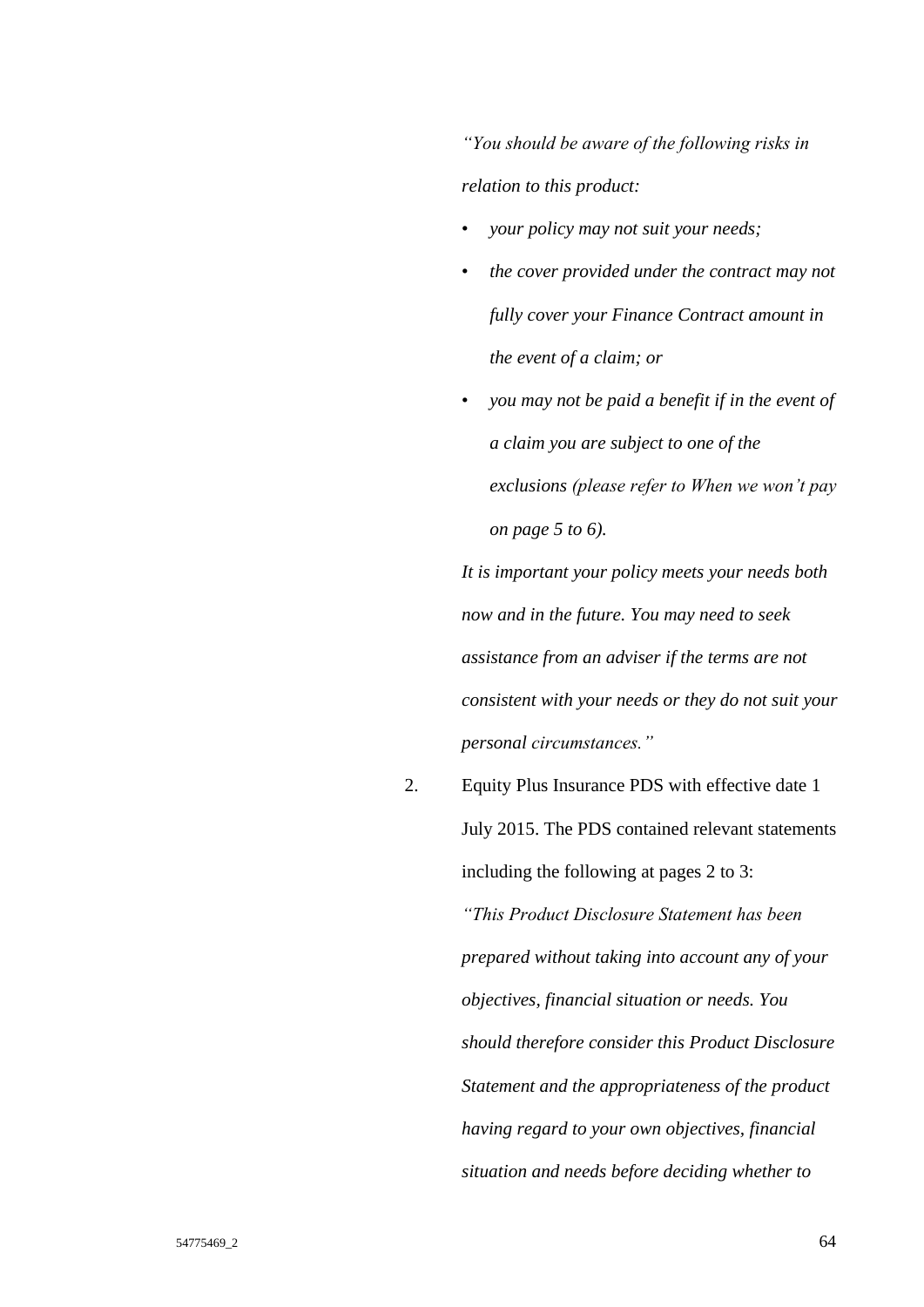*apply for Equity Plus Insurance. If you decide to apply for Equity Plus Insurance, you should carefully read and keep this Product Disclosure Statement and the Application/Certificate of Insurance with your important papers. You should also be aware that in certain circumstances Standard Cover and Replacement Costs may not be payable. For example, if the total loss payout from your comprehensive insurer fully covers your outstanding loan balance. In this circumstance, you may be eligible to receive a No Gap Benefit payment providing you fulfil all other terms and conditions of the policy."*

(iii) the Plaintiff received an FSG from AP Motors.

## **Particulars**

A.P. Motors (No. 3) Pty Ltd Financial Services Guide dated 1 July 2015. The FSG contained the following relevant statement at page 1 under the heading "General Financial Product Advice":

*"Any financial product advice we may provide to you will be general only and does not take into consideration your personal needs, objectives or financial situation.* 

*Therefore you should carefully read the relevant PDS and Policy documentation provided before making your decision about a financial product.*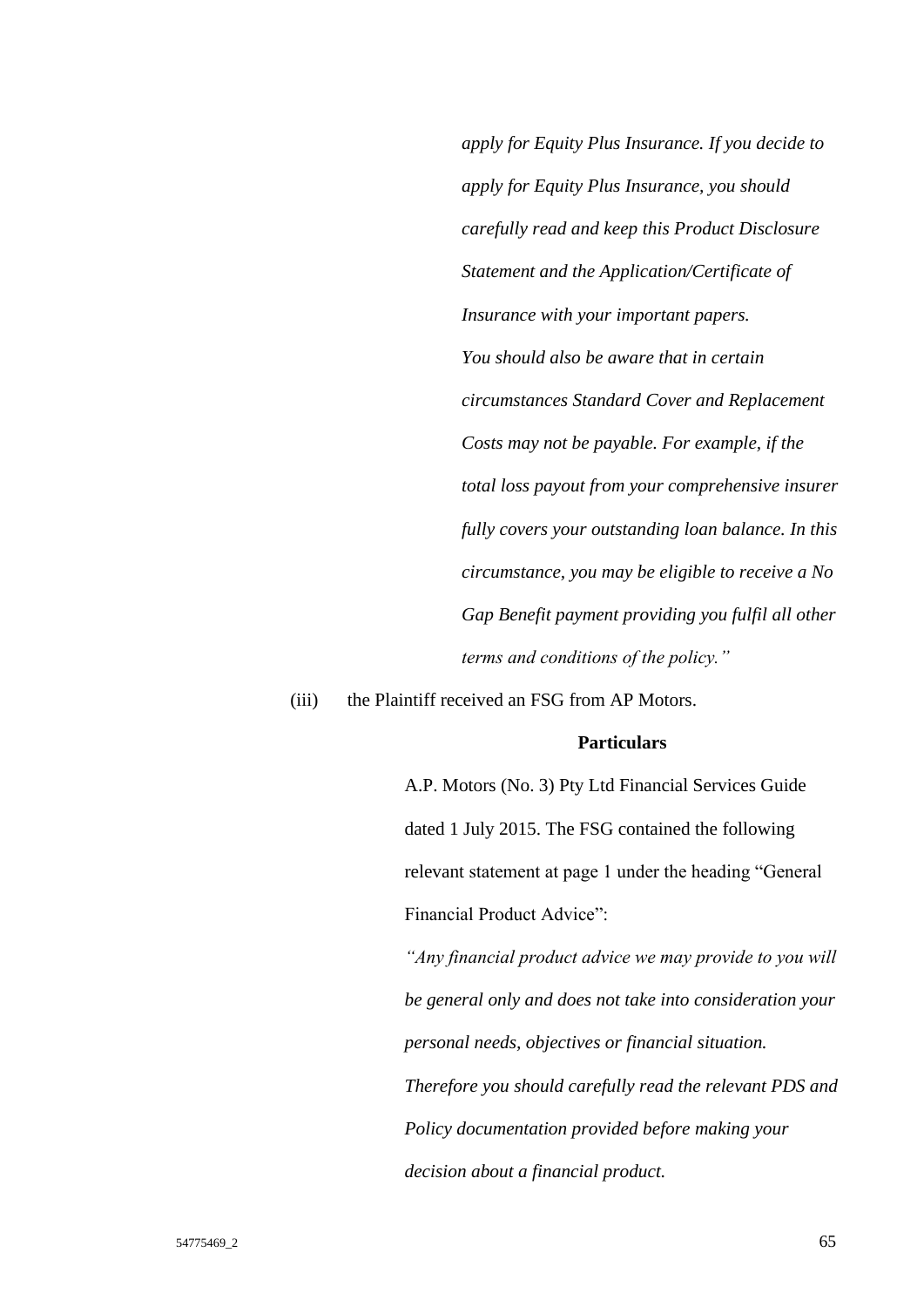- 40 As to paragraph 40, they:
	- (a) as to subparagraph  $40(a)$ , admit that AP Motors acted within the scope of its apparent actual authority as authorised representative and agent of MTAI in arranging the issuance of the Plaintiff's First and Second Add-On Insurance Products to the Plaintiff;
	- (b) say that subparagraph 40(b) is impermissibly vague and embarrassing and, under cover of that objection, deny the allegations therein;
	- (c) as to subparagraph 40(c), refer to and repeat paragraph 39 above and the particulars thereto and deny the subparagraph;
	- (d) as to subparagraph 40(d), refer to and repeat paragraphs 25 and 26 above and otherwise do not admit the subparagraph;
	- (e) do not admit subparagraph  $40(e)$ ; and
	- (f) otherwise deny the allegations therein.

# **E. PURCHASES OF ADD-ON INSURANCE PRODUCTS BY GROUP MEMBERS**

- 41 As to paragraph 41, they:
	- (a) refer to and repeat paragraphs 2 and 29 above;
	- (b) admit subparagraph 41(a);
	- (c) admit the Dealers were representatives of MTAI and agents of MTAI on

the terms, and to the extent, set out in their respective Dealer Agreements; and

- (d) otherwise deny the paragraph.
- 42 As to paragraph 42, they:
	- (a) admit the chapeau to the paragraph;
	- (b) admit subparagraph  $42(a)$ ; and
	- (c) do not admit subparagraph  $42(b)$ .; and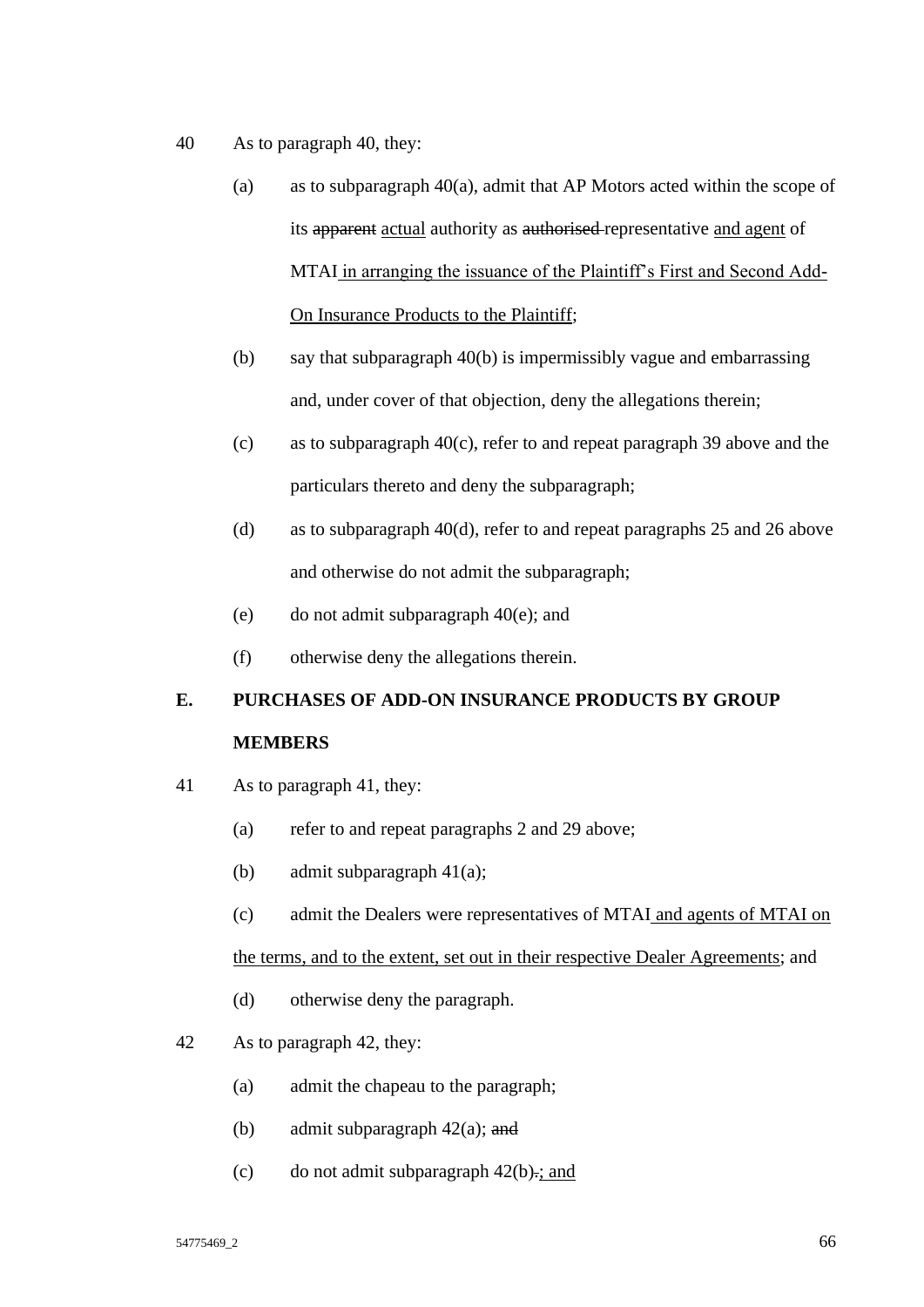- (d) as to subparagraph  $42(c)$ :
	- (i) say that the pleading is vague and embarrassing in that it does not specify the nature of the conduct or reliance to which it relates;
	- (ii) say further that the allegation that Group Members relied in good faith upon the conduct of MTAI in relation to the purchase of the Add-On Insurance products is inconsistent with the apparent allegation at paragraphs 73(d)(i) and 74 of the FASOC that certain Group Members purchased those products unknowingly;
	- (iii) say further that the allegations therein depend on the individual circumstances in which each Group Member agreed to purchase the relevant Add-On Insurance products; and

# (iv) under cover of those objections, do not admit the subparagraph.

- 43 They do not admit paragraph 43.
- 44 As to paragraph 44, they:
	- (a) admit that certain consumers financed the purchase of the Add-On Insurance using Finance;
	- (b) admit that interest and other charges in respect of the Finance may have been charged as agreed between the parties to any relevant Finance agreement;
	- (c) refer to and repeat subparagraph 24(e) above; and
	- (d) otherwise do not admit the paragraph.
- 45 As to paragraph 45, they:
	- (a) admit that at least some of the Group Members provided to the Dealers information as to:
		- (i) the Group Member's income, assets and liabilities; and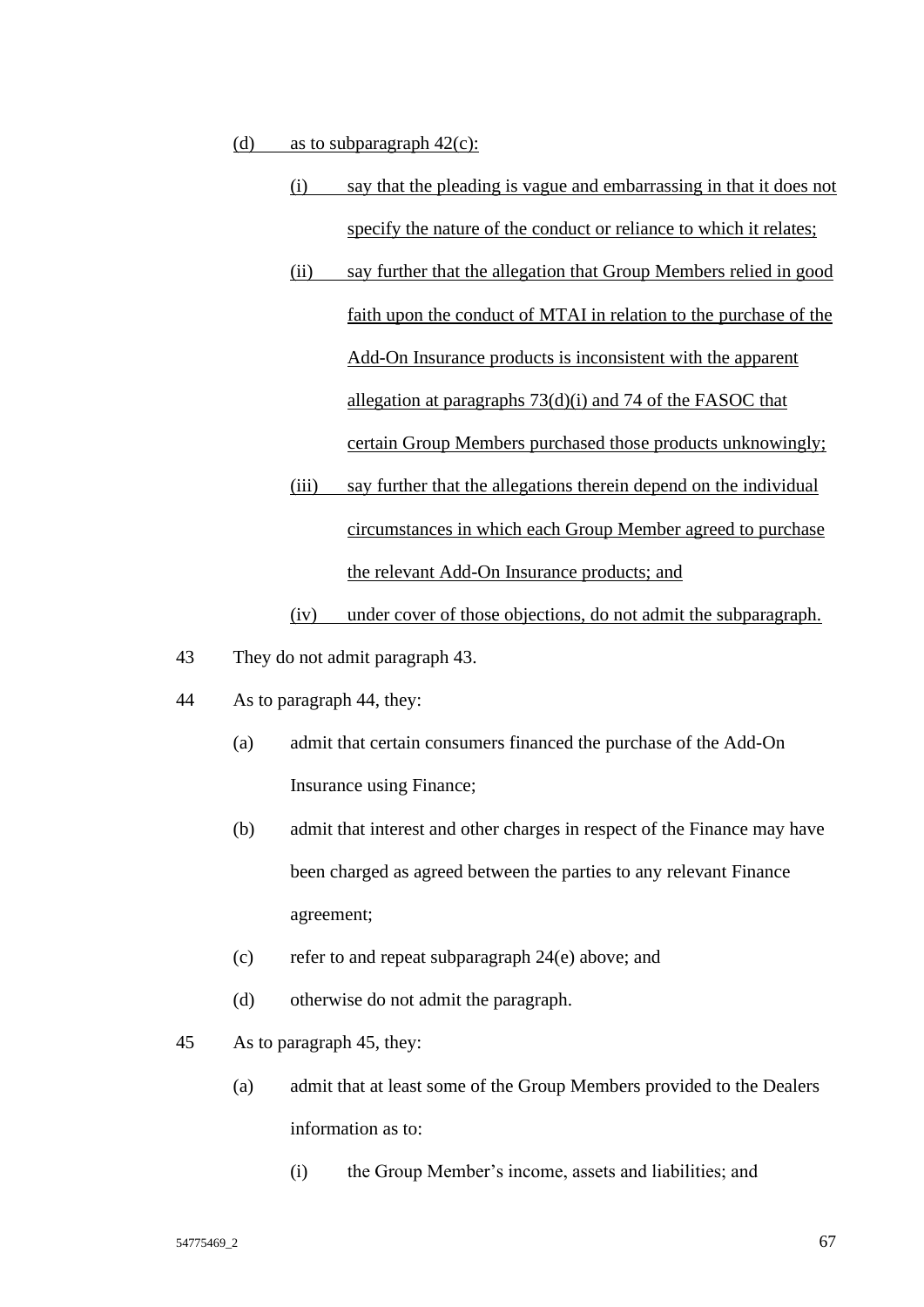- (ii) whether the Group Member was an employee with a regular income;
- (b) say further that the nature and extent of the Personal Circumstances Information (if any) provided by a Group Member to a Dealer is liable to differ as between each Group Member; and
- (c) otherwise do not admit paragraph 45.
- 46 As to paragraph 46, they:
	- (a) do not admit subparagraph  $46(a)(i)$ ;
	- (b) refer to and repeat paragraphs 24(f) and 25(i) above;
	- (c) say further that the matters which each Dealer knew or ought to have known is liable to differ as between each Group Member depending upon the Personal Circumstances Information (if any) disclosed by each Group Member; and
	- (d) otherwise deny the paragraph.
- 47 As to paragraph 47, they refer to and repeat paragraphs 45 and 46 above and
	- (a) deny subparagraph  $47(a)$ ;
	- (b) as to subparagraph 47(b):
		- (i) deny the allegations therein;
		- (ii) say that a reasonable person who attended a car dealership for the purpose of buying or leasing a car would generally not expect a Dealer to have considered the matters alleged in subparagraph 47(b) in the absence of an express statement to the contrary;
		- (iii) say that, to the extent Dealers provided oral general advice to the Plaintiff or Group Members in respect of the Add-On Insurance products, an oral general advice warning to the following effect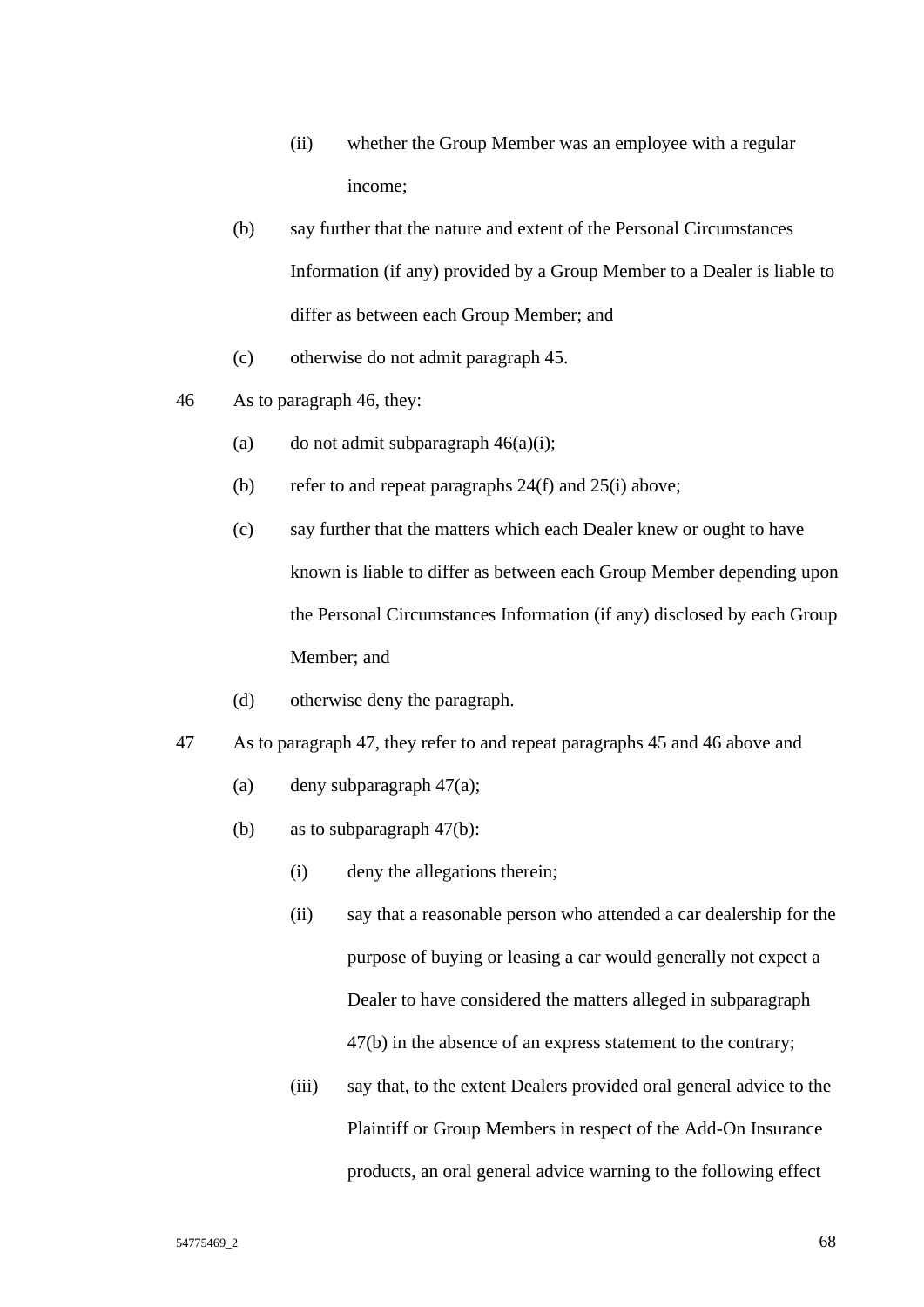was required to be provided to retail clients: "that the advice is general and the advice may not be appropriate to the client";

## **Particulars**

Corporations Act, s 949A(2); ASIC Class Order [CO 05/1195] effective 6 December 2005; ASIC Corporations (General Advice Warning) Instrument 2015/540 (Cth) dated 18 August 2015.

It is not alleged in the FASOC that this oral general advice warning was not provided to the Plaintiff or Group Members.

- (iv) say that, by offering to arrange the issuance of a financial product to the person, Dealers were required to provide:
	- (A) a PDS to retail clients at or before the time the Dealer

offered to issue the Add-On Insurance product; and

## **Particulars**

Corporations Act s 1012B

(B) an FSG before the Dealer provided a financial service to a retail client,

## **Particulars**

Corporations Act ss 941B(1), 941D

and rely on the terms of the PDSs and FSG for their full force and effect; and

(v) refer to and repeat paragraph  $25(i)$  above and the particulars thereto.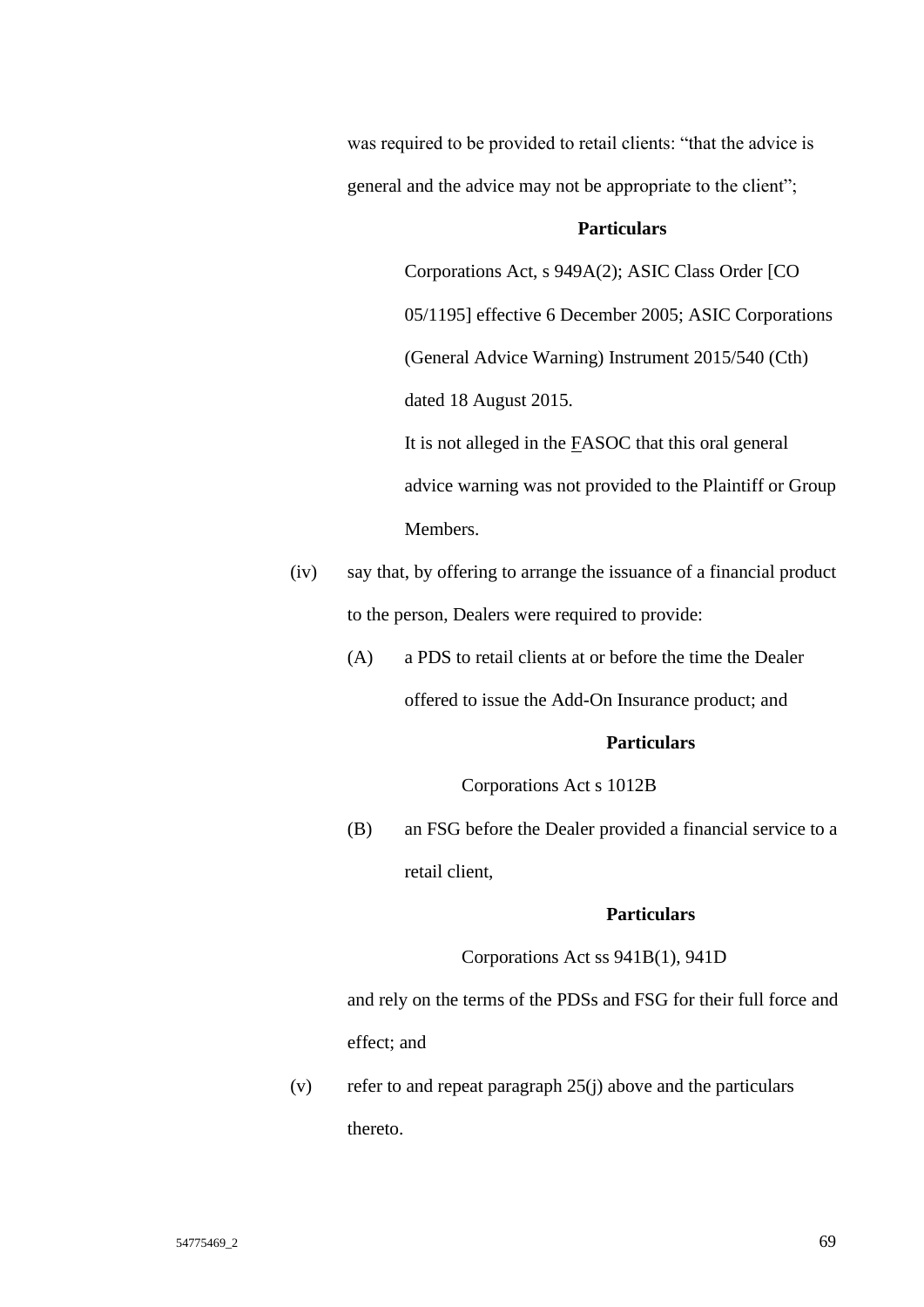- 48 As to paragraph 48, they:
	- (a) admit each Dealer, in arranging the issuance of the Add-On Insurance or providing general advice to the Group Members, was acting within the scope of its apparent actual authority as a representative and agent of MTAI;
	- (b) say that subparagraph 48(b) is impermissibly vague and embarrassing and, under cover of that objection, deny the allegations therein;
	- (c) deny subparagraph 48(c);
	- (d) as to subparagraph 48(d):
		- (i) refer to and repeat paragraphs 25, 26 and 46(d) above; and
		- (ii) say that the extent to which:
			- (A) each Group Member was or was not informed of the Cautionary Matters; and
			- (B) the Cautionary Matters had or would have had relevance to a particular Group Member,

depends on all of the individual circumstances of each Group Member and in which each Group Member acquired the relevant Add-On Insurance products; and

- (iii) otherwise do not admit subparagraph 48(d);
- (e) as to subparagraph 48(e):
	- (i) do not admit the paragraph; and
	- (ii) say that the allegation therein depends on the individual circumstances in which each Group Member agreed to purchase an Add-On Insurance product; and
- (f) otherwise deny the allegations therein.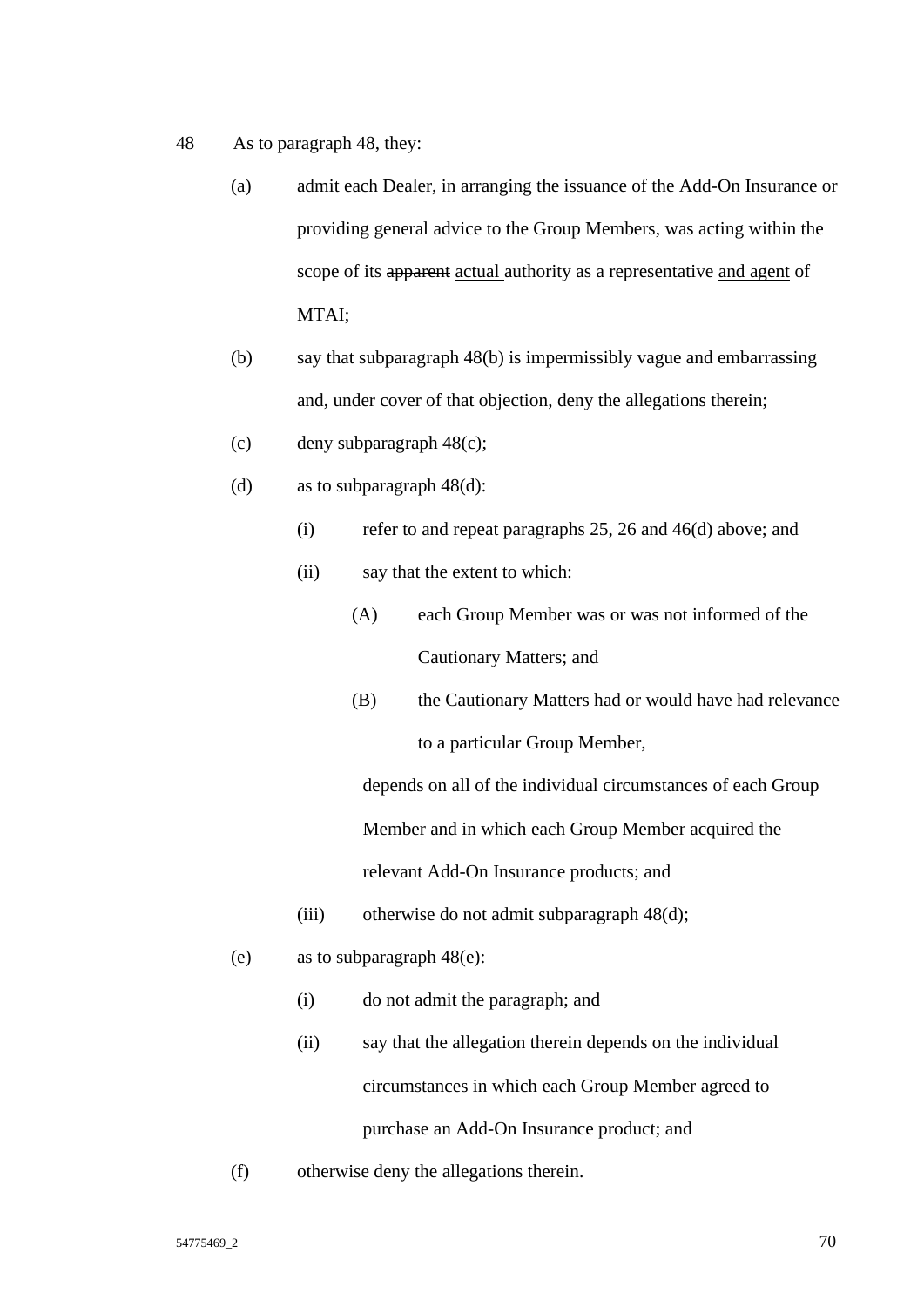# **F. PERSONAL ADVICE CONTRAVENTIONS**

- 49 They deny paragraph 49.
- 50 As to paragraph 50, they:
	- (a) refer to and repeat paragraphs 25 to 27 above; and
	- (b) deny the allegations therein.
- 51 They deny paragraph 51.
- 52 As to paragraph 52, they:
	- (a) deny the paragraph;
	- (b) say that any cost incurred by the Plaintiff or Group Members as a result of paying for the Add-On Insurance under Finance was a cost of the Finance and not a cost of the Add-On Insurance; and
	- (c) say that the allegation therein depends on the individual circumstances of the Plaintiff and each Group Member.
- 53 They deny paragraph 53.
- 54 As to paragraph 54, they:
	- (a) refer to and repeat paragraphs 52 and 53;
	- (b) deny that the Plaintiff and Group Members are entitled to the recovery of profits as alleged or at all; and
	- (c) otherwise deny the allegations therein.

# **G. MISLEADING CONDUCT**

# **G.1. Material non-disclosures**

- 55 As to paragraph 55, they:
	- (a) refer to and repeat paragraphs  $87-10$ , 16-18, 21, 22, 24 to 26, 40(a), 46, 47 and 48(a) above; and
	- (b) deny the allegations therein.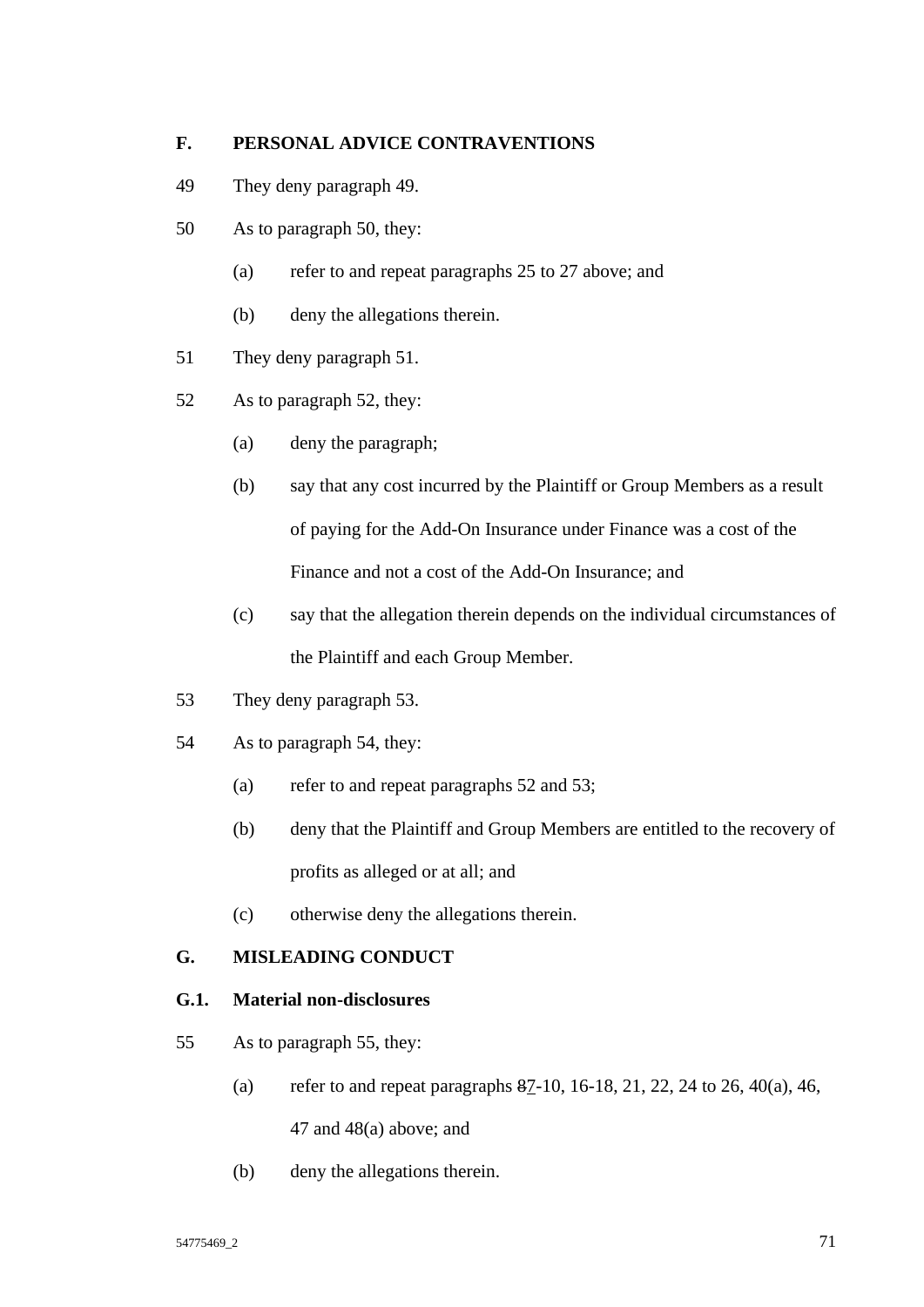- 56 As to paragraph 56, they:
	- (a) refer to and repeat paragraph 55 above; and
	- (b) deny the allegations therein.
- 57 As to paragraph 57, they:
	- (a) refer to and repeat paragraph 55 above;
	- (b) say that the allegation that MTAI and the Defendants failed to ensure that "adequate" disclosure was provided as alleged in paragraph 57 is impermissibly vague and embarrassing; and
	- (c) deny the allegations therein.
- 58 As to paragraph 58, they:
	- (a) say that the allegation is embarrassing in that it does not specify any respect in which customers were or were liable to be misled or deceived;
	- (b) refer to paragraphs 55 to 57 above; and
	- (c) deny paragraph 58.
- 59 As to paragraph 59, they:
	- (a) refer to and repeat paragraph 58 above; and
	- (b) deny the allegations therein.

## **G.2. Misleading representations by Dealers as agents for MTAI, AAI and SLSL**

- 60 As to paragraph 60, they:
	- (a) refer to and repeat paragraphs 14(b) and 55 to 59 above;
	- (b) deny the allegations therein; and
	- (c) say further, in the alternative, that prior to the introduction of

s 12BAB(1AA) of the ASIC Act on 26 October 2018, the representations alleged did not concern financial services being of a particular standard, quality or value.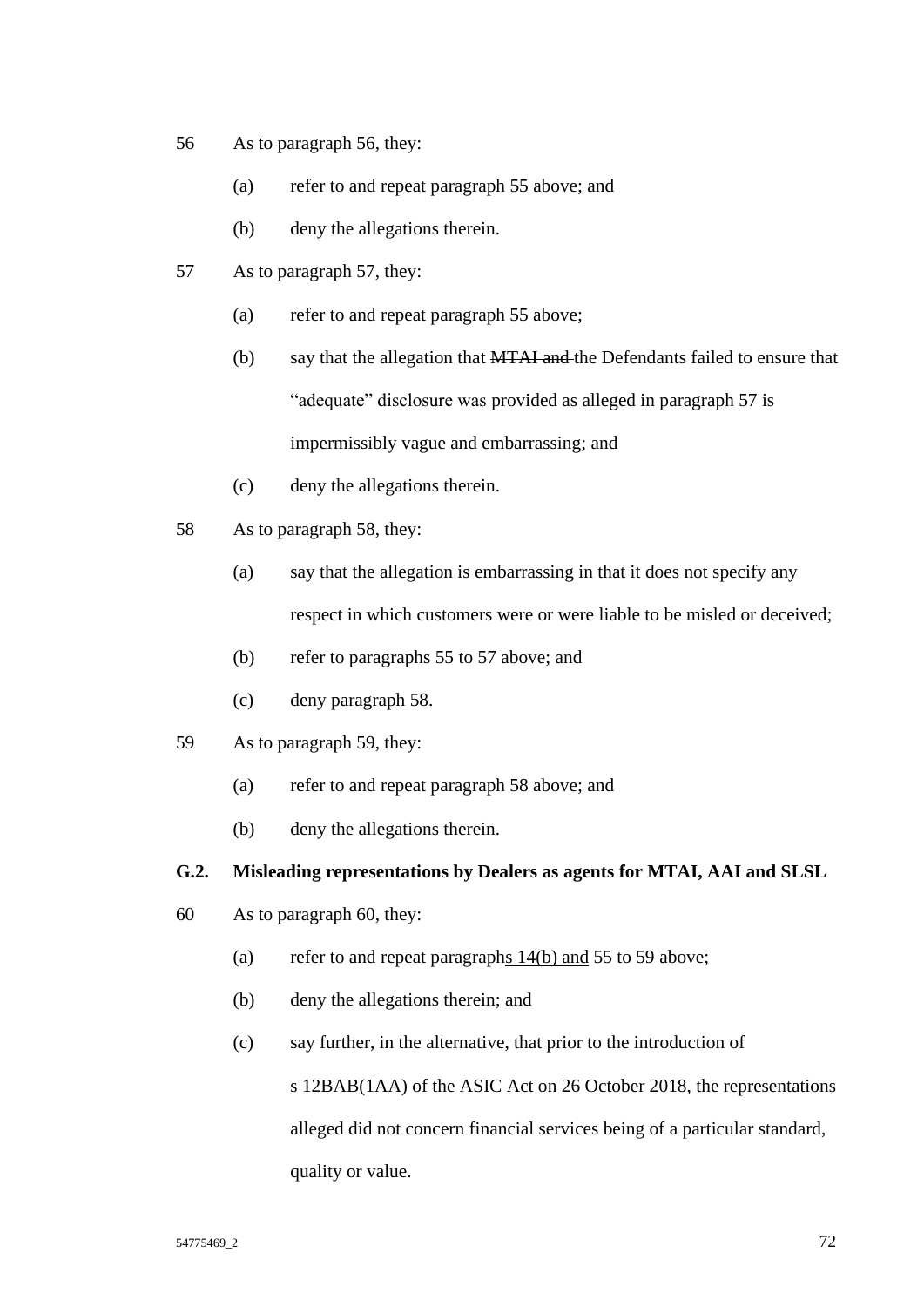- 61 As to paragraph 61, they:
	- (a) refer to and repeat paragraph 60 above; and
	- (b) deny the paragraph.
- 62 As to paragraph 62, they:
	- (a) refer to and repeat paragraphs 60 and 61 above;
	- (b) say further that the reference to "Division 7" of the Corporations Act is ambiguous and embarrassing; and

 $(b)(c)$  deny the allegations therein.

- 63 They deny paragraph 63.
- 64 They deny paragraph 64.
- 64A They deny paragraph 64A.
- 65 As to paragraph 65, they:
	- (a) refer to and repeat paragraphs 64 and 64A above; and
	- (b) deny the allegations therein.

### **G.3. False or misleading representations — Preconditions Subgroup**

- 66 As to paragraph 66, they:
	- (a) say that the allegations therein are embarrassing as:
		- (i) the Plaintiff is not alleged to be part of the Preconditions Subgroup; and
		- (ii) the allegations are tantamount to fraud, but are not accompanied by the requisite particulars pursuant to rule 13.10(3)(a) of the *Supreme Court (General Civil Procedure) Rules 2015* (Vic); and
	- (b) under cover of those objections, deny the allegations therein.
- 67 As to paragraph 67, they:
	- (a) refer to and repeat paragraphs 87-10 and 66 above; and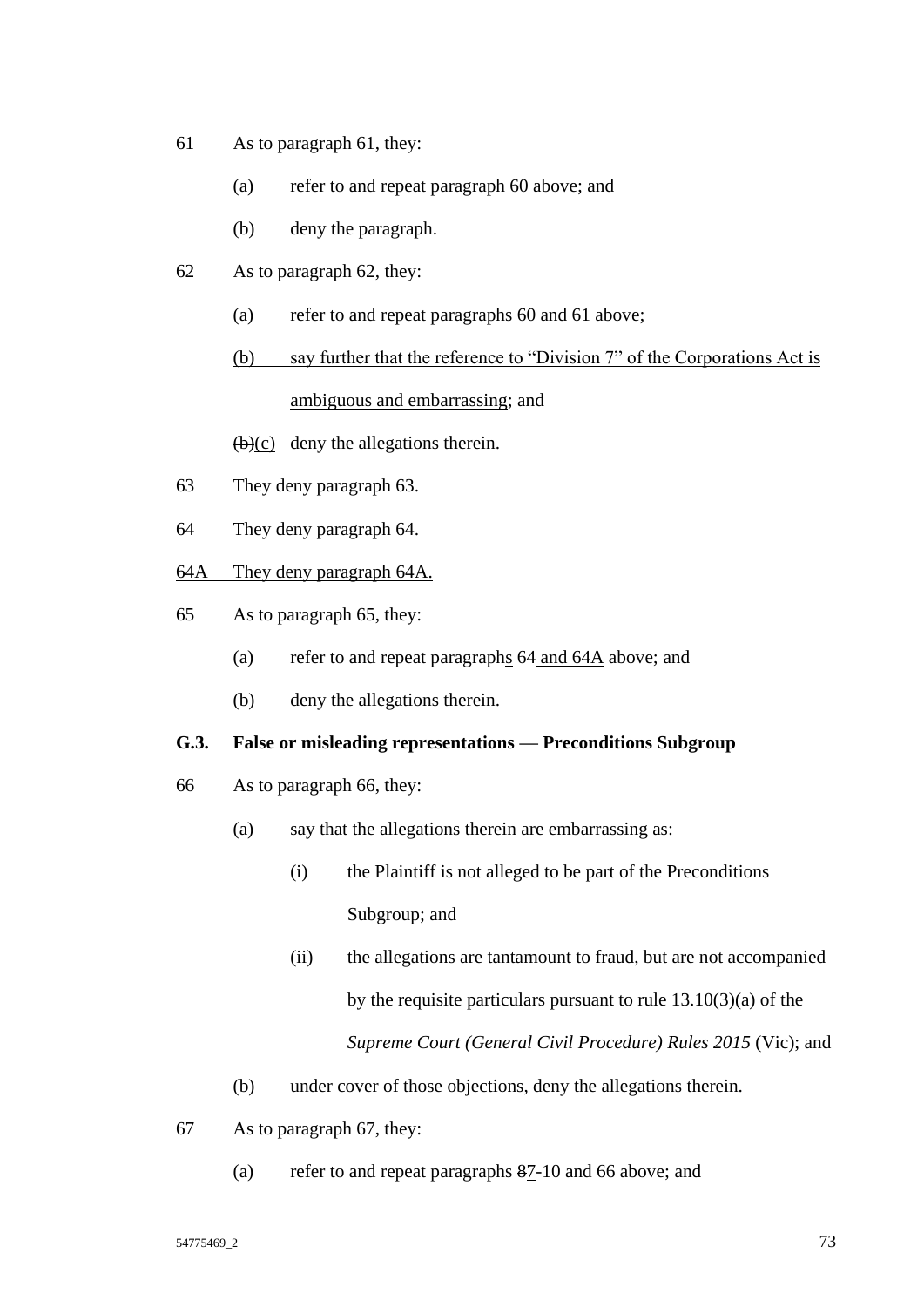- (b) deny the allegations therein.
- 68 As to paragraph 68, they:
	- (a) refer to and repeat paragraph 67 above; and
	- (b) deny the allegations therein.
- 69 As to paragraph 69, they:
	- (a) refer to and repeat paragraph 68 above;
	- (b) deny the allegations therein; and
	- (c) say further, in the alternative, that prior to the introduction of s 12BAB(1AA) of the ASIC Act on 26 October 2018, the representations alleged did not concern the need for financial services or financial services being of a particular standard, quality or value.
- 70 They deny paragraph 70.
- 71 They deny paragraph 71.

#### **G.4. Loss and Damage**

- 72 As to paragraph 72, they:
	- (a) deny that the Plaintiff and Group Members suffered the loss or damage claimed, or any relevant loss or damage;
	- (b) further and in the alternative say that, to the extent that the Plaintiff and the Group Members suffered loss or damage (which is denied), such loss or damage was caused or contributed to by the failure of the Plaintiff and the Group members to take reasonable care;

#### **Particulars**

The Defendants refer to and repeat paragraphs 24, 25 and 47 above, and the particulars thereto. It is to be inferred that the Plaintiff and any such Group Members paid no regard to the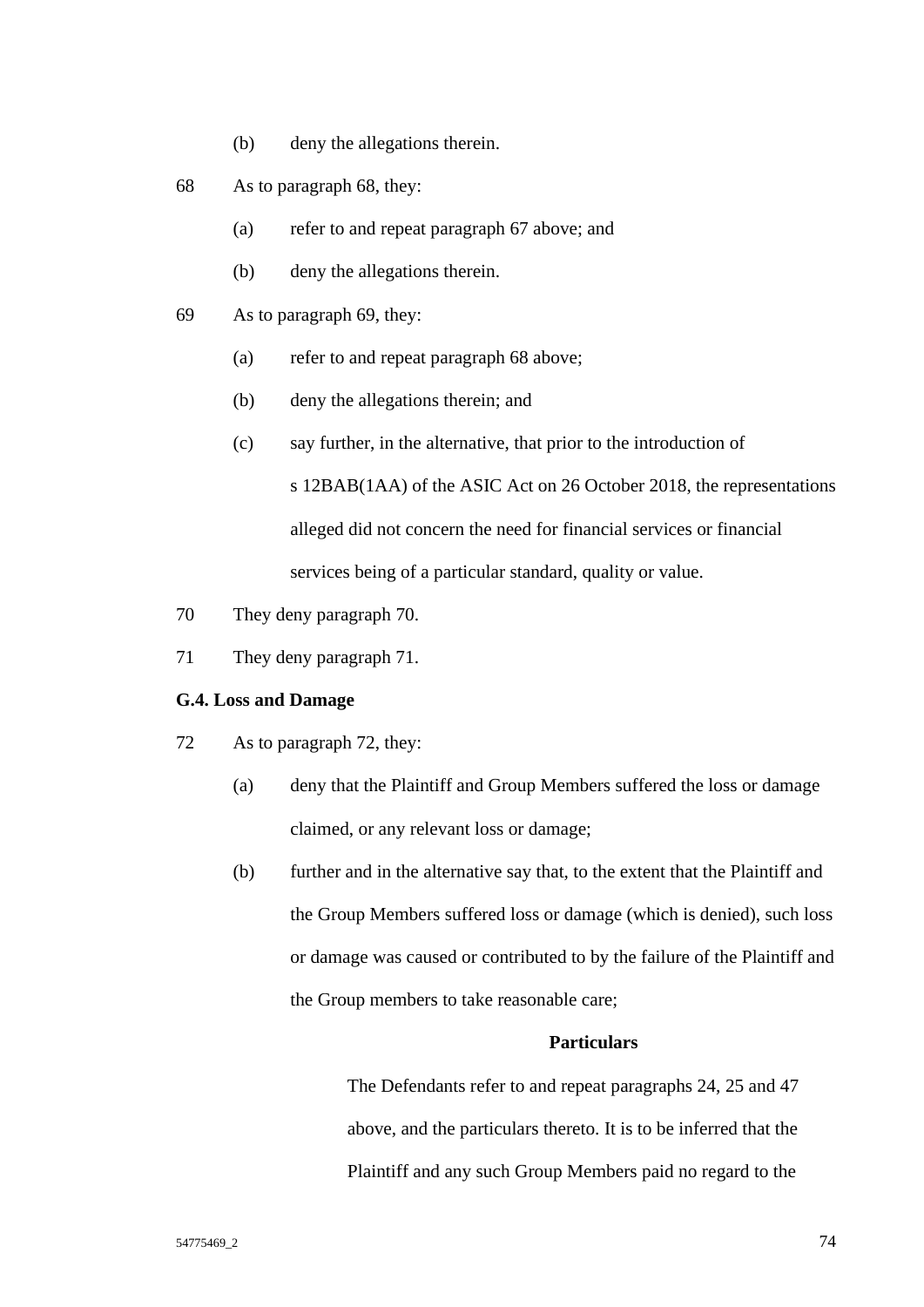relevant mandated disclosures, which were made for their benefit and would have otherwise alerted them to matters alleged not to have been disclosed.

- (c) further and in the alternative say that, to the extent that the Plaintiff and the Group Members suffered loss or damage (which is denied), the quantum of any such loss or damage is reduced and damages are not payable to the Plaintiff and the Group Members to the extent that the Plaintiff and the Group Members have received:
	- (i) payments pursuant to any remediation programs the Defendants or MTAI or any of them undertake or have undertaken in respect of the Add-On Insurance Products;
	- (ii) amounts or the benefit of any claims paid by the Defendants or either of them; and/or
	- (iii) benefits referable to the existence of a potential right to indemnity during the currency of the Add-On Insurance product policy;
- (d) further or in the alternative say that, to the extent that the Plaintiff and the Group Members suffered loss or damage (which is denied), such loss or damage was caused or contributed to by the Plaintiff and the Group Members' failure to:
	- (i) cancel the relevant Add-On Insurance product policy during the cooling off period; and

#### **Particulars**

To the extent that it was a term of an Add-On Insurance Product that the Plaintiff or a Group Member had a cooling off period of between 14 and 30 days after the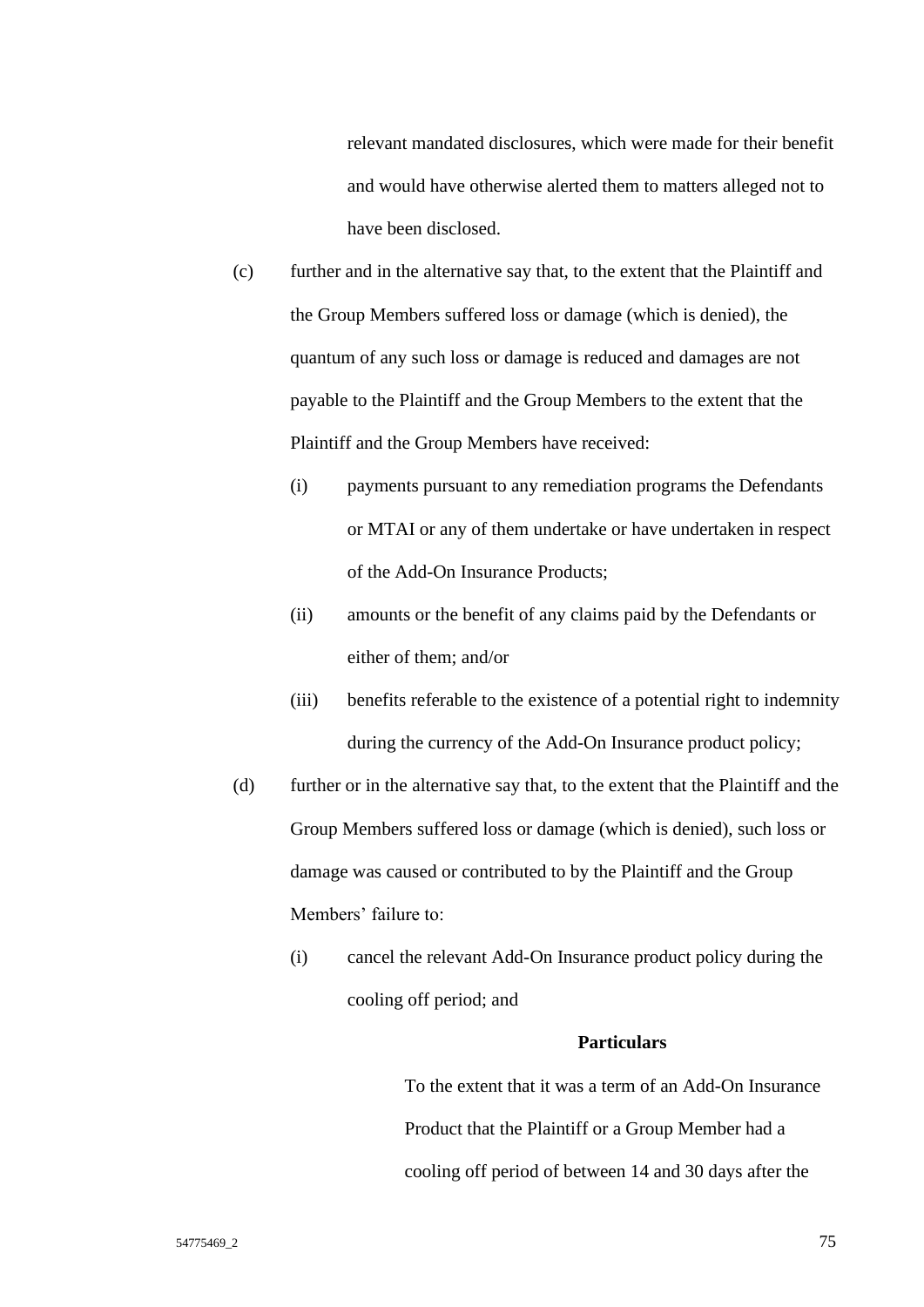purchase of the relevant Add-On Insurance Product to request that it be cancelled, the Plaintiff and Group Members had the opportunity to read the PDS and policy document in respect of the product, to make inquiries to determine whether other insurers offered similar insurance on more favourable terms and, if so or if they otherwise desired to do so, to request the cancellation of the product.

- (ii) further and in the alternative, cancel their Add-On Insurance product policy and claim a refund as provided for in the relevant PDS and product documents;
- (e) further or in the alternative, say that whether any given Group Member acquired Add-On Insurance products "by reason of" the conduct and/or contraventions alleged depends on the individual circumstances of each Group Member; and
- (f) otherwise deny the paragraph.

### **H. MONEY HAD AND RECEIVED**

- 73 As to paragraph 73, they:
	- (a) refer to and repeat paragraphs  $15(c)$ ,  $24$ ,  $25$ ,  $46$ ,  $46A$ ,  $49$  to  $58$ ,  $60$  to  $64$ and 66 to 70 above; and
	- (b) deny the allegations therein.
- 74 As to paragraph 74, they do not admit the state of mind of the Plaintiff or Group Members.
- 75 As to paragraph 75, they:
	- (a) refer to and repeat paragraph 73 above; and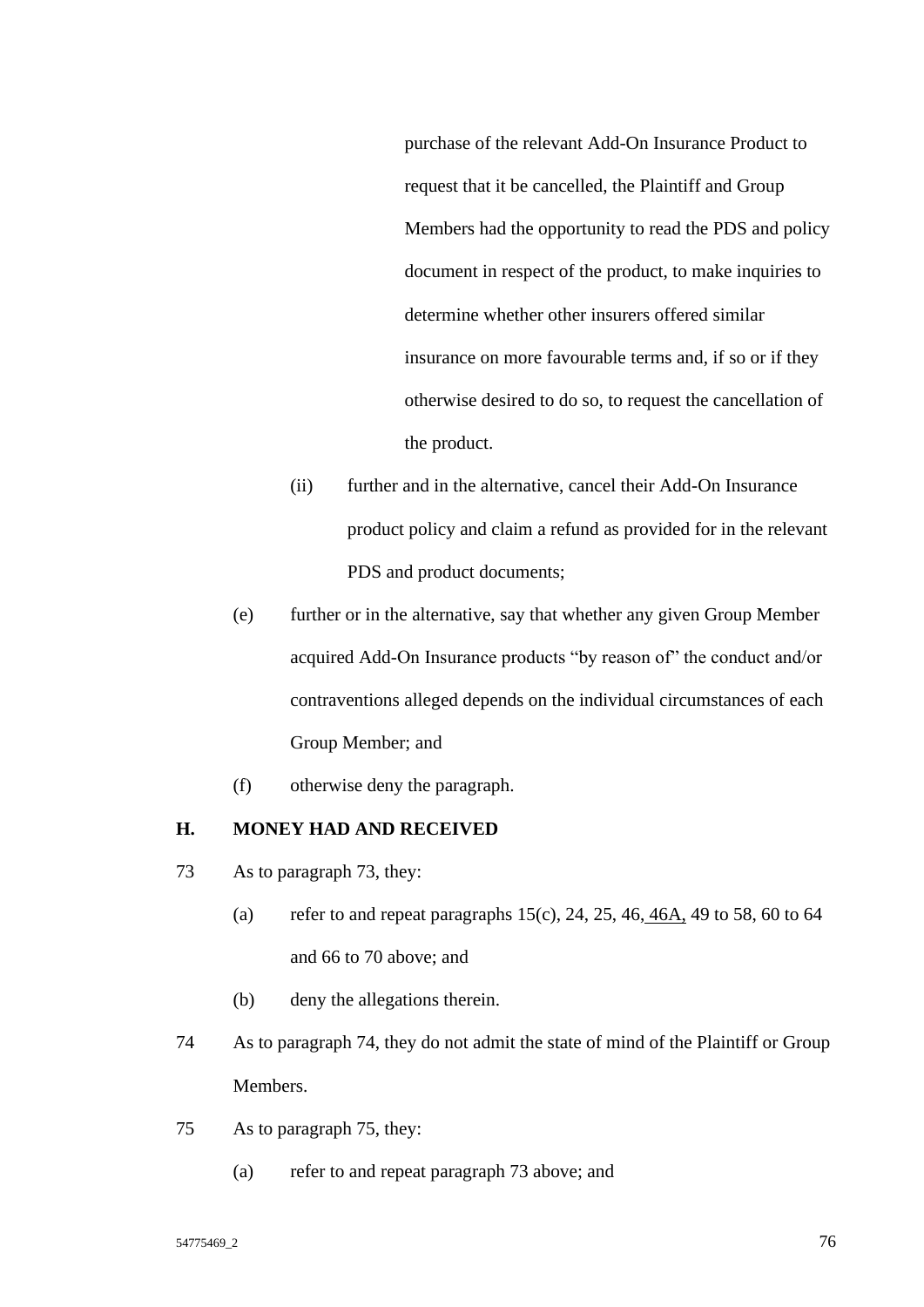- (b) deny the allegations therein.
- 76 As to paragraph 76, they:
	- (a) refer to and repeat paragraphs 73 to 75; and
	- (b) deny the allegations therein.
- 77 As to paragraph 77, they:
	- (a) refer to and repeat paragraph 76 above and accordingly deny that the Group Members (or any of them) were affected by the mistake alleged, or any relevant mistake, at the time of purchasing an Add-On Insurance product;
	- (b) further or in the alternative (and without admission), deny that the mistake alleged, or any relevant mistake, which may have affected the Group Members (or any of them) was causative of their decision to purchase an Add-On Insurance product;
	- (c) further or in the alternative (and without admission), do not admit that the Group Members did not discover any mistake in the periods specified in subparagraphs 77(a) and 77(b) as alleged;
	- (d) further or in the alternative (and without admission), say that the Group Members could have with reasonable diligence, at any time contemporaneous with or following purchase of an Add-On Insurance product:
		- (i) discovered that they purchased the Add-On Insurance product;

#### **Particulars**

Purchasers of Add-On Insurance products were provided with a certificate of insurance, a copy of the applicable PDS and FSG, and details of the type of Add-On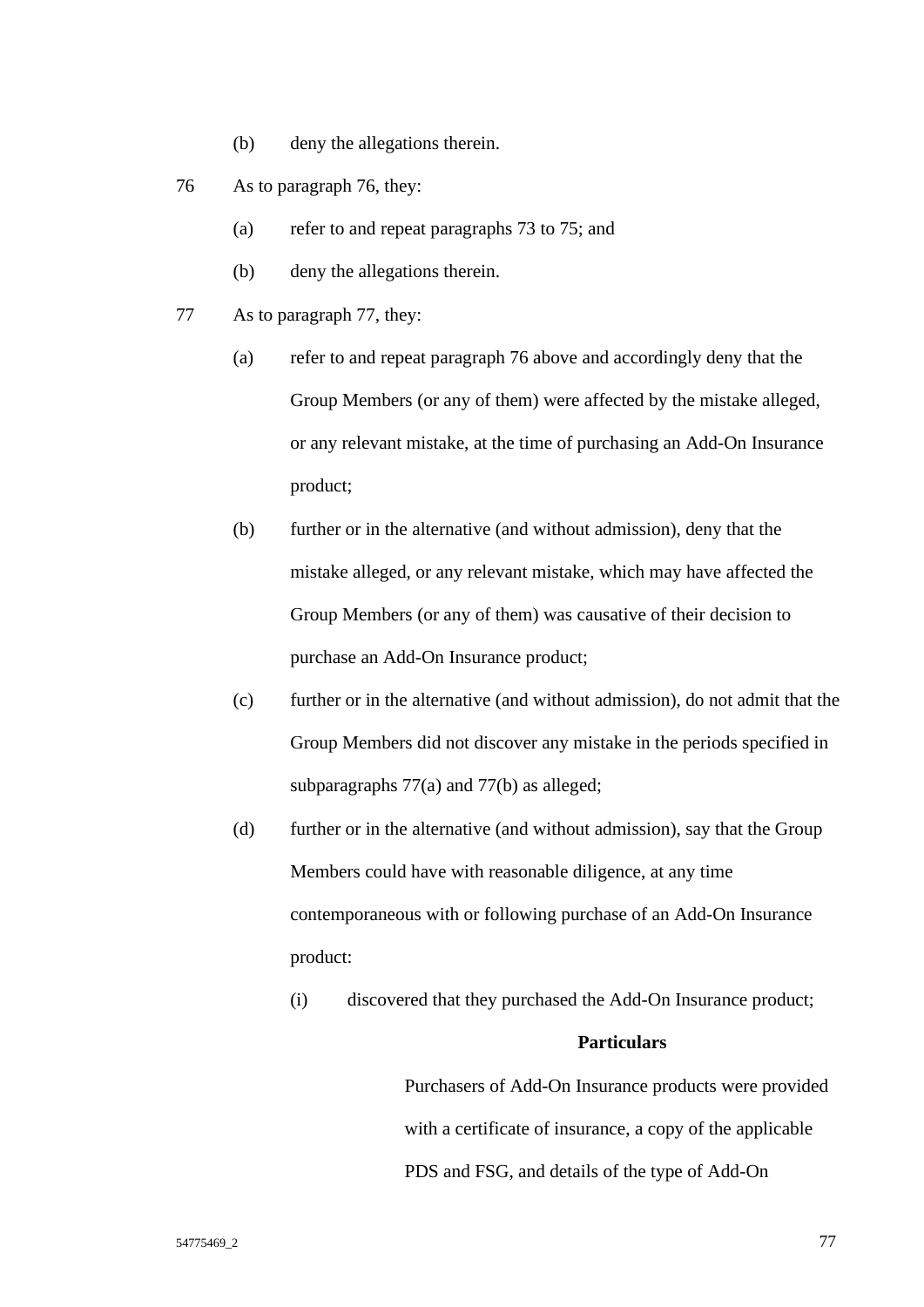Insurance and the cost of the Add-On Insurance product were listed in the relevant loan agreements (as applicable) between Group Members and Finance providers.

(ii) determined whether or not it was a precondition to Finance that they purchase insurance such as the Add-On Insurance products (or any of them), including by making appropriate inquiries with the relevant Finance provider;

#### **Particulars**

Group Members could have obtained this information by contacting their Finance provider or by reviewing any Finance documentation or terms.

(iii) determined that (or whether) the Add-On Insurance products had material financial value to them in light of their personal circumstances and understanding of value; and

### **Particulars**

All necessary information to make this determination was included in the disclosure material made available to purchasers of Add-On Insurance products, including the PDS and policy documents.

(iv) assessed whether the Add-On Insurance products were suitable for them.

#### **Particulars**

The Defendants refer to and repeat the particulars to

paragraph 77(c)(iii) above.

78 As to paragraph 78, they: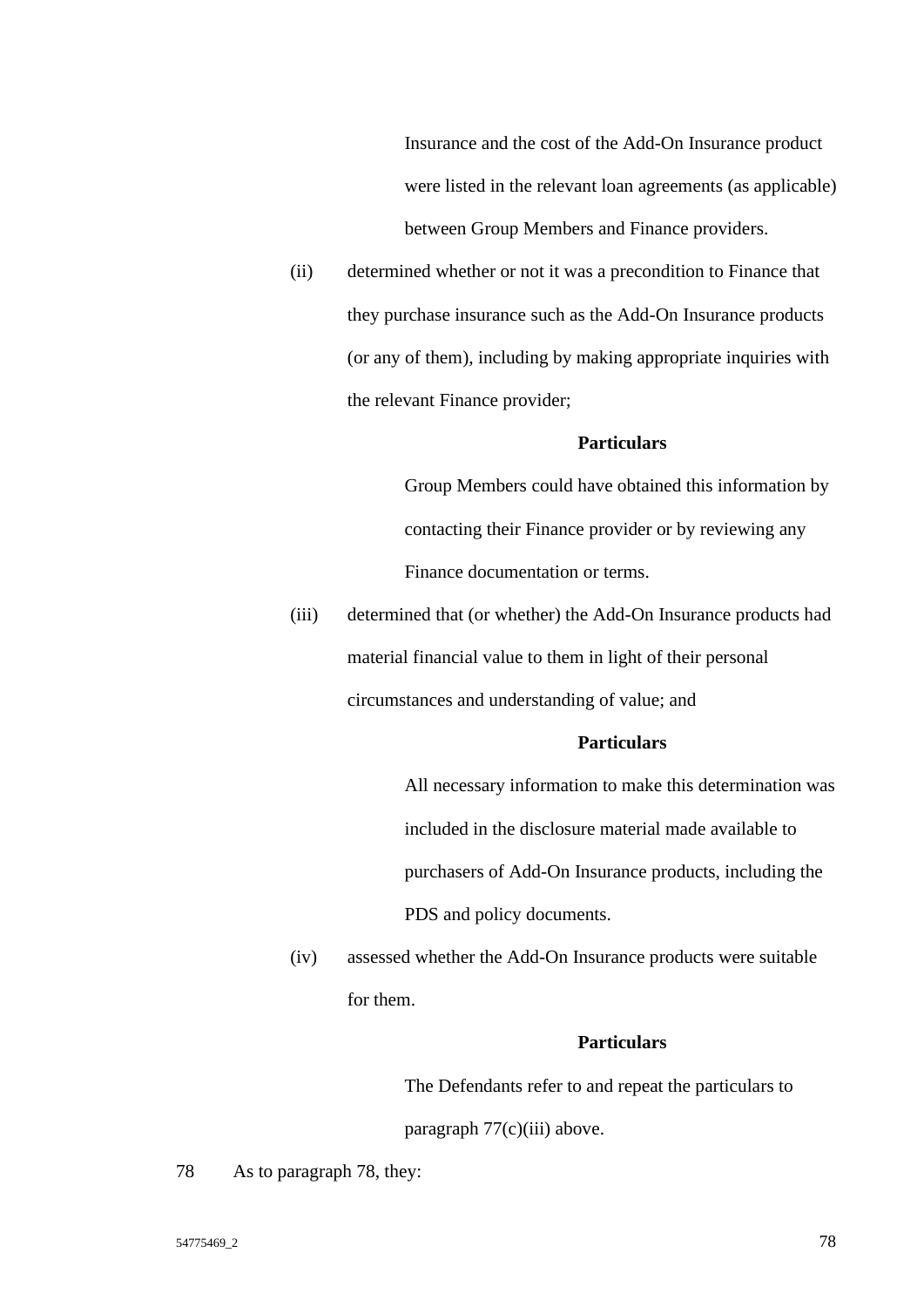- (a) deny the allegations therein; and
- (b) further or alternatively, say that the allegations therein are embarrassing as the allegations are, but are not accompanied by the requisite particulars pursuant to rule 13.10(3)(a) of the Supreme Court (General Civil Procedure) Rules 2015 (Vic).
- 79 They deny paragraph 79.
- 80 They deny paragraph 80.
- 81 They deny paragraph 81.
- 82 As to paragraph 82, they:
	- (a) deny the allegations contained therein;
	- (b) further and in the alternative say that if, which is denied, the premiums are money had and received by MTAI, AAI and SLSL to the use of the Plaintiff and Group Members, MTAI, AAI and SLSL are not obliged to repay any sums to the Plaintiff and Group Members to the extent that the Plaintiff and Group Members have received:
		- (i) payments pursuant to any remediation programs undertaken in respect of the Add-On Insurance products;
		- (ii) amounts or the benefit of any claims paid by MTAI, AAI and/or SLSL; and/or
		- (iii) protection under the Add-On Insurance policies;
	- (c) further and in the alternative say that if, which is denied, the premiums are monies had and received by MTAI, AAI and SLSL to the use of the Plaintiff and Group Members, such loss or damage was caused or contributed to by the Plaintiff's and the Group Members' failure to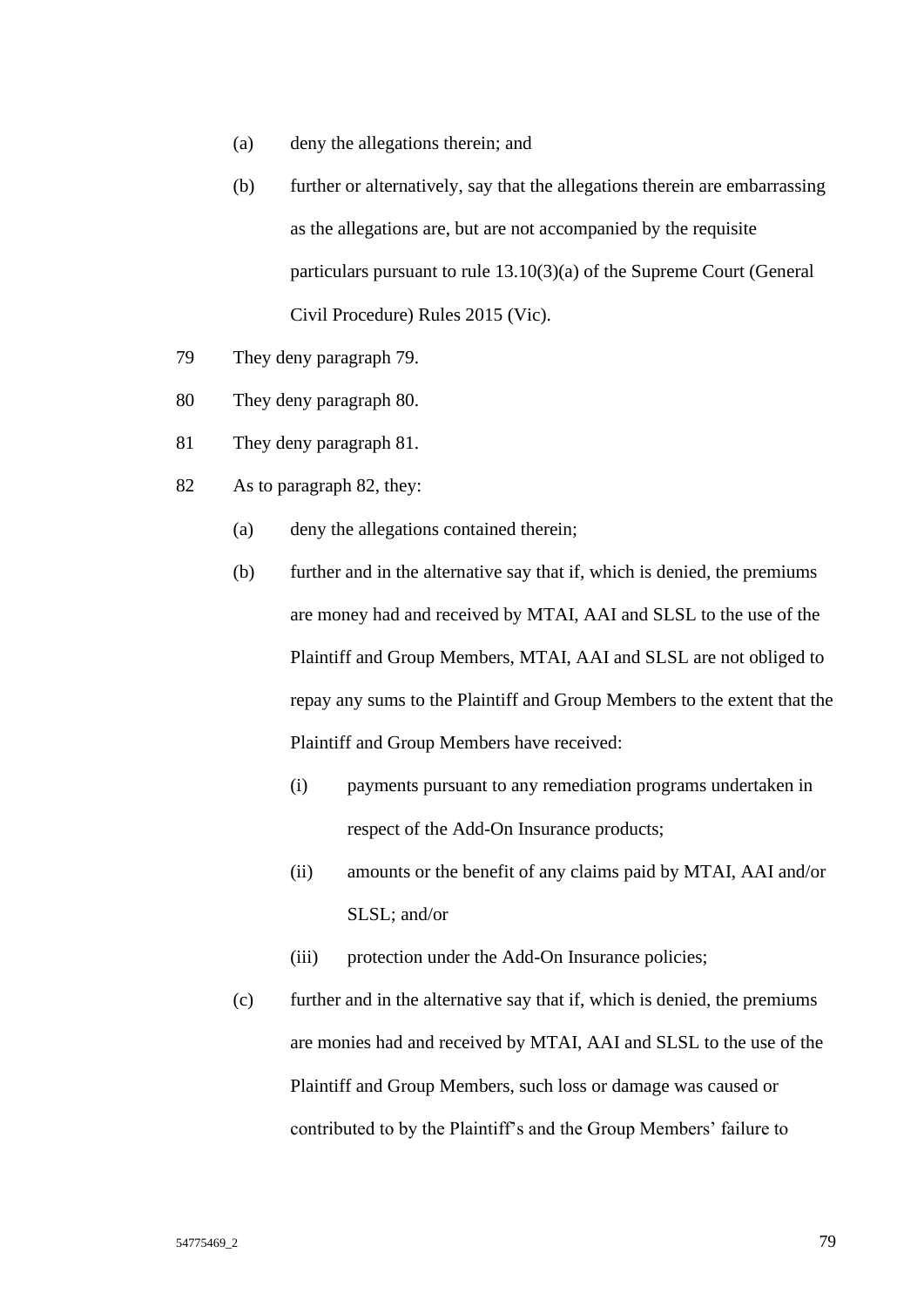cancel their Add-On Insurance policy and claim a refund as provided for in the relevant PDS and policy document; and

(d) further and in the alternative say that if, which is denied, the premiums are monies had and received by MTAI, AAI and SLSL to the use of the Plaintiff and Group Members, such loss or damage was caused or contributed to by the Plaintiff's and Group Members' failure to cancel the relevant Add-On Insurance policy during the cooling off period as provided for in the relevant PDS.

#### **Change of position**

- 82A In further answer to paragraphs 73 to 82 of the FASOC, they say that:
	- (a) the Defendants and MTAI, acting in good faith, relied to their detriment on the payment of premiums pleaded by incurring expenditure and/or other disadvantageous consequences that the Defendants would not have otherwise incurred; and

#### **Particulars**

- 1. In reliance upon the payment of the premiums, AAI and/or SLSL and/or MTAI have discharged their obligations under the Add-On Insurance products either completely (in respect of those policies which have come to an end) or in part (in respect of those policies which continue to be on foot).
- 2. In reliance upon the payment of a premium by the Plaintiff in respect of the CCI policy purchased by the Plaintiff, which policy is current for the period 23 October 2015 to 23 October 2022, AAI and SLSL the Defendants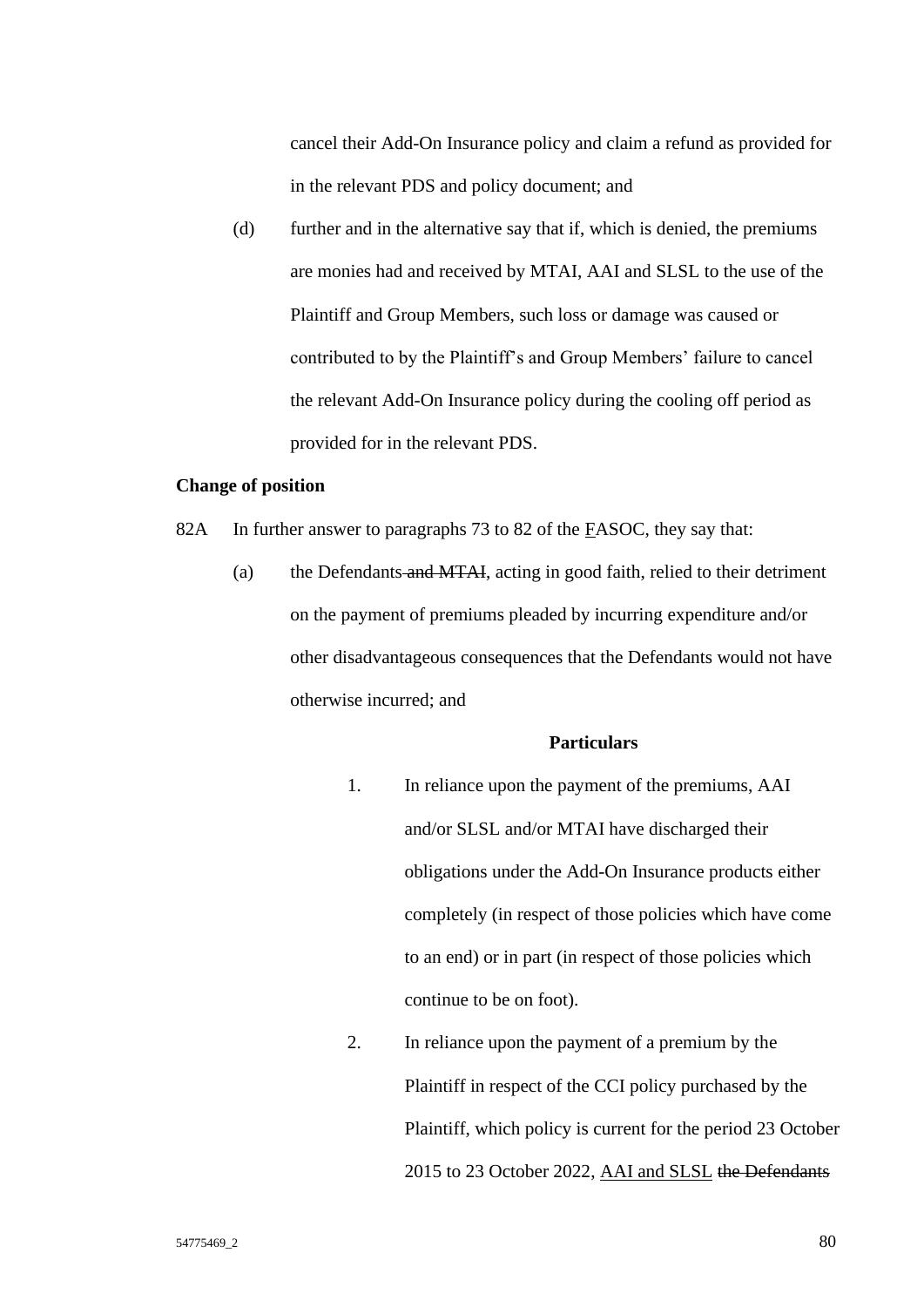have partially performed their obligations under the policy and continue to perform the balance of their obligations under the policy.

- 3. In reliance upon the payment of a premium by the Plaintiff in respect of the GAP Insurance policy purchased by the Plaintiff in respect of the Corolla, which policy is current for the period 23 October 2015 to 23 October 2022, AAI has partially performed its obligations under the policy and continues to perform the balance of its obligations under the policy.
- 4. In reliance upon the payment of a premium by the Plaintiff in respect of the GAP Insurance purchased by the Plaintiff in respect of the Ranger, which policy is current for the period 28 October 2015 to 28 October 2022, AAI has partially performed its obligations under the policy and continues to perform the balance of its obligations under the policy.
- 5. In reliance on the payment of premiums, AAI, SLSL and MTAI (as applicable) accepted the risk of paying claims made under the Add-On Insurance policies purchased by the Plaintiff and Group Members.
- 6. In reliance on the payment of the premiums, AAI and/or SLSL and/or MTAI paid some claims made under the Add-On Insurance policies purchased by Group Members.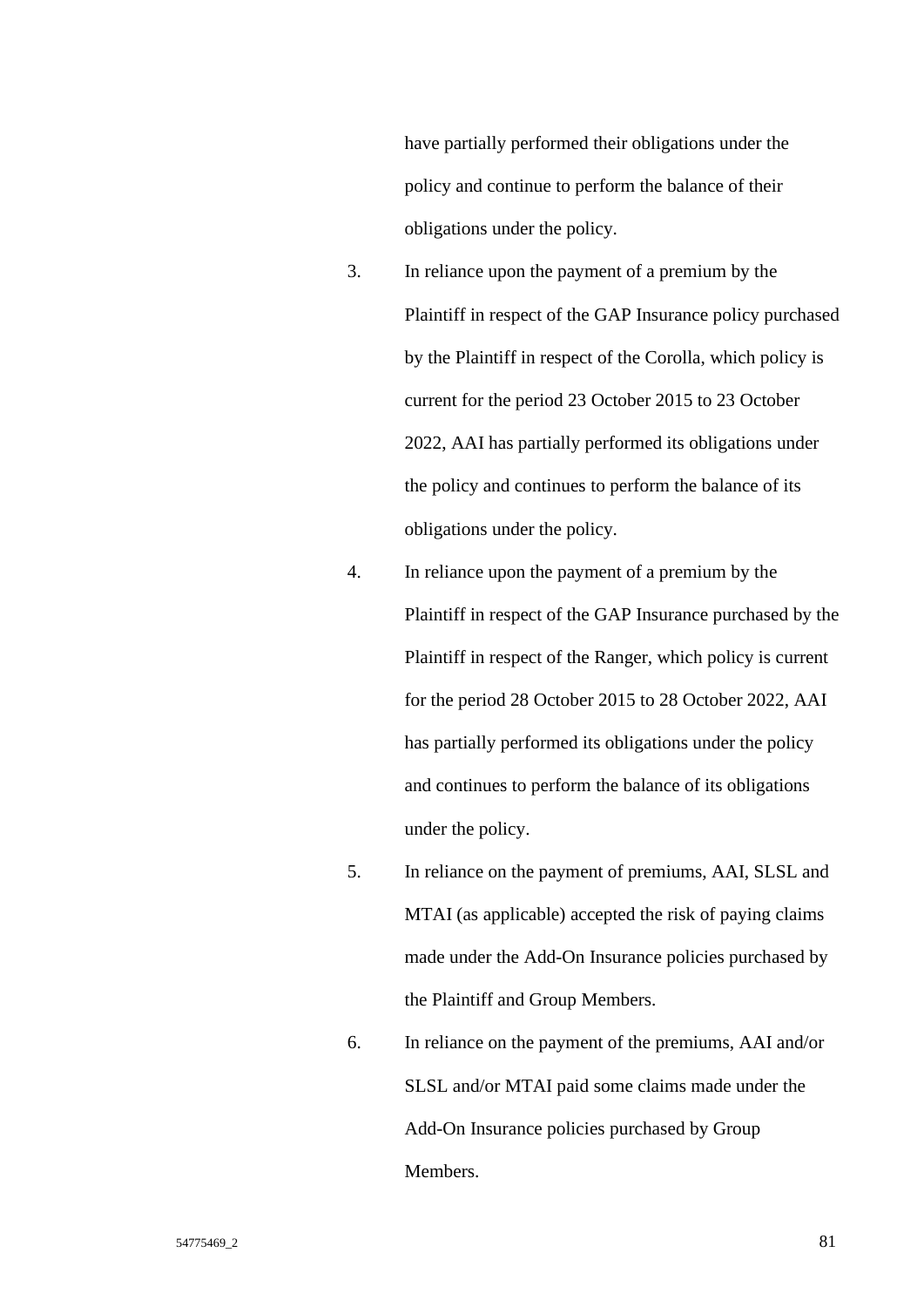# 6A. In reliance on the payment of the premiums, the Defendants entered into reinsurance arrangements.

- 7. By reason of their acceptance of risk under the Add-On Insurance product policies, AAI, SLSL and MTAI were required, consistent with their prudential obligations and sound financial management, to retain capital to ensure they could meet the liabilities they incurred or might incur in the future under the Add-On Insurance policies, and they did so.
- 8. During the Period, MTAI received the premium payments on a regular basis and in reliance thereon:
	- (a) MTAI paid a portion of the premium payments to SLSL and to Dealers by way of commission;
	- (b) as a consequence of having received the premium payments, MTAI, AAI and SLSL continued to make expenditures for the purpose of their respective businesses comprising the manufacture, issue and/or distribution of the Add-On Insurance products;
	- (c) MTAI took the premium payments into account in estimating, calculating and directing profits, including annual profits; and
	- (d) MTAI and SLSL paid tax in relation to the Add-On Insurance products.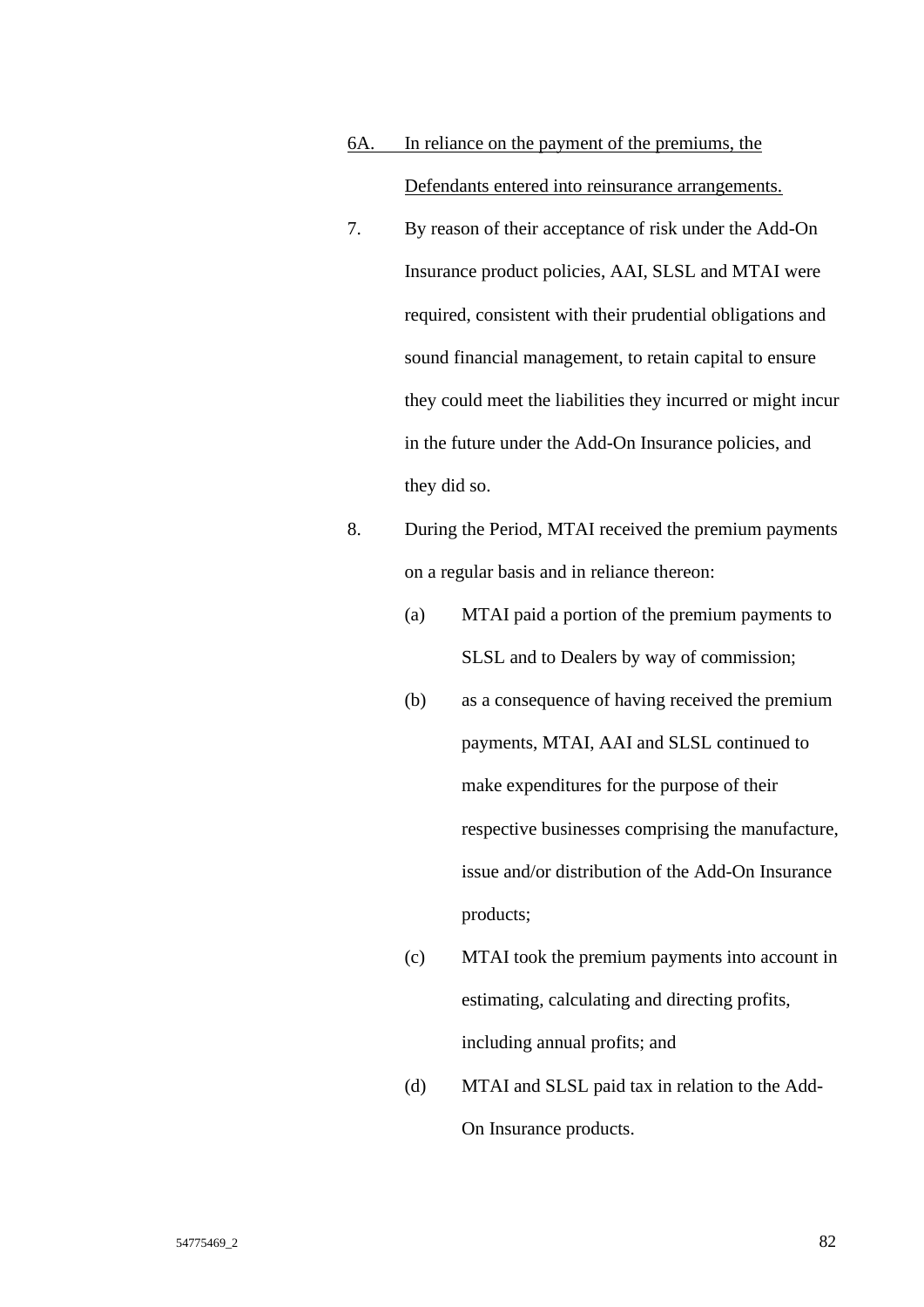(b) by reason of the change of position pleaded at subparagraph  $82A(a)$ above, it would be inequitable in all the circumstances to require the Defendants to repay the premiums in whole or in part.

#### **Consideration**

- 82B In further answer to paragraphs 73 to 82 of the FASOC and in the alternative, they say that:
	- (a) the Defendants and MTAI gave good consideration to the Plaintiff and each Group Member from whom they received the payment of a premium for an Add-On Insurance product; and
	- (b) by reason of the provision of good consideration pleaded in subparagraph 82B(a) above, the Defendants are not obliged to repay the Plaintiff and the Group Members the premium payments received by them.

### **Election**

- 82C In further answer to paragraphs 73 to 82 of the **FASOC** and in the alternative, they say that, to the extent that the Plaintiff and/or Group Members have made claims on Add-On Insurance Product policies that they purchased:
	- (a) the making of such claims constitutes unequivocal words or conduct by which they have elected to take the benefit of those policies; and
	- (b) they are not entitled to the repayment of the premiums paid in respect of those policies.
- 82D In further answer to paragraphs 73 to 82 of the **FASOC** and in the alternative, they say that:
	- (a) any such cause of action may or could with reasonable diligence have been discovered by the Plaintiff and Group Members at the time of, or in the alternative immediately after, or in the alternative within a period of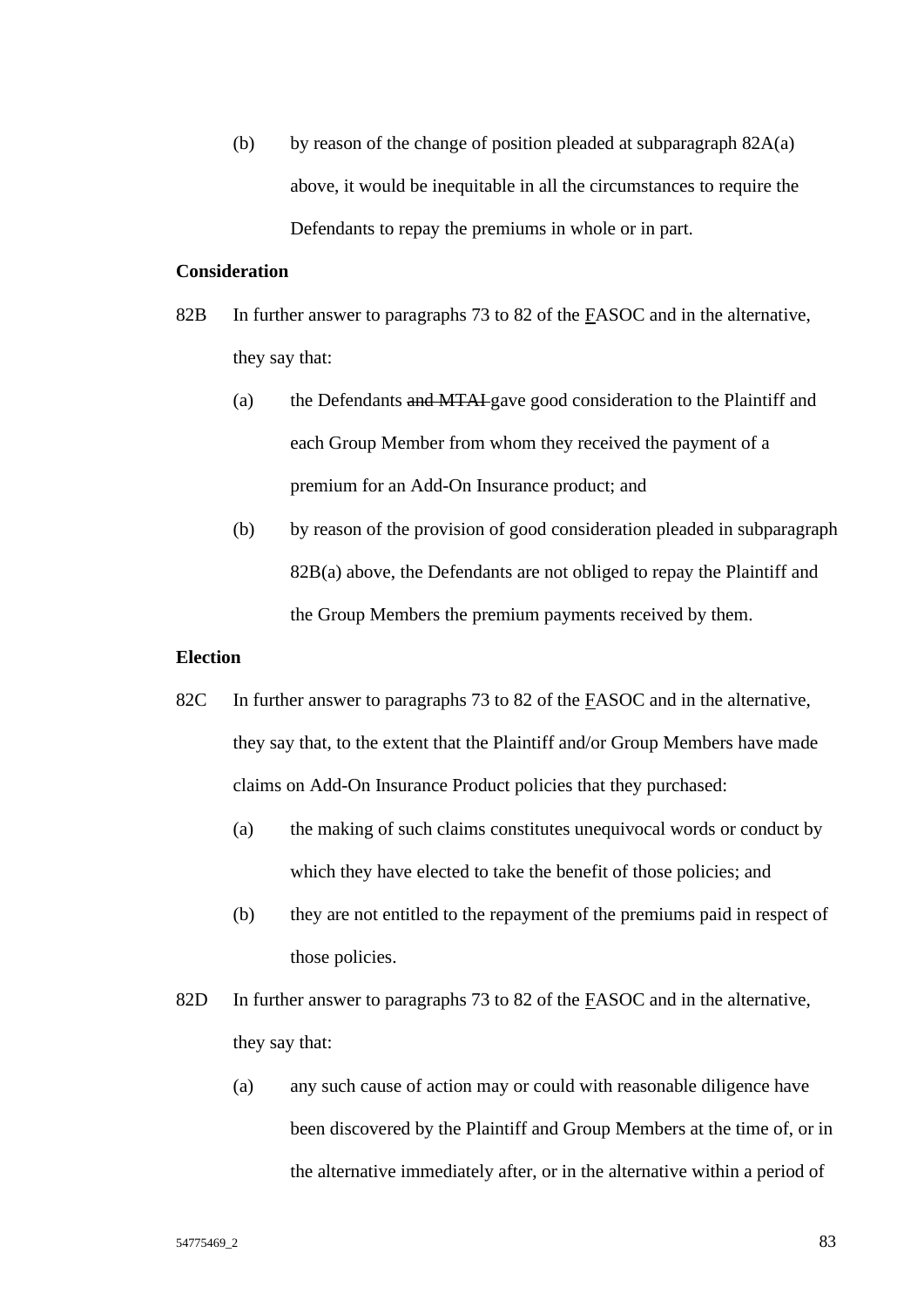14 to 30 days (depending upon the terms of the relevant Add-On Insurance product) from the date of, the purchase of the relevant Add-On Insurance product; and

(b) by reason of the delay of the Plaintiff and Group Members in commencing these proceedings and the matters pleaded in subparagraph 82D(a) above, together with the matters pleaded at paragraph 69A above, it would be inequitable in all the circumstances to require the Defendants to repay the premiums in whole or part.

### **I. COMMON QUESTIONS OF LAW OR FACT**

- 83 As to paragraph 83, they:
	- (a) do not admit that the questions set out in the paragraph and framed as common questions of law or fact:
		- (i) involve common issues of fact or law; or
		- (ii) insofar as they do, that those questions are common with respect to all Group Members; and
	- (b) otherwise do not plead to paragraph 83, which does not include any allegations against them.

### **J. RELIEF**

- 84 As to paragraph 84, they:
	- (a) deny that the Plaintiff and Group Members, or any of them, are entitled to any part of the relief sought for the reasons set out in this Defence and further say, in response to subparagraph (g) thereof, that the Plaintiff and Group Members are not entitled to interest from such date to the extent that they were eligible to participate in any remediation programs the Defendants or MTAI undertake or undertook in respect of the Add-On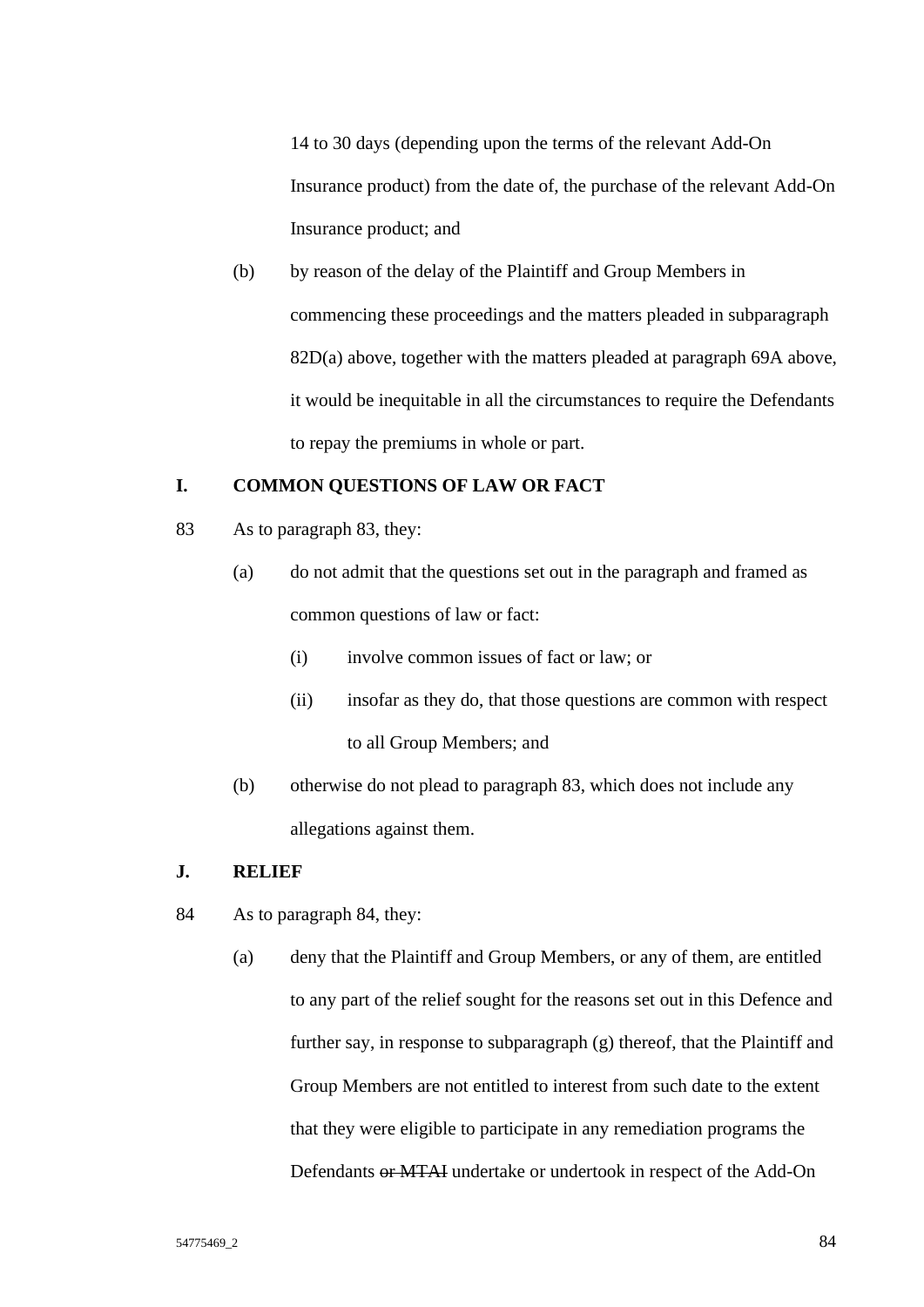Insurance products, or to the extent they were entitled to cancel their policy, but did not do so;

- (b) as to the relief claimed in paragraph 84(c) say that:
	- (i) if, which is denied, any Group Member has a cause of action sounding in relief pursuant to section 12GF of the ASIC Act on the basis of matters alleged in the FASOC, any such cause of action that accrued before:
		- (A) 30 March 2015, in relation to causes of action against either AAI or SLSL; or
		- (B) 17 October 2015, in relation to causes of action against MTAI,

is not maintainable by operation of section 12GF(2);

- (ii) relief under s 12GM(1) of the ASIC Act may not be granted in respect of Group Members, none of whom are parties to a proceeding instituted under Part 2, Division 2 of the ASIC Act; and
- (iii) if, which is denied, any Group Member has a cause of action sounding in relief pursuant to section 1041I of the Corporations Act on the basis of matters alleged in the FASOC, any such cause of action that accrued before:
	- (A) 30 March 2015, in relation to causes of action against either AAI or SLSL; or
	- (B) 17 October 2015, in relation to causes of action against MTAI,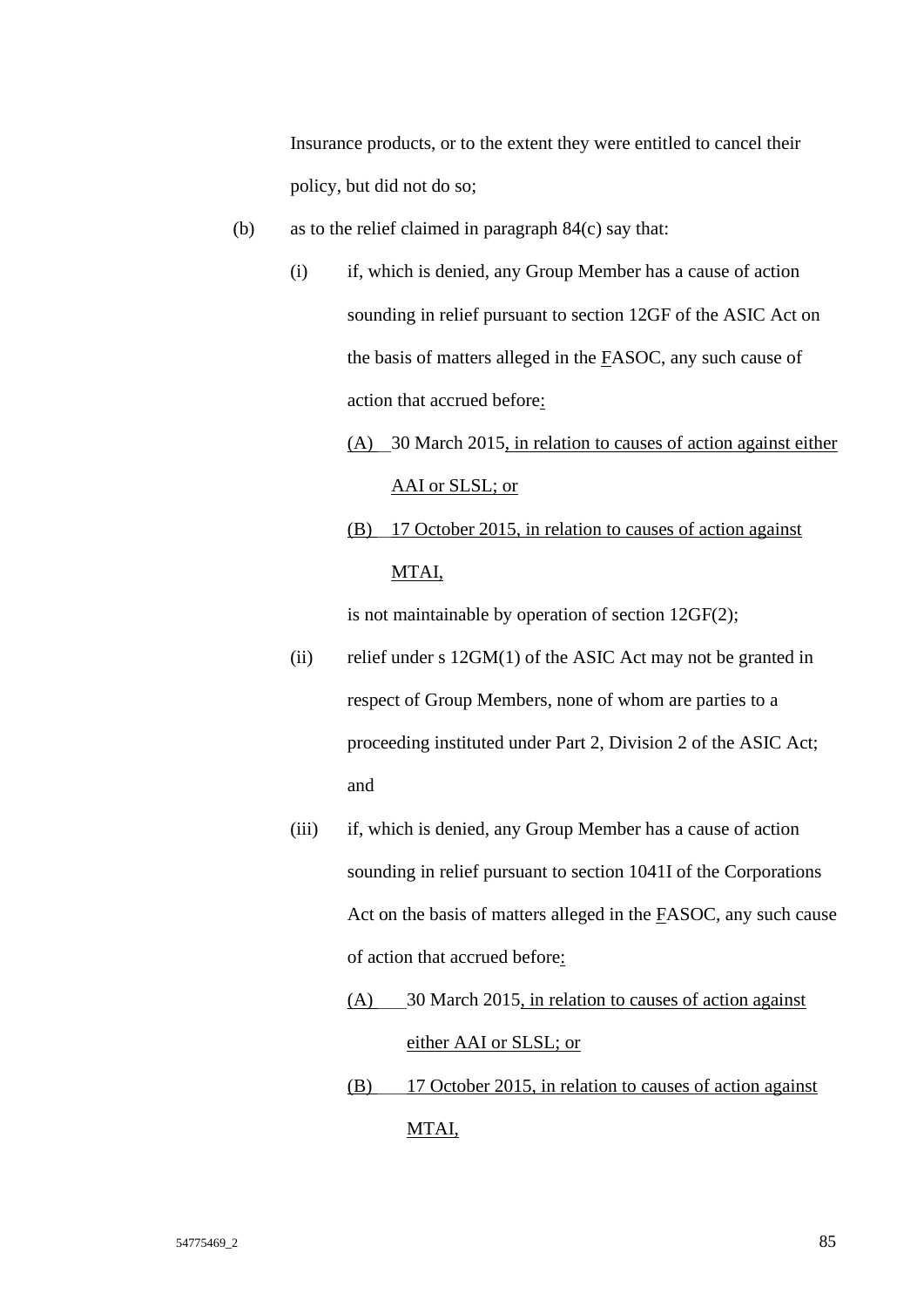is not maintainable by operation of section 1041I(2) of the Corporations Act;

- (c) as to the relief claimed in paragraph 84(d) say that:
	- (i) if, which is denied, any Group Member has a cause of action sounding in relief pursuant to section 961M of the Corporations Act on the basis of matters alleged in the FASOC, any such cause of action that relates to a contravention occurring before:
		- (A) 30 March 2015, in relation to causes of action against either AAI or SLSL; or
		- (B) 17 October 2015, in relation to causes of action against MTAI,

is not maintainable by operation of section 961M(6) of the Corporations Act; and

- (ii) if, which is denied, any Dealer contravened s 961B or s 961J of the Corporations Act, the Defendants are not responsible licensees in relation to any such contravention for the purposes of s 961M; and
- (d) say that, if, which is denied, any Group Member has a claim in mistake, the Defendants intend to rely in defence of each Group Member's claim on any applicable statutory limitation period as may be available in defence of that claim depending upon when and where the claim arose and (where applicable) when that claim was discovered or was discoverable with reasonable diligence.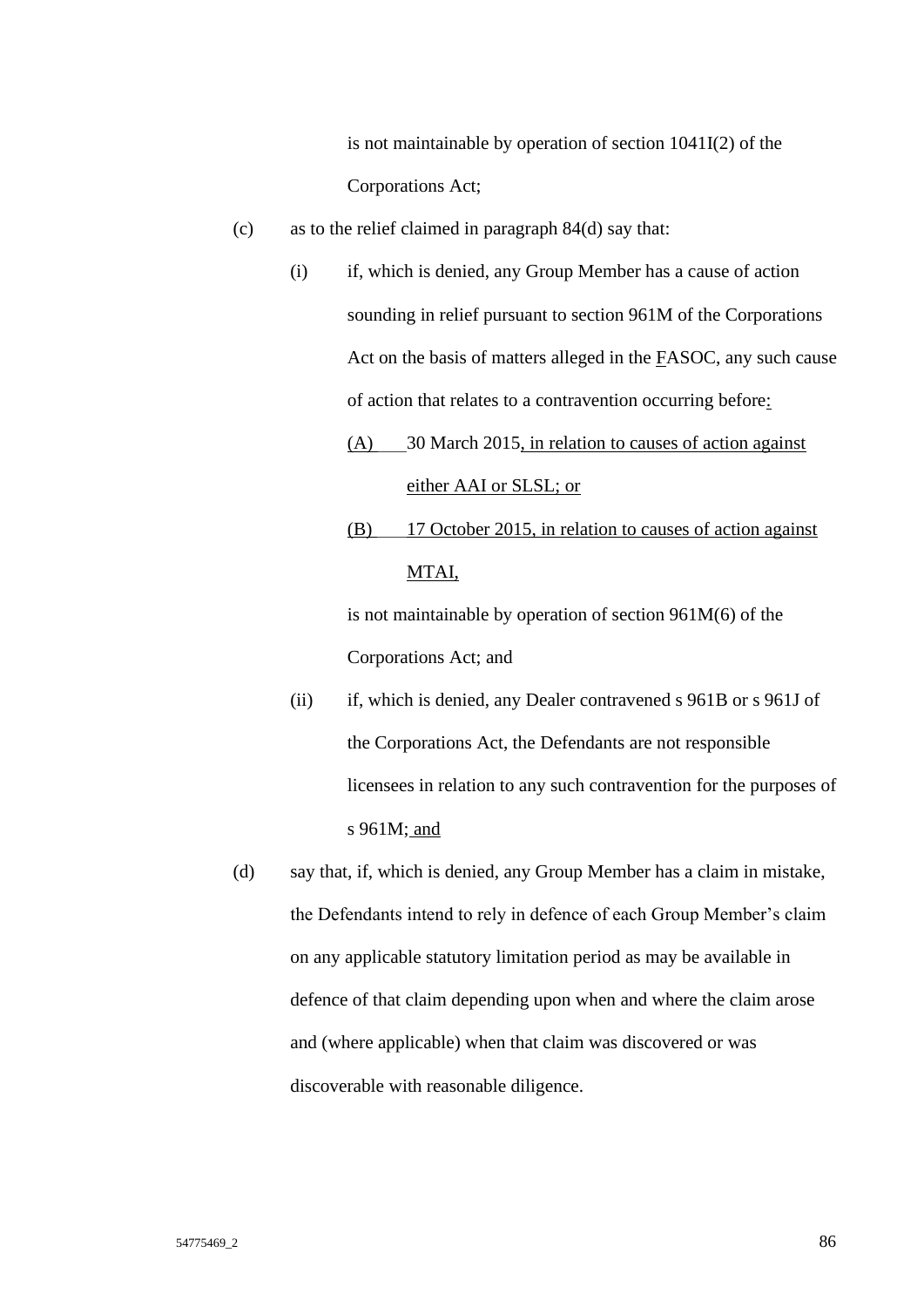#### **Particulars**

The statutory limitation periods referred to include, without limitation: *Limitation of Actions Act 1958 (Vic) ss 5 and 27; Limitation Act 1969 (NSW) ss 14 and 56; Limitation of Actions Act 1974 (Qld) ss 10 and 38; Limitation Act 1974 (Tas) ss 4 and 32; Limitation of Actions Act 1936 (SA); Limitation Act 2005 (WA); Limitation Act i1981 (NT); Limitation Act 1985 (ACT).*

**Dated:** 13 August 17 November 2021

David Thomas SC

Jennifer Findlay

Hugh Atkin

King + Word Mallerons

………………………………………. King & Wood Mallesons

Solicitors for the Defendants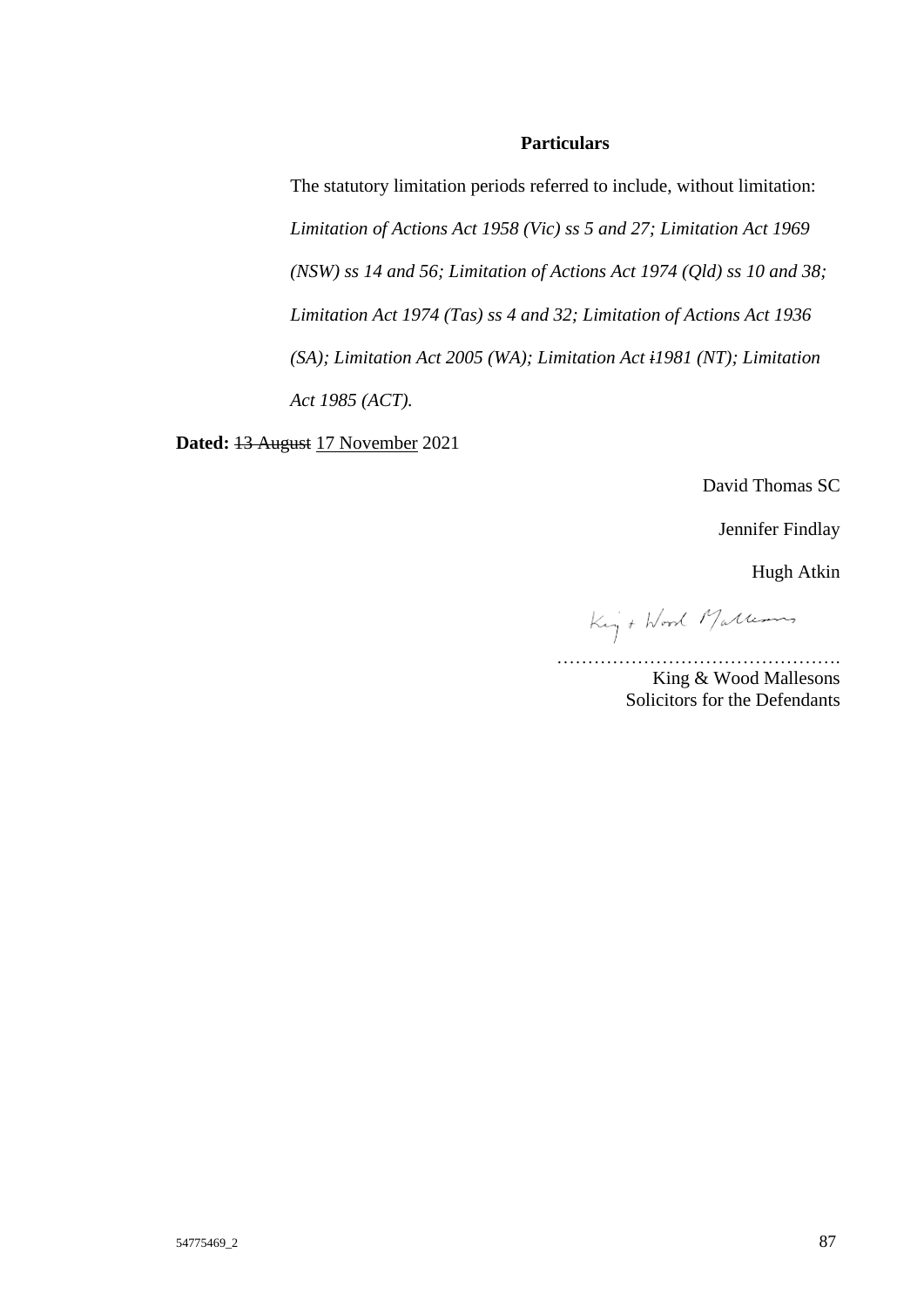## **SCHEDULE OF PARTIES**

### **ZOEY ANDERSON-VAUGHAN** Plaintiff

And

AAI LIMITED (ACN 005 297 807) First Defendant

TAL LIFE LIMITED (ACN 050 109 450) Second Defendant

**MTA INSURANCE PTY LTD (ACN 070 583 701)** Third Defendant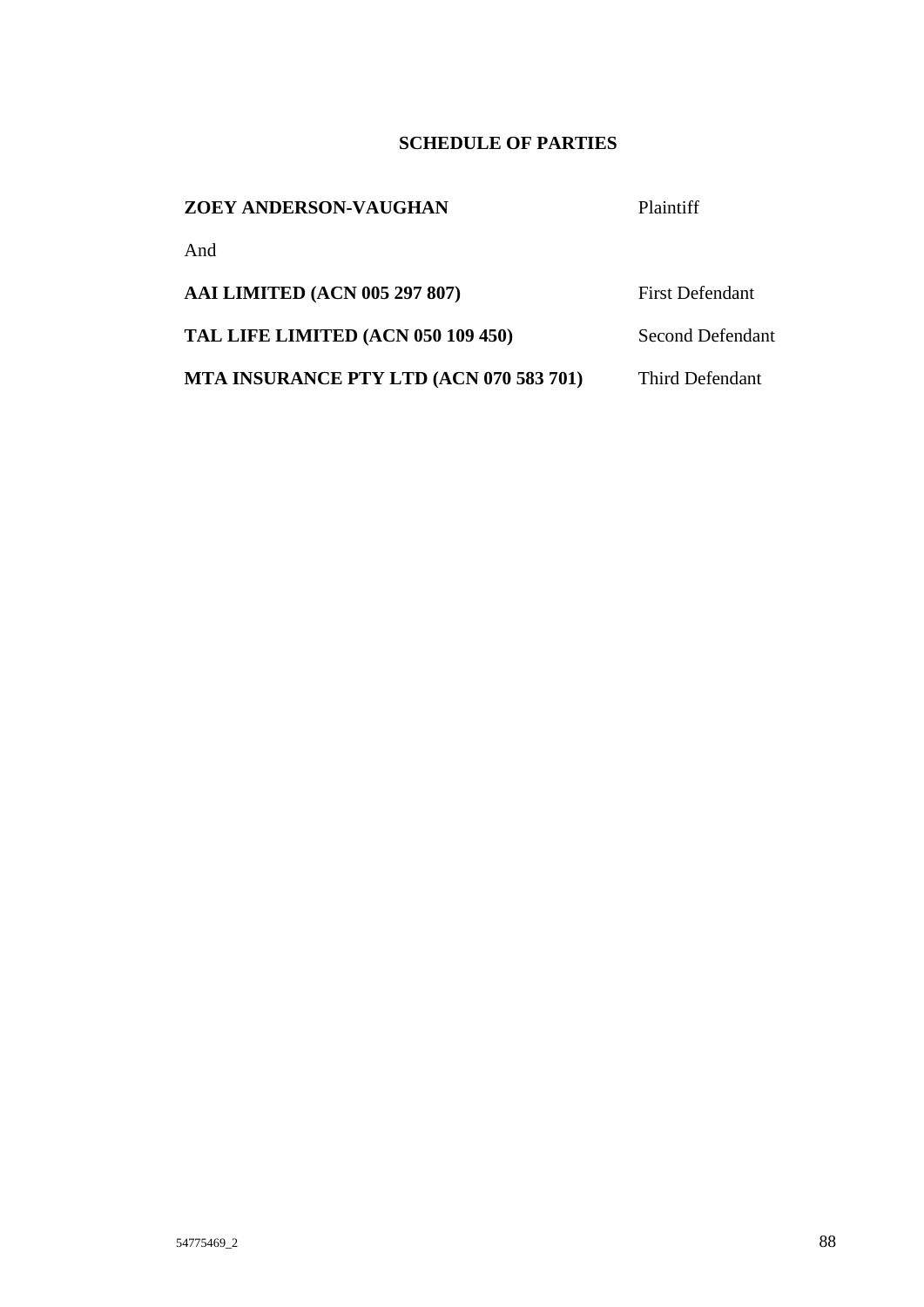# Annexure A – PDSs for Loan Protection Insurance

### *Loan Protection Insurance*

| $\#$           | <b>Document ID</b> | <b>Document date</b> | <b>Document title</b>                                                                                                                                |
|----------------|--------------------|----------------------|------------------------------------------------------------------------------------------------------------------------------------------------------|
| $\mathbf{1}$   | SUN.0001.1010.0855 | 17/10/2005           | <b>Product Disclosure Statement</b><br><b>Australian Motorcycle Insurance</b><br><b>Consumer Credit Insurance</b><br><b>Product Features Booklet</b> |
| $\overline{2}$ | SUN.0001.1010.0235 | 01/11/2005           | <b>Product Disclosure Statement</b><br>M.T.Q. Consumer Credit<br><b>Insurance Product Features</b><br><b>Booklet</b>                                 |
| 3              | SUN.0001.1010.0271 | 01/06/2007           | <b>Product Disclosure Statement</b><br><b>MTA Consumer Credit Insurance</b><br><b>Product Features Booklet</b>                                       |
| $\overline{4}$ | SUN.0001.1010.0307 | 01/05/2009           | <b>Product Disclosure Statement</b><br><b>MTA Loan Protection Insurance</b><br><b>Product Features Booklet</b>                                       |
| 5              | SUN.0001.1010.0363 | 01/11/2010           | <b>Product Disclosure Statement</b><br><b>MTA Loan Protection Insurance</b><br><b>Product Features Booklet</b>                                       |
| 6              | SUN.0001.1010.0419 | 04/02/2011           | <b>Product Disclosure Statement</b><br><b>MTA Loan Protection Insurance</b><br><b>Product Features Booklet</b>                                       |
| $\overline{7}$ | SUN.0001.1010.0974 | 04/02/2011           | <b>Product Disclosure Statement</b><br>Honda Loan Protection Insurance<br><b>Product Features Booklet</b>                                            |
| 8              | SUN.0001.1010.0747 | 20/03/2012           | <b>Product Disclosure Statement</b><br><b>MTA Loan Protection Insurance</b><br><b>Product Features Booklet</b>                                       |
| 9              | SUN.0001.1010.0461 | 01/07/2013           | <b>Product Disclosure Statement</b><br><b>MTA Loan Protection Insurance</b><br><b>Product Features Booklet</b>                                       |
| 10             | SUN.0001.1010.0475 | 03/03/2014           | <b>Product Disclosure Statement</b><br><b>MTA Loan Protection Insurance</b><br><b>Product Features Booklet</b>                                       |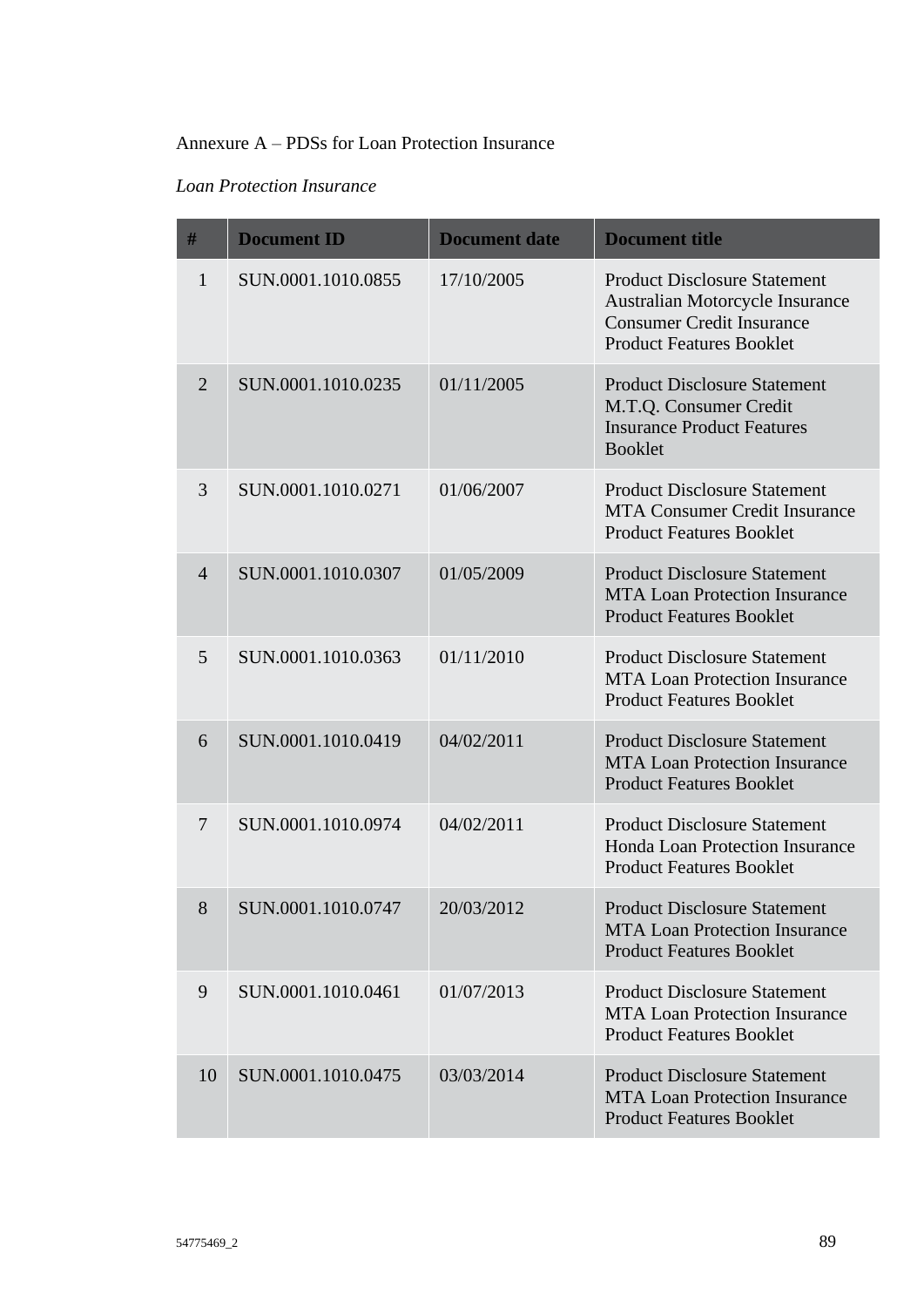| #  | <b>Document ID</b> | <b>Document date</b> | <b>Document title</b>                                                                                          |
|----|--------------------|----------------------|----------------------------------------------------------------------------------------------------------------|
| 11 | SUN.0001.1010.0489 | 09/05/2014           | <b>Product Disclosure Statement</b><br><b>MTA Loan Protection Insurance</b><br><b>Product Features Booklet</b> |
| 12 | SUN.0001.1010.0541 | 01/07/2015           | <b>Product Disclosure Statement</b><br>MTA Loan Protection Insurance<br><b>Product Features Booklet</b>        |
| 13 | SUN.0001.1010.0503 | 15/12/2015           | <b>Product Disclosure Statement</b><br><b>MTA Loan Protection Insurance</b>                                    |
| 14 | SUN.0001.1010.0523 | 01/07/2017           | <b>Product Disclosure Statement</b><br><b>MTA Loan Protection Insurance</b>                                    |

# *Commercial Loan Protection Insurance*

| #                     | <b>Document ID</b> | Document date | Document title                                                                                                                 |
|-----------------------|--------------------|---------------|--------------------------------------------------------------------------------------------------------------------------------|
|                       | SUN.0001.1010.0335 | 01/11/2010    | Product Disclosure Statement<br>MTA Commercial Loan Protection<br>Insurance Product Features<br><b>Booklet</b>                 |
| $\mathcal{D}_{\cdot}$ | SUN.0001.1010.0391 | 04/02/2011    | <b>Product Disclosure Statement</b><br>MTA Commercial Loan Protection<br>Insurance Product Features<br><b>Booklet</b>          |
| 3                     | SUN.0001.1010.0946 | 04/02/2011    | <b>Product Disclosure Statement</b><br>Honda Commercial Loan<br><b>Protection Insurance Product</b><br><b>Features Booklet</b> |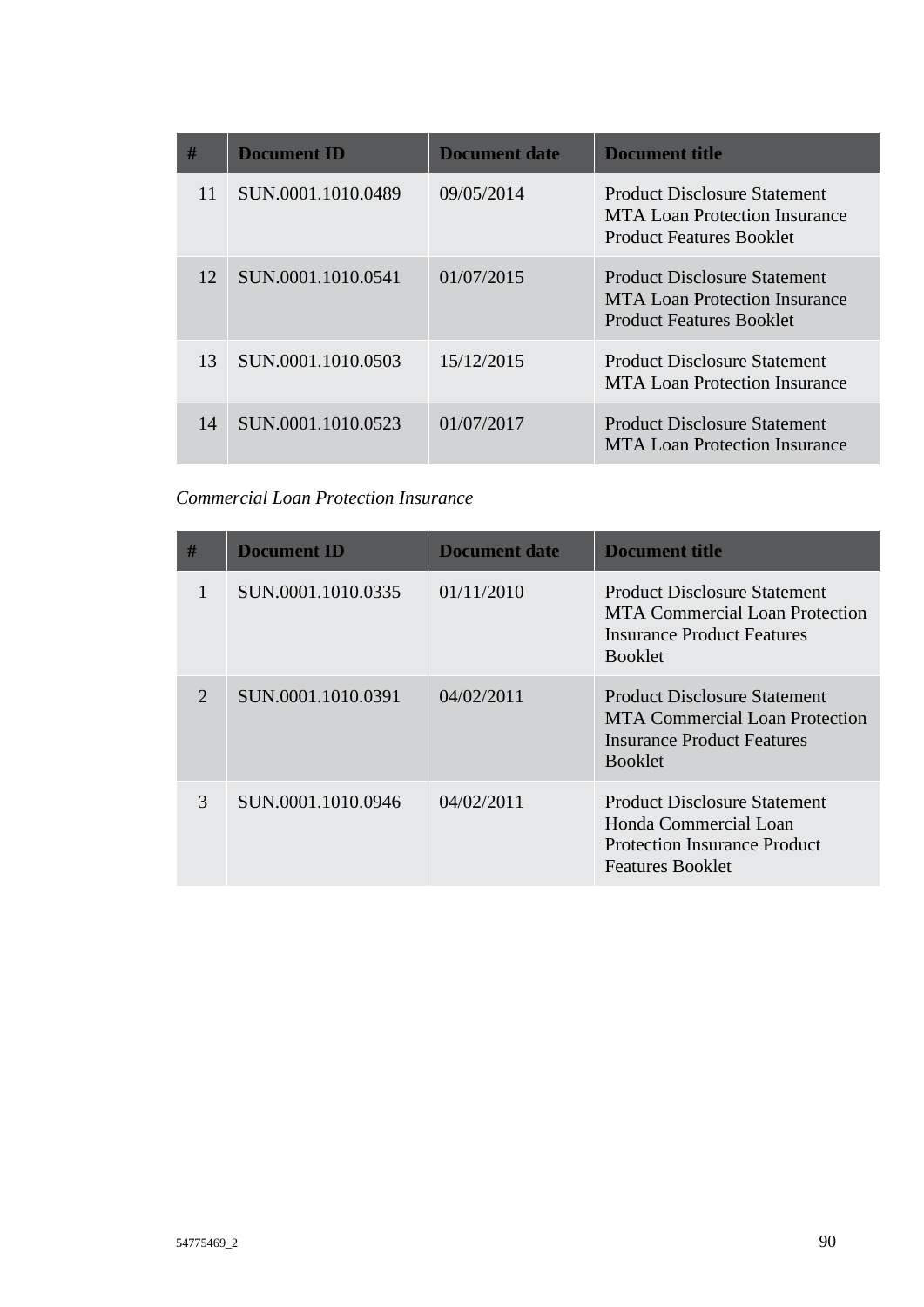### Annexure B – PDSs for GAP Insurance

# *Equity Plus Insurance*

| #              | <b>Document ID</b> | <b>Document date</b> | <b>Document title</b>                                                                               |
|----------------|--------------------|----------------------|-----------------------------------------------------------------------------------------------------|
| 1              | SUN.0001.1010.0175 | 01/02/2004           | <b>Equity Plus Insurance Product</b><br><b>Disclosure Statement</b>                                 |
| $\overline{2}$ | SUN.0001.1010.0190 | 01/06/2005           | <b>Equity Plus Insurance Product</b><br><b>Disclosure Statement</b>                                 |
| 3              | SUN.0001.1010.0903 | 01/10/2005           | <b>AMI</b> Equity Plus Insurance<br><b>Product Disclosure Statement</b>                             |
| $\overline{4}$ | SUN.0001.1010.0084 | 01/12/2006           | <b>Equity Plus Insurance Product</b><br><b>Disclosure Statement</b>                                 |
| 5              | SUN.0001.1010.0069 | 01/05/2009           | <b>Equity Plus Insurance Product</b><br><b>Disclosure Statement</b>                                 |
| 6              | SUN.0001.1010.0931 | 01/05/2009           | Honda Equity Plus Insurance<br><b>Product Disclosure Statement</b>                                  |
| $\overline{7}$ | SUN.0001.1010.0134 | 20/03/2012           | <b>MTA</b> Insurance Limited Equity<br><b>Plus Insurance Product Disclosure</b><br><b>Statement</b> |
| 8              | SUN.0001.1010.0099 | 03/09/2012           | MTA Insurance Limited Equity<br><b>Plus Insurance Product Disclosure</b><br><b>Statement</b>        |
| 9              | SUN.0001.1010.0113 | 06/08/2013           | <b>MTA</b> Insurance Limited Equity<br><b>Plus Insurance Product Disclosure</b><br><b>Statement</b> |
| 10             | SUN.0001.1010.0106 | 03/03/2014           | <b>MTA Insurance Limited Equity</b><br><b>Plus Insurance Product Disclosure</b><br>Statement        |
| 11             | SUN.0001.1010.0120 | 09/04/2014           | <b>MTA</b> Insurance Limited Equity<br><b>Plus Insurance Product Disclosure</b><br><b>Statement</b> |
| 12             | SUN.0001.1010.0140 | 24/04/2014           | <b>MTA Insurance Limited Equity</b><br><b>Plus Insurance Product Disclosure</b><br><b>Statement</b> |
| 13             | SUN.0001.1010.0147 | 29/07/2014           | <b>MTA Insurance Limited Equity</b><br><b>Plus Insurance Product Disclosure</b><br><b>Statement</b> |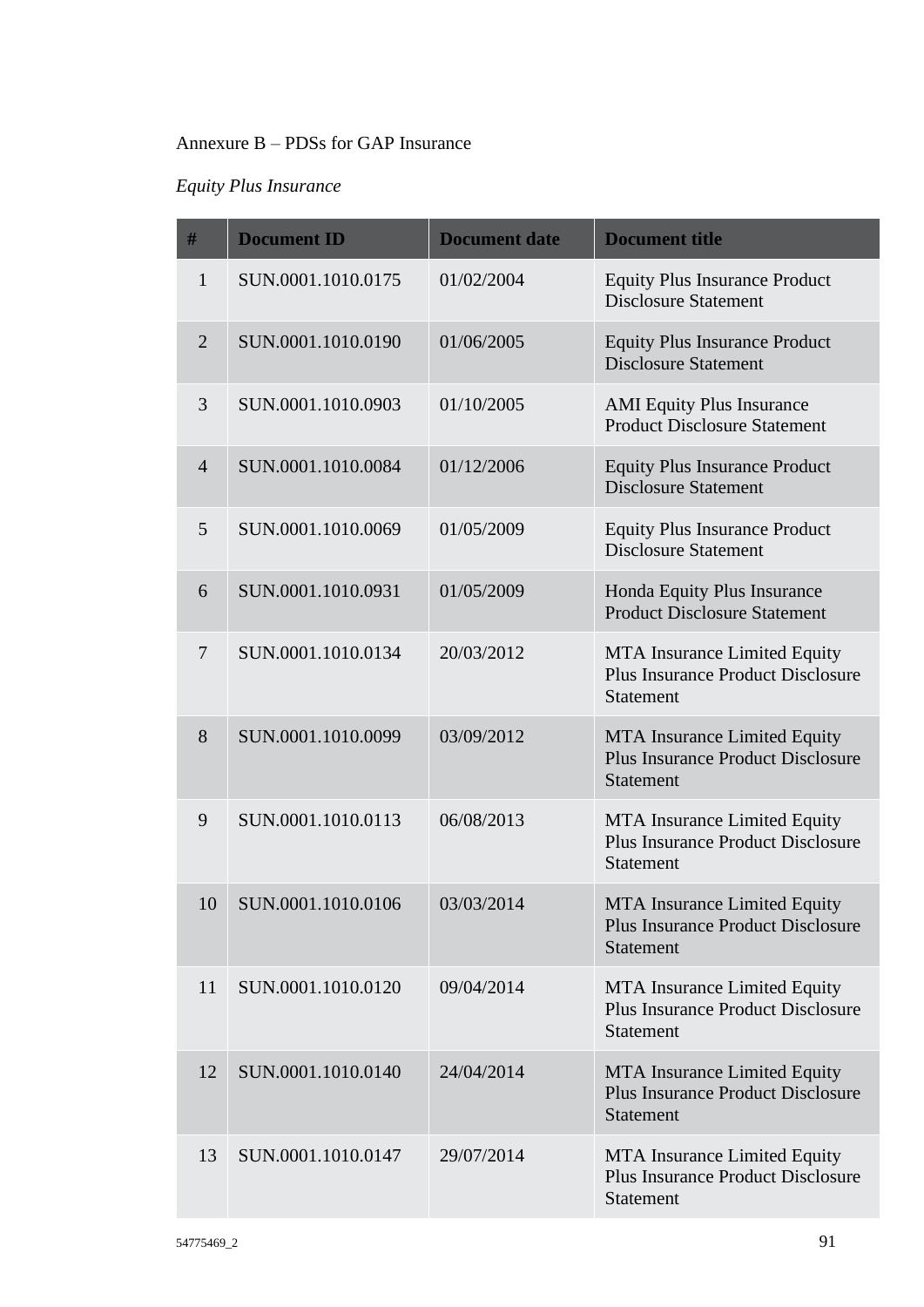| #  | <b>Document ID</b> | Document date | Document title                                                          |
|----|--------------------|---------------|-------------------------------------------------------------------------|
| 14 | SUN.0001.1550.7754 | 01/07/2015    | <b>MTA Equity Plus Insurance</b><br><b>Product Disclosure Statement</b> |
|    | SUN.0001.1010.0161 | 01/07/2017    | <b>MTA Equity Plus Insurance</b><br><b>Product Disclosure Statement</b> |

# *Equity Insurance*

| #              | <b>Document ID</b>                       | <b>Document date</b> | <b>Document title</b>                                                                          |
|----------------|------------------------------------------|----------------------|------------------------------------------------------------------------------------------------|
| 1              | SUN.0001.1010.0589                       | 01/08/2012           | MTA Insurance Limited Equity<br><b>Insurance Product Disclosure</b><br><b>Statement</b>        |
| $\overline{2}$ | SUN.0001.1010.0211                       | 03/09/2012           | <b>MTA</b> Insurance Limited Equity<br><b>Insurance Product Disclosure</b><br><b>Statement</b> |
| 3              | SUN.0001.1010.0205                       | 03/03/2014           | MTA Insurance Limited Equity<br><b>Insurance Product Disclosure</b><br><b>Statement</b>        |
| $\overline{4}$ | SUN.0001.1010.0217                       | 09/04/2014           | MTA Insurance Limited Equity<br><b>Insurance Product Disclosure</b><br><b>Statement</b>        |
| 5              | SUN.0001.1010.0223                       | 24/04/2014           | MTA Insurance Limited Equity<br><b>Insurance Product Disclosure</b><br><b>Statement</b>        |
| 6              | SUN.0001.1010.0229                       | 29/07/2014           | <b>MTA</b> Insurance Limited Equity<br><b>Insurance Product Disclosure</b><br><b>Statement</b> |
| 7              | SUN.0001.1700.2336<br>SUN.0001.1550.7744 | 01/07/2015           | <b>MTA Equity Insurance Product</b><br><b>Disclosure Statement</b>                             |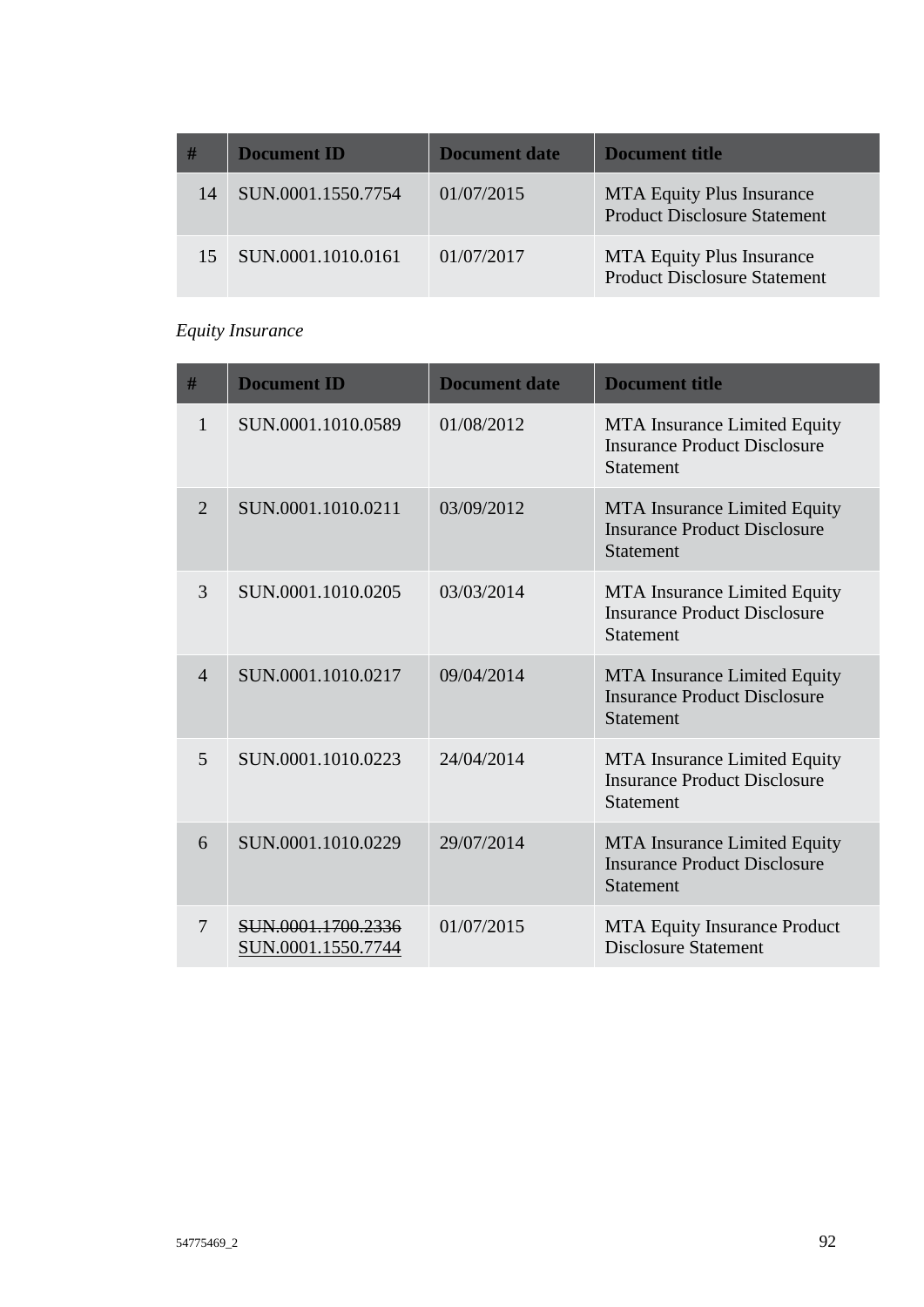# Annexure C – PDSs for Cash Benefit Insurance

| #              | <b>Document ID</b> | <b>Document date</b> | <b>Document title</b>                                                                                |
|----------------|--------------------|----------------------|------------------------------------------------------------------------------------------------------|
| 1              | SUN.0001.1010.0057 | 01/08/2005           | <b>Cash Benefit Insurance Product</b><br><b>Disclosure Statement</b>                                 |
| $\overline{2}$ | SUN.0001.1010.0855 | 01/10/2005           | <b>AMI Cash Benefit Insurance</b><br><b>Product Disclosure Statement</b>                             |
| 3              | SUN.0001.1010.0595 | 01/12/2006           | <b>Cash Benefit Insurance Product</b><br><b>Disclosure Statement</b>                                 |
| $\overline{4}$ | SUN.0001.1010.0037 | 31/08/2009           | <b>Cash Benefit Insurance Product</b><br><b>Disclosure Statement</b>                                 |
| 5              | SUN.0001.1010.0919 | 31/08/2009           | Honda Cash Benefit Insurance<br><b>Product Disclosure Statement</b>                                  |
| 6              | SUN.0001.1010.0001 | 03/09/2012           | <b>MTA Insurance Limited Cash</b><br><b>Benefit Insurance Product</b><br><b>Disclosure Statement</b> |
| 7              | SUN.0001.1010.0017 | 03/03/2014           | <b>MTA Insurance Limited Cash</b><br><b>Benefit Insurance Product</b><br><b>Disclosure Statement</b> |
| 8              | SUN.0001.1010.0022 | 09/04/2014           | <b>MTA</b> Insurance Limited Cash<br><b>Benefit Insurance Product</b><br><b>Disclosure Statement</b> |
| 9              | SUN.0001.1010.0027 | 24/04/2014           | <b>MTA</b> Insurance Limited Cash<br><b>Benefit Insurance Product</b><br><b>Disclosure Statement</b> |
| 10             | SUN.0001.1010.0032 | 29/07/2014           | <b>MTA Insurance Limited Cash</b><br><b>Benefit Insurance Product</b><br><b>Disclosure Statement</b> |
| 11             | SUN.0001.1010.0048 | 01/07/2015           | <b>MTA Cash Benefit Insurance</b><br><b>Product Disclosure Statement</b>                             |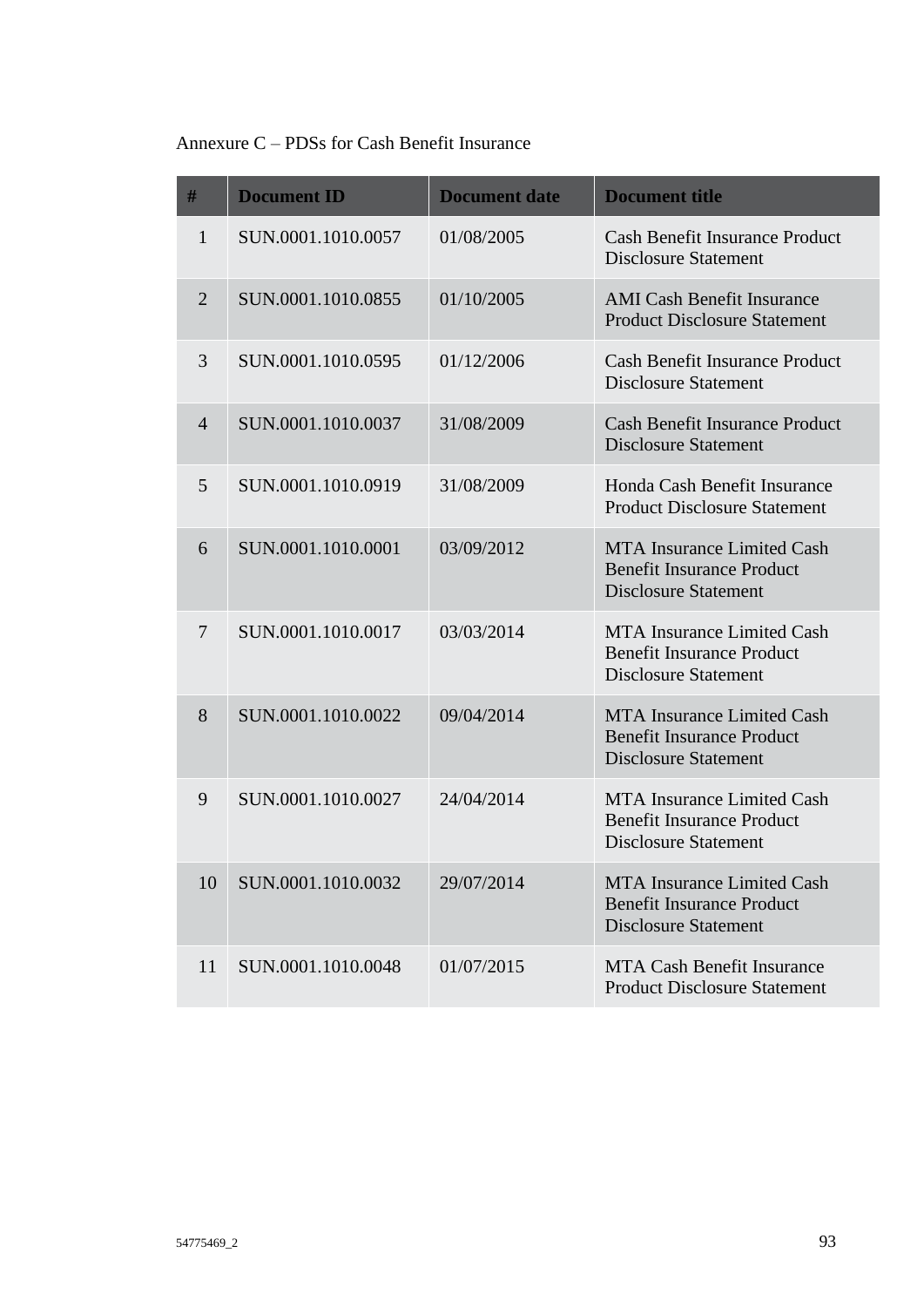# Annexure D – PDSs for Extended Vehicle Warranty Insurance

| -# | <b>Document ID</b> | Document date | Document title                                                          |
|----|--------------------|---------------|-------------------------------------------------------------------------|
|    | SUN.0001.1010.0568 | 01/05/2006    | <b>Extended Vehicle Warranty</b><br><b>Product Disclosure Statement</b> |